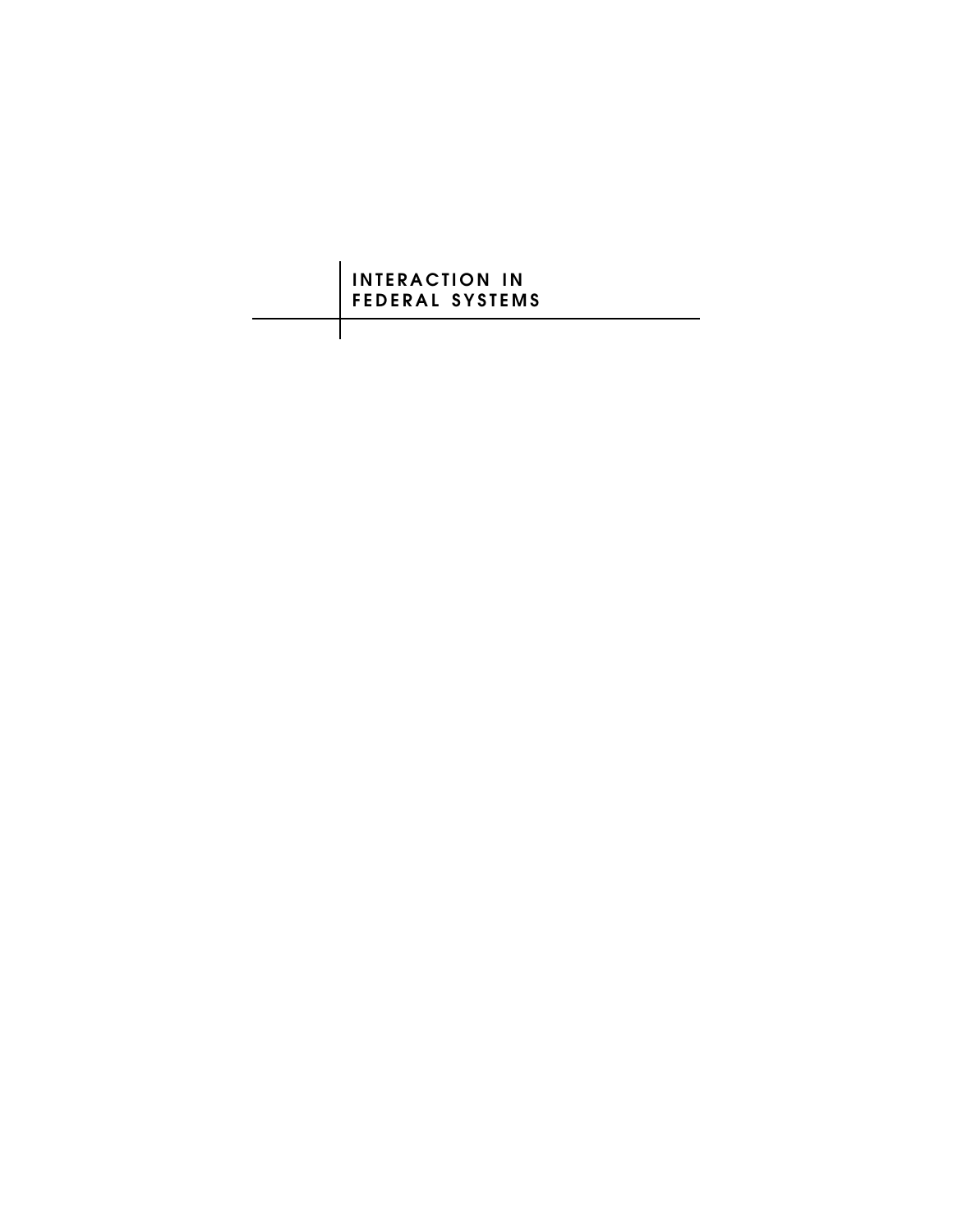## **UNITY IN DIVERSITY LEARNING FROM EACH OTHER**

- Volume 1 : *Building on and Accommodating Diversities*
- Volume 2 : *Emerging Issues in Fiscal Federalism*
- Volume 4 : *Local Government in Federal Systems*
- Volume 5 : *Policy Issues in Federalism: International Perspectives*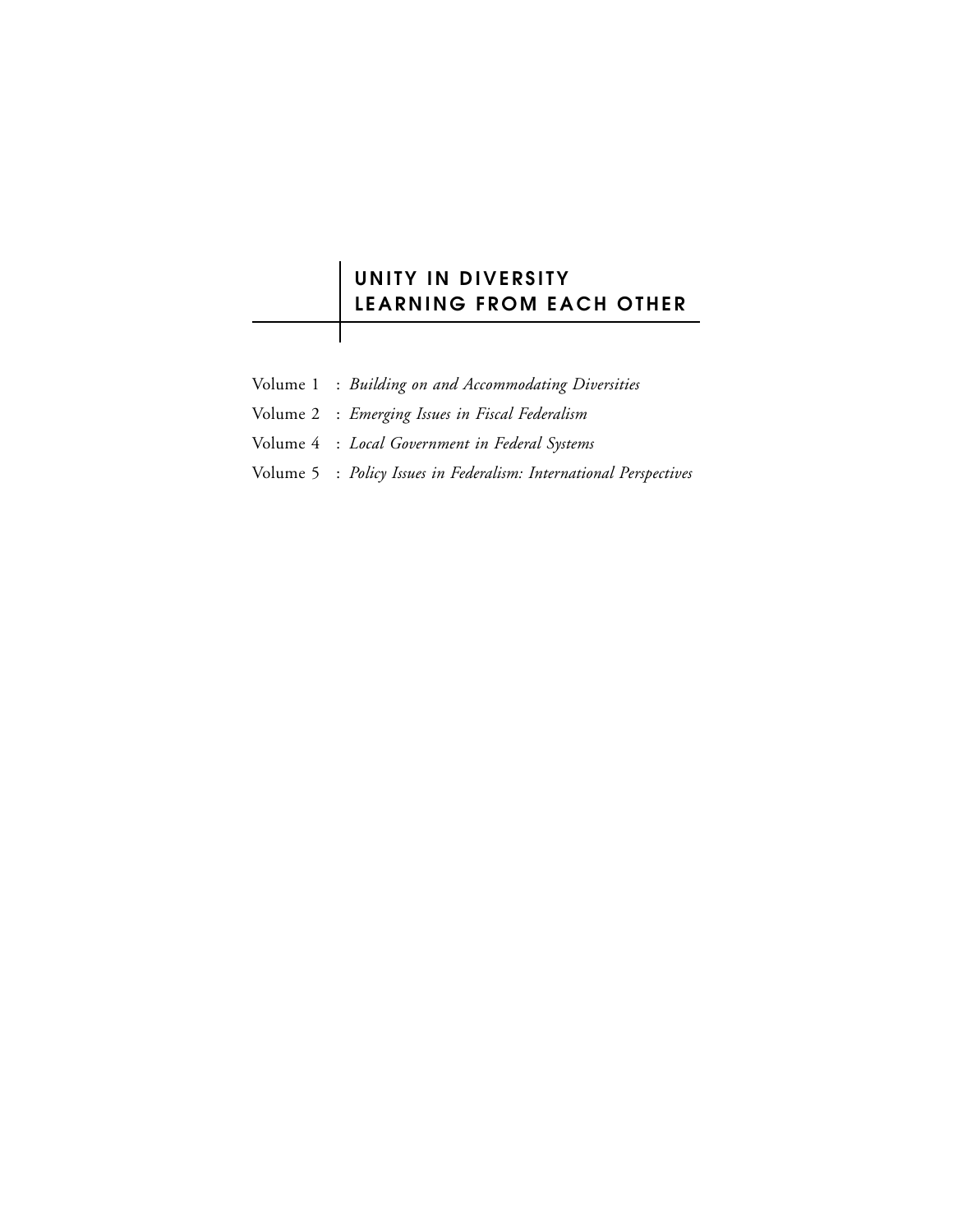## **UNITY IN DIVERSITY LEARNING FROM EACH OTHER**

## **VOLUME 3**

# **Interaction in Federal Systems**



**John Kincaid and Rupak Chattopadhyay**



New Delhi | Mumbai | Chennai | Kolkata | Bangalore | Hyderabad | Kochi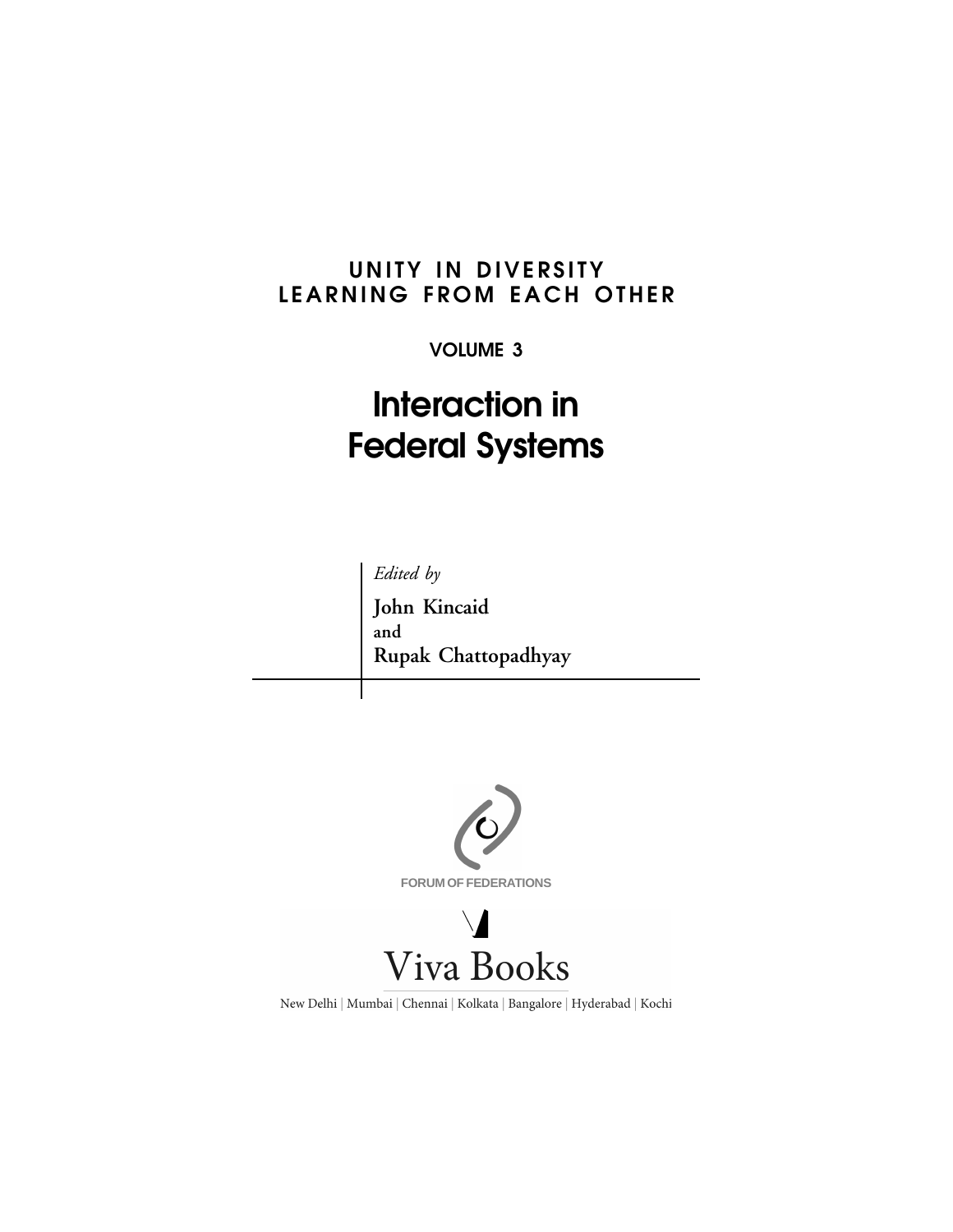#### © *Forum of Federations, 2008*

All rights reserved. No part of this publication may be reproduced or transmitted, in any form or by any means, without permission. Any person who does any unauthorised act in relation to this publication may be liable to criminal prosecution and civil claims for damages.

#### *First published, 2008*

#### **Viva Books Private Limited**

- 4737/23, Ansari Road, Daryaganj, New Delhi 110 002 E-mail: vivadelhi@vivagroupindia.net, Tel. 42242200
- Plot No. 76, Service Industries, Shirvane, Sector 1, Nerul, Navi Mumbai 400 706, E-mail: vivamumbai@vivagroupindia.net Tel. 27721273, 27721274
- Jamals Fazal Chambers, 26 Greams Road, Chennai 600 006 E-mail: vivachennai@vivagroupindia.net, Tel. 28290304, 28294241
- B-103, Jindal Towers, 21/1A/3 Darga Road, Kolkata 700 017 E-mail: vivakolkata@vivagroupindia.net, Tel. 22836381, 22816713
- 7, Sovereign Park Aptts., 56-58, K.R. Road, Basavanagudi, Bangalore 560 004 E-mail: vivabangalore@vivagroupindia.net, Tel. 26607409, 26607410
- 101-102, Moghal Marc Apartments, 3-4-637 to 641, Narayanguda, Hyderabad 500 029, E-mail: vivahyderabad@vivagroupindia.net Tel. 27564481, 27564482
- Beevi Towers, First Floor, SRM Road, Kaloor, Kochi 682 018, Kerala, E-mail: vivakochi@vivagroupindia.net, Tel. 0484-2403055, 2403056

www.vivagroupindia.com

ISBN-10: 81-309-1098-5 ISBN-13: 978-81-309-1098-7

Published by Vinod Vasishtha for Viva Books Private Limited, 4737/23 Ansari Road, Daryagang, New Delhi 110 002.

Printed & bound at Brijbasi Art Press, Noida - 201 301.

This book is meant for educational and learning purposes. The editor and the contributors of the book have taken all reasonable care to ensure that the contents of the book do not violate any existing copyright or other intellectual property rights of any person in any manner whatsoever. In the event the editor and contributors have been unable to track any source and if any copyright has been inadvertently infringed, please notify the publisher in writing for corrective action.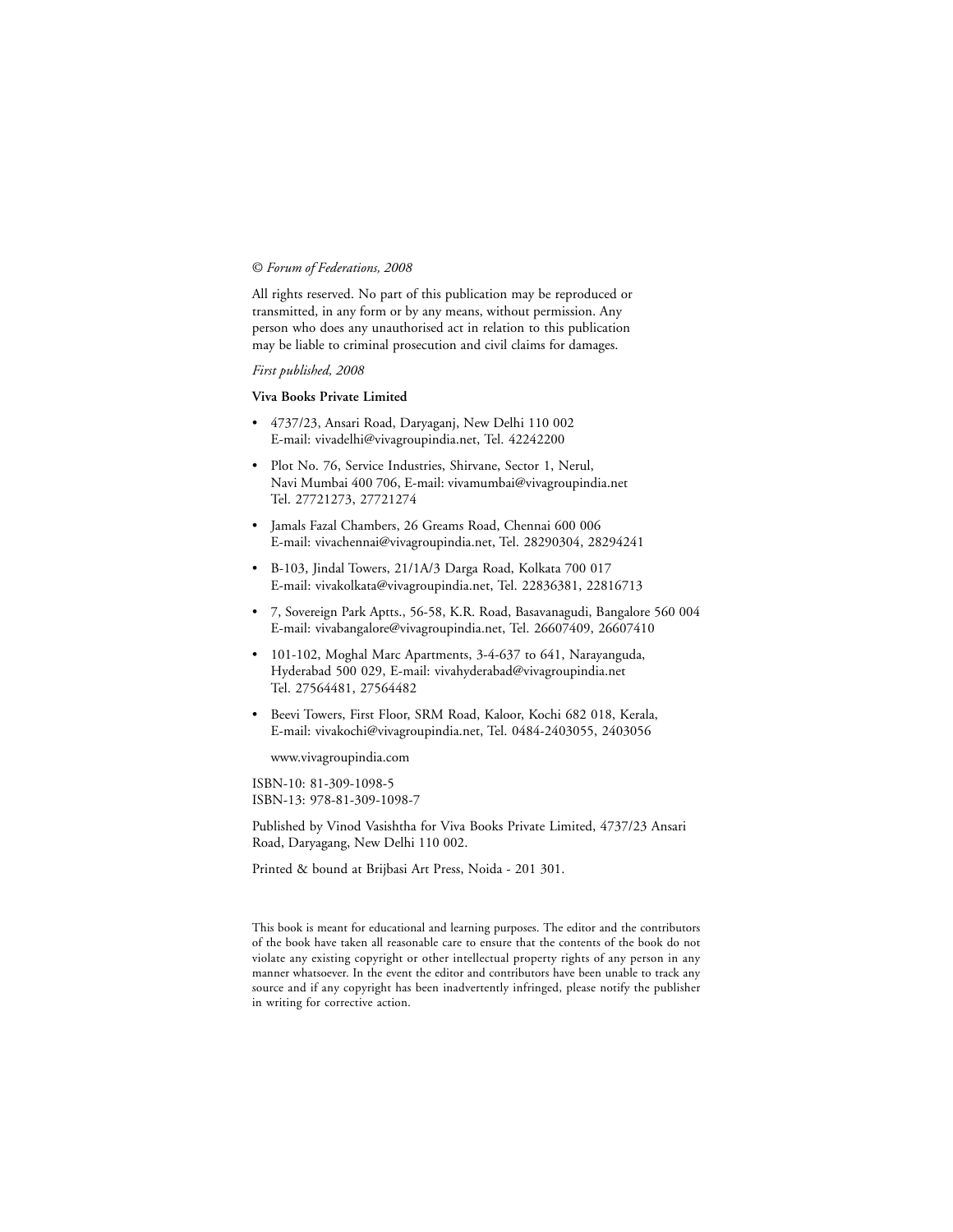# **Contents**

| Preface                                                                  | vii |
|--------------------------------------------------------------------------|-----|
| RUPAK CHATTOPADHYAY                                                      |     |
| Introduction                                                             | xi  |
| RONALD L. WATTS and JOHN KINCAID                                         |     |
| THEME AND SUBTHEME PAPERS                                                |     |
| Theme Paper: Interaction in Federal Systems                              | 3   |
| BALVEER ARORA, BERYL RADIN and<br>CHERYL SAUNDERS                        |     |
| Subtheme Paper: Anticipating and Managing<br><b>Tension and Conflict</b> | 25  |
| RAJEEV DHAVAN                                                            |     |
| Subtheme Paper: Techniques, Structures, and Processes                    | 41  |
| STEFAN HAMMER                                                            |     |
| Subtheme Paper: Accountability and Transparency                          | 71  |
| PAUL L. POSNER                                                           |     |
| Select Bibliography                                                      | 91  |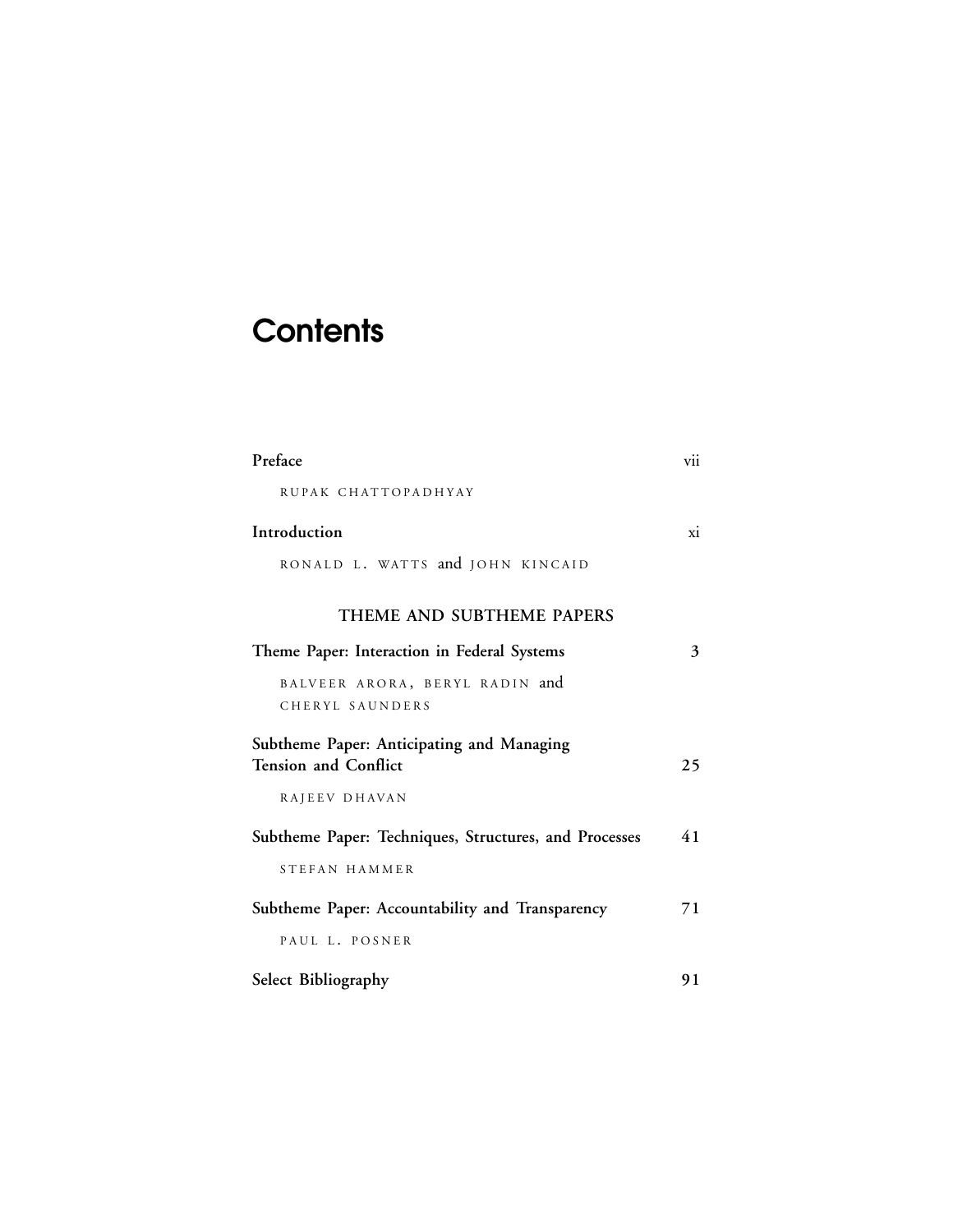$\overline{a}$ ╅

| ANALYTICAL SUMMARIES OF WORK SESSIONS                                                                                                                                                                                                                                  |     |
|------------------------------------------------------------------------------------------------------------------------------------------------------------------------------------------------------------------------------------------------------------------------|-----|
| Subtheme: Anticipating and Managing Tension<br>and Conflict<br>Work Session 7: How do Federations Deal with<br>Water Disputes?<br>Work Session 19: How do Federations Coordinate<br>Policing and Deal with Public Security?                                            | 95  |
| AJAY KUMAR SINGH                                                                                                                                                                                                                                                       |     |
| Subtheme: Techniques, Structures, and Processes<br>Work Session 8: What are the Effective Approaches<br>to Intergovernmental Relations?<br>Work Session 20: How can Disasters and Emergencies<br>be Effectively Managed?                                               | 103 |
| CAROL S. WEISSERT                                                                                                                                                                                                                                                      |     |
| Subtheme: Accountability and Transparency<br>Work Session 9: Can Accountability and Transparency<br>be Achieved where Executive Branches Dominate<br>Intergovernmental Relations?<br>Work Session 21: Are Centralized Election Agencies<br>Compatible with Federalism? | 116 |
| REKHA SAXENA                                                                                                                                                                                                                                                           |     |
| <b>Notes on Contributors</b>                                                                                                                                                                                                                                           | 129 |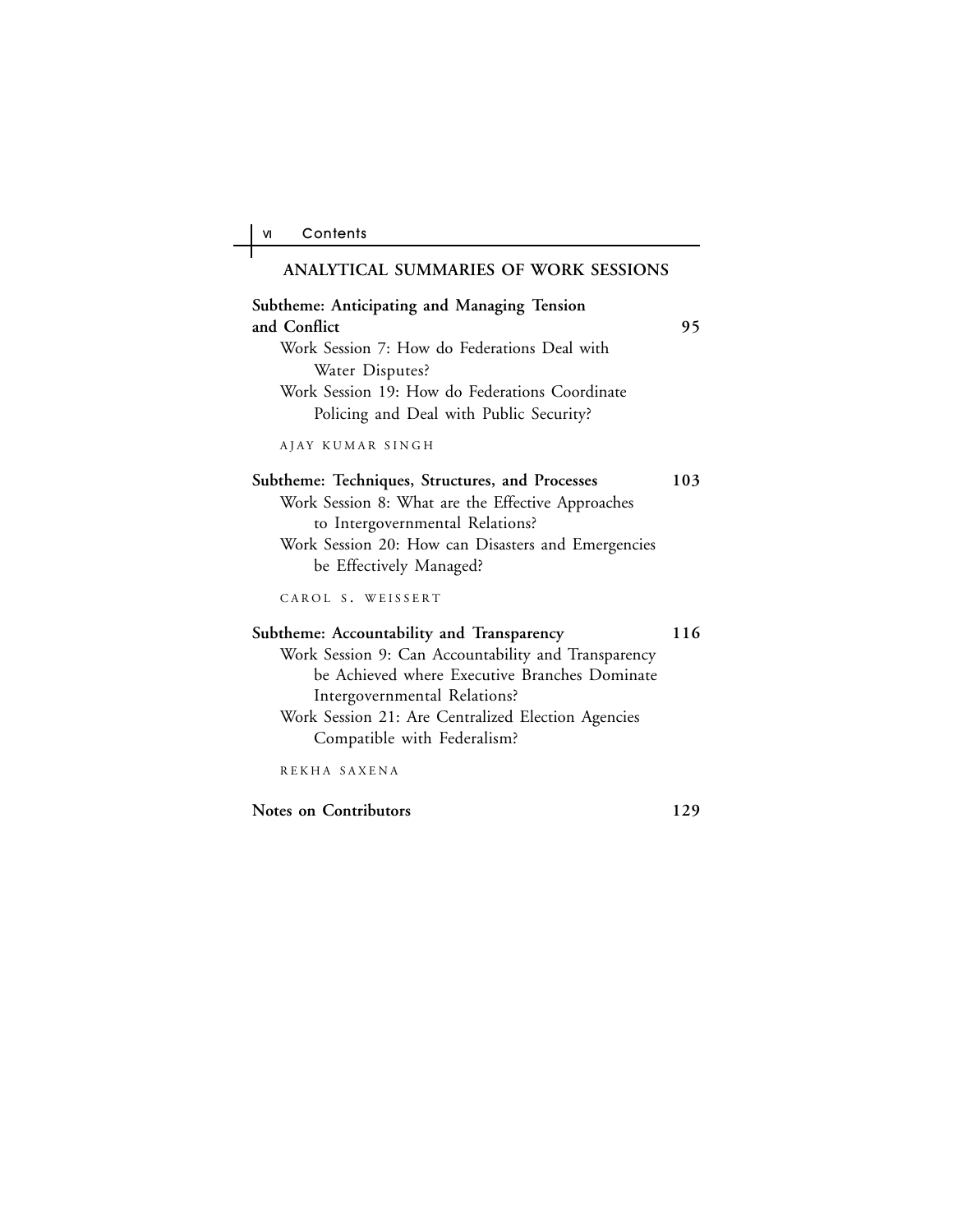## **Preface**

*Rupak Chattopadhyay*

This volume is one of five books that cover the proceedings of the 4th International Conference on Federalism. This conference, entitled *Unity in Diversity: Learning from Each Other,* was held in New Delhi between 5 and 7 November 2007, and coincided with the Diamond Jubilee of India's independence in 1947. This was the fourth in a series of major international conferences organized in partnership between host governments and the Forum of Federations. The earlier conferences were held in Canada in 1999, Switzerland in 2002, and Belgium in 2005.

The Forum of Federations was established by the Government of Canada as the secretariat for the 1st International Conference on Federalism held at Mont Tremblant in October 1999. This event provided the first opportunity for experts and practitioners from around the world to ponder the relevance of *Federalism in an Age of Globalization*. Following the Mont Tremblant conference, the Swiss government invited the second conference to be held in Switzerland. A joint initiative by the federal and cantonal authorities, the 2nd International Conference was held in August 2002 at St. Gallen under the title *Federalism in a Changing World: Learning from Each Other*. At the conclusion of the Swiss event, the Belgian prime minister invited the next conference to Brussels. This third conference was held in March 2005 in Brussels under the title *Federalism: Turning Diversity into Harmony, Sharing Best Practices*. The conference was timed to coincide with a series of events aiming to celebrate the 175th anniversary of Belgium's independence, and the 25th anniversary of federalism in the country.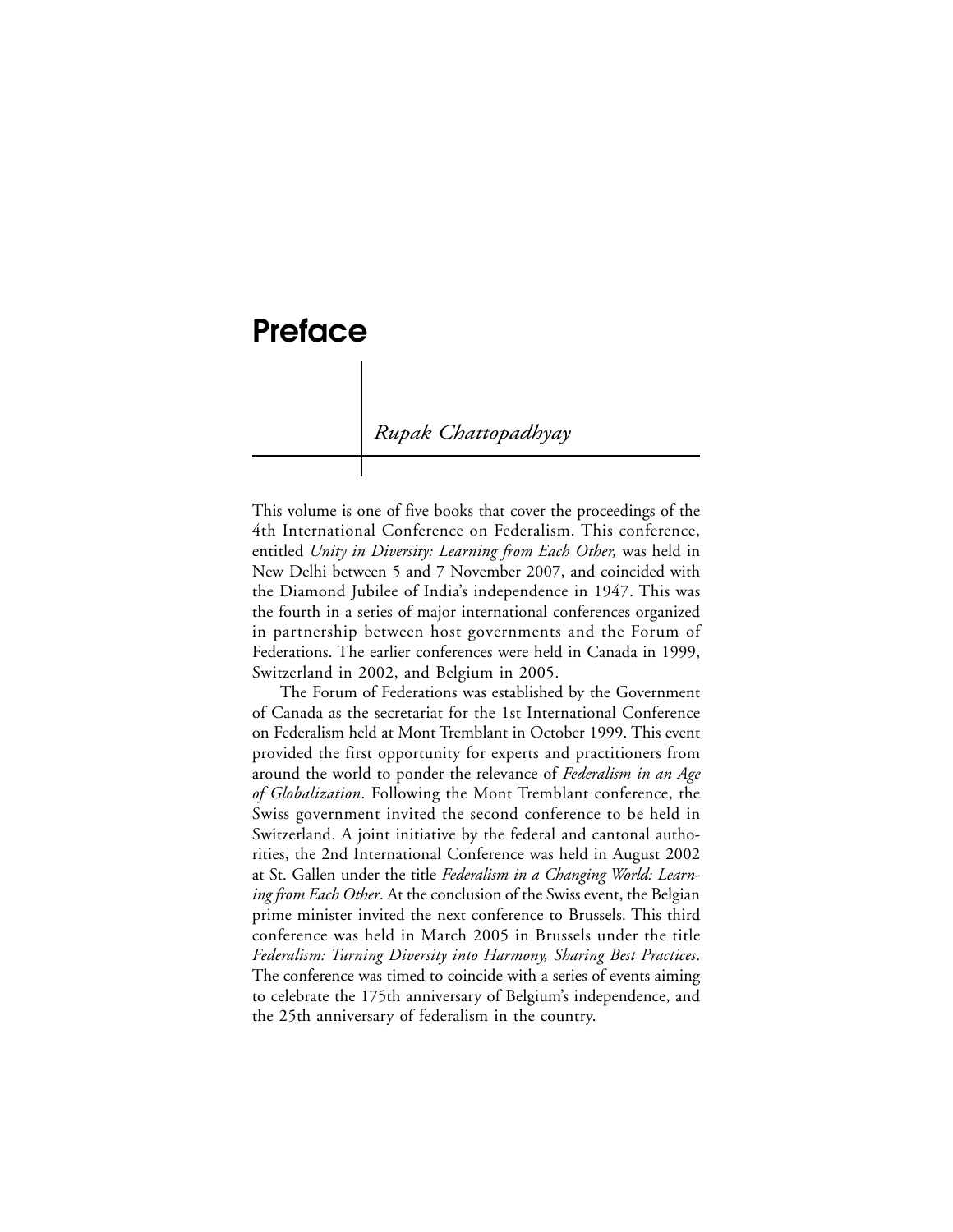India announced its intention to host the 4th International Conference on Federalism at the conference in Brussels. The Inter-State Council Secretariat (ISCS), Government of India, was identified as the nodal agency to organize the 2007 conference in India, and the Forum of Federations as the permanent secretariat to the International Conferences on Federalism was invited to cooperate with the ISCS. The objective of the 4th International Conference on Federalism was to promote dialogue on the renewal and development of federalism and greater cooperation among practitioners in pursuit of better governance.

The 4th International Conference on Federalism was a twoand-a-half-day event based around four broad themes and twelve subthemes. Each theme was developed by a panel of Indian and international experts. Thematic papers were peer reviewed at a preconference held from 21 to 23 February 2007, before being published as background reading for the conference. These papers were not presented at the conference but were made available to practitioners sufficiently in advance to serve as input for informed discussions. These papers influenced the selection of issues and case studies for discussions at the conference work sessions. The rationale and relevance of the themes selected is discussed in the introductory essay by the co-editors of the post-conference publications, Ronald Watts and John Kincaid. The pieces published as part of this series include the revised background papers—revised in the light of discussions at the conference—and analytical summaries of the proceedings from the work sessions. The analytical summaries represent the authors' analysis of discussions at the work sessions that they participated in. Each volume is organized by theme— *Building on and Accommodating Diversities, Emerging Issues in Fiscal Federalism, Interaction in Federal Systems,* and *Local Government in Federal Systems.*

The organization and structure of the 4th International Conference was inspired by the example of International Conference in St. Gallen. The triennial conferences provide a unique forum where practitioners of federalism, academics, and members of NGOs are able to interact and learn from one another. The thematic work sessions are the core events of these conferences. Unlike inter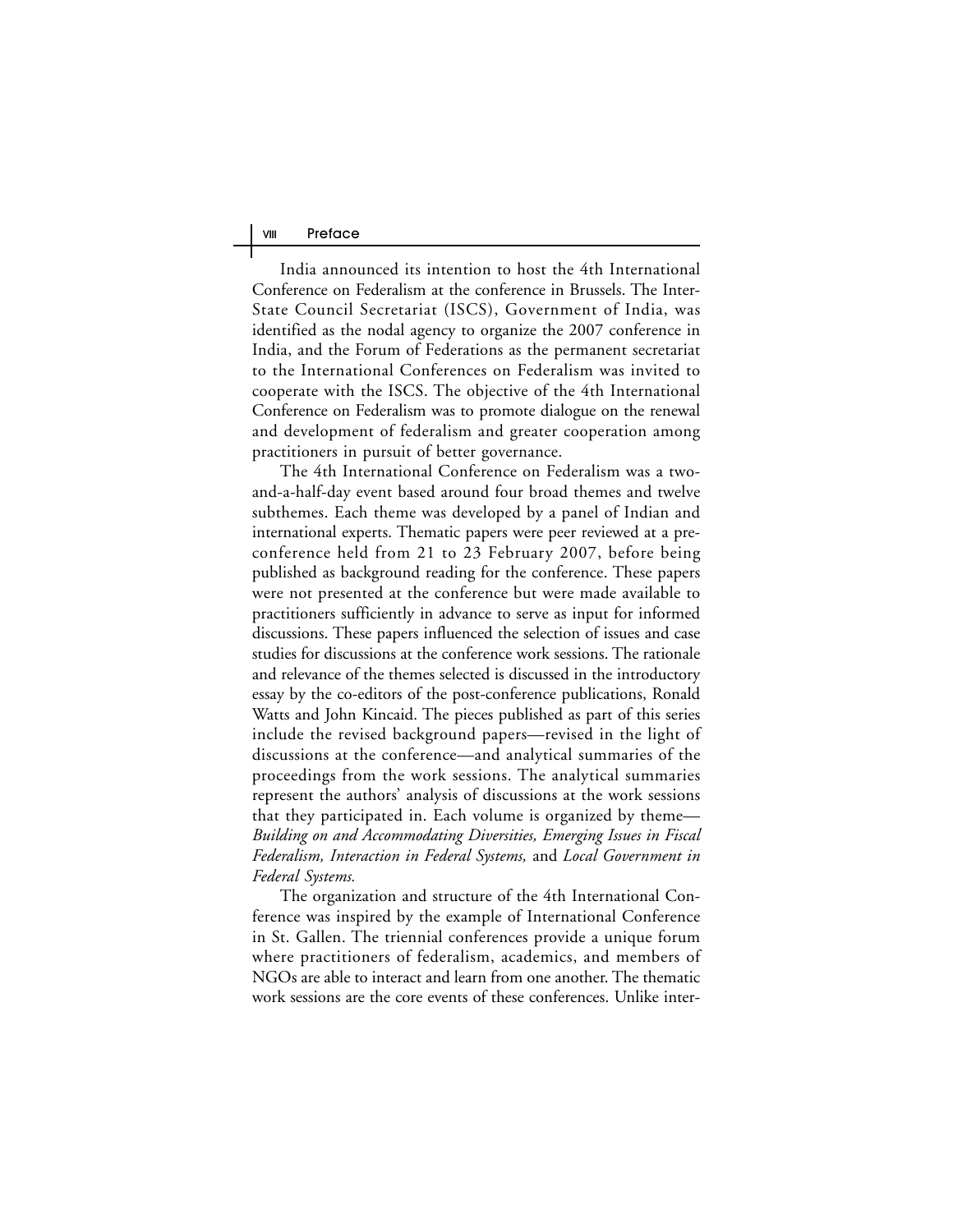governmental conferences, senior officials and ministers present did not present existing government positions from prepared texts. Rather, senior practitioners were expected to participate actively in the interactive work sessions, where colleagues from around the world were exposed to diverse points of view and new insights arising from the dialogue. Such a format allowed for maximum participation, while providing an opportunity for peers to draw inspiration from each others' experiences. The work sessions fed their conclusions to theme sessions on each day of the conference. The working days of the conference were capped by plenary sessions where participating heads of state and senior ministers were invited to share their observations on issues of federalism.

The integration of young professionals into the program of the main conference provided an additional international facet. Fifty young professionals from India and other countries were paired up to produce policy-relevant pieces on the conference themes and present their perspectives at the work sessions. The Forum intends to publish a selection of these papers in due course.

Because these conferences are designed to address the needs of all who share an interest in the practice of federalism, these volumes are meant to be accessible even to "non-experts". The volumes are meant to provide surveys of the themes and subthemes. However, each volume contains a select bibliography of suggested readings for anyone interested in pursuing any of the topics in greater depth.

The publication of these volumes constitutes the final step in a process that first began three years ago and would not have been possible without the support of a great many people. The conference would not have been possible without the support and generosity of the Government of India, particularly the Prime Minister's Office and the Ministry of Home Affairs. The Honourable Prithviraj Chavan, Minister of State, Prime Minister's Office, at the initiative of Prime Minister Manmohan Singh, invited the Forum of Federations to partner with the Indian Government in organizing the 4th International Conference on Federalism in New Delhi. The Honourable Shivraj V. Patil, the Home Minister of India, served as host and took great personal interest in ensuring the success of the conference.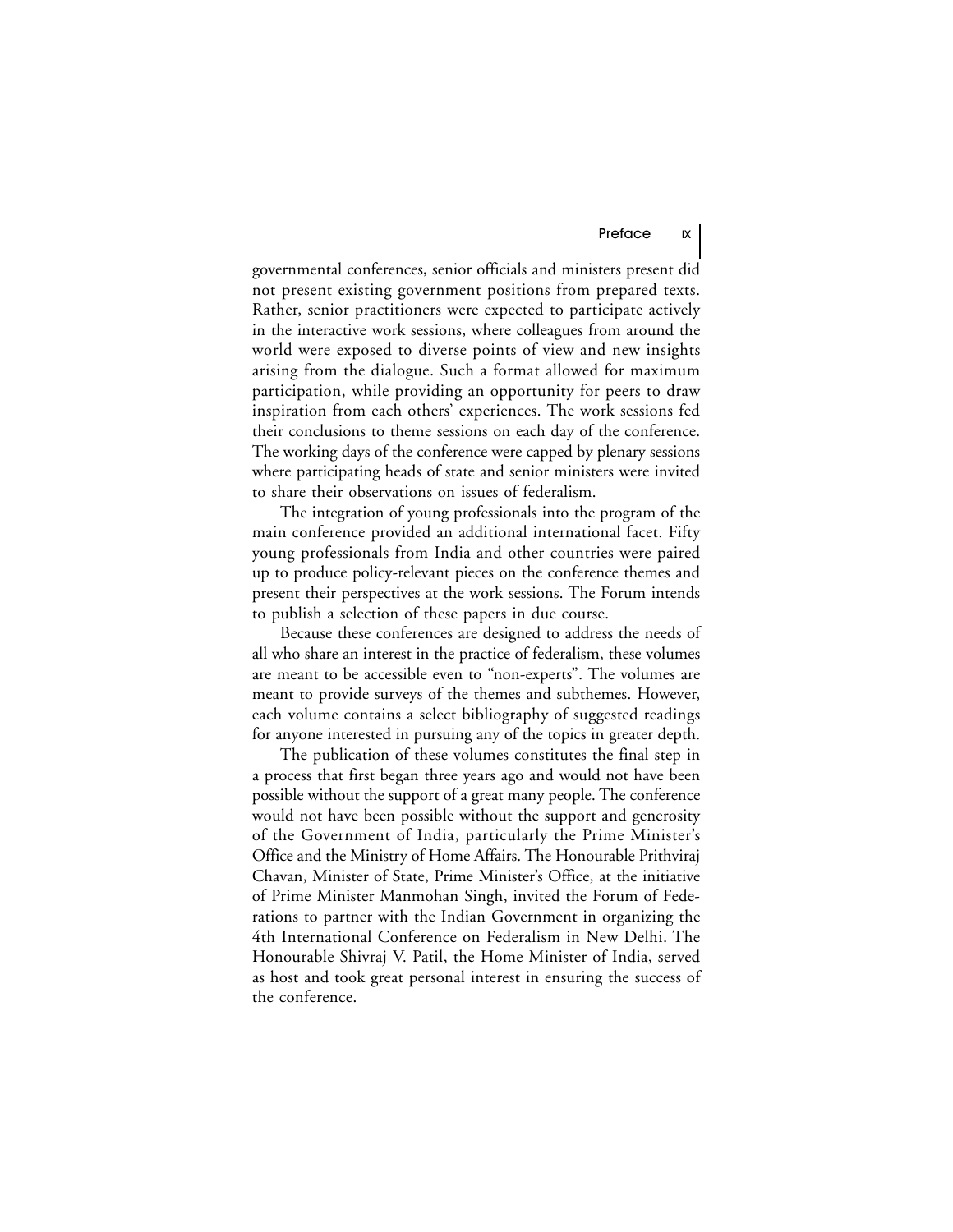#### X Preface

Credit is due to the staff of the Inter-State Council Secretariat, the Forum's partner and co-organizer, who, against all odds, successfully organized the largest International Conference on Federalism to date with 1300 participants from more than 100 countries. The Forum could not have hoped for a better partner. In particular, we offer our thanks to Amitabha Pande and S. Lakshminarayanan, who, as Chairs of the Organizing Committee, oversaw management of the whole process. Thanks are also due to the Additional Secretaries, past and present—Ravi Dhingra, S.D. Sharma, Atul Gupta, and Veena Upadhyaya for their diligence and support. On the administrative side, Deputy Secretaries Sudhir Kumar and Amaresh Singh were instrumental in keeping the organizational machinery running and in good order. Raoul Blindenbacher, then Vice President of the Forum, based on his experience of St. Gallen, contributed immensely to the development of the conference design. The Young Professionals Programme was ably coordinated by Assefa Fiseha, Andrea Iff, Paul Morton, and Rekha Saxena. Arif Ali Khan, in addition to the many other hats he wore during the conference, and Libby Johnston helped with the copy-editing of the analytical summaries. Rod MacDonnell deserves special thanks for managing the entire publications process.

Following the tradition of past conferences, we had initially planned on producing a single volume post-conference publication. Significantly, it was George Anderson who first suggested a series of more accessible publications by theme, an idea embraced enthusiastically by Amitabha Pande and the Inter-State Council. Last but not the least, gratitude is due to both the authors of the papers and all those who actively participated in the conference, without whose inputs these volumes would have been difficult to produce.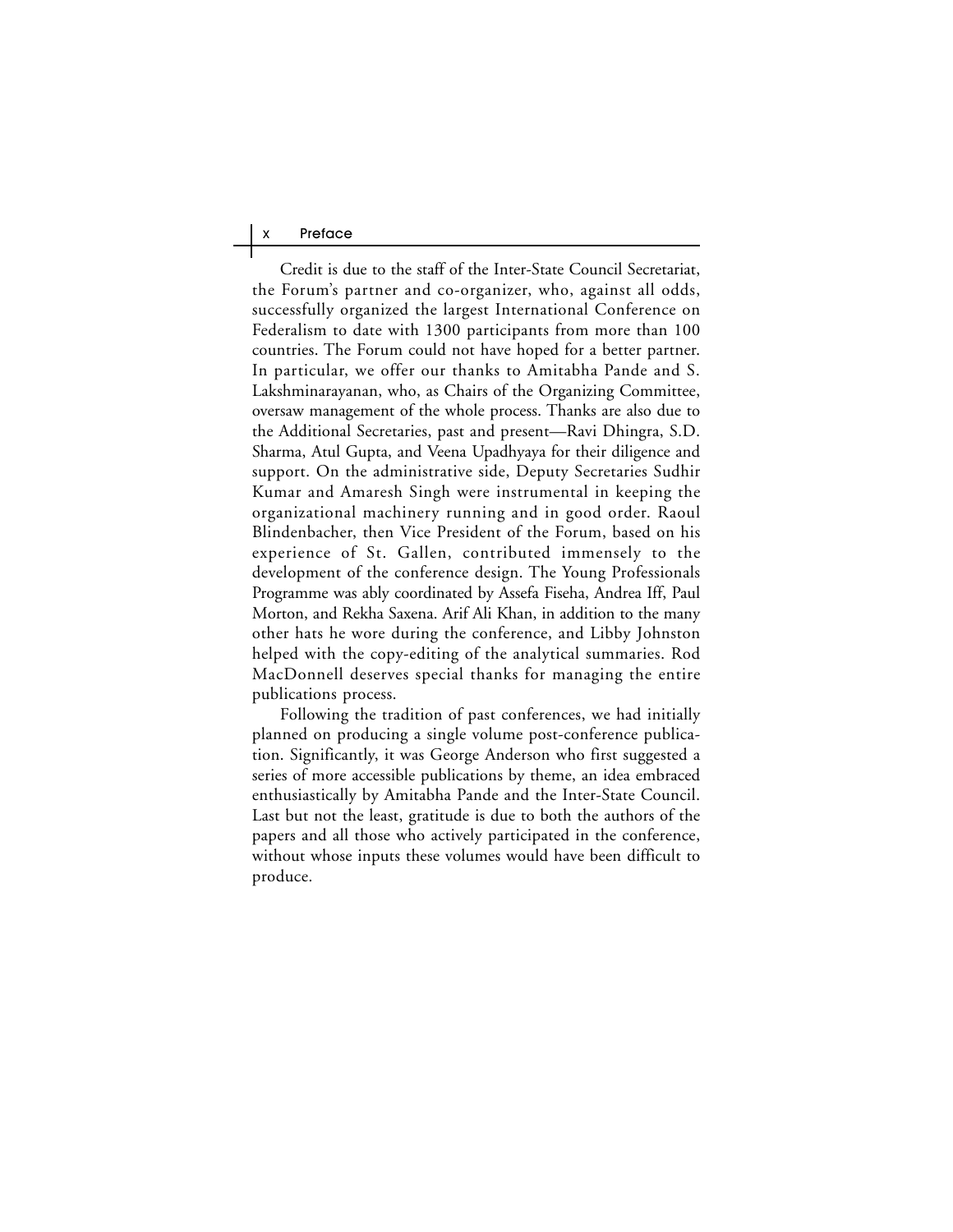## **Introduction**

*Ronald L. Watts John Kincaid*

The overall theme of the 4th International Conference on Federalism held in New Delhi, 5-7 November 2007, was "Unity in Diversity: Learning from Each Other". Internationally, this topic was a highly relevant focus because in the contemporary world, federalism as a political idea has become increasingly important as a way of peacefully reconciling unity and diversity within political systems. Diversity is seen here primarily as qualitative collective characteristics based on language, religion, ethnicity, nationality, culture, and race rather than gender, class, status, occupation, and the like (although the latter are certainly not unimportant). Use of the word "in" purposely signifies that unity can be grounded in diversity, that diversity can give rise to unity, that unity need not dissolve diversity into homogeneity, and that there is no necessary contradiction between unity and diversity. Indirectly, the title also signifies the diversity of federal systems in today's world and the need for citizens and public officials in those systems, as well as in emergent and would-be federations, to learn from each other in both practical and theoretical ways.

Federalism has grown in importance, in part because modern developments in transportation, social communications, technology, industrial organization, globalization and knowledge-based societies have all contributed to simultaneous needs for both larger and smaller political units. Thus, there have developed two powerful, thoroughly interdependent, yet distinct and often actually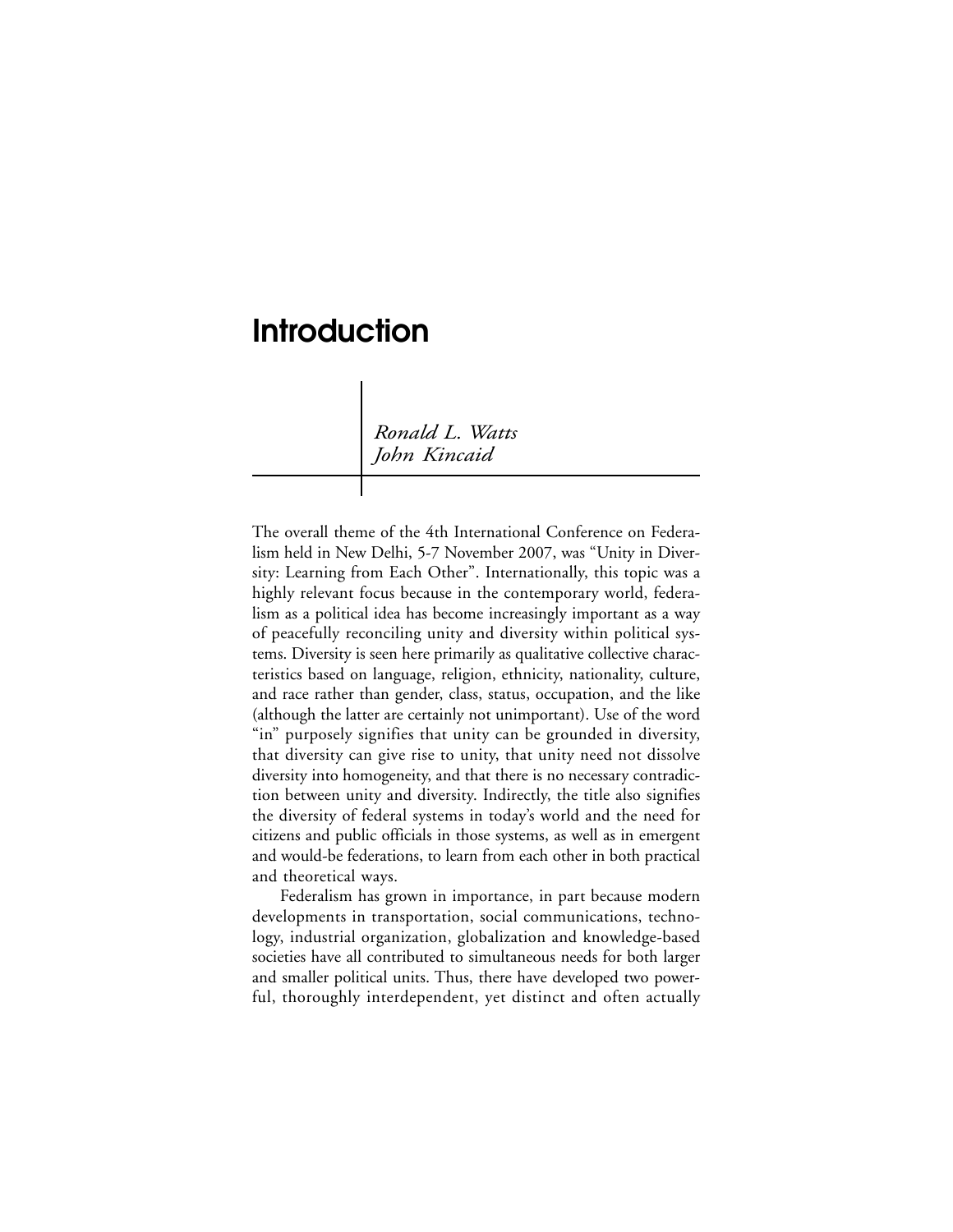opposed motives for federating. One is the desire to build dynamic, efficient, and modern nation states (e.g. India and the United States) or supernational political systems (e.g. the European Union) for economic progress, for security, and for influence in the world arena. The other is the desire to express distinctive identities through smaller, directly accountable self-governing political units able to give expression to historical, social, linguistic or cultural diversity.

In such a context, federal solutions have had an increasingly widespread appeal. They enable a combination of (a) shared governance in a large political unit for certain common purposes, and (b) autonomous self-governance for the various diverse groups in smaller constituent units of government directly and democratically responsible to their own electorates. By combining elements of shared rule in larger units and self-rule in smaller regional units, federal political systems provide the closest institutional approximation to the complex multicultural and multidimensional economic, social and political reality of the contemporary world.

As a result, there are in the world today some two dozen countries that are federal in their character, claim to be federal, or exhibit the characteristics typical of federations. Although federal institutions are not applicable to all situations, nearly 40 per cent of the world's population encompassing a total of some 510 federated political communities (e.g. cantons, provinces, or states) now live in countries that can be considered or claim to be federations, many of which are multicultural or even multinational in their composition. Furthermore, a number of countries such as Belgium, Ethiopia, Italy, South Africa, and Spain, among others, appear to be forging new and innovative variants of traditional federal forms.

Another notable contemporary trend in response to changing world conditions has been the evolving character of the existing and older federations. Many are undertaking reforms and modifications of institutional arrangements and processes in order to adapt to these new conditions. It is these developments that led to the formation of the International Forum of Federations in 1998 as a way of facilitating the exchange of experience among practitioners, politicians, civil servants and academics in federations. A key feature of the operation of the Forum of Federations has been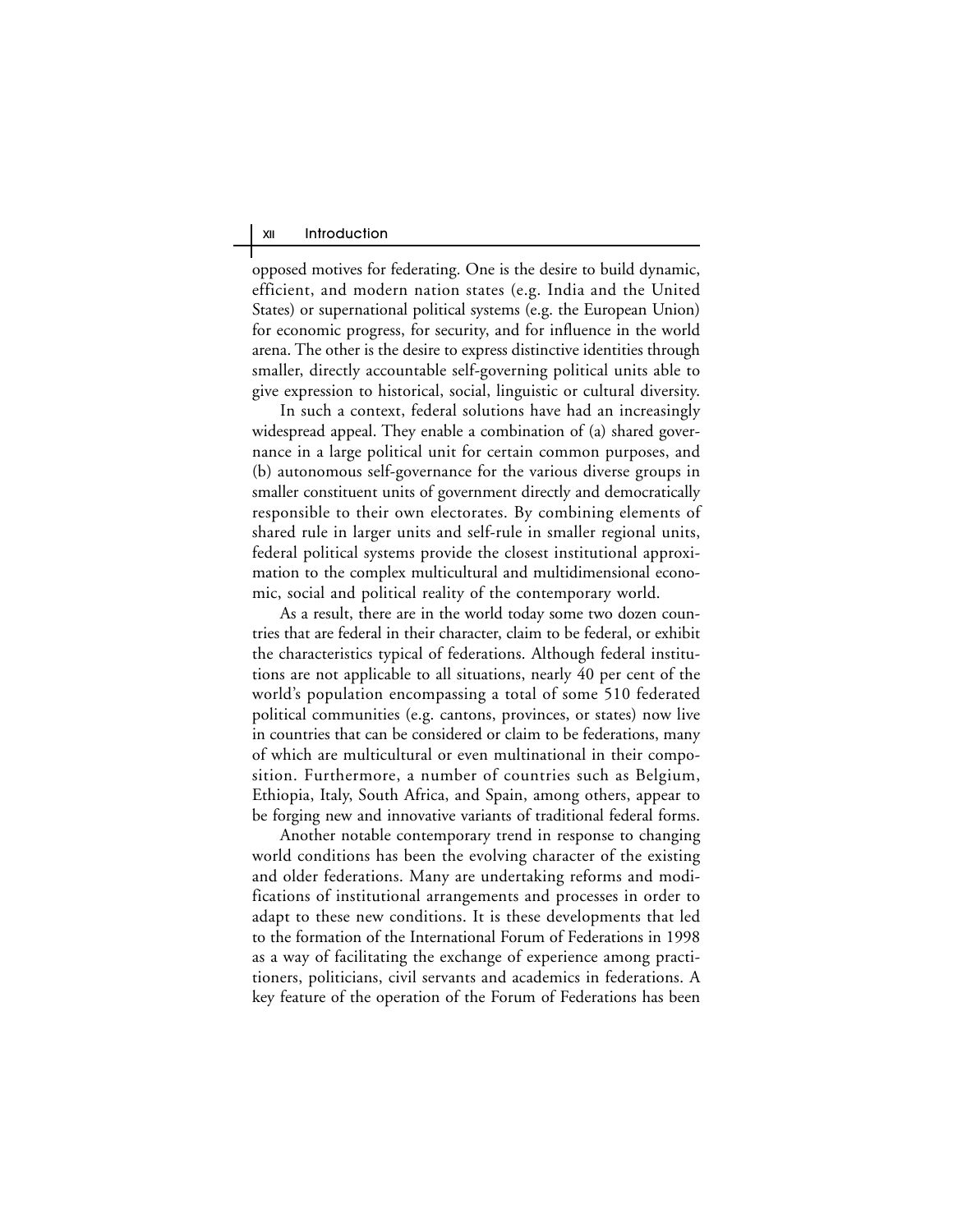the holding of large triennial international conferences on federalism. The one held in New Delhi in November 2007 was the fourth.

Indeed, it was particularly appropriate that the 4th International Conference on federalism provided an opportunity for participants from other federations, as well as many other countries, to learn from the experience of the Indian Union in uniting its rich diversity of 1.1 billion people within an embracing unity. Among federations, the magnitude of India's diversity and its achievement of an encompassing unity stand out, although partition into the Dominion of India and the Dominion of Pakistan, along with some population exchanges, were required at the time of independence in 1947, and certain intergroup conflicts have persisted since independence. There are more linguistic variations in India than in any other federation on the globe. But also there is an enormous range of other forms of diversity. Four of the world's major religions— Hinduism, Buddhism, Jainism and Sikhism—originated on the Indian subcontinent, and Judaism, Zoroastrianism, Christianity, and Islam arrived there long ago. Indeed, Pandit Jawaharlal Nehru's *Discovery of India* (1946) described in lyrical terms the diversity of India from north to south and east to west. Hence, the appropriateness of the holding of the 4th International Conference in India.

Within the general focus of reconciling unity and diversity, the 4th International Conference was based on four broad themes; within each of these, there were three subthemes. These themes and subthemes were developed by a panel made half of Indian and half of international experts. The four theme and the twelve subtheme papers were prepared by expert scholars and were distributed in advance as background reading for the participants in the conference. These papers provided a framework for identifying specific cases and issues that were considered and discussed at the working sessions of the conference.

The four broad themes identified for the 4th International Conference on Federalism were: (1) building on and accommodating diversities, (2) emerging issues in fiscal federalism, (3) interaction within federal systems, and (4) local governments and metropolitan regions in federal systems.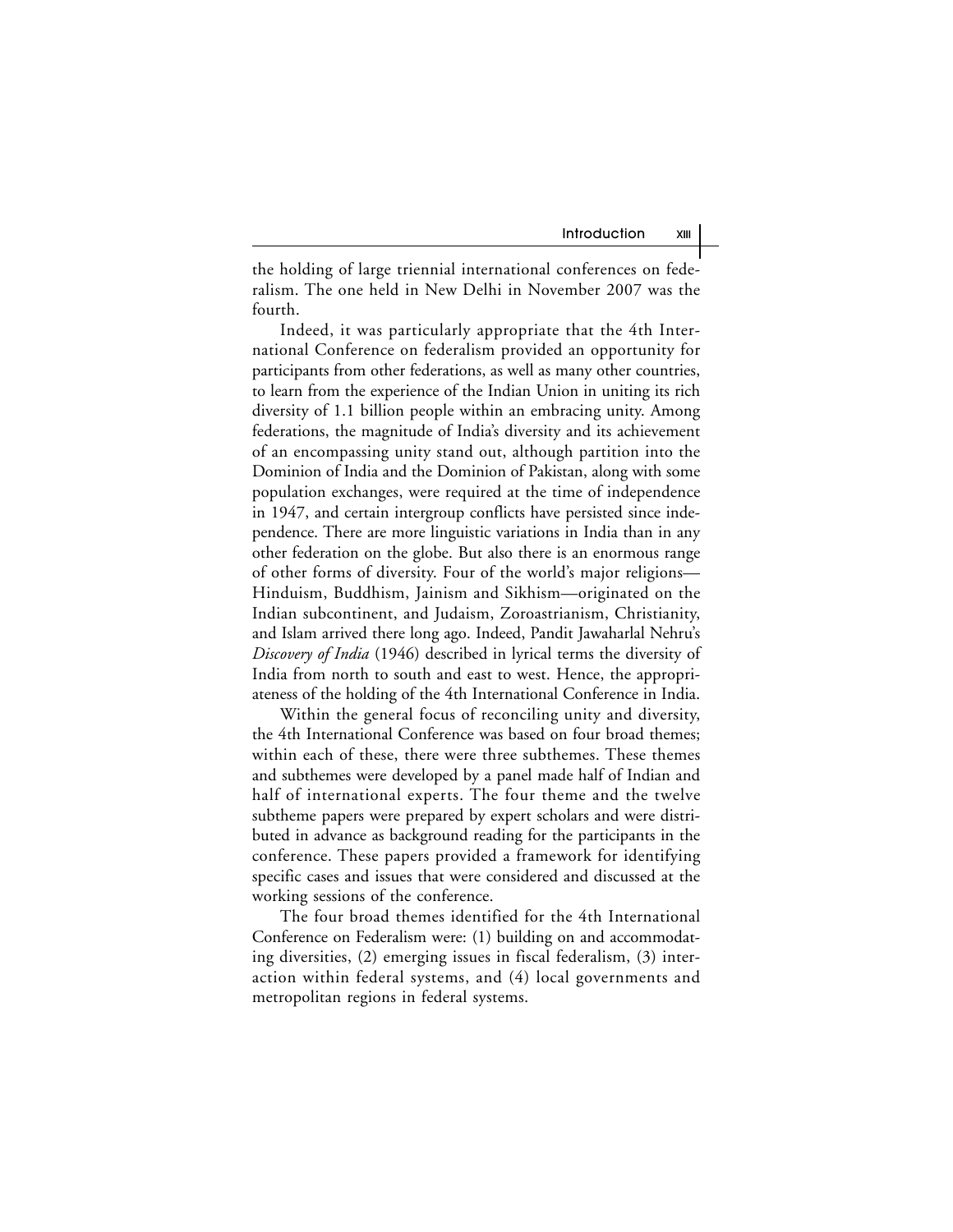The first theme, *Building on and Accommodating Diversities*, was chosen as the lead-off theme because of the widespread use of federalism throughout the world to accommodate diversities and the variety of arrangements that have been developed for doing this in different federations (e.g. Belgium, India, Nigeria, and Switzerland). The theme paper draws attention to the extent to which diversity is not to be viewed simply as a problem but as an asset to be built upon in the process of nation-building. This paper also makes the very important point that diversity can enrich a polity. Subtheme paper "Nation Building and Diversity" deals with the various forms of diversity that have to be accommodated in the process of nation-building. Nation-building is a necessity when the social milieu is diverse, and the various constituent groups need both identity and voice within the nation state rather than marginalization or homogenization. Subtheme paper "Autonomy and Diversity" relates to the use of autonomy by the constituent orders of government to accommodate the distinctive interests of diverse groups. The paper attempts to elucidate the concept of autonomy, suggest which groups can legitimately and realistically claim institutional autonomy, and examine the pros and cons of various territorial and personal accommodations of diversity. Subtheme paper "Managing Conflicts of Diversity", deals with the various ways in which conflict among diverse groups has been moderated in federations, including lessons for mature federations drawn from the experience and innovations of newer federations. The author emphasizes that there are various good and effective conflictmanagement devices even while there are no universally applicable best practices. The preceding four papers constitute Volume I of four published volumes of the conference papers.

The second broad theme was *Emerging Issues in Fiscal Federalism.* This theme was considered to be of particular importance because the financial arrangements within a federation have significant impact on its operation. These arrangements can be especially salient and volatile in federations characterized by high levels of diversity wherein various groups are highly sensitive to who pays what and who gets what out of any given system of fiscal federalism. Here too, three subthemes were identified. The theme paper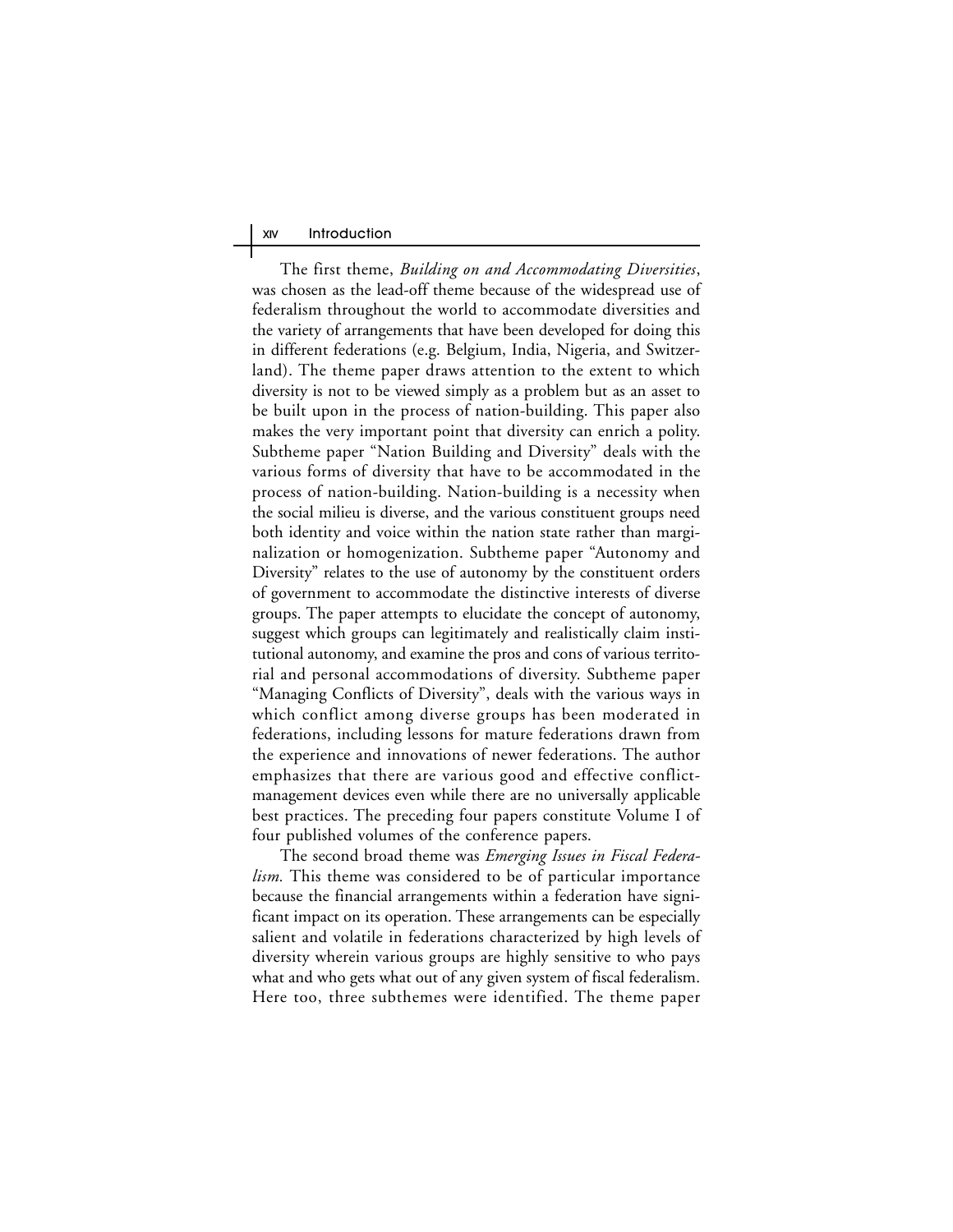examines the appropriate allocation of revenue and expenditure responsibilities, an important issue in all federations. The authors attempt to base the analysis on neutral principles derived from empirical research in political economy. Subtheme paper "Assignment Systems in Federations" examines the problems of establishing a harmonized VAT (value added tax)—which is a very widely used tax internationally—in a federal system, especially because of the difficulty of designing a destination-based subnational VAT. Subtheme paper "Managing Fiscal Conflicts" includes lessons from the experience in different federations. Fiscal conflicts, which are a regular feature of federal systems, can arise intergovernmentally between the national, regional, and/or local governments or interjurisdictionally between constituent governments or between local governments themselves. The existence of viable and long-lasting federations (e.g. Australia, Canada, Germany, Switzerland, and the United States) clearly indicates that such conflicts can be managed pacifically, but the existence of societal diversity and cultural cleavages within a federation can certainly make conflict management challenging. Subtheme paper "Fiscal Federalism and Regional Equity" includes appropriate corrective objectives and methods, especially in light of the mismatches between the resource-raising capacities and expenditure responsibilities of the various constituent governments of a federation. Issues associated with such mismatches can be heightened in federations characterized by diversity because various groups are desirous of remaining within various territorial units rather than being mobile across territorial jurisdictions. The preceding four papers make up Volume II of four published volumes of the conference papers.

The third overall theme was *Interaction in Federal Systems*. Given the unavoidability of overlaps in the responsibilities of governments within a federation, as well as the existence of culturally diverse constituent political communities in most federations, intergovernmental interaction has been an important element in all federations. The authors chose the term "interaction" in order to emphasize the breadth of the topic and the blurring that has occurred between government institutions and the many private and non-profit organizations in the market and in civil society that engage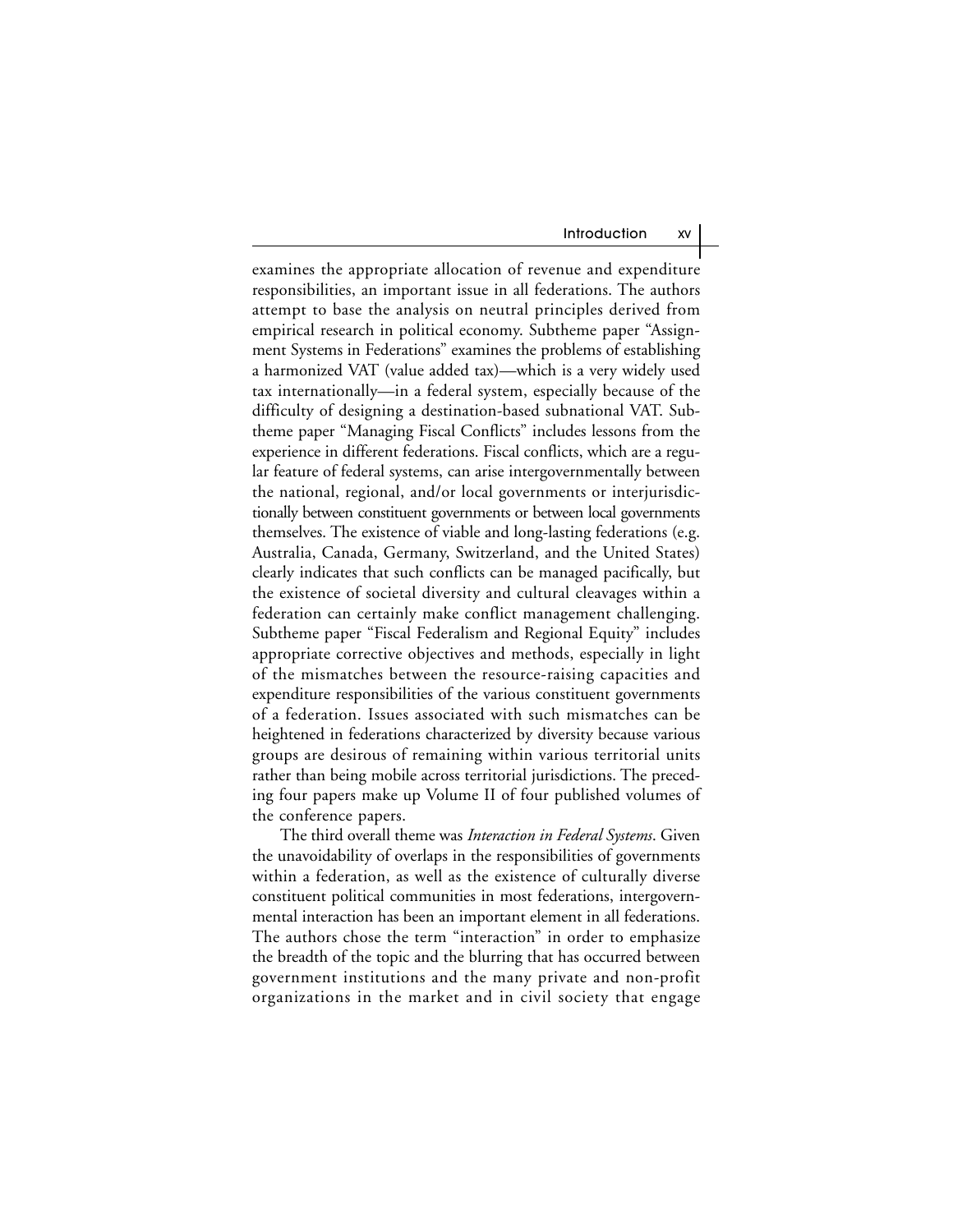governments. Three subthemes were selected for this discussion, too. Subtheme paper "Anticipating and Managing Tension and Conflicts" examines judicial, legislative, and executive approaches to managing conflicts that go beyond those associated with fiscal federalism. The author focuses particularly on financial equity across constituent units, threats of terrorism, and the ownership and taxation of natural resources. Subtheme paper "Techniques, Structures, and Processes" examines principally relations between federal or national governments and their constituent units. The author looks at both intra-state and inter-state interactions and seeks to uncover common features and converging trends of intergovernmental relations across federal countries. Subtheme paper "Accountability and Transparency" focuses on problems of corruption and on the importance of ensuring accountability and transparency in intergovernmental interactions. The preceding four papers constitute Volume III of four published volumes of the conference papers.

The fourth theme, *Local Government in Federal Systems*, was not a focus in any of the three previous international conferences. In all federations in recent years, there has been a growing awareness of the importance of local governments and also metropolitan regions. The fourth theme overview paper emphasizes local government's closeness to civil society and its role in enabling disadvantaged groups, including women, to participate in governance. The authors also look at the differential constitutional arrangements for local governments in federal countries and highlight the complex challenges of governing megacities. The three subthemes include the following. Subtheme "Enhancement of Democracy through Empowerment of Disadvantaged Groups" focuses on enhancing democracy through the empowerment of disadvantaged groups and civil society in local government arenas. The author argues that there is a need to establish inclusive local democratic institutions by strengthening civil-society organizations locally, empowering women and disadvantaged groups, making local decision-making more participatory, and making participatory decision-making itself more inclusive. Subtheme papers "The Functioning of Local Governments and their Relationship with Upper Levels of Government" and "The Functioning of Local Government in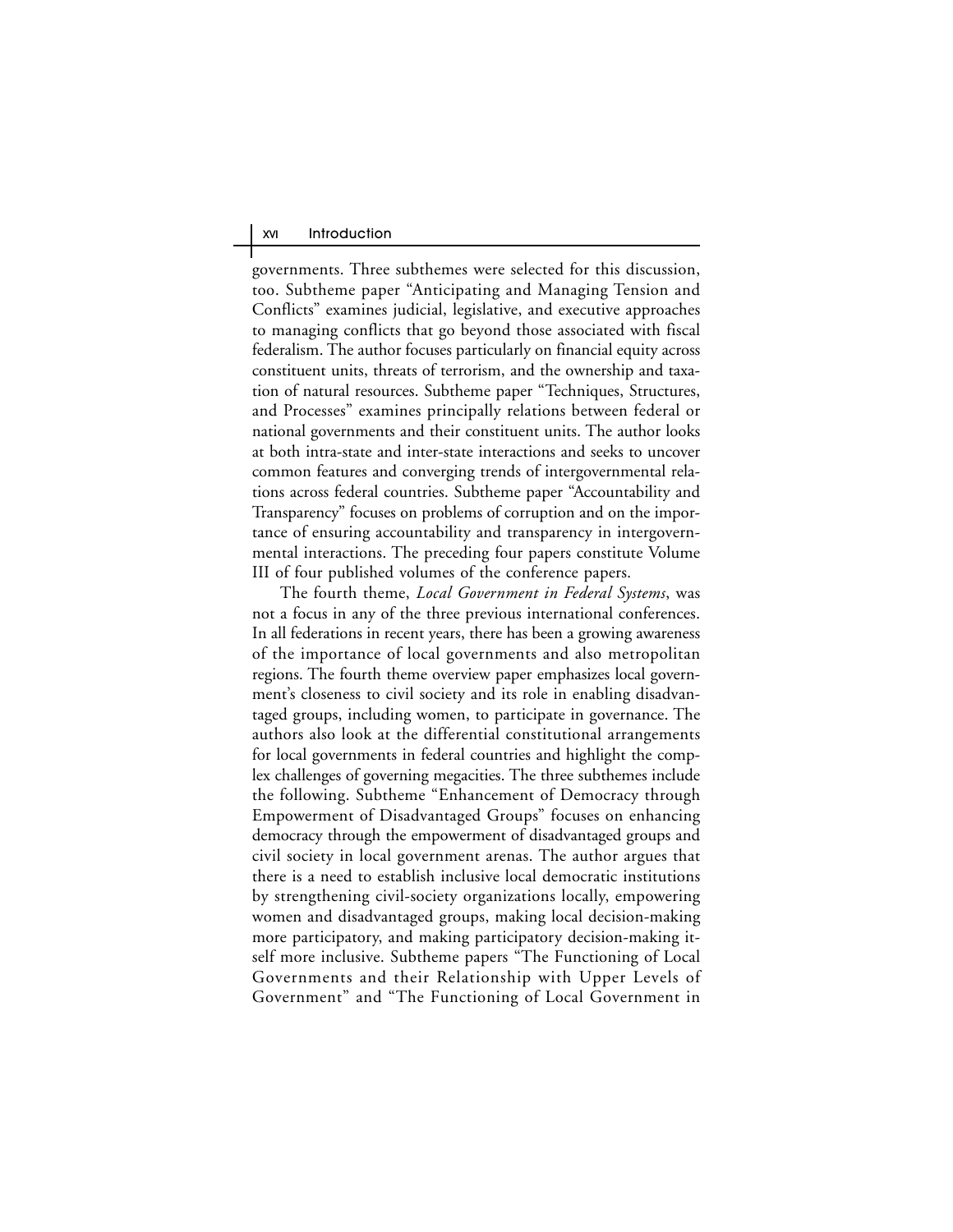Federal Systems: Perspectives from India" focuses primarily on local government in India and critically examines a number of issues involving India's local self-governments, including the utility of using the term "local self-government" as opposed simply to "local government". Subtheme paper "Governance of Megacities in Federal Orders" examines the challenges and options for governing metropolitan regions and megacities, namely, cities of more than 10 million inhabitants. Given the growth of the number of megacities around the world, the importance of these regions as drivers of the economy and their position and relation to other governments and to states within federal systems make them somewhat anomalous in relation to traditional federal structures. According to the United Nations, 2007 was the first year in human history that the world's urban population exceeded the rural population, a trend which indicates the importance of including an examination of the role of megacities within federations. The preceding four papers make up Volume IV of four published volumes of the conference papers.

These four sets of significant issues in contemporary federations are of interest to those working in all federations, old and new. Each set is related to the overall theme of the conference, the reconciling of diversity and unity. The theme and subtheme papers, revised to take account of discussions at the conference, and the analytical summaries of the workshop discussions, are now published in the form of four post-conference volumes, one for each theme. These issues discussed at the conference involve problems common to many federations. There is, therefore, a genuine value to those working in each federation, whether old or new, in learning from the experience of federations elsewhere. Of course, each federation reflects the particular circumstances and conditions that produce it; therefore, there is no pure ideal model of federalism that is applicable everywhere. Nevertheless, there are useful lessons to be learned from the discussions of the themes that served as the key foci for the 4th International Conference on Federalism.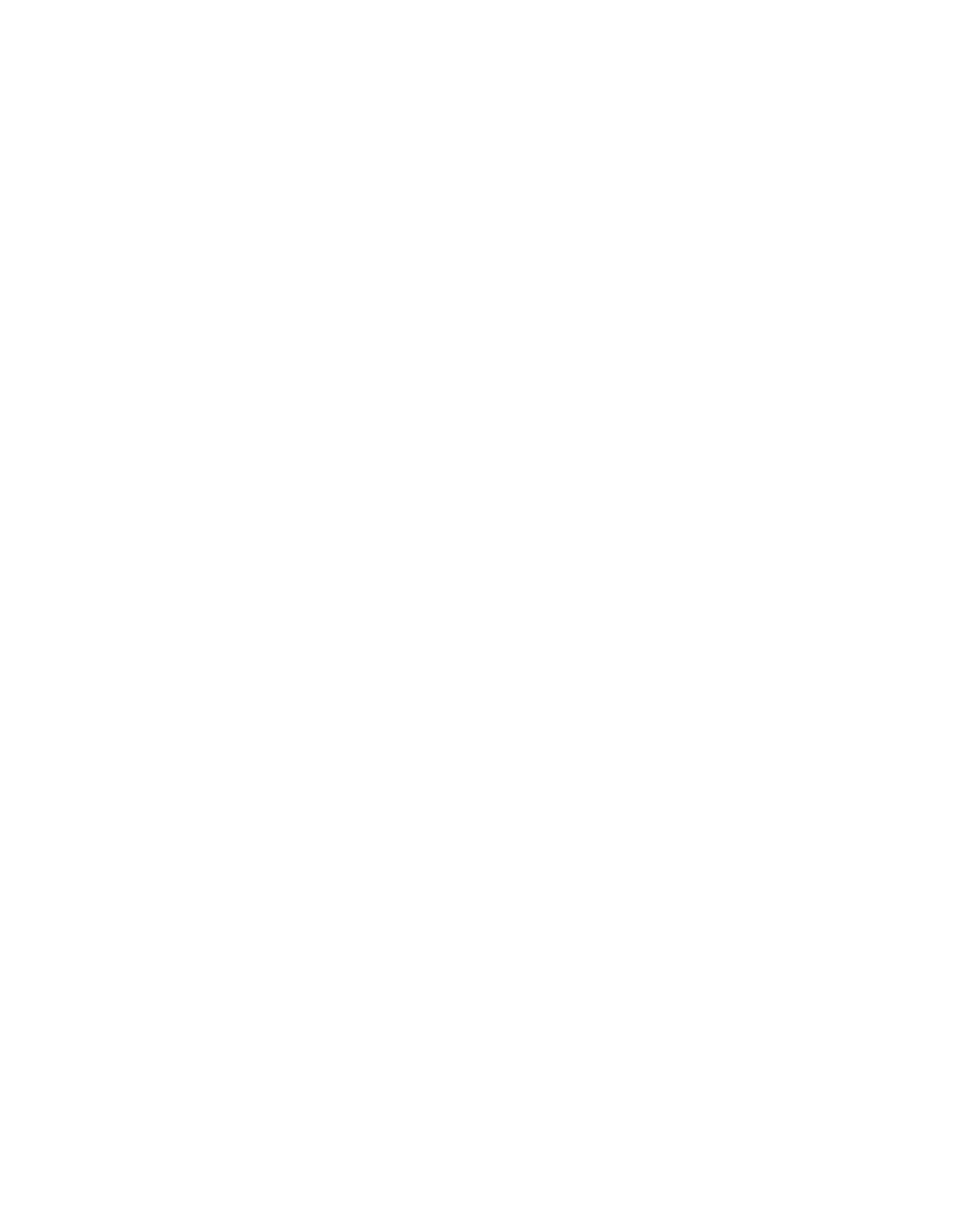# **THEME AND SUBTHEME PAPERS**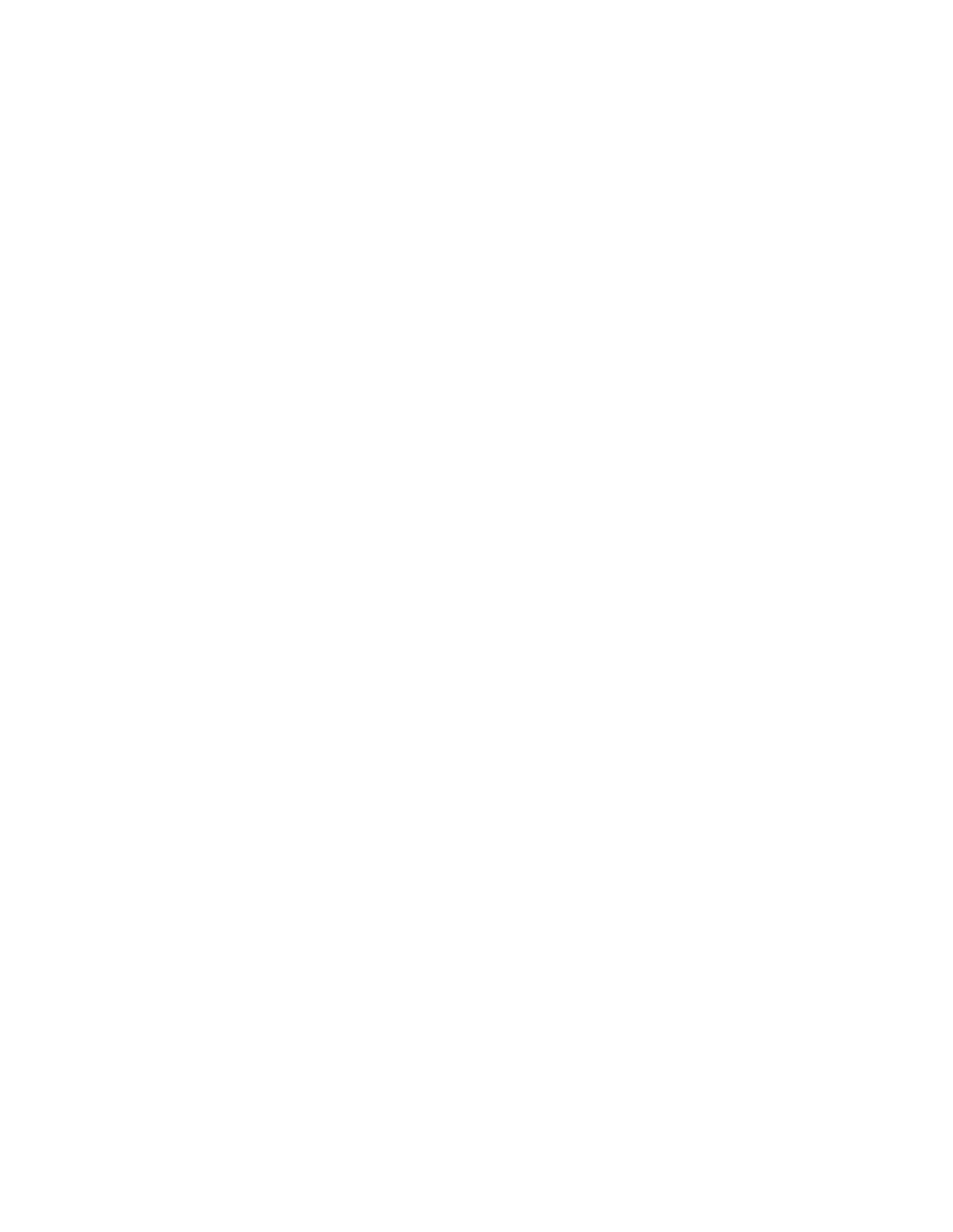## **Theme Paper**

## **Interaction in Federal Systems**

*Balveer Arora Beryl Radin Cheryl Saunders*

### **Abstract**

This paper looks at the different ways in which institutions of government interact with each other in federations. The term "interaction", has deliberately been chosen in preference to "intergovernmental" to acknowledge the expansion of the actors and groups involved in contemporary governance, and the blurring of boundaries between formal government institutions and those in the private or non-profit sector.

The subthemes deal, respectively, with the use of interaction to manage conflict and tension; the techniques and structures of interaction; and their implications for accountability and transparency. Three lateral logics that apply to all of them are: the *diversity* of federal systems, the *specificities of developing countries* and the significance of *contextual change* for interaction.

They explain the range of parties between whom interaction takes place, the purposes and varieties of interaction, and the resulting challenges. The diversity of federal systems makes each one unique in some ways. Nevertheless, for comparative analysis, they can usefully be grouped according to size; institutional design; and scale of diversity. Another key point of difference lies between presidential and parliamentary federal systems.

Focusing on the specifics of interaction in federal systems in developing countries, we find that many of them have adopted some institutions and techniques from older federations but have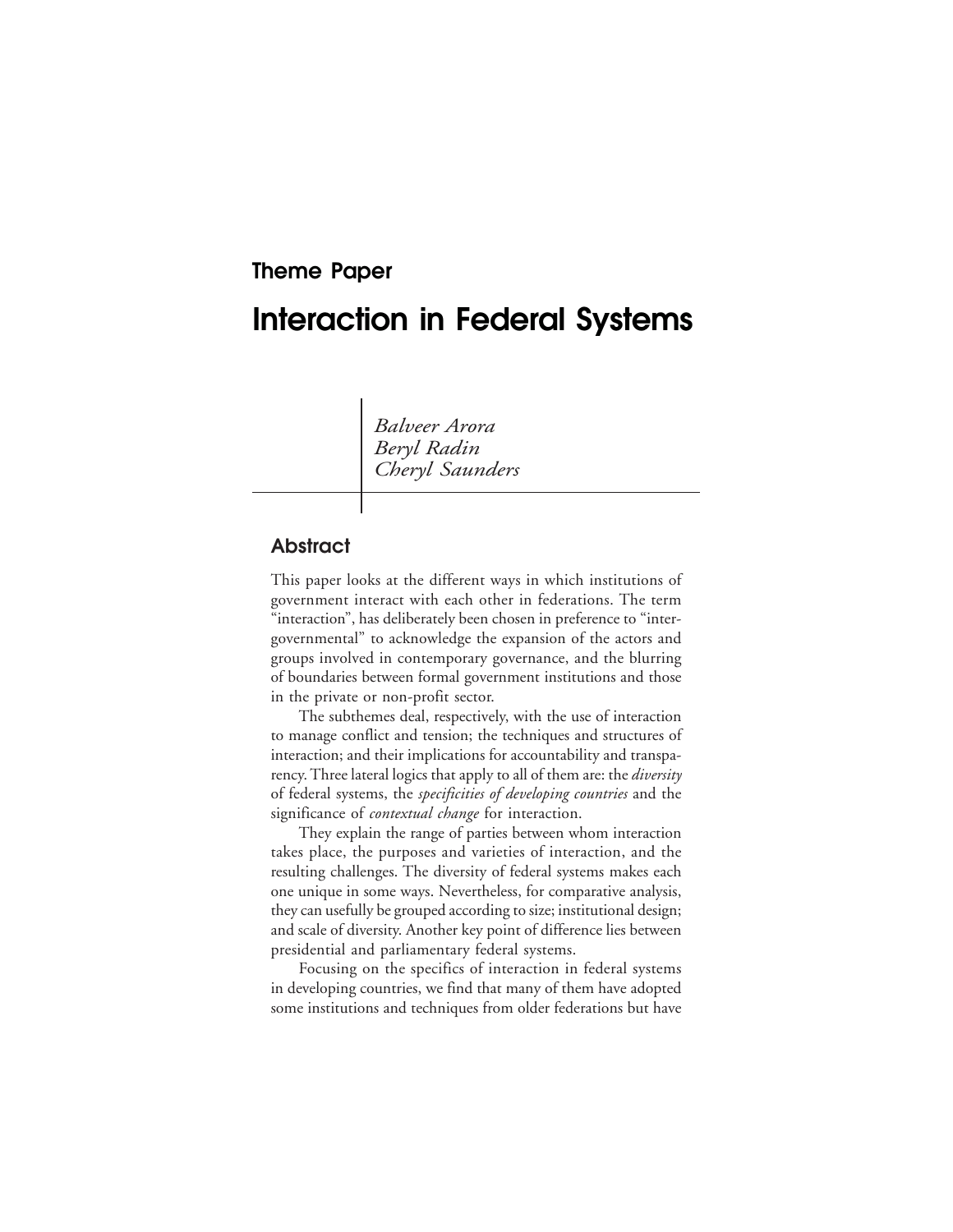adapted them, through innovations, to their own needs and circumstances.

Traditionally the concept of federalism involved relationships between central governments and federated units. Defined in legal-constitutional terms as different power distributions between the central government vis-à-vis the states and local governments, they typically limited relationships to those between governments, notably between various actors in the executive branch.

Interaction involves a greater degree of interdependence between spheres than the simple model of distribution of powers suggests. New challenges have given rise to shifting views about the role of government, created greater interlocking between levels of government, and accommodated public-private interdependence through shifts in policy boundaries. Interaction has to be effective for the purposes to be achieved. It has to be used appropriately, to support shared rule without undermining the potential of self-rule. Finally, it must meet appropriate standards for accountability and transparency.

### **1. Introduction**

The subject matter of this theme is the different ways in which institutions of government work with each other and with others across jurisdictional boundaries. The term "interaction" has deliberately been chosen, both to emphasize the breadth of the topic and to ensure the neutrality of the theme across different types of federations. It may be noted in passing that, while the focus of the paper is on interaction in federal political systems, some of the modes of interaction are found in some unitary political systems as well. For example, both systems have somewhat similar responses to performance measurement requirements. Many of the dynamics that stem from social, economic and political changes in unitary systems are similar to the dynamics traditionally associated with federalism.

Interaction is one of four themes of the 4th International Conference on Federalism. This is the first International Conference to be held in a developing country and it thus offers an important opportunity to explore the experience of these countries with the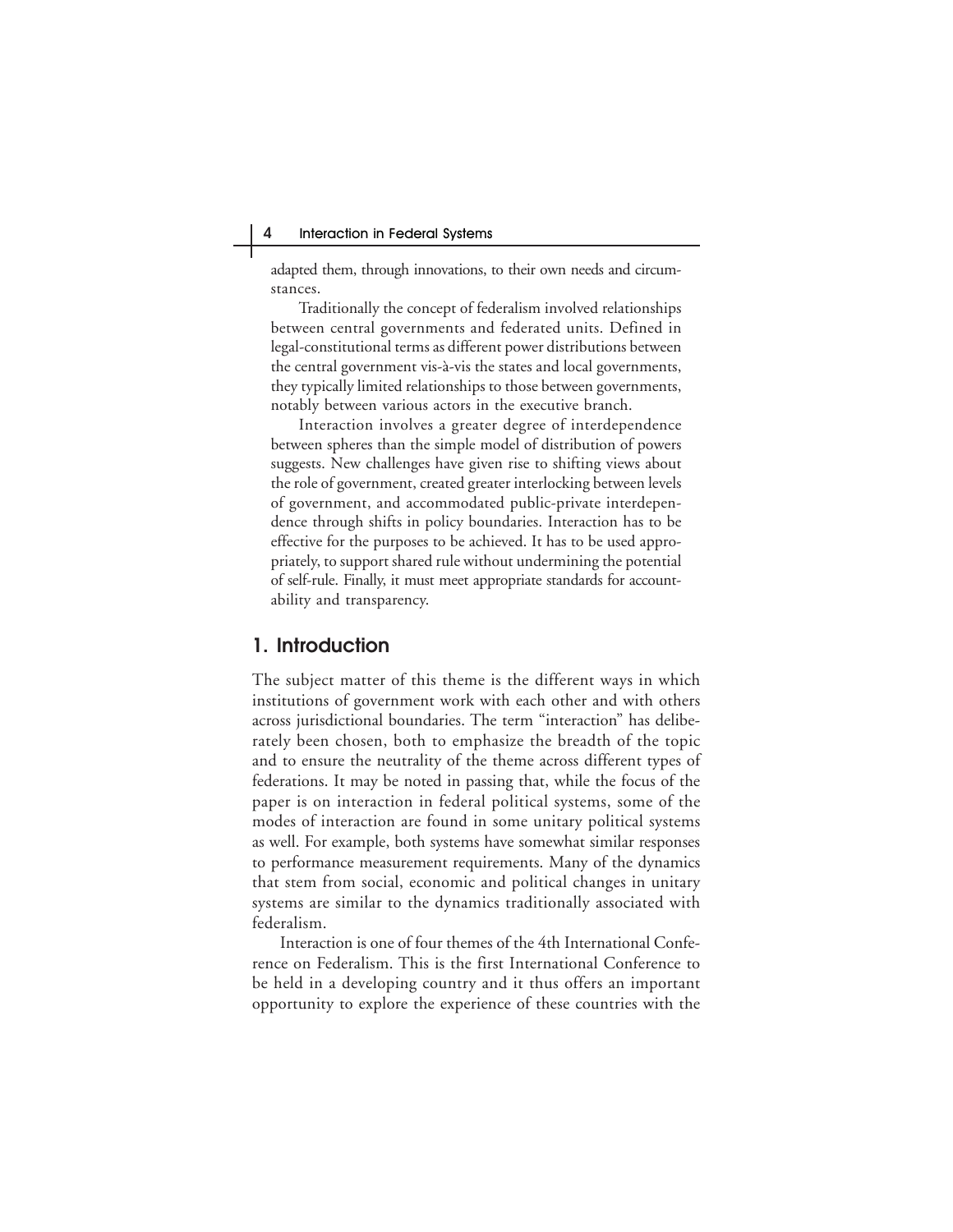practical operation of federal political systems. Use of the term "interaction" instead of the traditional term "intergovernmental" acknowledges the expansion of the actors and groups involved in governance in the twenty-first century. The boundaries between formal government institutions and those in the private or nonprofit sector have become increasingly blurred. As a result, the term "interaction" sets the stage for inclusion of a wide variety of players beyond the traditional groups defined by economic, legal and constitutional lenses.

At the turn of the twenty-first century both federal and non federal systems have confronted a range of developments related to governance. The demise of the Soviet Union and scepticism about the effectiveness of government action have led to an interest in making government more like the private sector market, to a degree that varies between countries. During this period, shared power not only refers to interactions between levels of government but to a range of private sector and civil society actors who are involved in the crafting of new policies as well as their implementation. Conversations about variations within a country are not limited to constitutional actors but to this broader set of players.

To talk about the concept of interaction in federal systems today, thus requires an acknowledgement of the role of elected officials from the legislative, executive and sometimes judicial institutions at both the national and subnational spheres. It also may involve administrators and officials at all levels, political parties, the private sector, and non government organizations within the country. For developing countries, players can also involve multinational organizations (such as the World Bank and the IMF) whose resources have brought them to the decision table.

The proliferation of players and the broadening of the concept of governance have also required federal countries to look beyond formal, legal and constitutionally defined methods of interaction to a range of informal modes of interaction. The issues that are before federal countries are extremely challenging and not amenable to simple solutions. At the same time, the citizens of these countries (and others) are making accountability demands, which put pressures on officials that are difficult to manage.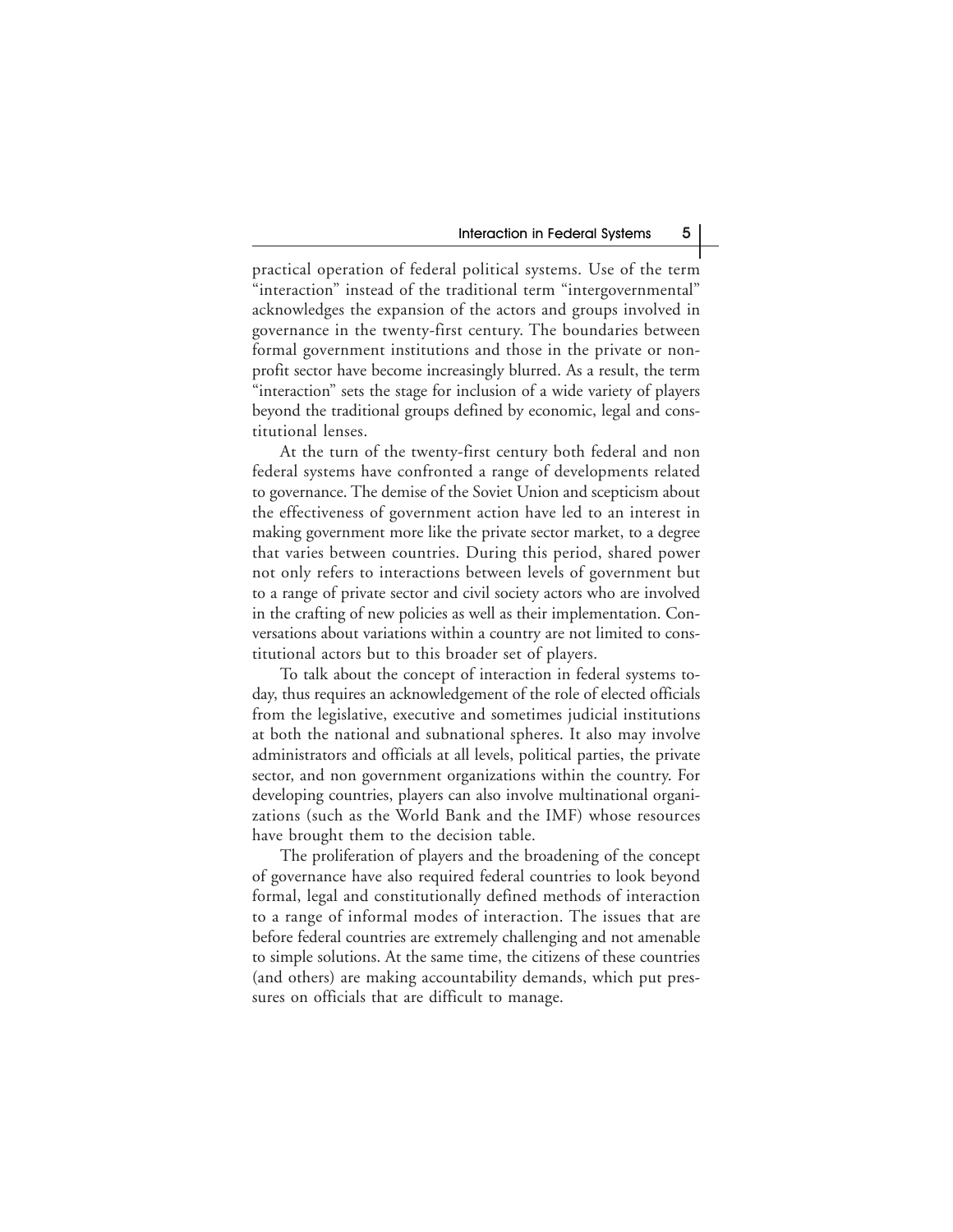This consideration has played a major role in designing this theme. At the conference itself, the theme will be focused through three subthemes, relevant to developing and developed federations alike. The subthemes deal, respectively, with the use of interaction to manage conflict and tension; the techniques and structures of interaction; and accountability and transparency. Each subtheme will be the subject of a separate paper. The purpose of this paper is to explain the choice of these subthemes and to place them in a broader context, so as to assist the process of understanding and evaluating the experience of different federations.

The paper is organized as follows. It begins by identifying three cross-currents that apply across the entire theme. These are:

- The diversity of federal systems
- The distinctive position of developing countries
- The changing context for interaction

The next part examines and explains the concept of interaction itself, including the parties between whom interaction takes place. The remaining parts deal respectively with the purposes of interaction; the varieties of interaction; and the challenges presented by interaction. The three subthemes are, respectively, subsets of these and are briefly developed in this context.

#### **2. Three Cross-Currents**

Three common factors cut across all three subthemes, and can usefully be explored at the outset.

#### 2.1 Diversity of Federal Systems

The first concerns the diversity of federal systems, which in turn affects the varieties of interaction and the extent to which experience can be shared across national boundaries.

Every federal system is unique. Nevertheless, for analytical purposes, they can usefully be grouped in different ways. One such grouping, which distinguishes developing and developed federations, has been mentioned already and is considered separately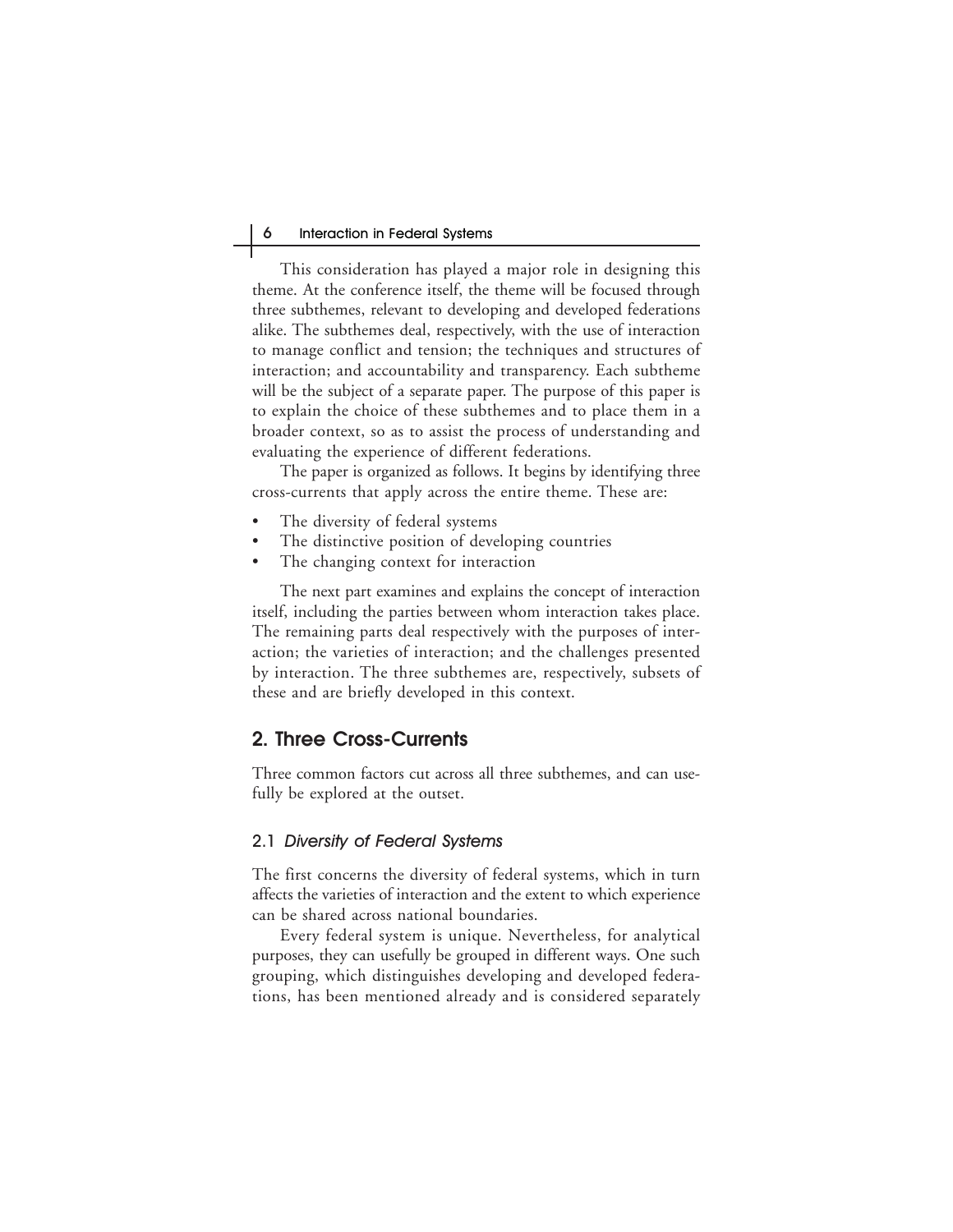below. Other groupings particularly relevant to the theme of interaction concern the size of the federation; its institutional design; and the diversity of its peoples.

*Size* can be measured in different ways: by reference to the numbers of federated units; the number of spheres of government involved in interactive processes; the geographical area over which the federation extends; the population numbers in the respective federal units and in the federation as a whole. Each of these is potentially relevant to the forms of interaction that occur and to the reliability of comparisons that are made. Today's technological age creates a different dynamic than earlier periods but, nonetheless, size continues to play a role because large jurisdictions have to deal with complexity. Thus, for example, in Russia, with a geographical size of 17 million square kilometres, physical meetings of officials, whether formal or informal, face greater challenges than in Austria, with a geographical size of 80,000 square kilometres. In an example of a different kind, the dynamics of interaction may be different in a state such as South Africa, where local government is formally recognized as a partner in cooperative government and is entitled to representation in the National Council of the Provinces and in states such as Canada, where local government is essentially a creation of the provinces and its involvement in formal interactive processes is contested.

One aspect of size with particular relevance to forms of interaction concerns the number of federated units. Multilateral arrangements, including regular multilateral meetings, are likely to be more practicable in federations with a relatively small number of units than in those with a large number. Thus, in Australia and Canada, with 6 states and 10 provinces respectively, multilateral arrangements are common. They are less so in India, with 28 states and Nigeria with 36, although there may be other explanations for such differences in practice as well.

The dynamics of interaction are also affected by significant discrepancies in the strength of the respective federated units, whether measured in terms of wealth, population size or political influence that is attributable to other factors (such as hosting the national capital). Differences of these kinds may feed into institu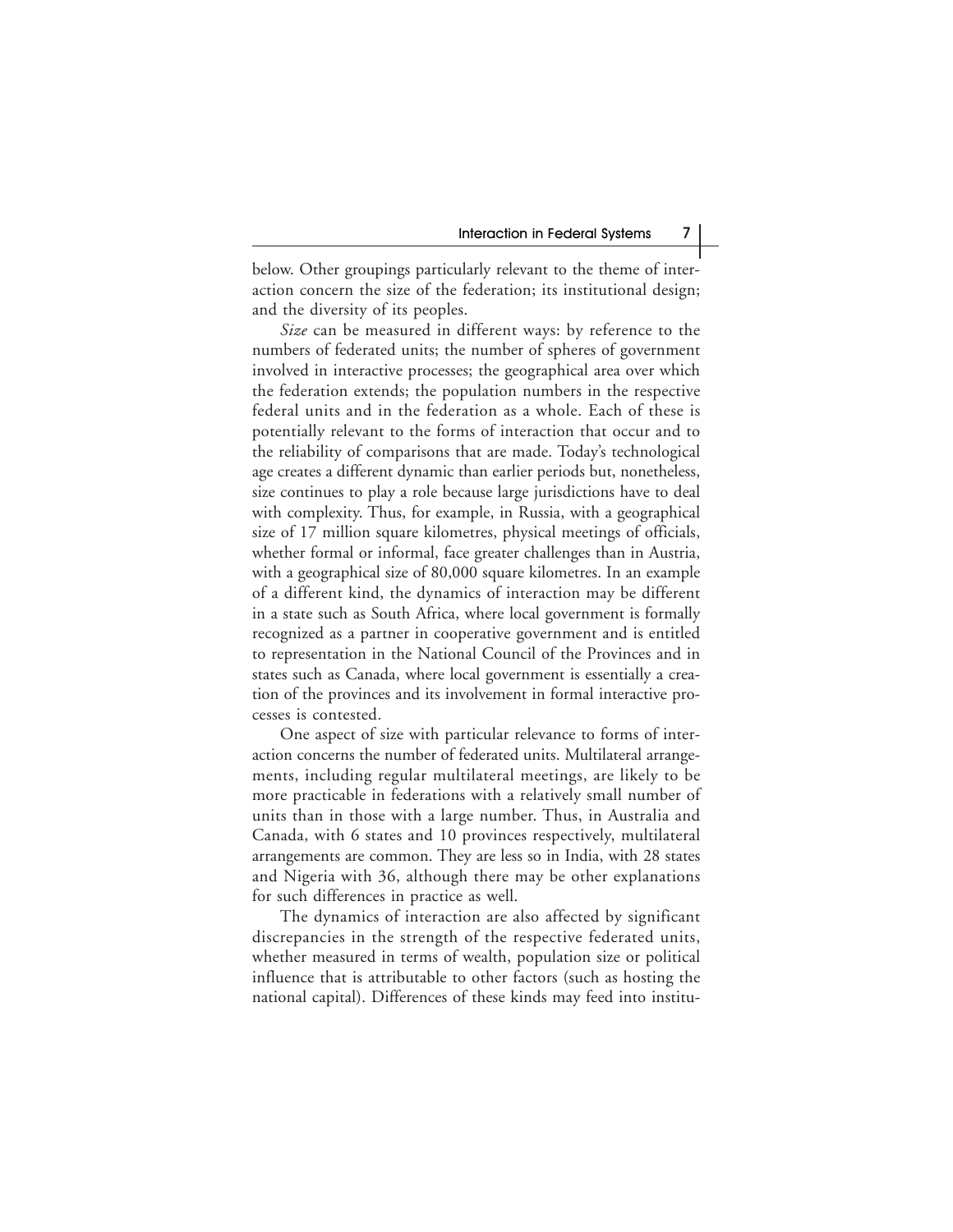tional structures by, for example, entitling stronger units to greater representation in second chambers, as in Austria and Germany. They may have a variety of other effects as well, ranging from creating a source of tension in relations between governments to disturbing the equilibrium of intergovernmental negotiations. More positively, in many circumstances, stronger units also can play a leadership role.

The *design of the institutions of government* inevitably affects the design and operation of processes of interaction between governments in federations and the converse also is true.

One key point of difference lies between federal systems with a presidential form of government and those with a parliamentary system, particularly where the latter is coupled with a disciplined party system, giving the government firm control over the processes of decision-making in the popular House. In both types of systems, interaction is likely to occur primarily (although not exclusively) between members of the executive branch. In parliamentary systems, however, the partial fusion of the legislature and the executive makes implementation of joint action more straightforward than in systems where the legislature and the executive are separate. On the other hand, creation of a powerful second chamber, which is a feature of many federations, appears to cause less to disturbance to the structural logic of presidential than parliamentary systems. In parliamentary systems, the expectation that a government drawn from the parliament can rely on the parliament to implement its programmes and policies may be defeated by a second chamber, which in this case will be a source of friction. There is no such expectation in a presidential system. While a second chamber may be an additional hurdle for the President to surmount, it has no implications for the design of the presidential system.

The distinction between dual and integrated federations may also affect both the design and purpose of interaction. In a dual federation, of which the US is a classic example, at least in terms of underlying design, each sphere of government has a complete set of governing institutions. In an integrated federation, of which Germany is the prime example, the federated units implement much of the legislation enacted by the federation and some other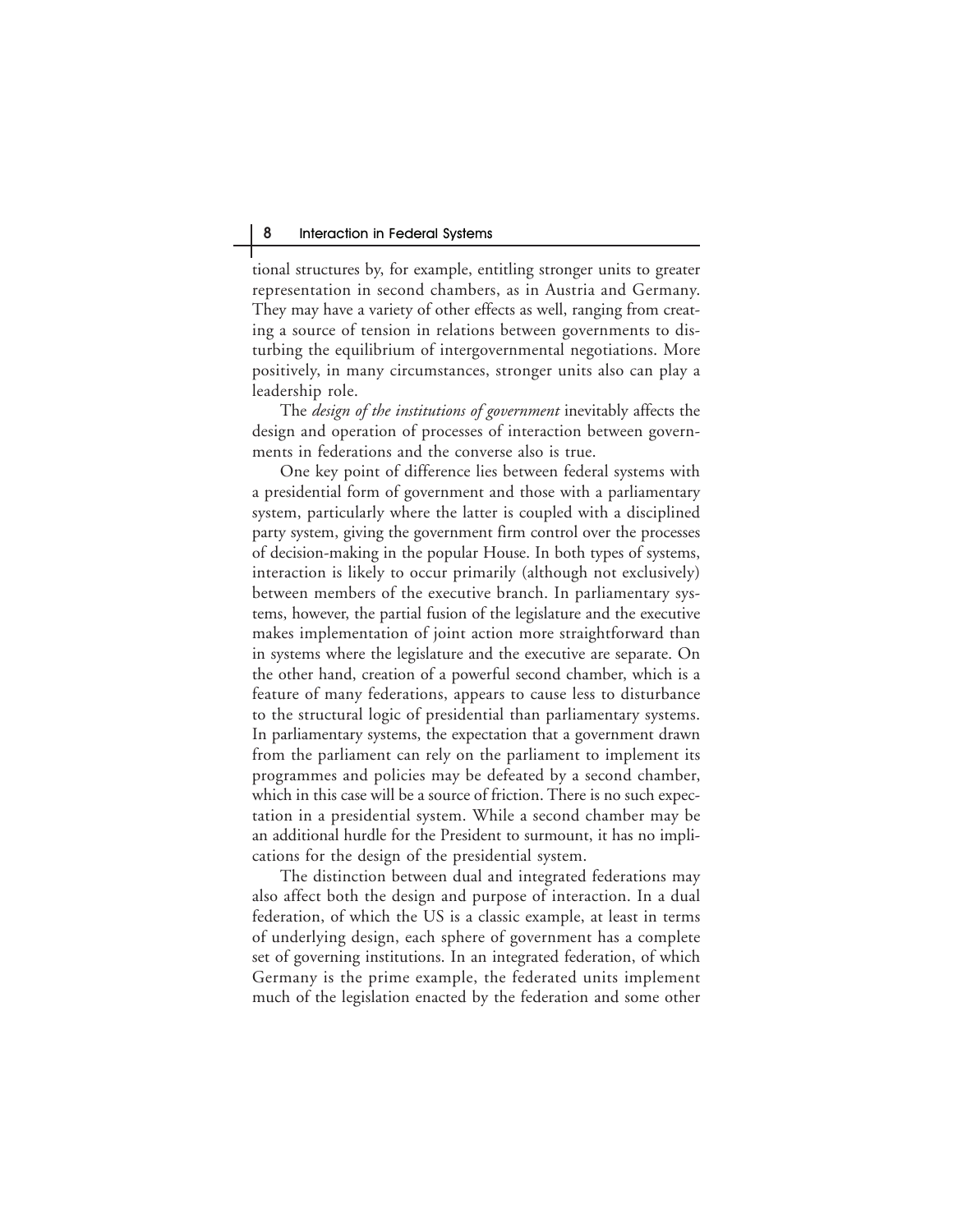institutions may also be shared. The distinction may be significant in various ways. Most obviously, however, where one sphere of government implements legislation enacted by another, the degree of interdependence (often conflict) is greater than in systems where each sphere enacts, executes and adjudicates over their own policies and programmes. In these cases, the interdependence may not be acknowledged and the various players challenge the legitimacy of each other to be involved in the process. Interdependence in turn may raise questions about whether the lines of accountability for action that is taken lie between governments, between governments and voters, or both. In Germany, Austria and Switzerland, it also is associated with expectations that all governments in the federation will act in good faith towards the others.

It should be acknowledged, however, that in the early years of the twenty-first century, most federations fell somewhere between these two paradigm cases. In particular, most federations, whether dualist or integrative in their underlying design, provide for some sharing of institutions and some forms of joint action. The structure and operation of the Indian Administrative System is a particularly interesting case in point because it structures the bureaucracy as an institution which is accountable to both the centre and the states.

Two other kinds of institutional difference may be mentioned more briefly. One is the legal system. The principles of the common law and civil law differ in ways that affect the enforcement of intergovernmental agreements and the extent to which governments can make grants for purposes beyond their allotted areas of constitutional competence. Another difference, of an entirely different kind, concerns the initiative and referendum. As the example of Switzerland shows, the possibility that any legislation may be challenged by a popular vote encourages elected representatives to be more consensus oriented than in purely representative systems and may also be conducive to closer scrutiny of forms of intergovernmental interaction.

The degree of *diversity of the peoples* of the federation is one further distinction between federations that affects the processes of interaction. Cultural diversity may manifest itself in a number of ways, of which language and religion are prominent examples.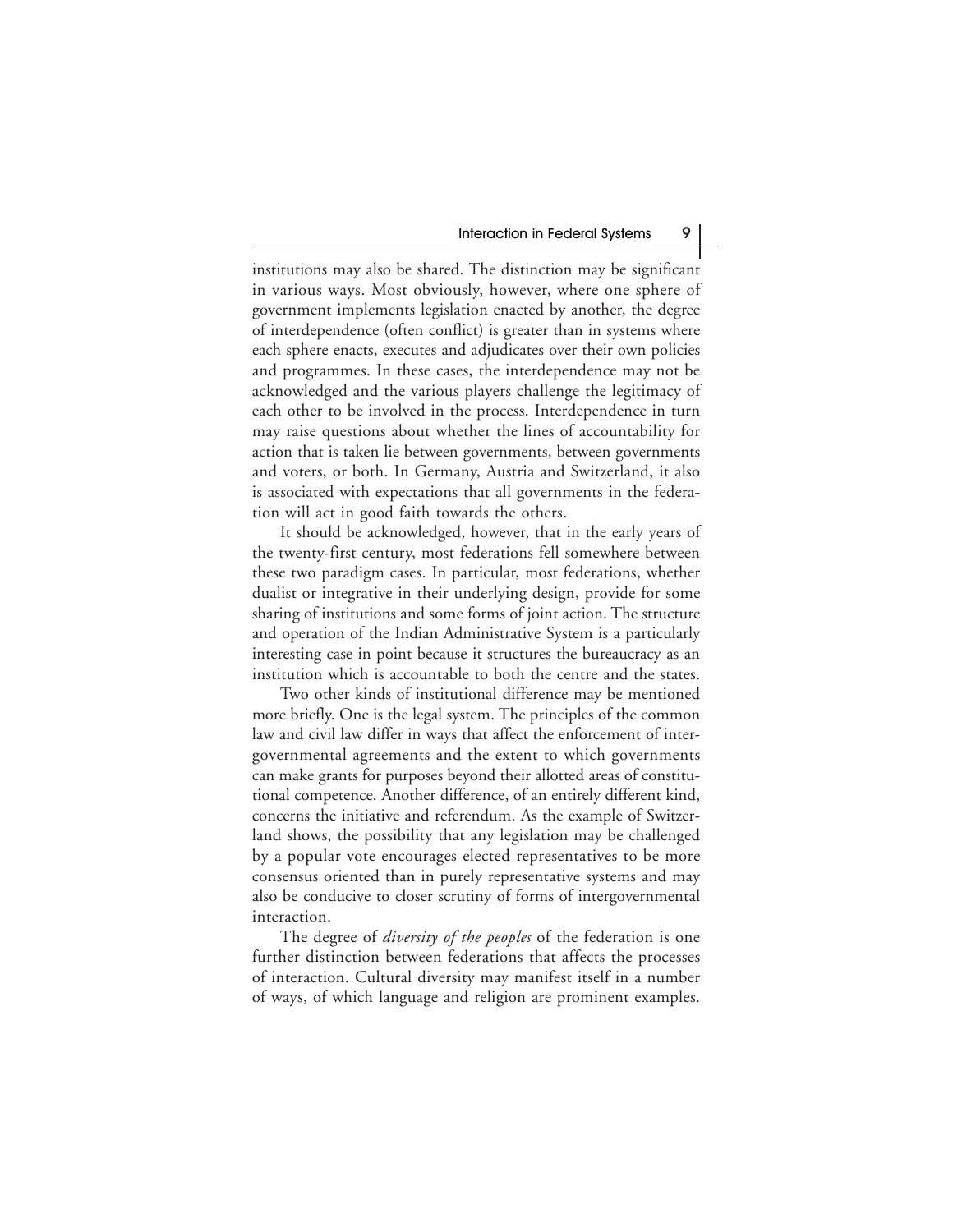It is of course possible for a federation to have a culturally heterogeneous population in circumstances that have no particular correlation with federalism, as the United States and Australia show. The distinction between federations to which this part refers arises in cases where federalism is linked to cultural diversity in some way: where federalism has been adopted as a means of accommodating cultural diversity, for example, and the boundaries of the federated units complement the diversity of the population. India, Switzerland, Canada and Nigeria are examples.

In federations of this kind, diversity has an impact on the operation of federalism more generally. It may, for example, cause the federation to develop greater resistance to the forces of centralization, as in Canada. It may lead to a greater emphasis on features of shared rule in the original design of the federation, to discourage the emergence of secessionist tendencies. Relevantly for present purposes, however, where the cultural diversity of the population is reflected in the federal organization of the country, it is likely to affect the processes of interaction as well. In such cases, interaction offers an alternative means of demonstrating and reinforcing the values of unity, without necessarily detracting from autonomy and difference. It also offers a means of anticipating, avoiding and handling conflict, which may take different forms, in federations of this kind. At the same time, however, interaction potentially faces additional challenges, ranging from cost (for example, to accommodate language differences) to the barriers to trust that sometimes accompany cultural difference.

#### 2.2 Interaction in Developing Countries

It was noted earlier that one important dimension of this theme concerns interaction in federal systems in developing countries. The federal experience of developing countries has received disproportionately less attention, both generally and in the context of intergovernmental interaction. This is true despite some efforts to reach beyond the experience of countries in the Americas and in Europe. An international conference on federalism hosted by India provides an opportunity to broaden world knowledge and understanding of federal practice in this important respect.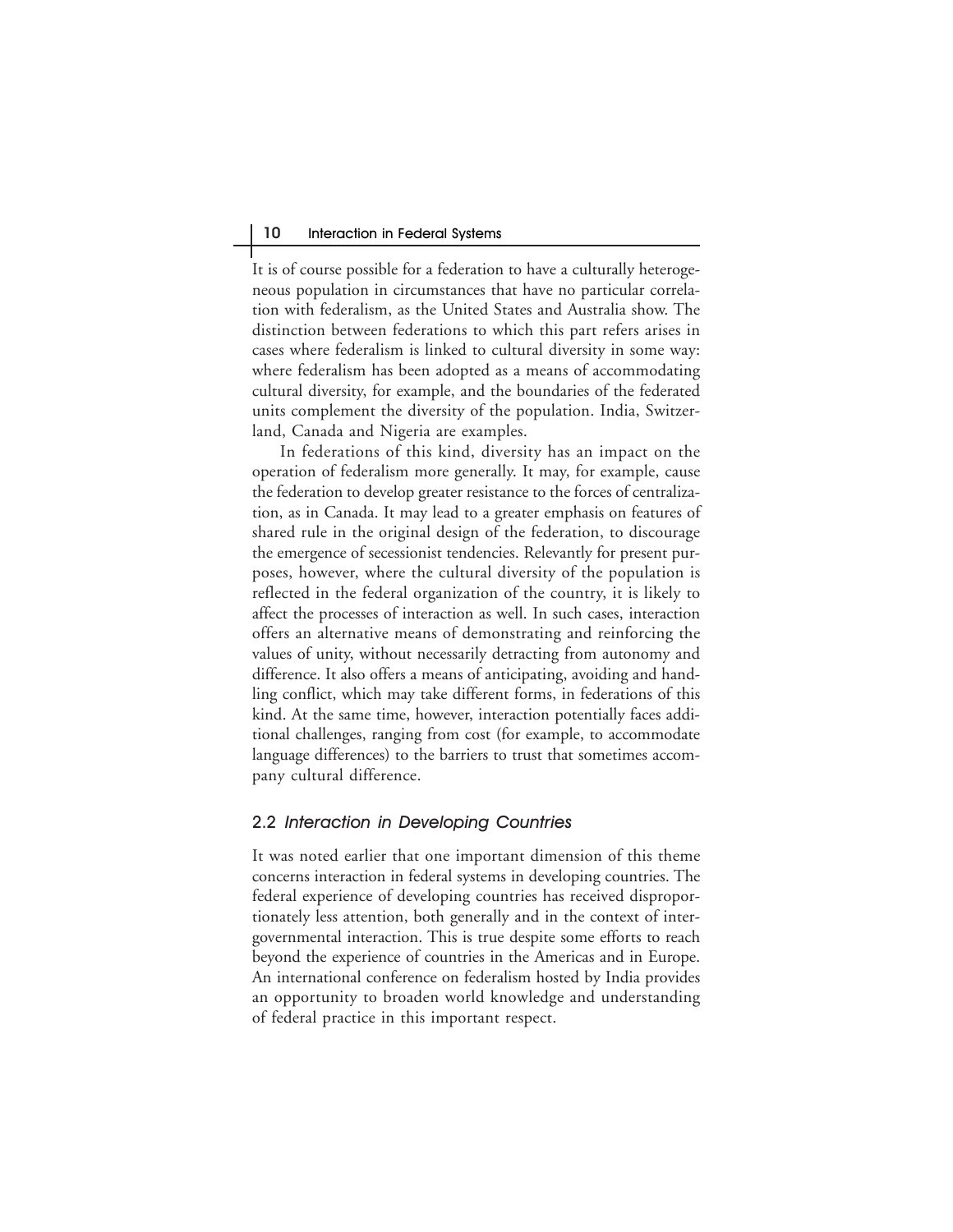This issue is one on which much will be learned in the course of the conference. In the interim, however, the following may assist to prompt reflection on it. It should be acknowledged at the outset, of course, that developing countries that also happen to be federations are in no way homogenous, and that, for all of the generalizations made, there are likely to be obvious and important exceptions.

One typical difference in the circumstances of developing and developed federal countries concerns wealth and the associated issue of capacity. Developing countries may lack the financial or staff resources to support some forms of interaction. While this is true of more developed countries as well, the impact of limited resources may have a greater impact on less developed jurisdictions. Equally importantly, they may lack the capacity, in some or all spheres of government, to engage effectively in some forms of interaction. Lack of capacity is likely to be felt most keenly at the level of the federated units, or in more local spheres of government. In the case of such federations, there may be a tendency to compensate by accepting more intrusive forms of unilateral central action, or by adopting asymmetric arrangements, often on a bilateral basis, that distinguish between units on grounds of capacity. Such tendencies in turn may have implications for lines of accountability and hence for relations within the federation itself. They may create, for example, an expectation that the federated units are answerable to the centre. They may cause arrangements to be put in place to enable central institutions to intervene in the affairs of the constituent units. This carries the concomitant risk that such powers may be abused, suggesting the need for appropriate safeguards to be put in place.

Interaction offers solutions to such difficulties as well. There is room for collaboration between the federated units or between units and the centre in order to raise the capacity of poorer units and to compensate for asymmetries of this kind.

A second category of differences between the circumstances of developed and some developing federal countries relates to the stability of government generally and to the effective functioning of particular aspects of the system of government. Most obviously, many developing federal countries also are relatively new democracies, or democracies that have experienced periods of authoritarian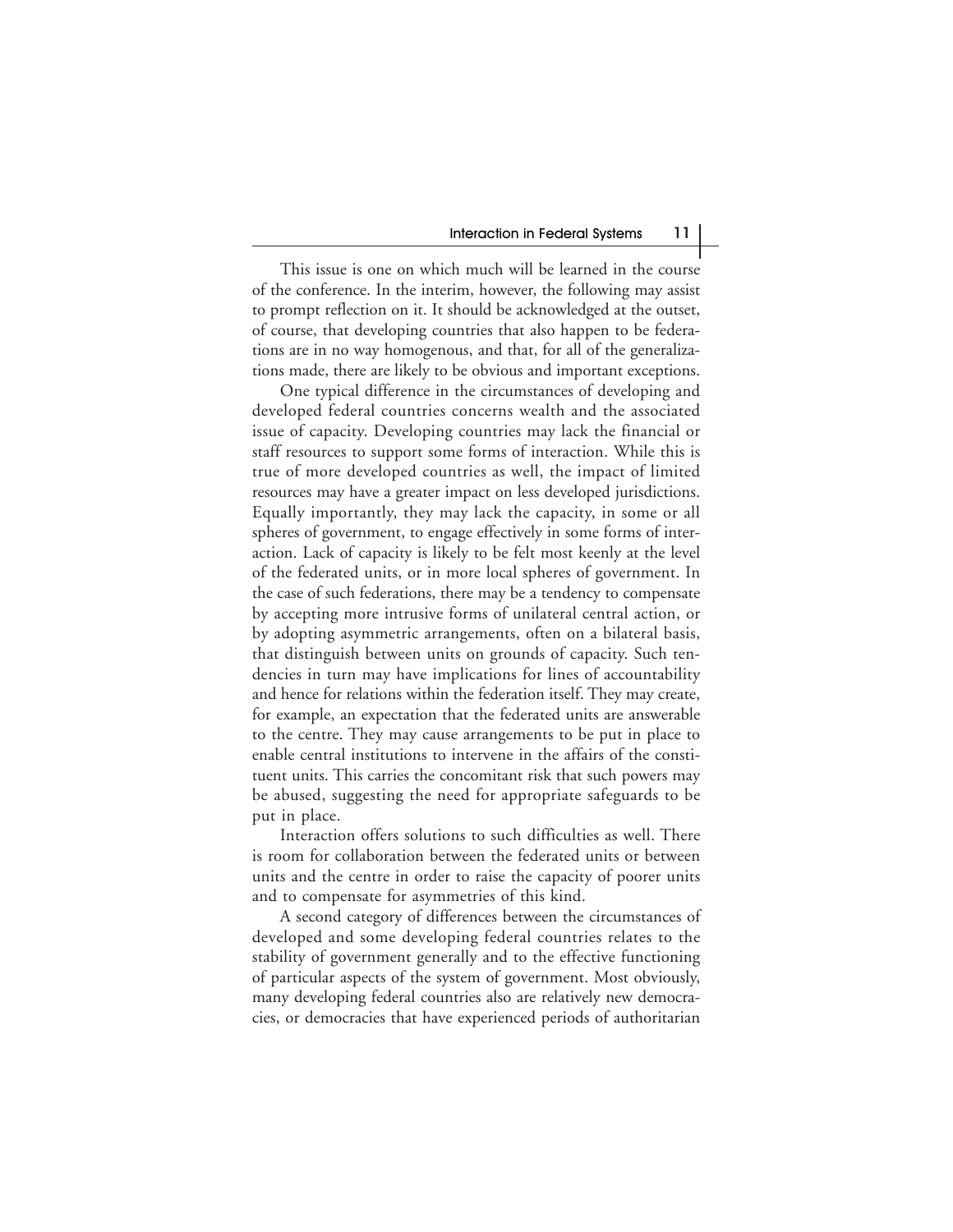rule in relatively recent times. The habits from pre-democratic times are likely to retain a degree of influence. Until a democratic culture is embedded, a willingness to compromise and to accept limits on power that federalism generally requires and that is critical to many forms of interaction may be elusive. Such difficulties will be exacerbated if one party is dominant, particularly in the central sphere. Difficulties of other kinds are presented for interaction where a party system is fragmented and fluid or where other allegiances, including cultural allegiances are more significant, changing and further complicating, the patterns of interaction.

New democracies may also struggle with the requirements of accountability and transparency on which democracy depends. This may be because accountability systems are unfamiliar; because they are not fully developed; or because to give them effect would expose deficiencies in government resulting from misjudgment, maladministration or, in some cases, corruption. In these cases, the problems of accountability and transparency associated with many forms of interaction in federal systems may be greater still.

The distinguishing features of developing, as opposed to developed, federal countries may lead to new insights into the possibilities of interaction from which the developed federal countries also may learn. Many developing federal countries have been established more recently than most of the older, developed federations. Many of them have adopted institutions and techniques from the older federations and have adapted them to their own needs and to contemporary circumstances. Often, the result is interesting innovation. The Fiscal Commissions in India and South Africa are examples. In some cases, also, efforts are being made to give transplanted institutions and practices indigenous roots. The association of cooperative government arrangements with the *ubuntu* in South Africa is an example. In other cases, the circumstances of the developing federation have given rise to new forms of interaction. The Inter-State Commission in India is an example. Also, in many developing federal countries, the vibrancy of civil society has added a new dimension to the practice of interaction in federal systems, perhaps offering alternative lines of accountability that could be further explored.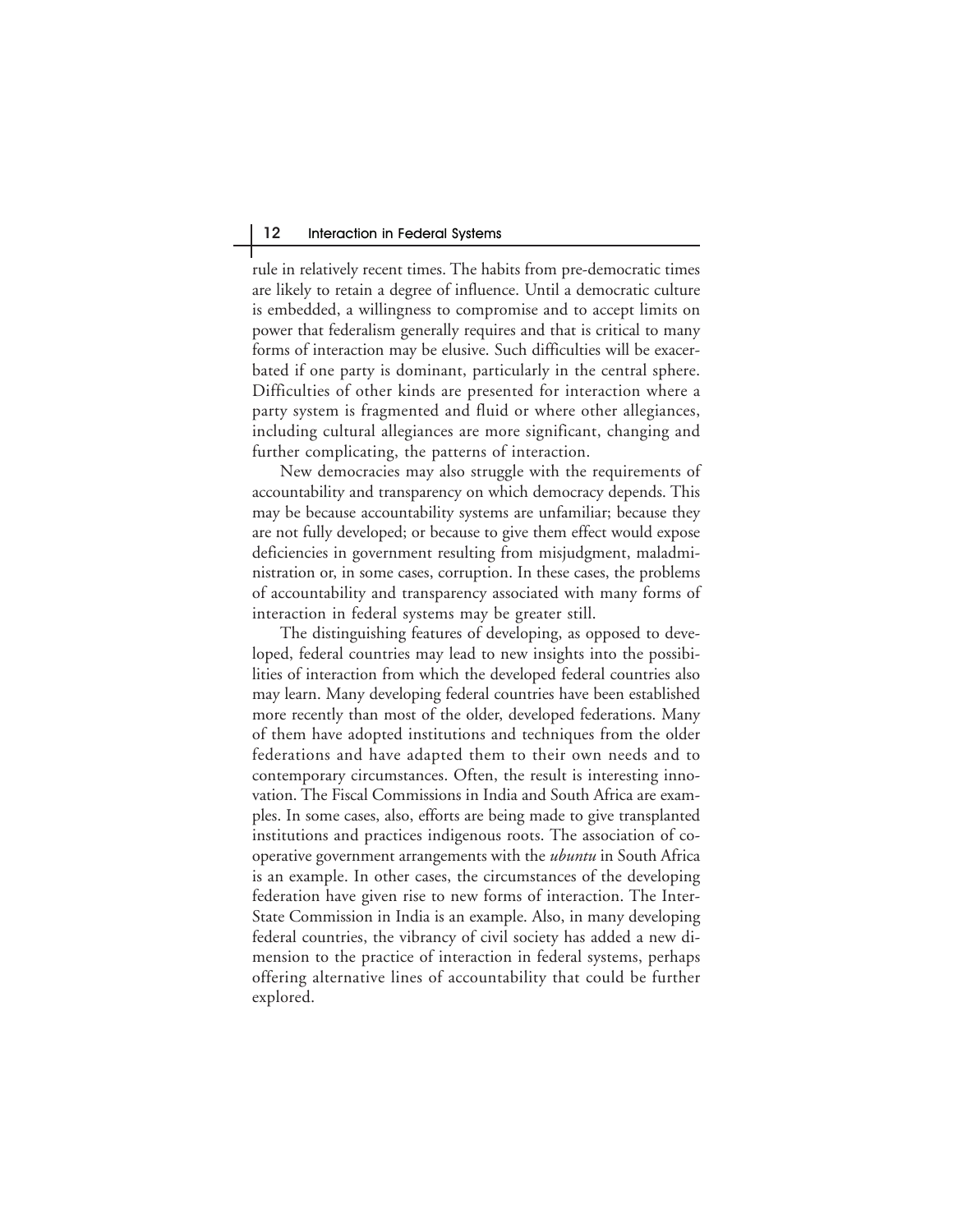#### 2.3 Changing Context

One final cross-cutting factor, which should be understood as affecting all dimensions of this theme, is the constant evolution to which all federations are subject and which necessarily affects interaction as well. Thus, it must be borne in mind that patterns of interaction that exist in any federation at any point in time are likely to be subject to ongoing pressure that will force innovation and change over time. This process is facilitated by the informal and flexible character of many of the forms of interaction in federal systems. It is likely to be enhanced by interchange between federations, to enable innovations on matters of shared interest to be understood more widely and, if appropriate, adapted and applied.

Forces for change may be internal or external. Internal factors include new policy challenges and changes in the system of government itself. Some internal changes will be specific to the country itself. Thus, the changes in the Indian party system, away from the major national parties towards smaller, often regionally based parties changed the dynamic of federalism and patterns of interaction. On the other hand, sometimes internal changes respond to new fashions in government, affecting many parts of the world. Examples with particular relevance to federal interaction include the privatization of public services, giving rise to a greater degree of public/private interdependence, with obvious relevance for the range of parties with an interest in interaction; the growing significance of local government, often resulting in its formal recognition as a partner in federal government and its right to participate in intergovernmental forums; increasing experimentation with forms of indigenous self-government; and the priority now accorded to accountability and transparency.

External forces for change are those commonly associated with internationalization and globalization. The former is understood to include the dramatic extension of international arrangements, sometimes including the deepening of supranational arrangements, that was a feature of the world at the end of the twentieth century. These developments have created new tensions in many federations, in part through their impact on the distribution of power between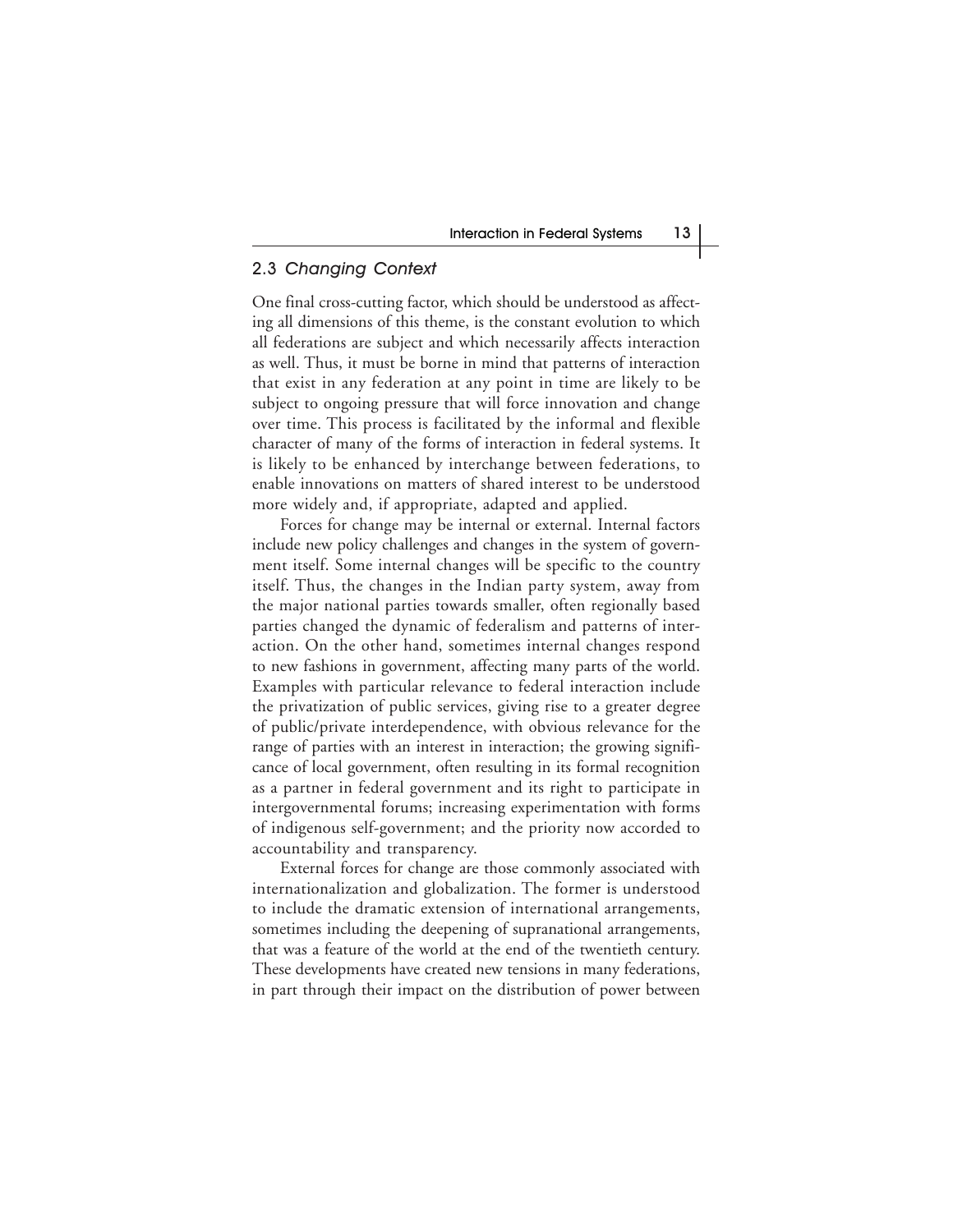the spheres of government and in part because of the many new policy questions thus raised, ranging from the removal of barriers to trade, to global warming, to measures to tackle international terrorism. In some federations, some of these tensions, at least, have been eased through new forms of interaction. The forces of globalization are more intrusive still, often forcing domestic policy changes in response to pressures for greater international competitiveness. These forces also have a tendency to widen the stakeholders with an interest in the outcome of interaction and thus to affect the forms of interaction themselves.

### **3. The Concept of Interaction in Federal Systems**

Until the end of World War II, federal systems were defined in relatively simple terms. The concept of federalism involved relationships between central governments and governmental units found in states, provinces or local levels (often called subnational governments or, as in this paper, federated units). While the countries that were originally described as federal systems varied in terms of their histories as well as the relative powers of each sphere of government, many students of federalism, particularly in Anglo-Saxon countries, argued that the multiple (usually two) spheres of government contained distinct separation between those levels and that they were independent and autonomous. Others maintained that this view about independence was unrealistic as nations took on responsibilities related to the welfare state. These responsibilities sometimes required interaction between spheres of government. In some instances, powers of the central government increased as national policies were crafted.

The powers of the spheres were usually defined in constitutional terms but the assumptions behind this allocation were related to the historical development within the country. This legal framework resulted in different balances between the relative roles of the central government vis-à-vis the states, provinces or local spheres. Despite these variations, the construct of federalism was limited to relationships between governments. Typically, the relationships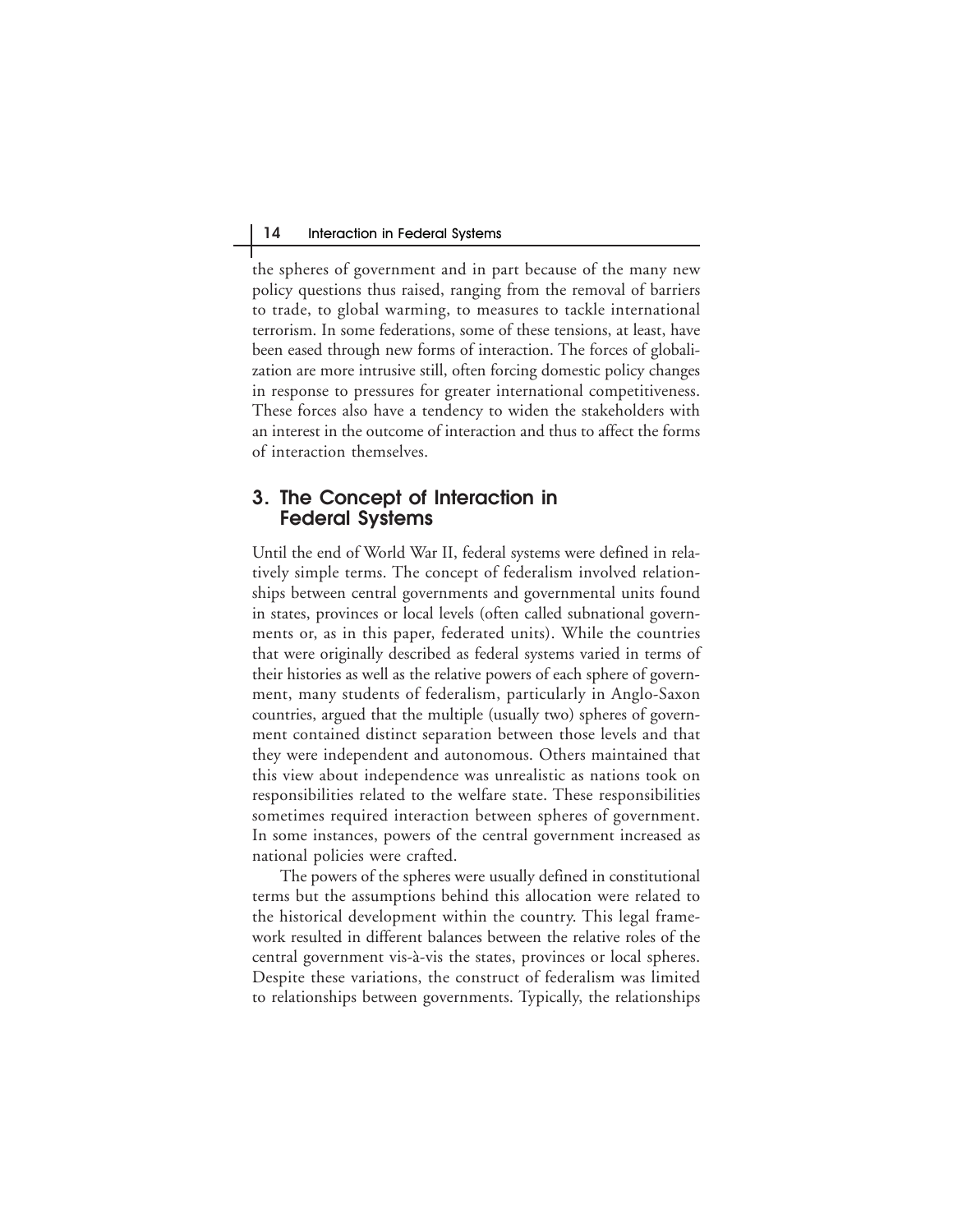lay between various actors in the executive branch, although increasingly, ways are being sought to involve legislatures as well.

In the post World War II era, newly independent states were formed as colonialism diminished around the globe. These newer states were created as variations on the federal theme. They were not always built around existing governmental units but rather reflected demographic patterns involving ethnic, religious or language differences. Issues of political representation, language rights, self-government, control over resources and internal migration had to be confronted. In addition, independence sometimes created scepticism about central government powers and the desire to create systems with fragmented and shared powers. At the same time, development agendas made it important to attempt to create fiscal systems that provided a way to distribute resources in some equitable way across the nation.

Interactions between the players in this post-colonial period often involved decisions about the allocation of resources and the criteria that would be used to make those evaluations. As such, the bargaining process that led to these decisions was likely to include political issues and players that moved beyond constitutionally defined powers and roles. Given below are the rationales for the choice of subthemes.

### **4. The Choice of Subtheme: Purposes of Interaction**

Federalism involves a combination of shared rule and self rule. In a federation, by definition, public power is divided in some way between at least two spheres of government. The federal or central sphere exercises its powers in relation to the national community, to which it is accountable. Each of the other spheres serves defined parts of the national community to which, also, it is accountable. Each polity enjoys a degree of autonomy in the performance of its functions, in order to respond to the needs of the community that it serves.

Even on this understanding of the feature that lies at the heart of the design of federal political systems, interaction plays a role.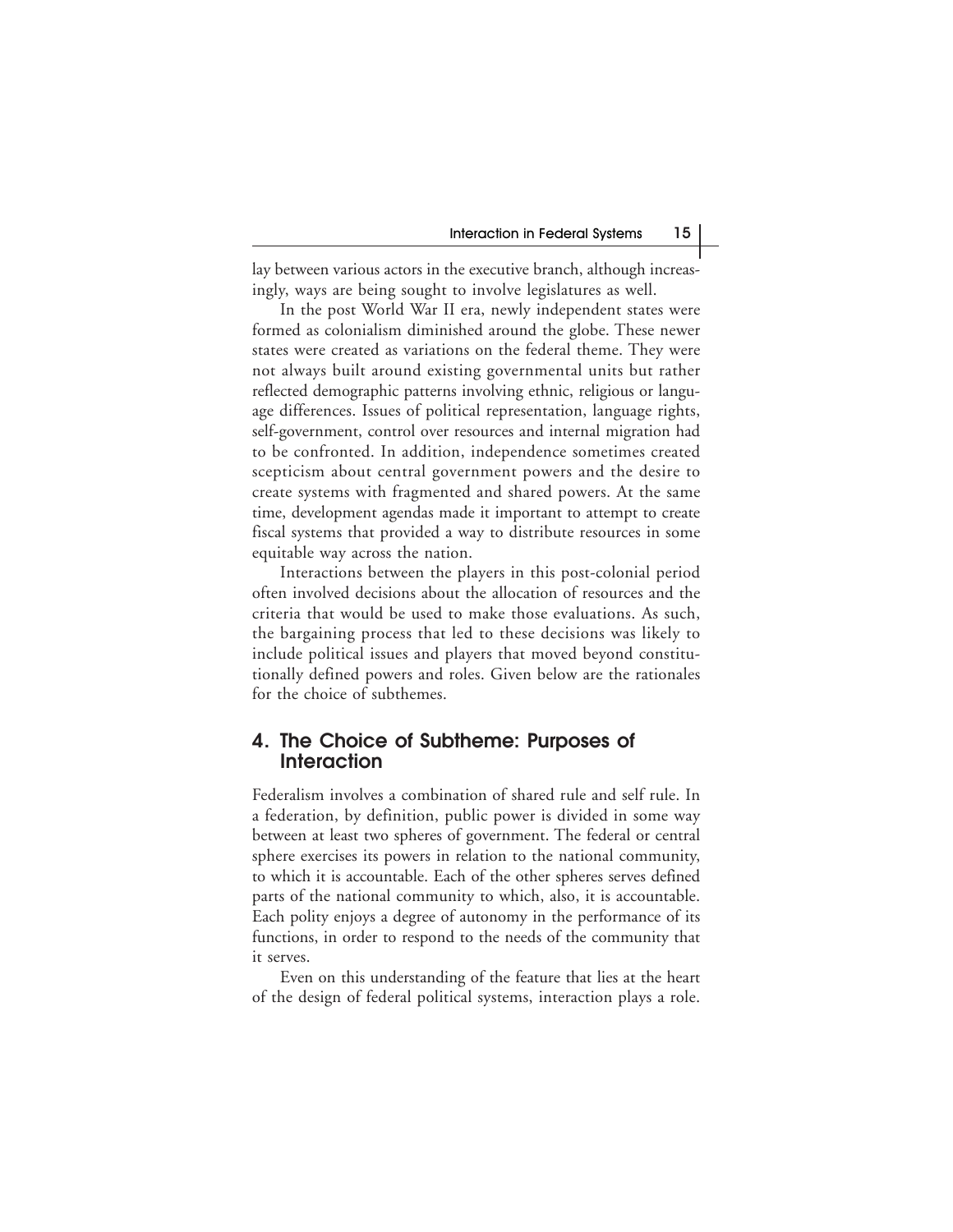Most federations are structured in a way that enable the people organized in federated units and, sometimes, the institutions of the federated units themselves, to contribute to the formulation or implementation of national policy. Conversely, in some federations, institutions of the federated units may perform functions on behalf of the federal sphere, regularly or intermittently. In some federations, also, institutions have been established that perform functions for more than one sphere and, in that sense, are shared.

As the definition of interaction in the earlier part shows, however, it has long been accepted that the practice of government in a federal system involves a greater degree of interdependence between spheres than the simple model of distribution of powers suggests. The exercise of a function by one sphere of government will often impinge on the functions and responsibilities of others. The several spheres of government in any event operate within a single polity, affecting the same people, collectively considered. It is remarkably difficult to divide powers clearly between spheres of government, in any event. Even if a neat division were possible, at a particular moment in time, it is likely to become less appropriate in due course, as the context within which the federation operates changes.

These considerations, which apply to all federations, make additional forms of interaction inevitable, of both formal and informal kinds. In the light of these considerations, it can be seen that interaction provides the necessary flexibility to make a federation work in a manner that meets the needs of its people, despite the relative rigidity of the formal constitutional division of power. It enables policies to be coordinated, even where harmonization is not sought. It enables information to be shared, statistics to be gathered for the purposes of subsequent policy development and economies of scale to be achieved. It facilitates the spread of successful innovations, which is one of the principal claimed advantages of a federal form of government, and provides a warning mechanism against those that are less successful. It assists to build trust, between groups that may be inherently mistrustful of each other.

As the earlier analysis of the concept of interaction also shows, the range of actors potentially involved in such processes has grown. At the very least, interaction in a federal system in the first decade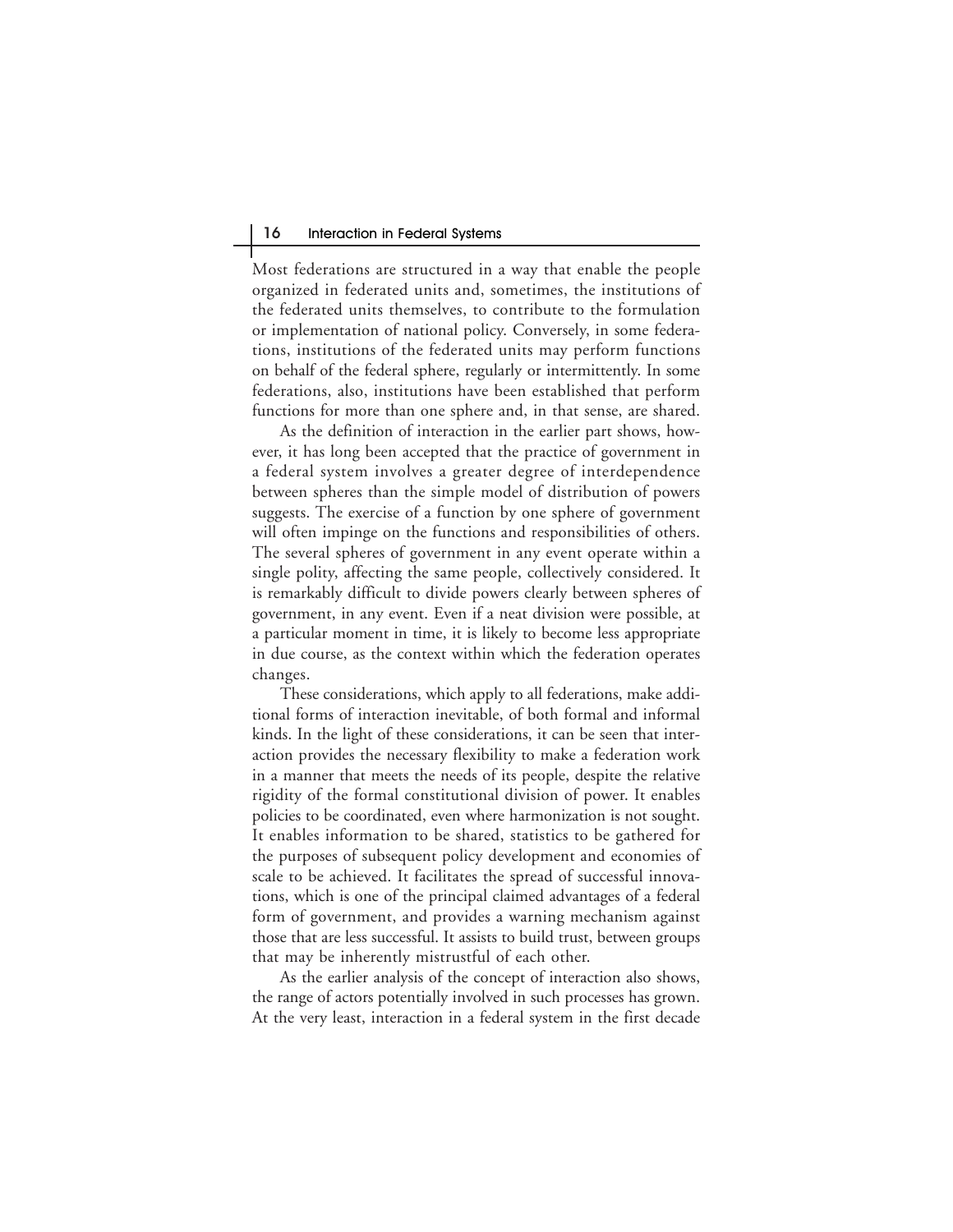of the twenty-first century now involves officials of all kinds, from all branches of government. Typically, it also now includes representatives of more local spheres of government as well, although the degree to which this is so varies between federations. As internationalization and globalization progresses, interaction also may involve actors from the international sphere. In developing countries their role is likely to be particularly significant, as the examples of the World Bank and the IMF suggest. In the face of privatization, private sector organizations and agencies of civil society potentially are involved as well, although often through different processes and still in a somewhat embryonic way.

As the range of actors expands so, too, do the purposes of interaction. In all cases, knowledge transfer necessarily plays an important part. Depending on the circumstances, however, interaction also can assist, for example, with the accommodation of the policies of international agencies with national and subnational needs and priorities. They can enhance the effectiveness of joint schemes between the public and the private sectors and they can improve the responsiveness of policies and programmes to the electorate.

These broad purposes of interaction should be born in mind in evaluating the techniques and considering the challenges of accountability and transparency in subthemes "Techniques, Structures, and Processes" and "Accountability and Transparency". The particular purpose of interaction on which the Indian Conference on Federalism will focus, however, is its use to manage conflict and tension, whether between spheres of government, between government and the private sector or between groups in the community themselves.

The subtheme has been chosen for several reasons. Firstly, the management of conflict is central to the effectiveness of any federation and to the security and fulfilment of the lives of its people. Some conflicts can of course be resolved by judicial determination but others cannot. Litigation in any event involves cost and delay and typically is used only after conflict has crystallized, making alternative mechanisms for anticipating and resolving disputes attractive. Secondly, despite the obvious importance of this potential use of interaction, much of the federalism literature has emphasized issues related to legal, constitutional and fiscal relationships. Thirdly, problems of conflict and tension are increasing in all coun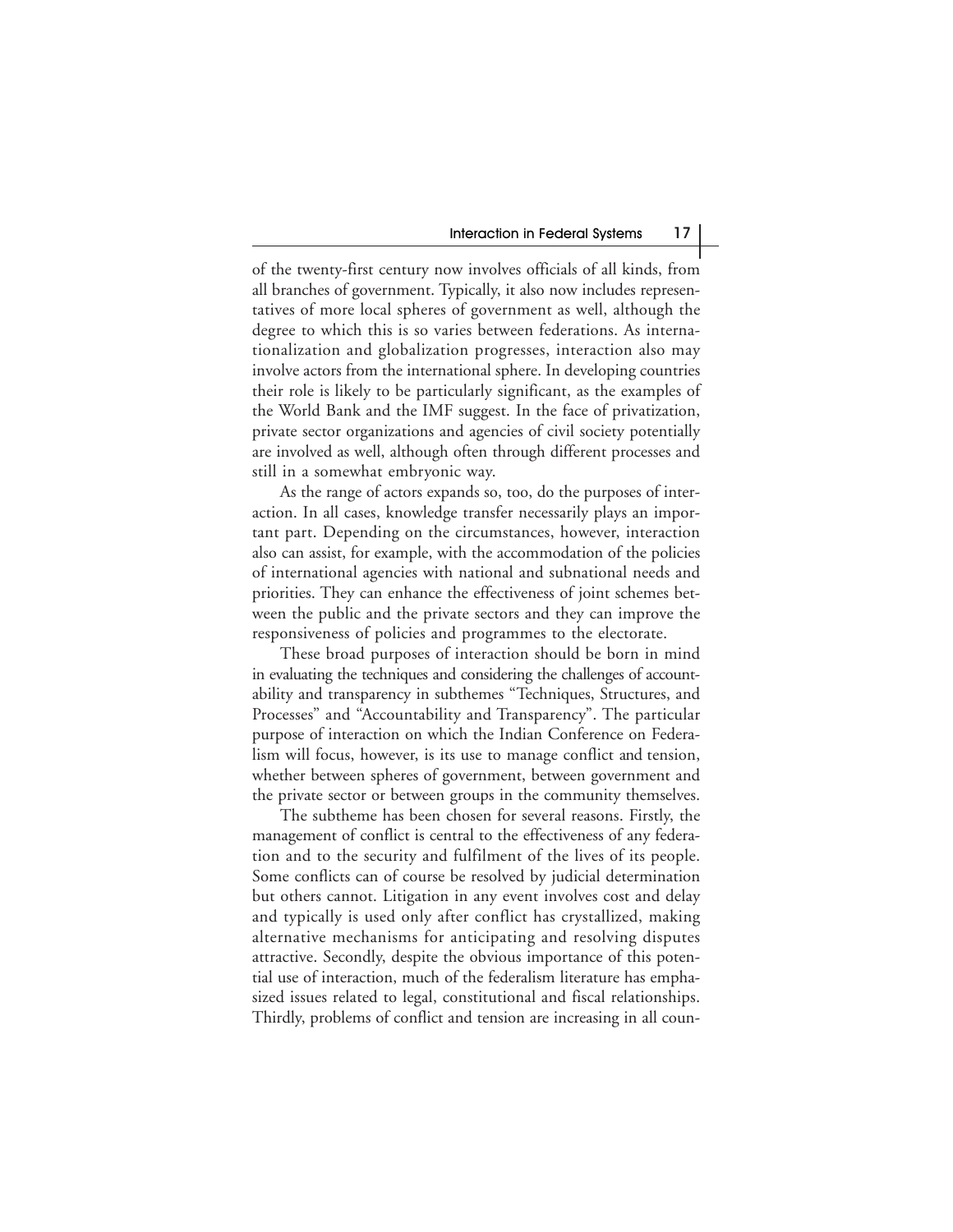tries, including federal countries and it is timely to examine and to share information about ways in which they might be eased. Finally, while there is potential for conflict in every federation they are exacerbated in some by particular factors including poverty, socio-economic disparities between people, uneven regional development, and deep cultural difference. Many of these factors affect developing countries, sometimes in an acute form. Examining the use of interaction to manage conflict thus fits with what we have identified as one of the most significant contributions that the Indian Conference can make to the understanding of the practice of federal government.

## **5. The Choice of Subtheme: Varieties of Interaction**

A range of instruments of interaction have emerged across the globe in a variety of settings. These instruments have developed from many different sources and are best understood in the context of specific government structures and specific policy areas. Some of these instruments have been primarily used as tools of centralized control while others reflect a tendency to look to decentralized forms. In a world that is characterized by new demands and shifting boundaries, it is important to create instruments that are able to serve as boundary spanning devices. Four broad categories of instruments are of interest: structure, programmatic, research and capacity building, and behavioural.

#### 5.1 Structural Matters

Structural matters have to do with formal roles and relationships; patterns of authority and leadership; rules, policies and regulations; and mechanisms for differentiation and integration of formal roles, tasks and relationships. They include attempts to redesign or reorganize government to respond to changing needs and priorities; attempts to decentralize or devolve responsibilities is another way to change the distribution of power between national and subnational players. There are also a number of instruments that faci-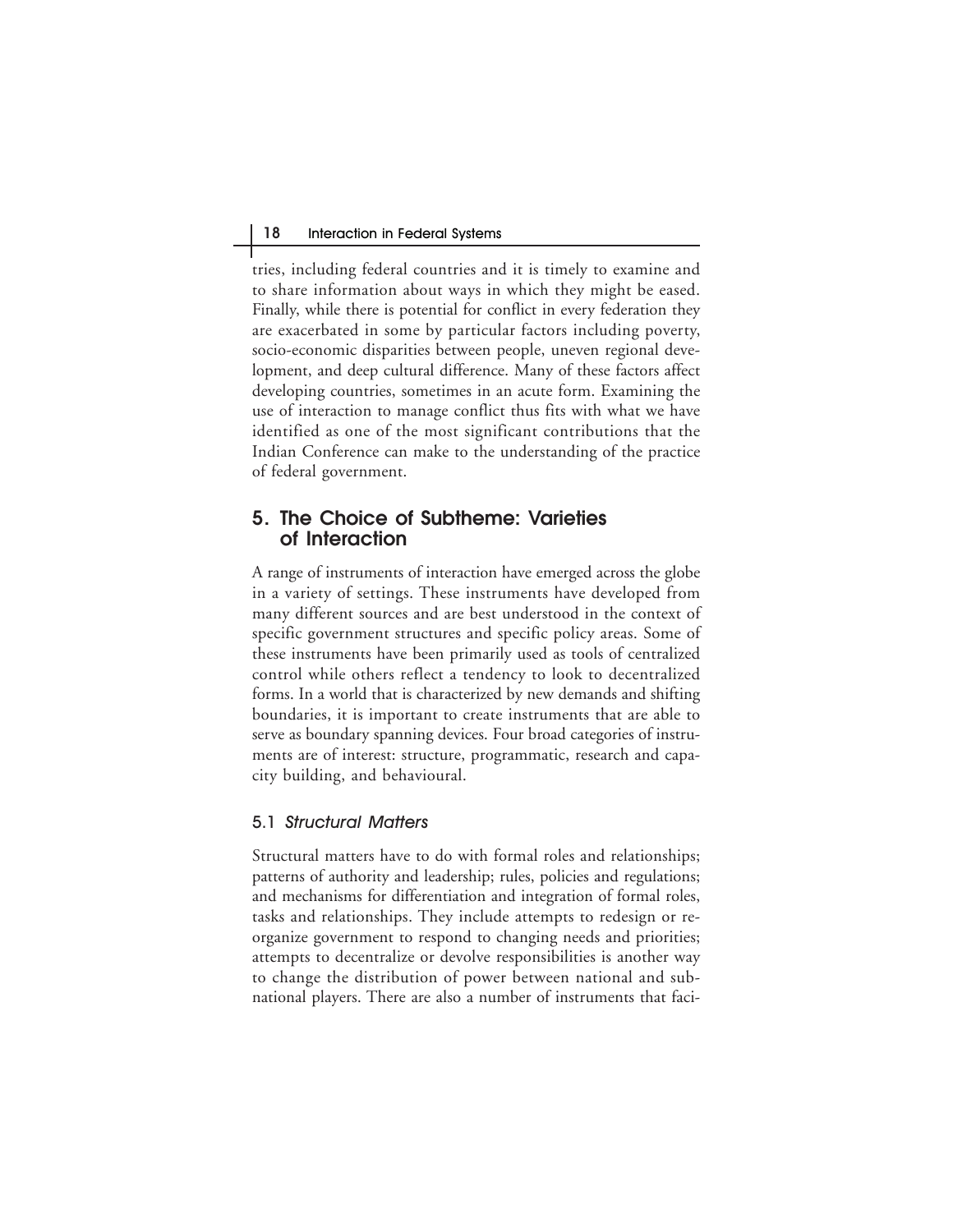litate coordination. These coordinating mechanisms are a way to facilitate both horizontal and vertical relationships in federal systems without formally changing the rules or players. Meetings of the leaders of states or provinces are sometimes used as a coordination device.

Other structural instruments involve the creation of commissions, policies related to the imposition of regulation or, the opposite, deregulation. Oversight requirements can also occur at the input, process or output side of programmes. They can include elements such as citizen participation or planning requirements as well as evaluation requirements.

#### 5.2 Programmatic Instruments

Programmatic instruments are those employed to deal with the dilemma that involves the application of resources and redesign of programmes and grant types. From the national government perspective, they have often been used as a way for states, provinces, localities or regions to attack social and economic problems by providing them with the resources to deal with these issues.

Some countries have moved from highly specific categorical grants toward broader purpose grants as a way of giving subnational players latitude to deal with issues as they define them. While providing latitude for these players, the national government may lose its ability to impose accountability on them.

Other programmatic instruments involve the creation of partnerships or other forms of collaborations. Partnerships generally involve setting priorities and providing incentives at higher levels of government and letting others take action to achieve them. This may mean less reliance on service delivery through public bureaucracies and more utilization of public-public or public-private partnerships. Under partnership schemes, governments share, trade services or contract with one another for specific services. Collaborations may involve the granting of national government funds to a set of subnational players conditioned upon their ability to work together and share resources. Collaboration is often based on recognition that no single agency or system of services can effectively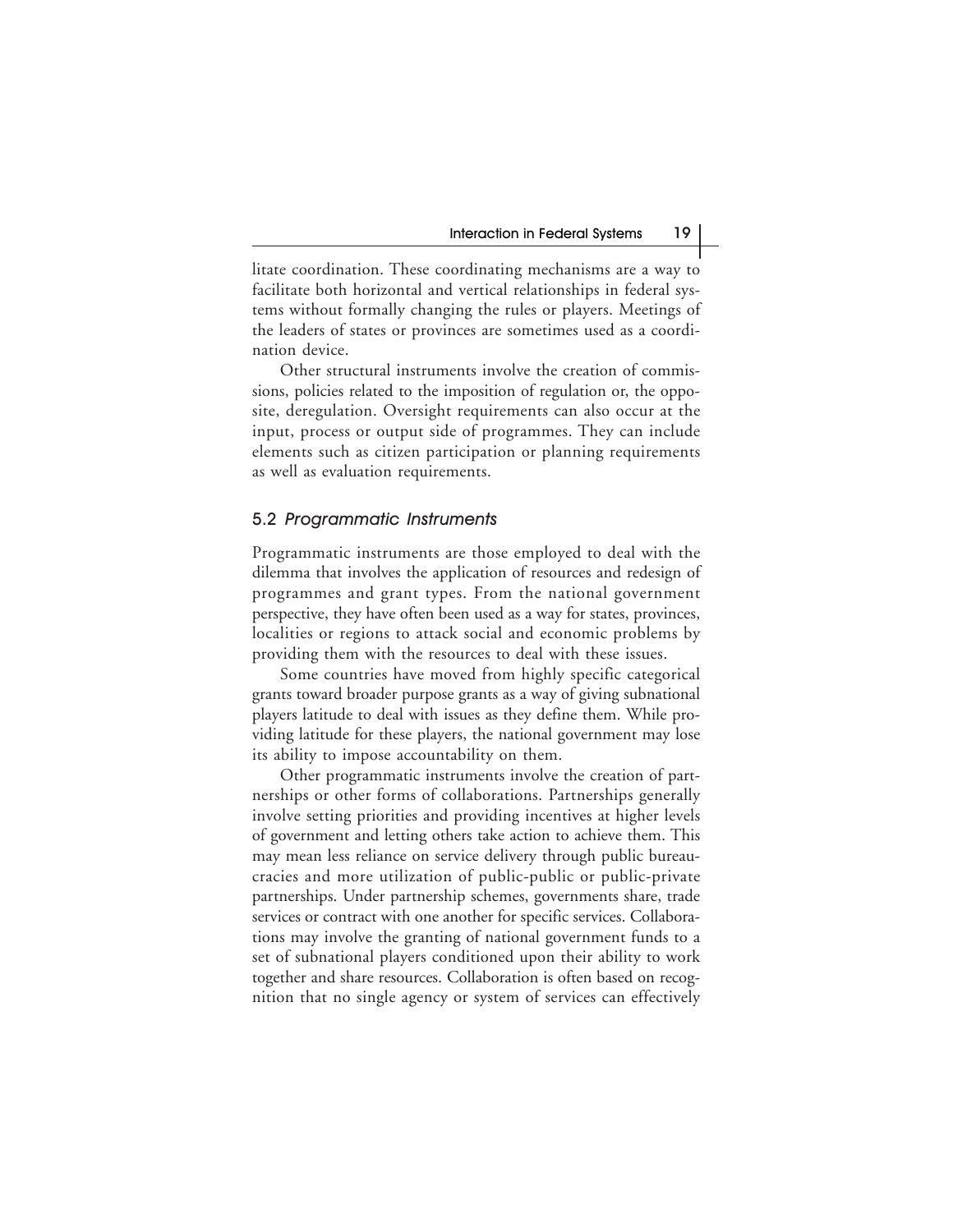respond to those who need them. Inter-agency collaboration calls for partners to relinquish total control of resources in favour of the group process, pooling resources, and jointly planning, implementing and evaluating new services.

## 5.3 Research and Capacity-Building Instruments

Research and capacity-building instruments are those that assist in the building of capacity at all levels to empower players in the system. Research is an indirect instrument that may help people understand problems and issues, options and consequences of action. As such, it can aid those promoting coordination activities. Similarly the creation of clearing houses for those seeking information can improve coordination and strengthen subnational discretion.

Capacity building is a widely used tool that involves efforts by the national government to strengthen the capabilities of subnational groups to manage programmes or policies on their own. Central governments may provide technical assistance in the form of grants or contracts which provide for training and skill building in a range of responsibilities that allow the grantees to improve skills in the management of grants. They may also ensure accountability through development of management skills that facilitate compliance with national grant requirements.

## 5.4 Behavioural Instruments

Behavioural instruments highlight methods of allowing more or less autonomy or imposing more or less accountability. Accountability can be viewed in a narrow fashion, or as emphasizing performance. It requires attention to individual and group processes of communication and processes of conflict management. These instruments can be used to respond to conflict that emerges from political or other macro forces or to deal with communication problems at either the group or individual level. Conflict management is not an attempt to avoid or suppress conflict but to prevent unnecessary conflict and manage the conflict that does occur toward productive ends. Conflict prevention may involve methods of build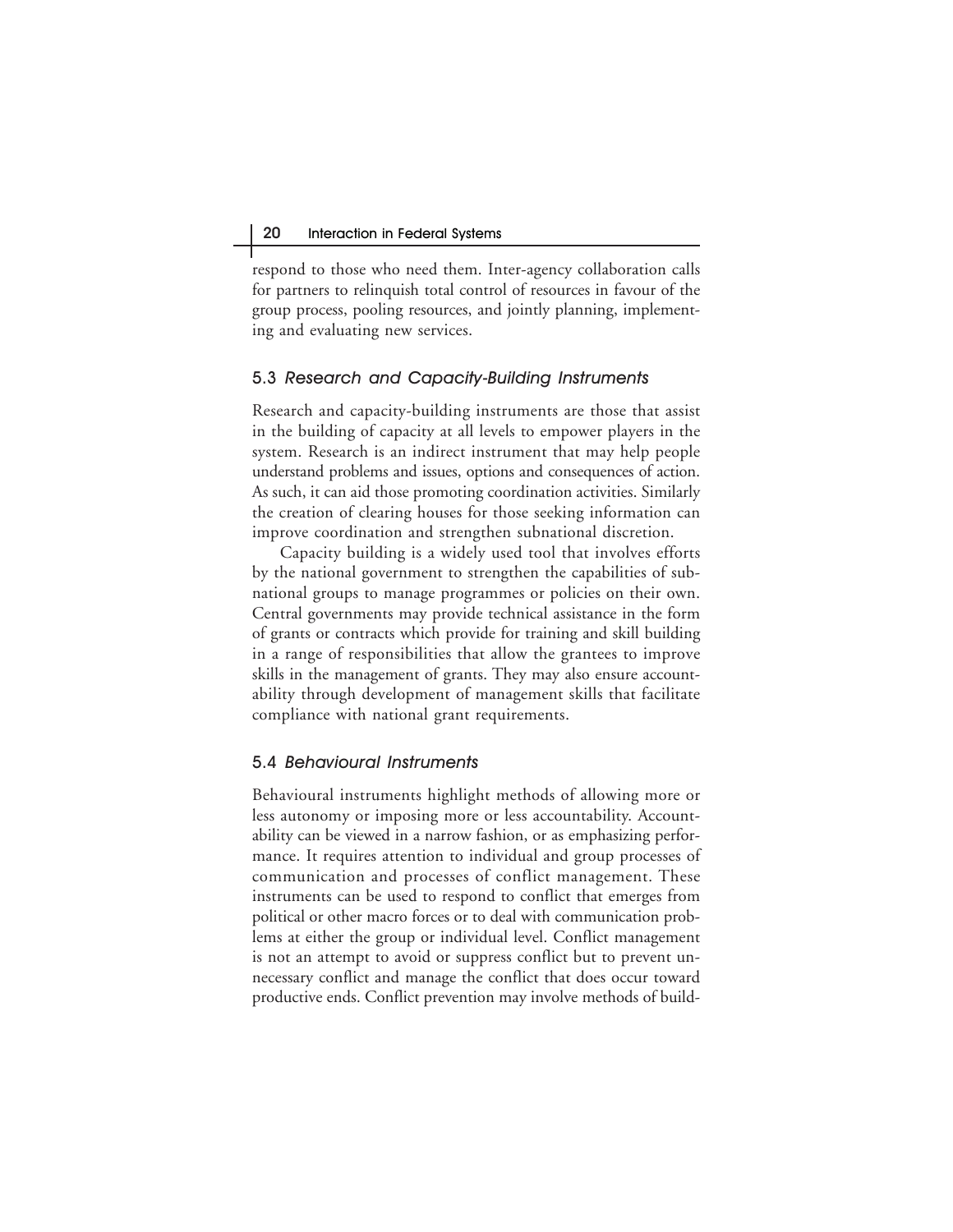ing consensus among actors in a particular programmatic or policy area. Use of negotiation is one way to deal with differences between actors about the development of rules and regulations.

Hearings are a form of group communication that provides a forum for representatives of groups in and outside of government to take positions and express their views. They also provide a means for governmental actors to collect information and shape ideas that later may become policy.

Individual communication improvement is also a way to deal with differences between a national government and other actors. An environment of resource scarcity and political uncertainty demands openness in interactions across governments and other actors. Players need to be able to listen, delegate, manage conflict and build consensus.

None of these instruments is a panacea to deal with interaction in federal systems. It is important to look at issues and situations from a number of different perspectives simultaneously. While one might search for rules of thumb that make particular instruments more or less appropriate in particular situations, the determination to adopt any one of these approaches appears to be highly idiosyncratic to particular countries and to specific situations. This is a time that calls for players in this process to experiment with new instruments that are appropriate to meet current needs.

Subtheme "Techniques, Structures, and Processes" is concerned with the techniques and structures of interaction. These issues lie at the heart of the concept of interaction itself. The range is potentially vast, and growing. Even though not all arrangements are relevant to all federations, given differences of other kinds between them, there is much to be learnt from a shared understanding of how other federations work in this regard.

# **6. The Choice of Subtheme: Challenges for Interaction**

While various forms of interaction have always taken place in federal systems, a number of developments have occurred over the past decade or so that have increased the importance of interaction.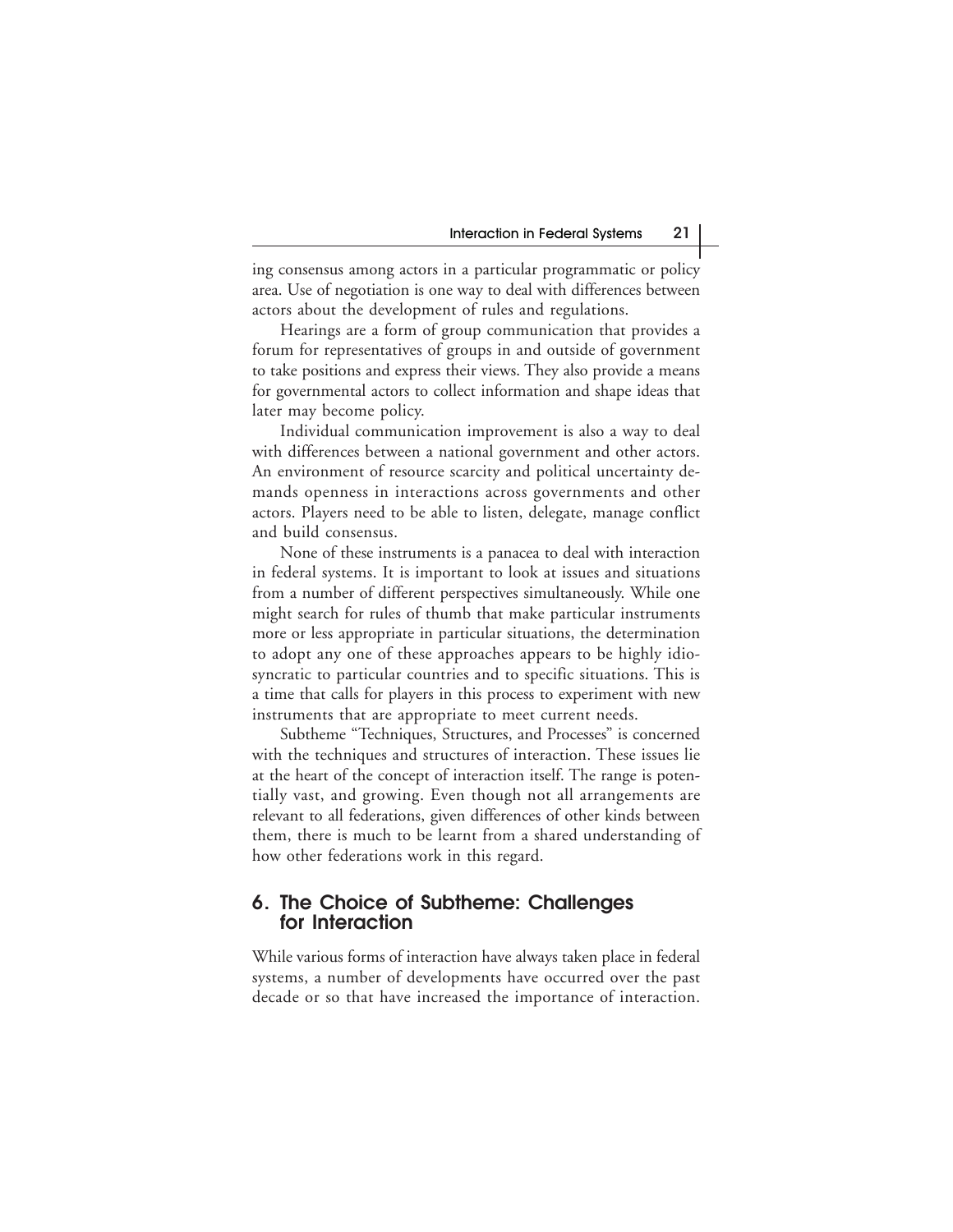These include the many new challenges that face contemporary governments, shifting views about the role of government, greater interdependence between levels of government, the emergence of public-private interdependence and movement in policy boundaries. At the same time, some of these developments have increased the range of actors involved in interaction, potentially increasing the complexity of the systems. Arguably, the consequences are not yet fully understood. In many countries, structures and processes have not been adequately accommodated to the new reality.

Interaction in federal systems faces a range of challenges. One is for it to be effective for the purpose or purposes to be achieved. Another is for interaction to be used appropriately, to support shared rule without undermining the potential of self-rule. Interaction is generally a positive force in a federation. If used inappropriately, unnecessarily, or too extensively, however, it can be a façade for centralization, stifling initiative, inhibiting the capacity of public institutions to be responsive to the needs of the communities that they serve, or leading to deadlock, rather than to coordinated action.

One of the most significant challenges to federal interaction lies in meeting appropriate standards for accountability and transparency. It may be noted in passing that these may also contribute towards tackling the earlier challenges as well. Effectiveness of interaction is likely to be improved by scrutiny and accountability of results. Inappropriate use may also be inhibited by public debate and demands for performance at more local levels. On the other hand, both accountability and transparency are more complicated in this context than may at first glance appear. In a federal system accountability claims may be made by a number of actors, some of whom may be in conflict with each other. Voters or taxpayers are the most obvious, seeking to hold public officials from the various spheres of government to account, in the face of complex and interdependent decision-making processes. One government may also be accountable to another, for actions taken on its behalf or in circumstances where one has a legal or de facto power of intervention, when there is a significant shortfall in performance by another. Accountability claims of different kinds may be made by international institutions, such as the World Bank; by international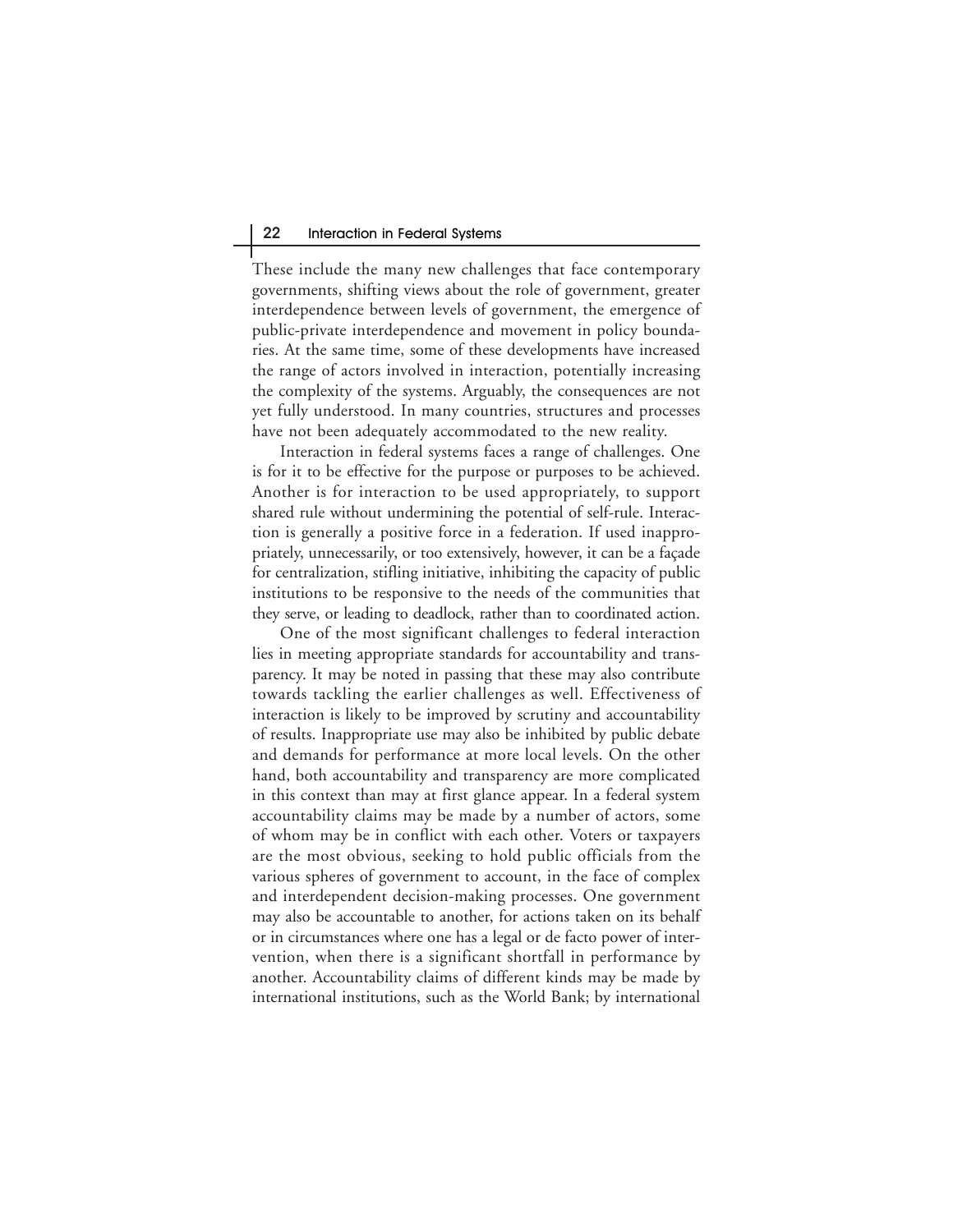donors and other members of the international community; and by other governments involved in supranational arrangements. Transparency is the general concomitant of accountability, but will not always be an unqualified good, if it inhibits the capacity of actors to effectively achieve beneficial outcomes, without compensating rewards.

Questions about accountability and transparency arise in this context for a variety of reasons. Interaction in a federal system by definition involves multiple actors in decision-making processes, thus blurring traditional lines of accountability, to a greater or lesser degree. This aspect of the problem may be diminished when interaction is recognized in constitutional or legal form. More often than not, however, this is not the case. In any event, many forums for interaction are informal and private, making transparency difficult and enabling accountability to be avoided. In addition, to the extent that interaction involves financial transfers, it breaks the traditional democratic link between accountability for raising and spending public money. Partly because of the informality of much interaction and partly because of its shifting and flexible nature, mechanisms to record and scrutinize the processes and results of interaction tend to be underdeveloped, in comparison with other governmental forms.

Accountability and transparency are appropriately chosen as a subtheme for these reasons alone. But additional factors also underpin the choice. In the first decade of the twenty-first century, accountability and transparency are more important than ever before. More educated and alert voters, modern modes of communication, the pressures of international competition and, in some cases, the standards set by international agencies combine to impose new demands for performance on governments. Conversely, there is heightened concern about mismanagement and corruption, with accountability and transparency a necessary, if not sufficient, part of most solutions. Not surprisingly, in these circumstances, considerable innovation has taken place in governance and public sector management. Much of this has focused on the activities of governments, considered independently of each other, leaving processes of interaction unaffected. Slowly, however, the changes are begin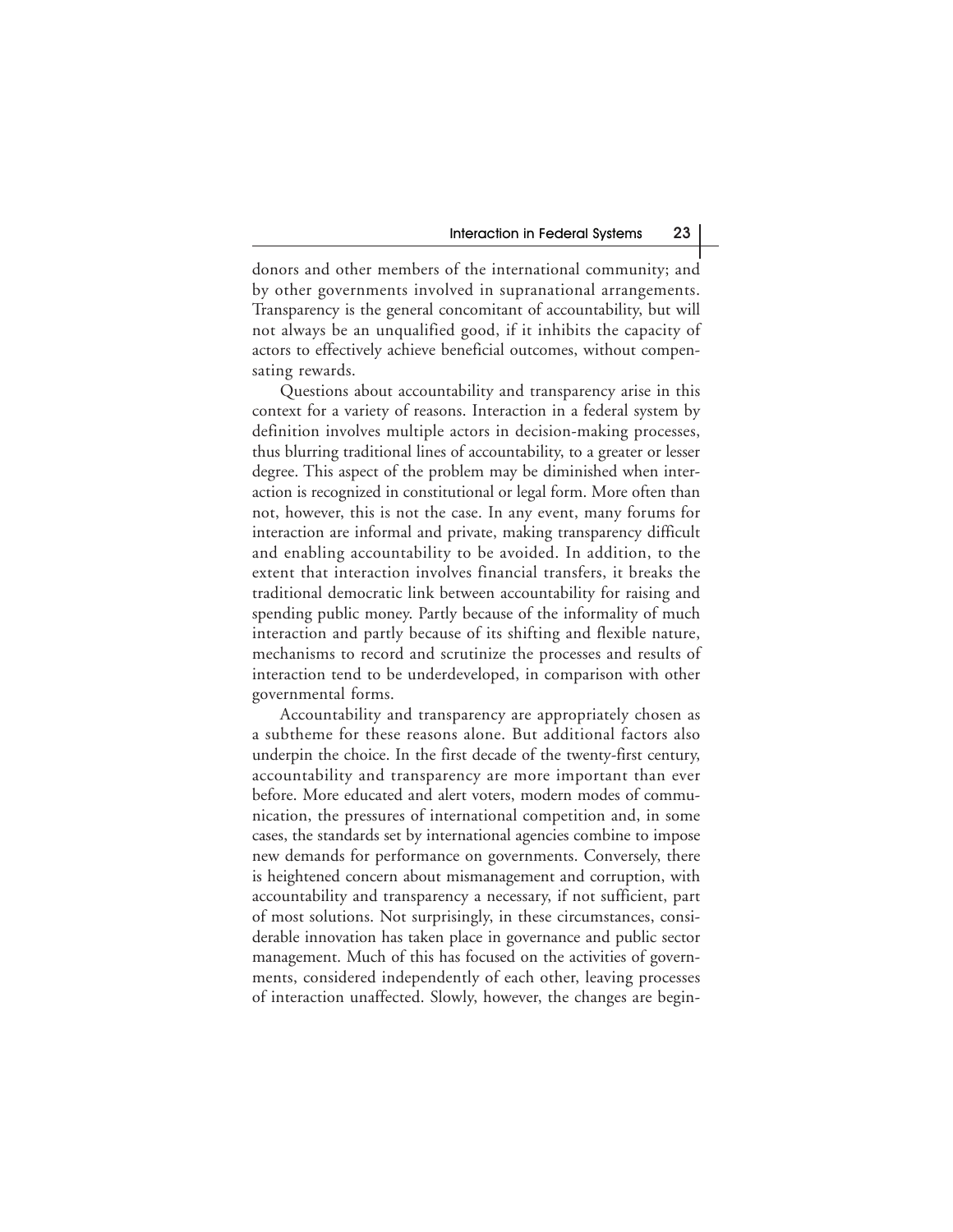Т

ning to affect interaction as well. For these reasons also, a focus on accountability and transparency in federal interaction is timely at an international conference on federalism in 2007.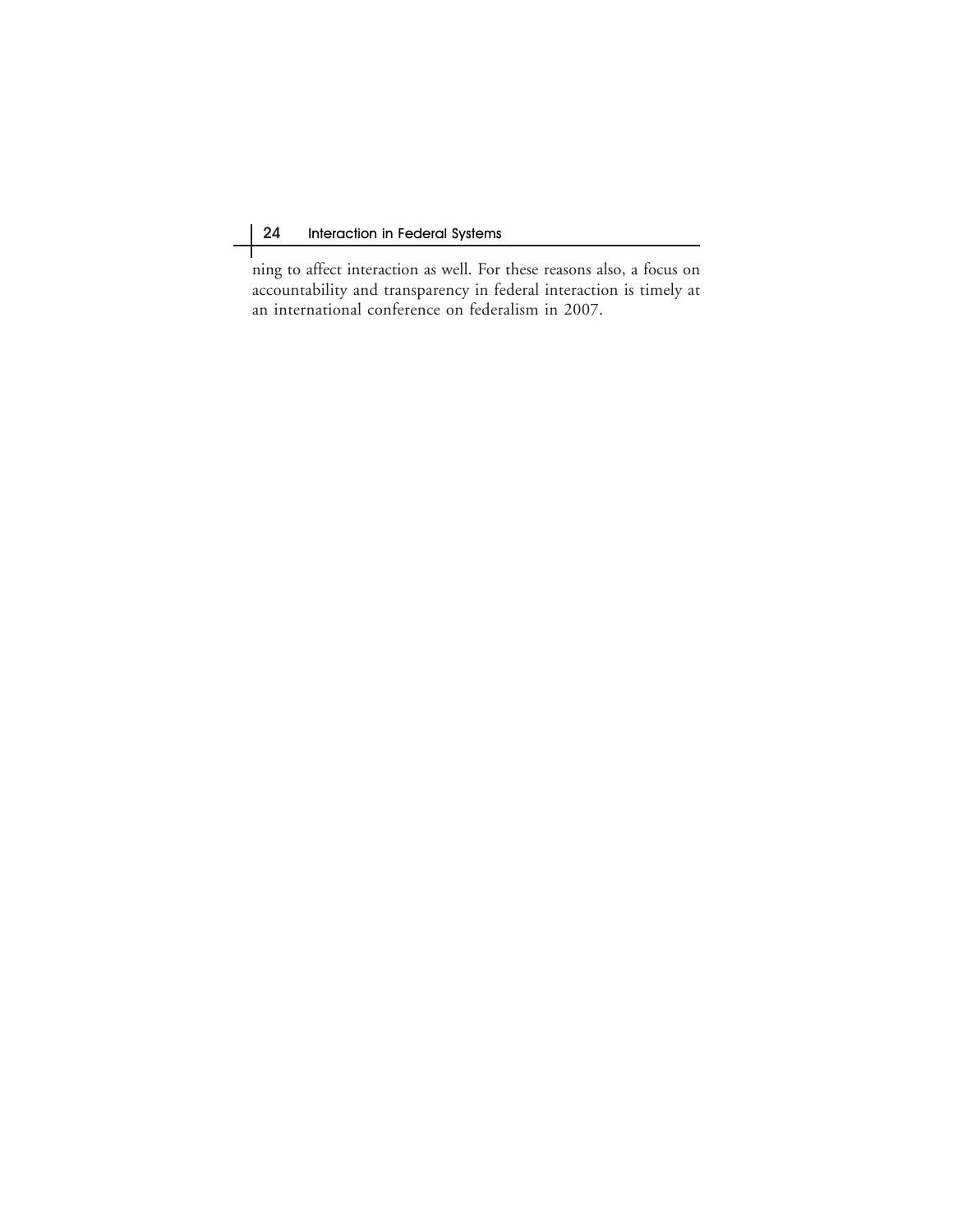**Subtheme Paper**

# **Anticipating and Managing Tension and Conflict**

*Rajeev Dhavan*

# **Abstract**

Cooperative federalism is something of a misnomer because its converse, "non-cooperative" federalism, seems to be a recipe for disaster. All federations have to find intergovernmental answers to reduce tension. But federal states vary in respect of (1) geography and demography, (2) differences in constitutional design and practice, and (3) the varying challenges facing each federation, as well as the goals each federation sets for itself. At least one can get experiential insights from different federations without necessarily discovering best practices. Although judicial solutions to federal disputes are necessary, they serve limited purposes. Legislatures provide a form of representation for the constituent states or provinces, but without creating concrete results. Formal intergovernmental councils provide an opportunity to meet, but they cannot take matters farther without the empowerment to do so. Executive federalism has found some answers, but it is not responsive to democratic participation. There has been a general increase in the goals of governance to ensure that all people are protected not just in their civil and political rights but also in being assured welfare and facilities to enhance their capacities and capabilities. If financial resources are unevenly distributed across the federation, the capacity of a poor unit to do all it can for its people is seriously undermined. Contemporary federalism, then, faces three distinct challenges: (1) ensuring an equitable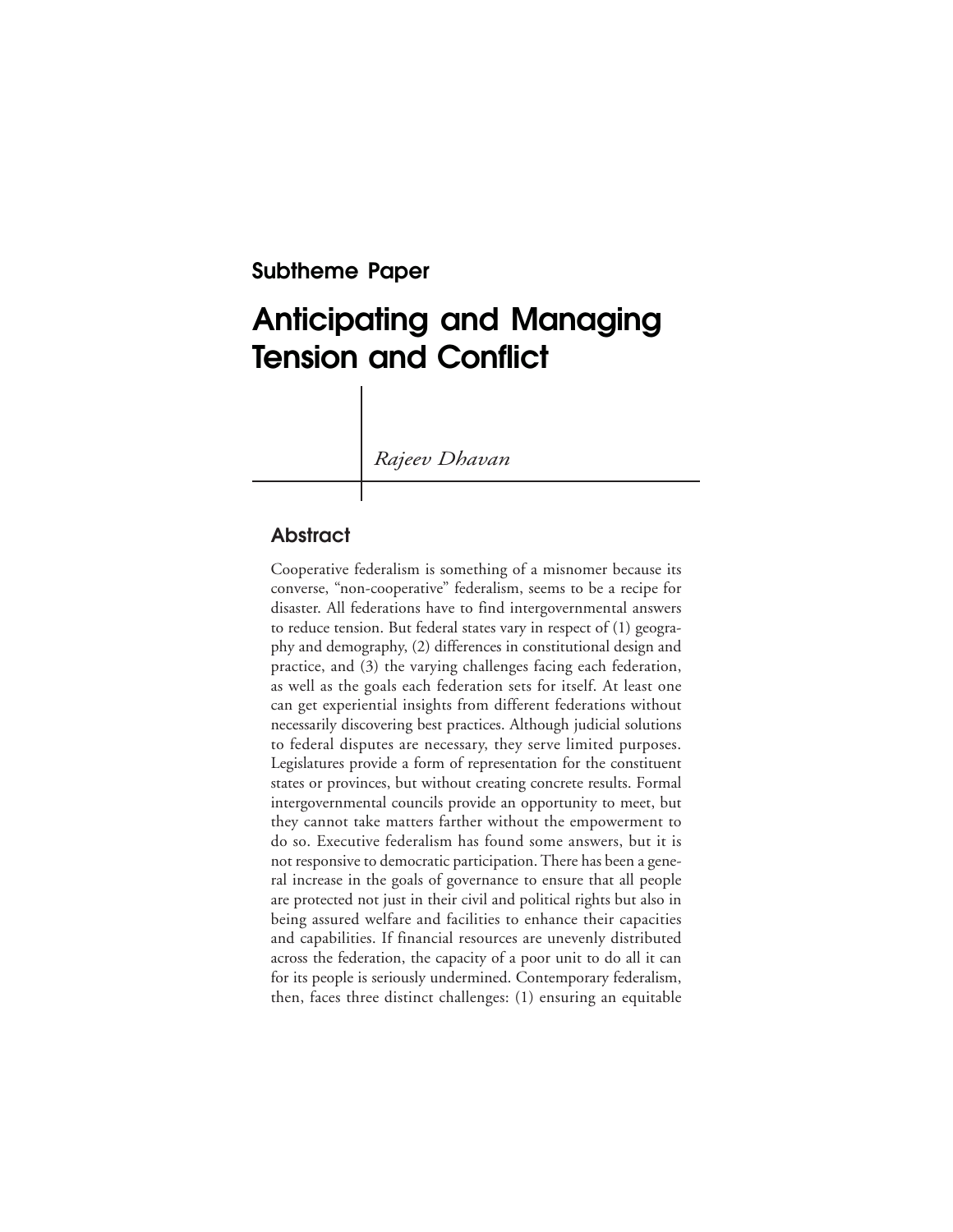distribution of finances among states, (2) confronting the challenge of terrorism in federal systems, and (3) devising new answers for natural resources (especially oil and water) in respect of ownership, royalties, and revenues.

## **1. Introduction**

No federal system can survive without the active cooperation of the Union and its constituent units (e.g. states) with one another. To that extent, taxonomies of federal systems delineating "cooperative federalism" as a distinct type are something of a misnomer. A "non-cooperative" federalism is a prelude to failure even though levels of interactivity within systems may vary. It is hardly surprising that both institutional provisions and practice yield mechanisms for cooperation, tension management, and conflict resolution. This prefatory note is necessary in order to avoid getting too caught up in academic classifications that serve only as heuristic vehicles for explaining and not for understanding federal arrangements. Cooperation and competition are thus in-built into all federal systems.

Federal systems are hugely complex and diverse in at least three major particulars. In the first place, there are diversities of territory, geography, and demography—including social and cultural diversity. The sprawling Russian Federation cannot be compared with the dense but diversely populated Indian federal system, which in turn cannot be compared with Switzerland or even smaller federations.

Second, there are differences in design and practice—traceable to the constitutional text and evolved practice. The US system started with a simple division of powers, formally resolving disputes through judges. India's Constitution follows suit but prescribes other resolution mechanisms for various disputes, especially those relating to water. The South African Constitution specifically sets out both principles and mechanisms for cooperation.

Third, each federation faces different challenges and goals. India defined its goals in terms of an egalitarian, socialist, and secular society. While fiercely protecting states' autonomy as part of its liberal outlook, American federalism has rewritten part of its script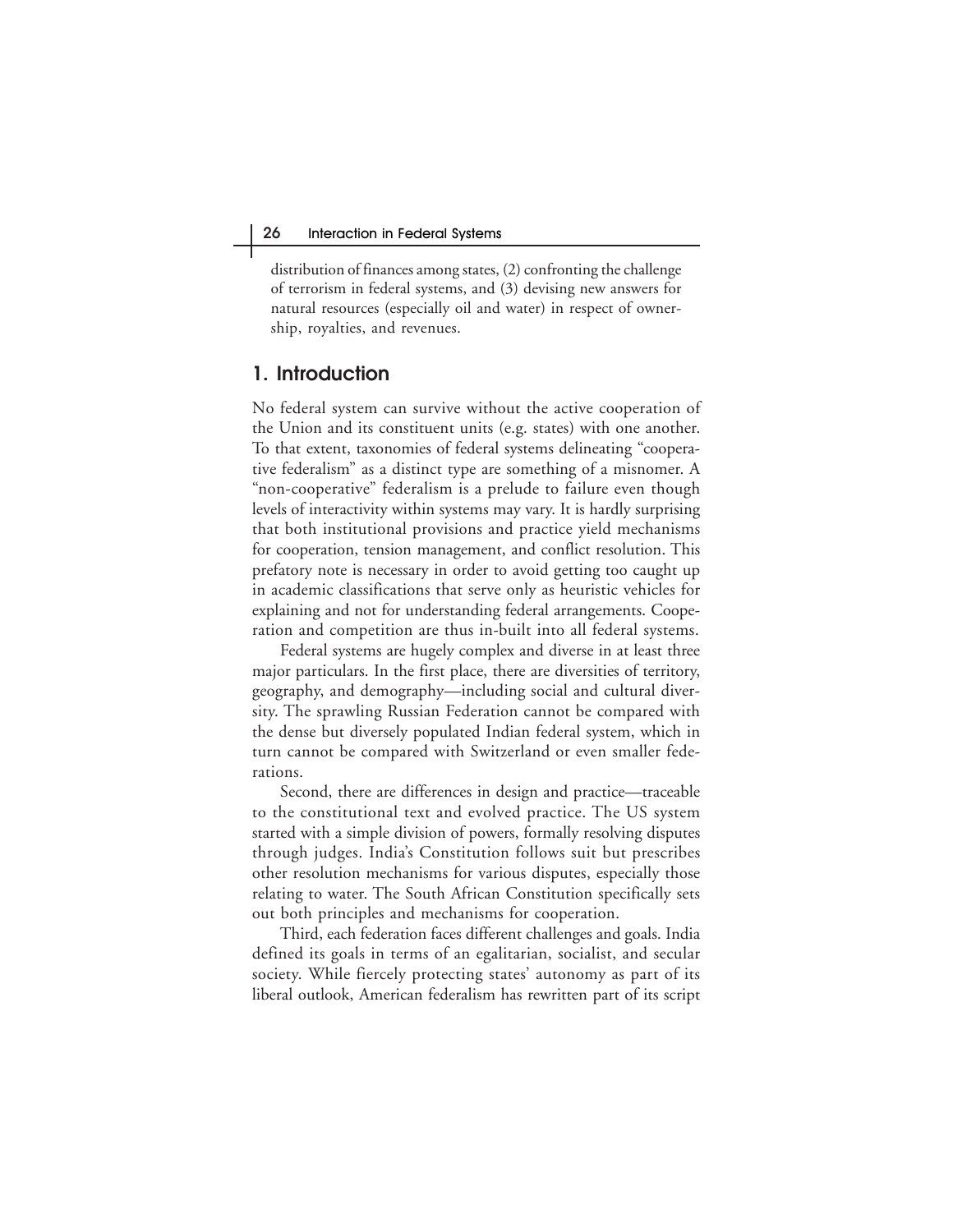to devise education and welfare goals for all. The issue of a single health-protection system has been a serious issue in Brazilian federal governance. Sri Lanka is besieged with armed conflict and views many matters in terms of containment and peace. Various African federations have gone into overdrive for military reasons, leading to the collapse of both federalism and the constitutional system. Russian federalism struggles to deal with both diversity and rebellion. Iraqi federalism struggles against discontent over resourcedistributions and armed conflict, while also struggling to achieve minority protection and peace. Nepal has opted for a federal system, but must decide its objectives in this regard.

Many states are faced with issues of self-determination. Fully conceded, the federation would suffer dissection or break-up. With caution, principles of asymmetrical treatment would have to be devised to justify unequal treatment of unequals. The point at issue is that both generally and interstitially, different federations define their challenges and goals differently—both long-term and when faced with crises. There is a spirit that guides the governance of each federal system. This spirit need not embrace the principles of liberal democracy or equal treatment even if they are a vector through which it should purport to move.

These points of differentiation—namely (1) geography and demography, (2) differences in constitutional design and governance, and (3) the diversity of challenges, goals, and structures lead, in turn, to considering three important facets that underlie comparative discussion. First, it is very difficult to find a point of equivalence between federal systems. While this permeates all comparative efforts in all social science disciplines, it is particularly teasing in the present case. Second, it is not possible to evolve a transferable and transformative "best practice". But, if we are not necessarily looking at "best practices", then what is the purpose of comparative endeavours? This leads to the third point of emphasis, namely, that discussing comparisons is necessarily only "experiential" so as to share ideas and devise individual solutions individually. In my view, it remains a moot point as to whether all federal systems should be imbued with principles of equality and equity within a framework of a liberal rule of law based on democracy. Would any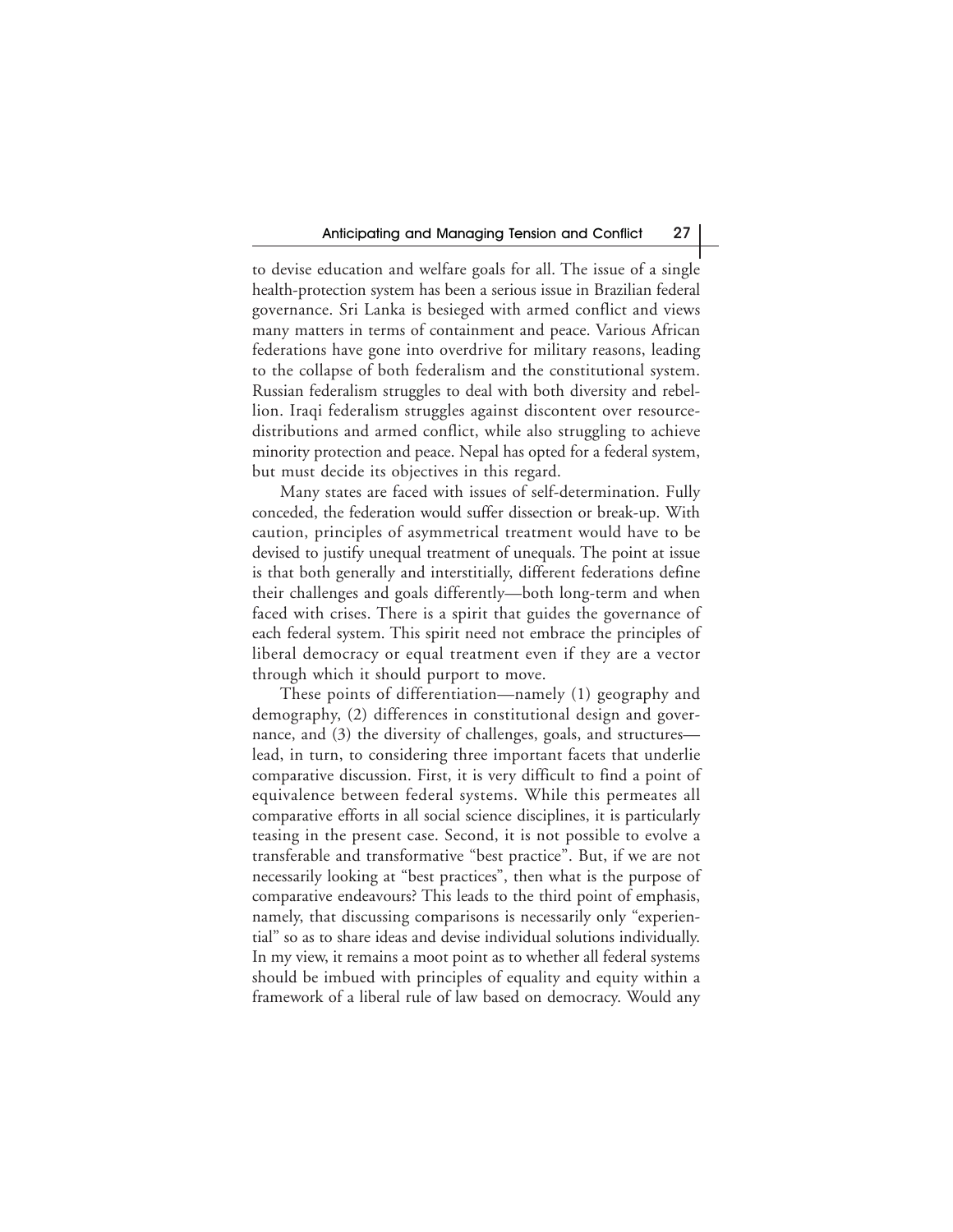other trajectory be wrong? If not, is there a normative framework for assessing initiatives, endeavours, and solutions within federations?

# **2. Types of Conflict**

Conflicts and tension within federal systems may broadly encompass issues relating to (a) jurisdiction and autonomy, (b) distribution of natural resources, including water, (c) redistribution of wealth and taxes for governance and programmes, including those relating to health, education, and development, (d) pressures relating to policing and national security, (e) the impact of global governance on federal structures, and (f) the general need for evolving uniformity of the law and justice systems in order to protect human rights. Within these broad conceptual descriptions, there are subdivisions and subdivisions of subdivisions. No doubt, there must also be an unclassified miscellany of other issues, including local government.

The traditional areas of concern concentrated on matters relating to jurisdiction and autonomy. In simpler models, such as that originally conceived in the US Constitution, the distribution of powers gives limited legislative competence to the Union and leaves all residual powers to the states. Other federations have more a complex division of powers. In all cases, the system depends on an assumption of giving some protection to territorial integrity and intergovernmental immunities. But, the division of powers in federal systems does not obviate—indeed, it creates—problems about how disputes within federations are to be resolved.

One answer is to leave the resolution of disputes to the judiciary, which, in any event, claims to be the final arbiter on all questions that are part of the custodianship of the constitution. This judicial approach has profoundly affected the career and prospects of most common-law federations, if not all. In some federations such as Canada and India, the superior court also has an advisory jurisdiction. Federal disputes do not necessarily arise only at the instance of one state against the Union, but also in the course of ordinary litigation affecting inter-state relations. Although it is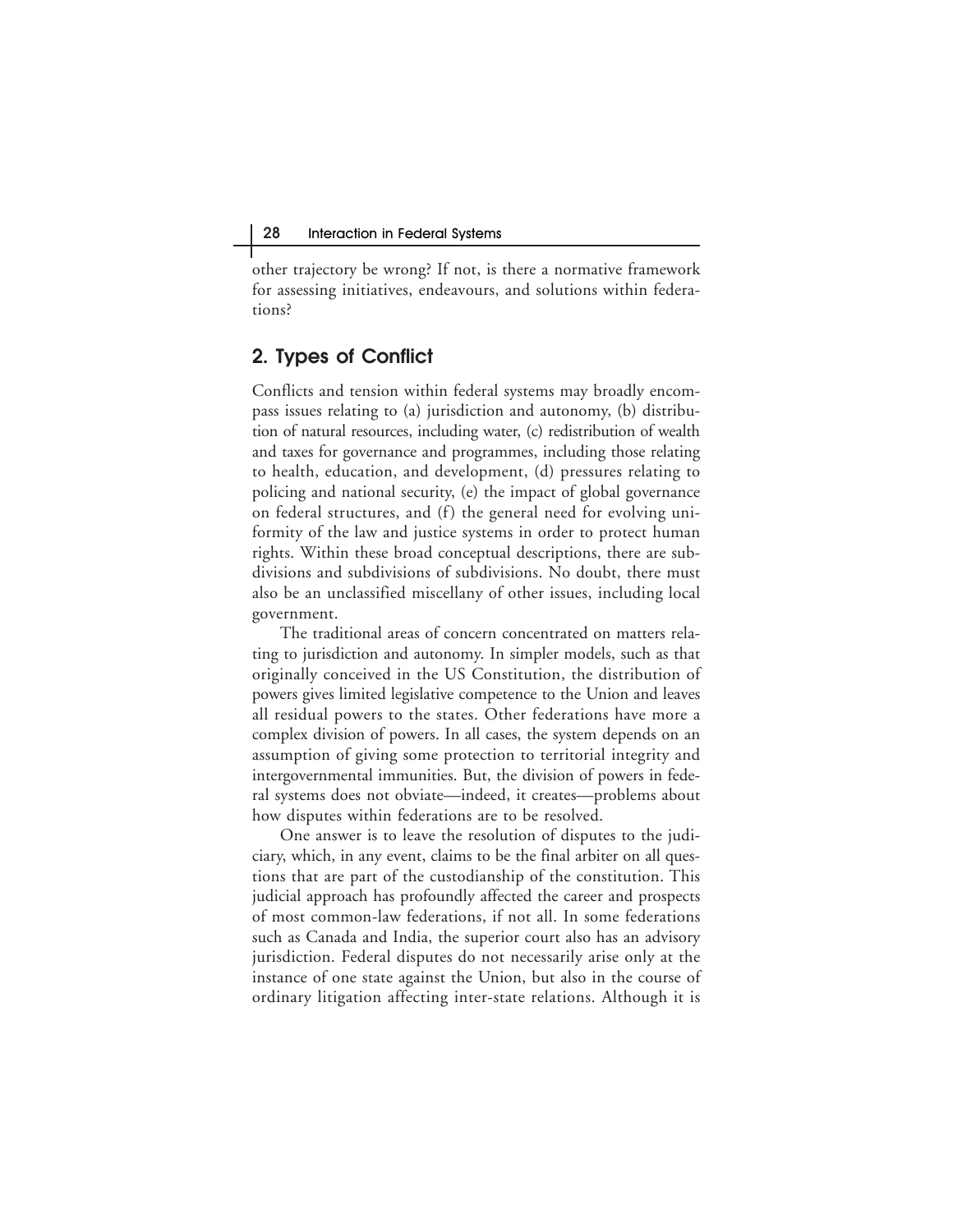necessary for the judiciary to interpret the federal constitution, the judicial model has been controversial. Decisions on revenue-raising in India and some other federations have affected the financial viability of the constituent states, creating dependence on the Union and fiscal imbalance in the budgets of the states. The Union's "emergency" powers have been both expanded and disciplined by judges. But disaffection with the judicial model persists. Judges are not accountable to the people except through the law. Their experience and understanding of complex federal issues are often divided, and their views change over time. In the end, while the judicial resolution of disputes is as critical as it is limited, it can never be the exclusive method of resolving federal disputes.

Apart from the adjudication of disputes, many constitutions contain *formal methods* of dealing with particular kinds of disputes through special arbitration methods. One example of this deals with water disputes. In some countries (e.g. the United States), disputes are reposed partly in the mainstream judiciary; in others (e.g. India), water disputes are constitutionally reposed in special commissions or tribunals. Such a special mechanism emulates adjudicative patterns developed internationally as in Europe; in Africa in relation to the Nile, the Niger, and the Sénégal; in India in relation to the Indus and the Brahmaputra; and elsewhere. However, the experience of intra-national water disputes has had only half-hearted success. Such mechanisms are slow, produce contentious reports, and reoccur no sooner than they have been resolved. This is true of decisions in relation to some American river basins (e.g. the Colorado River). Furthermore, the procedure is judicialized, other than in cases where negotiations provide an answer. We will return to the issue of water and river basins, which are matters of global concern.

It is precisely because the judicial models suffer inherent limitations that federal practice resorts to other forms of conflict resolution. There is an inevitable quest for alternative and, perforce, innovative formal and informal methods of consultation and dispute management.

Federations vary. Within some strong federations that empower the Union government with a vast cache of national, concurrent,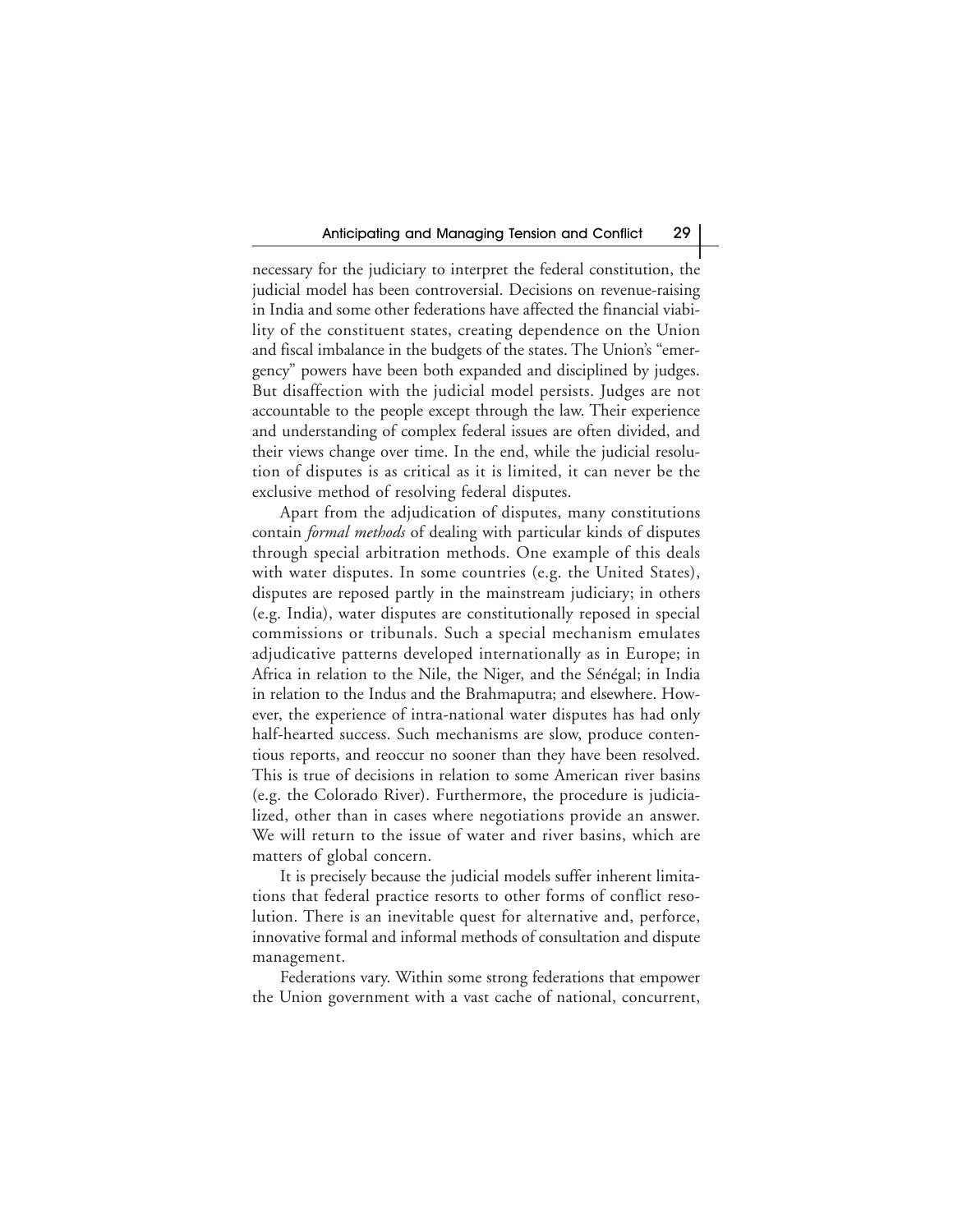and other powers, the empowerment itself cuts down the scope of disputes. In such a situation, a constituent unit is put under constitutional obligations to act with "full faith and credit" (e.g. the United States). Often, elaborate machinery is devised to ensure that legislation is implemented through administrative means. This becomes easier in cases where high-level administrative officers are shared between the Union and state governments. In other cases, where the states have self-contained policy decision-making mechanisms with strong supporting finances and bureaucracy, there is room for acrimony, contention, dispute, and resolution through executive interaction (e.g. Australia and Canada). Where the federation government overshadows the constituent states, the Union is in a position to impose its view (e.g. the United States and India). In such circumstances, the need for the evolution of conflict-resolving mechanisms is all the more necessary.

The sheer fecundity of tensions, practices, and solutions defies any common or "best practice" approach. The potential for evolving solutions through legislative mechanisms was an early innovation. Here, the various constituent states were specially represented in the second chamber of a legislature, with the first chamber being drawn from the populace directly. It was thought that such secondchamber representatives would protect the interest of the states, both individually and generally. But this proved to be an incomplete solution. Where the upper chamber (e.g. senate) was elected directly by the people, it vied with the states, and often eclipsed the large and often unmanageable lower chamber as the direct representative of the people (e.g. the United States). Where the "council of states" is large and unwieldy, the upper house became just another branch of the legislature in parliamentary systems (e.g. India). Where appointments to the second chamber are made by the federal government, the senate's role in such matters diminishes further (e.g. Canada).

Upper house senates or councils of states vary in their relative authority. They may be, and indeed are, divided by political loyalties that weaken their role as representative of the states (e.g. India and Australia). No doubt, some federations assign a special "federal" formation to their upper houses, which consist of either the execu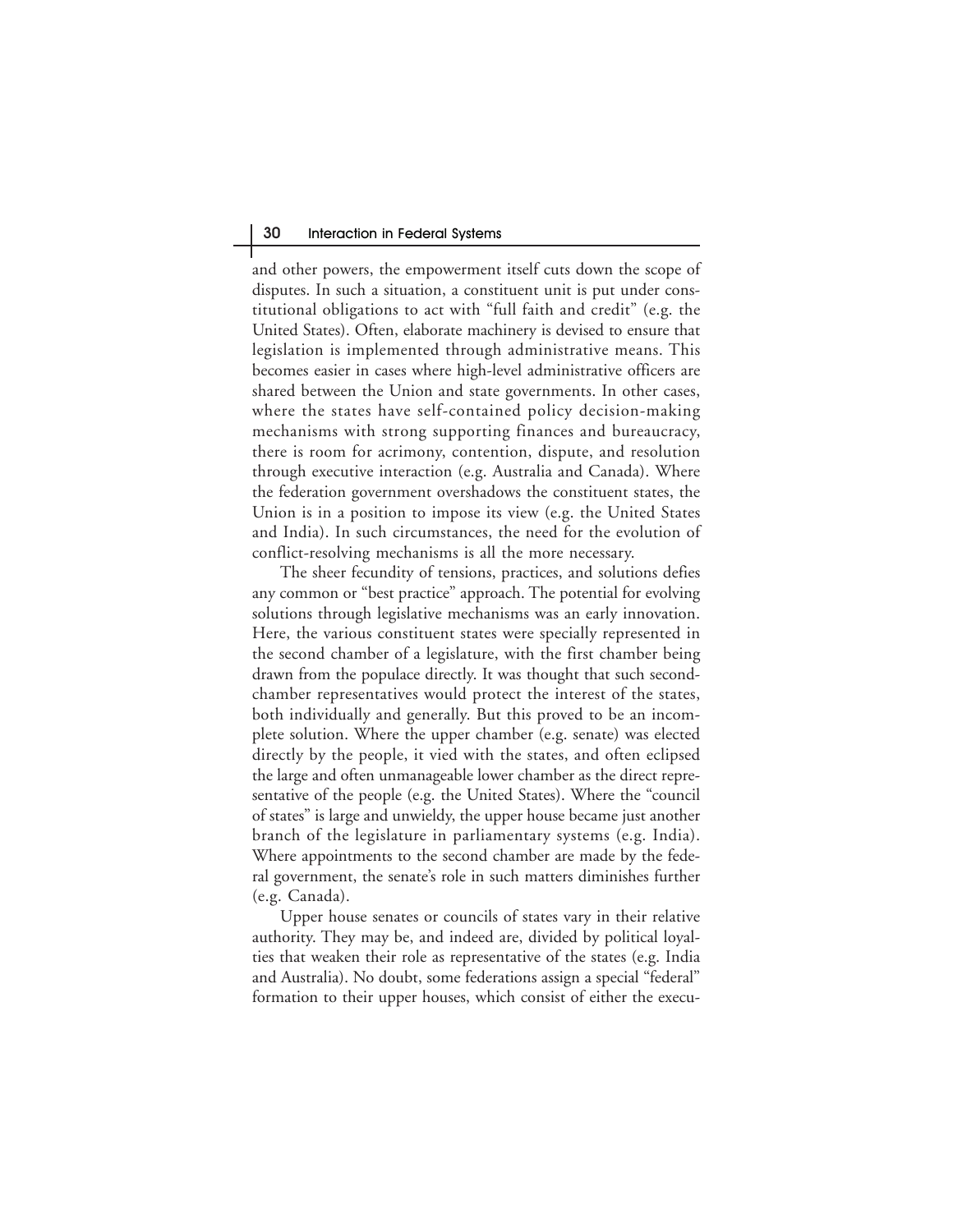tives of the constituent units or those nominated by the government of these units (e.g. Germany and South Africa). Executive representation in legislative bodies remains an incomplete answer to finding actual solutions even if it provides an opportunity for discussion, albeit amidst political divisions. Thus, where the representation of the states in the national legislature is salutary to mobilize questions, reactions, and obstructions, it does not necessarily represent a forum for discussing inter-federal problems and devising answers.

There are, of course, formal constitutional provisions to promote intergovernmental relations (e.g. India, which overlooked these provisions for 40 years, put in place an Inter-State Council in 1990 with indifferent results). Apart from representation in the upper house of legislatures, some countries have evolved statutory mechanisms relating to budgets, education, foreign affairs, and finances (e.g. South Africa and, on some issues, Brazil). This is, in a sense, reminiscent of putting together the New Deal in the United States during the 1930s, but not through national administrative bodies but inter-state mechanisms. Some countries have specially evolved constitutional mechanisms to deal with fiscal redistribution. Some of these are effective (e.g. India); others are not so effective (e.g. Brazil).

What we are left with is a bewildering variety of measures to promote intergovernmental legislative mechanisms to ensure the representation of states in the national legislature but fall prey to party politics. Even so, where legislative mechanisms work well, they open the door to the people from state constituencies to register their presence. This is less workable where the upper houses are nominated. The formal mechanisms to effect reconciliation, such as inter-state councils, often become formalized with out-of-date or, conversely, premature agendas without too lucid a focus on issues. One reason for this is that those engaged in inter-state councils are often forced to recognize that *realpolitik* lies elsewhere. It is this power play that has led political forces to find and create political solutions, which are likely to produce results.

At a day-to-day level, both politicians and bureaucrats set up ad hoc meetings to identify matters with a view to finding contentious issues and working arguments or solutions. In India and no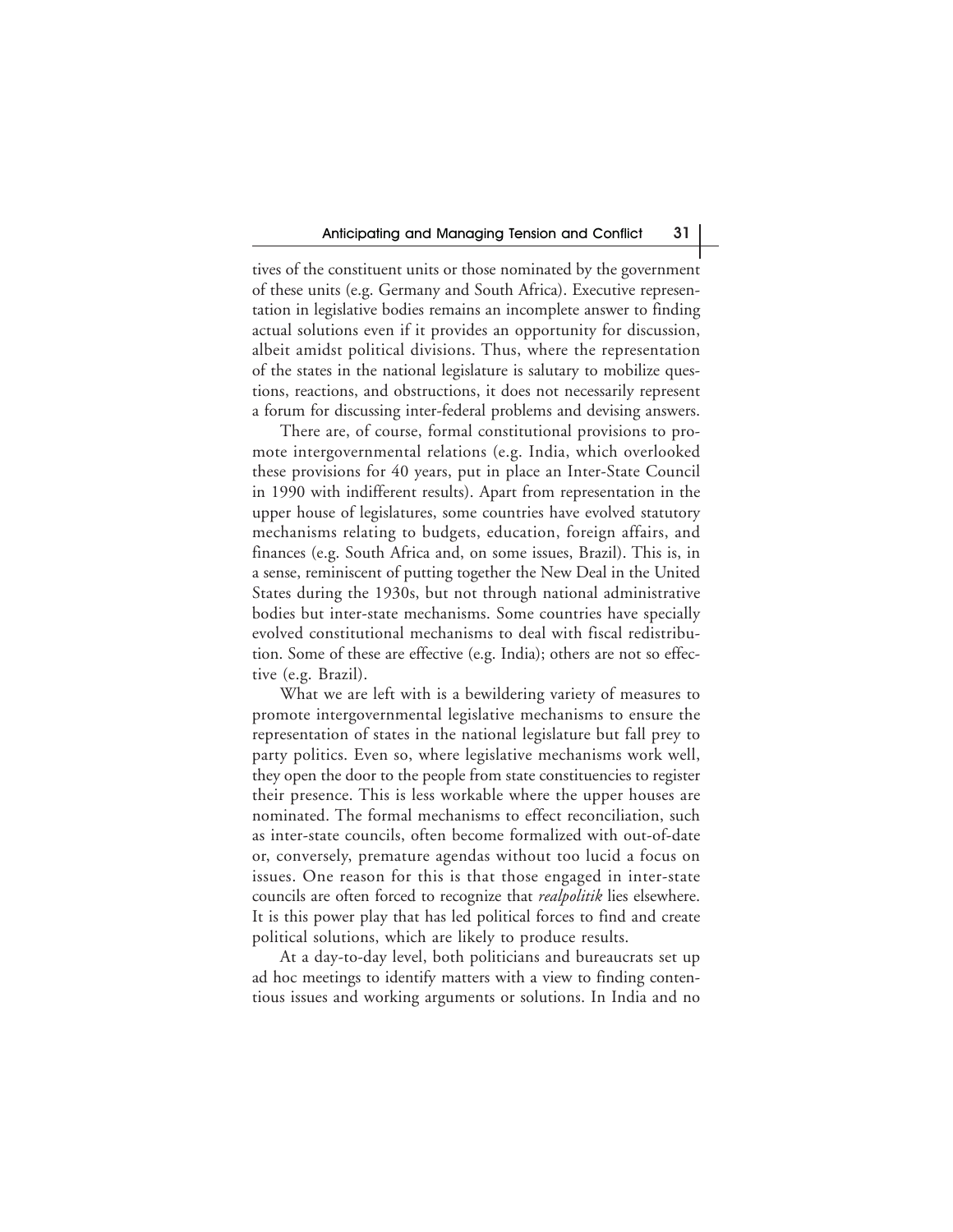doubt virtually every federation, the Union and the states talk to each other. If they do not, the federation will fail. But ongoing day-to-day interaction takes place within policy frameworks and cannot be a substitute for formulating policies and agreeing on their implementation. That is why innovative mechanisms have emerged for meetings of premiers (e.g. Australia and Canada), whether annually or otherwise. This occurs because, without an interplay between the actors who actually possess power, no real political momentum attaches to the discussions. This basic premise has also evolved mechanisms to enable powerful governors, presidents, and others to get together to find solutions (e.g. Brazil). These informal meetings of the heads of the constituent units and the Union occur in countries where the provinces are unevenly matched (e.g. Canada and Australia) or, in different ways, unequal (e.g. Brazil). Executive federalism is founded on real power plays. Amidst shadow boxing, the institutional procedures created by such power plays are effective in creating negotiation frameworks that enable those actually in power to make decisions.

To some extent, however, this array of solutions seems to bypass certain articles of democracy. Judicial solutions are necessarily nondemocratic, although they may strengthen the democratic framework by binding it together through the rule of law, which includes justice considerations. Legislative federalism results in the units being represented in the legislature as part of an upper house. But this representation, which is often on partly political lines, does not always represent the interests of the state units or their people. When "senators" are directly elected, they claim parity with and may overwhelm the lower house without necessarily playing a role in resolving federal tensions as a primary activity. Their legislative role (including committee work) becomes more important than their federal role. Where senators are nominated by the centre or the states or elected by state legislators, some upper houses are often unwieldy with their legislative role acquiring credibility.

Given that real power vests with the executive, it is the executive mechanisms that have proved to be most effective. But the more we move to executive-based solutions, the more we move away from democracy. If executive federalism cannot find an appropriate demo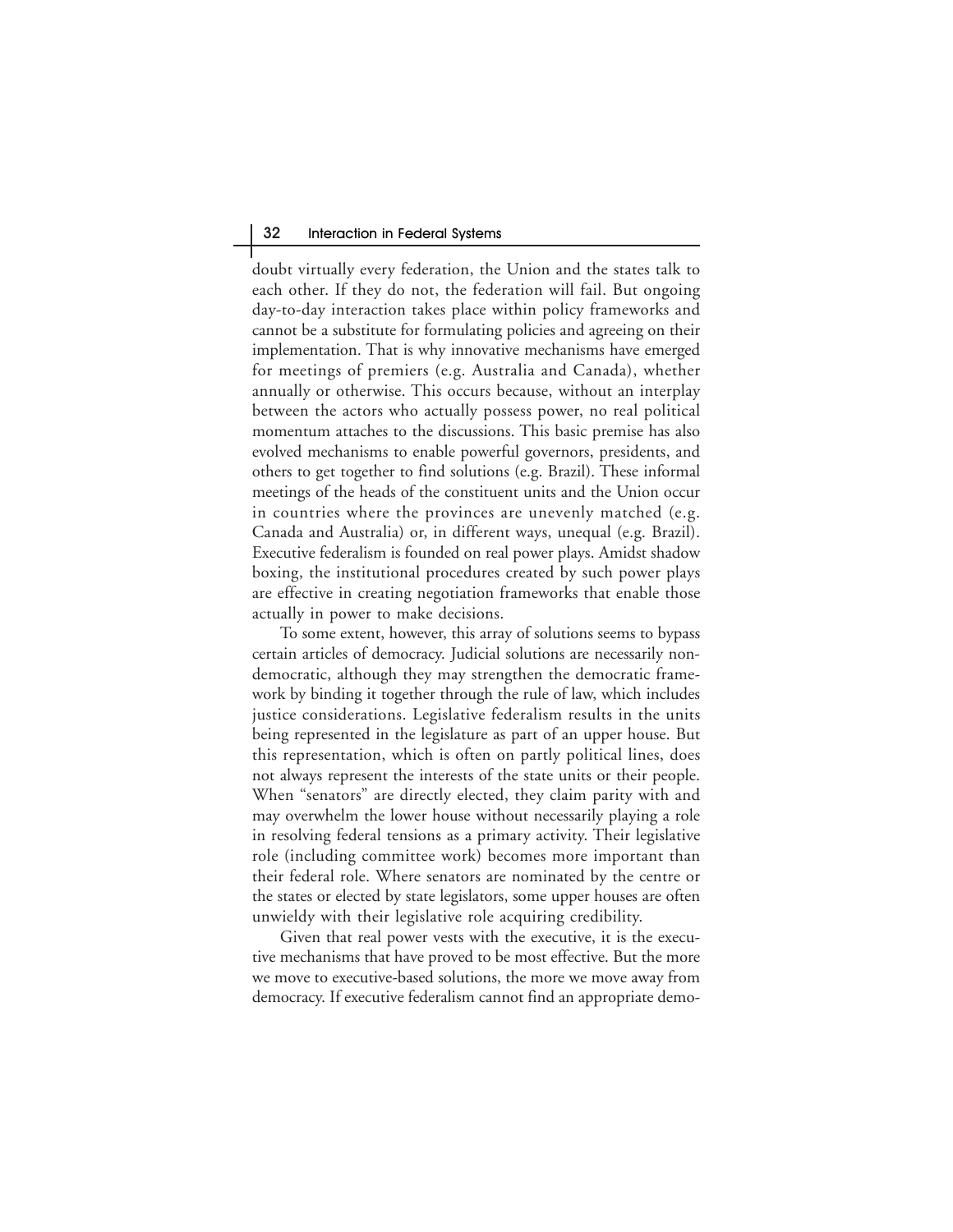cratic basis for its functioning, it becomes somewhat oligarchic, even if those in power have to renew their mandate from the people from time to time. This becomes even more marked where the treaty-making power is used to usher in a predator globalization without democratic consultation. To my mind, the democratization of intergovernmental relations and mechanisms must remain a formidable challenge to discipline the emergence of executive federalism, without the latter losing its efficacy or vitality. Is this possible? Surely democracy depends on it. If democracy creates executive federalism, it does not seem right that executive federalism created by democracy can undermine democracy.

## **3. Principles of Intergovernmental Relations**

Intergovernmental relations in federal systems have to be made to work on principles of (1) efficiency, (2) justice and fairness, and (3) democracy. No doubt, there is a view that forms of governance are only enabling in nature. They set up a system of governance without assigning any goals to the system as a whole other than to ensure that democratic processes are repeated. It is, then, up to the democratic process to define the goals to be pursued from time to time. Efficiency is not a goal in itself. Electoral democracy chooses between competing elites and goals. Such elites may appropriate the system without defining fair and just goals for all. The disadvantaged and disempowered may feel vulnerable. Their future is not necessarily vouchsafed by majoritarian electoral democracies.

It is strongly urged that apart from protecting civil and political rights to ensure a live democracy, both the Union and the constituent states must also create opportunities for all people in respect of social and economic rights. Neither judicial, legislative, nor executive modalities of intergovernmentality guarantee these concerns. Democratic inputs are required to ensure that the aims of efficiency and social justice run hand-in-hand. To that end, participatory democratic elements need to inure to all instruments of intergovernmental relations in every federal system. No federal system can ignore the economic and social rights that build the capacities and capabilities of people. Thus, apart from protecting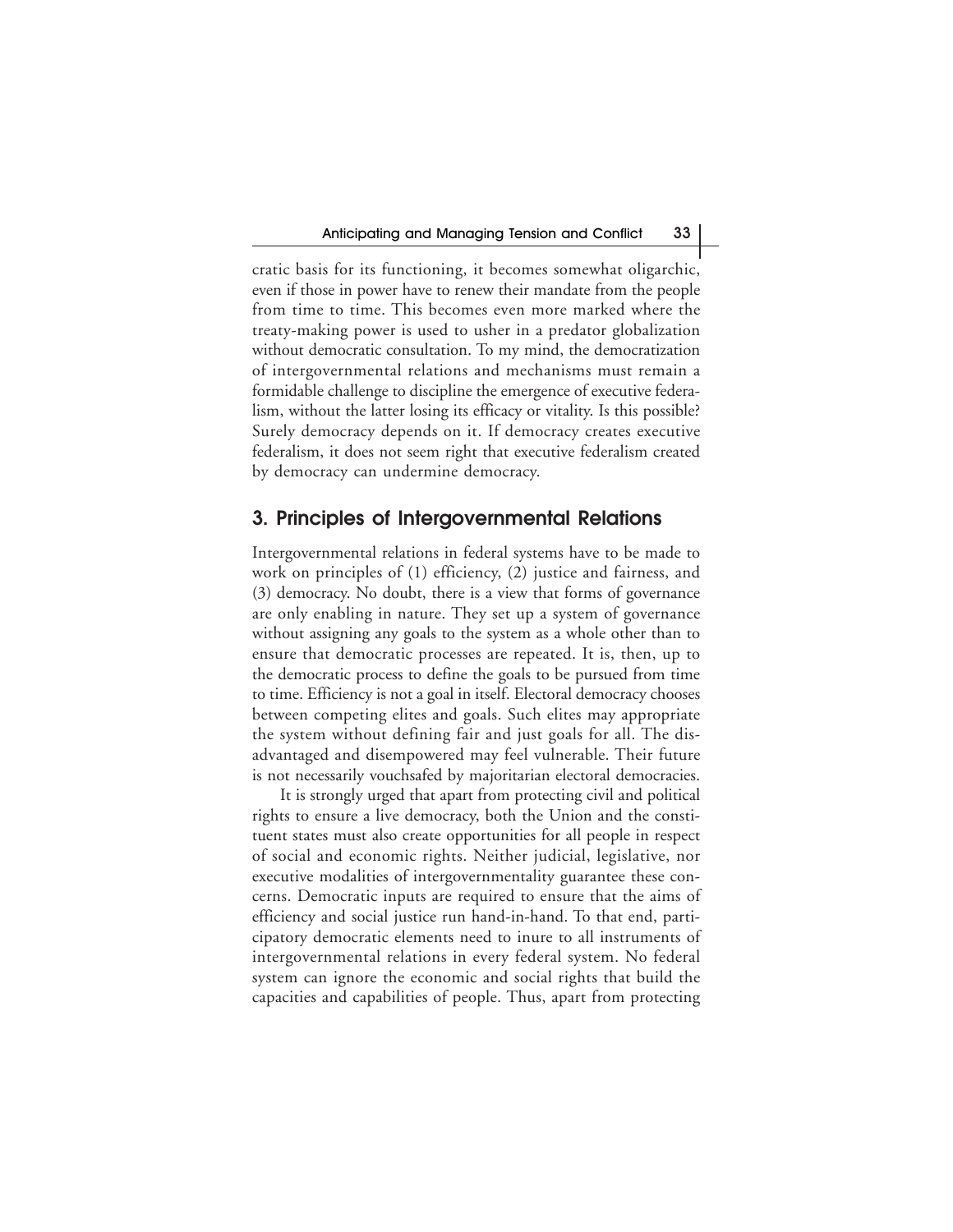multiculturalism and the process of live democracy, each person is entitled to rights of capacity and capability. This is especially important in the areas of education and health. Thus, the infrastructure on which governance rests is both (1) physical in terms of roads, communication, technology, and physical and natural resources and (2) social and economic in terms of human resources that enhance individual capabilities and expectations for the betterment of all at all levels. Although these were once regarded as welfare goals, they form a part of governance as a matter of right for both individual persons and society. But such an infrastructure requires a proper distribution of financial resources within and across a federal system. To that extent, all federal systems are necessarily goalbased.

Although it may be possible to examine all the possible tensions and conflicts in a federal system, such an exercise would be as futile as it may prove to be incomplete. No doubt, due attention has to be given to all intra-federal dispute-resolving systems, whether judicial, legislative, administrative, or executive. At a time when globalization is advancing, it seems odd that treaty-making in most federations is not an open, consultative exercise in which people are properly informed of the portentous events that will alter their lives. Further, federal governance confronts larger questions of implementation of legislation and policies that suffer entropy in a federal system that fails to coordinate its own initiatives. We need to examine various structures, institutions, and procedures of intergovernmentality in federal systems. This is not done in the hope that there is one right answer but because interactive dialogue across countries can generate ideas that may transplant into possibilities, even though not always complete solutions.

However, I wish to concentrate on three questions and issues of contemporary significance. They are as follows:

- 1. Why are some governments within a federation rich and others poor—with consequential effects on what constituent units can do for their people?
- 2. Does the advent of terrorism threaten the federal system by creating tensions within the system and necessitating imbalances in the federal structure?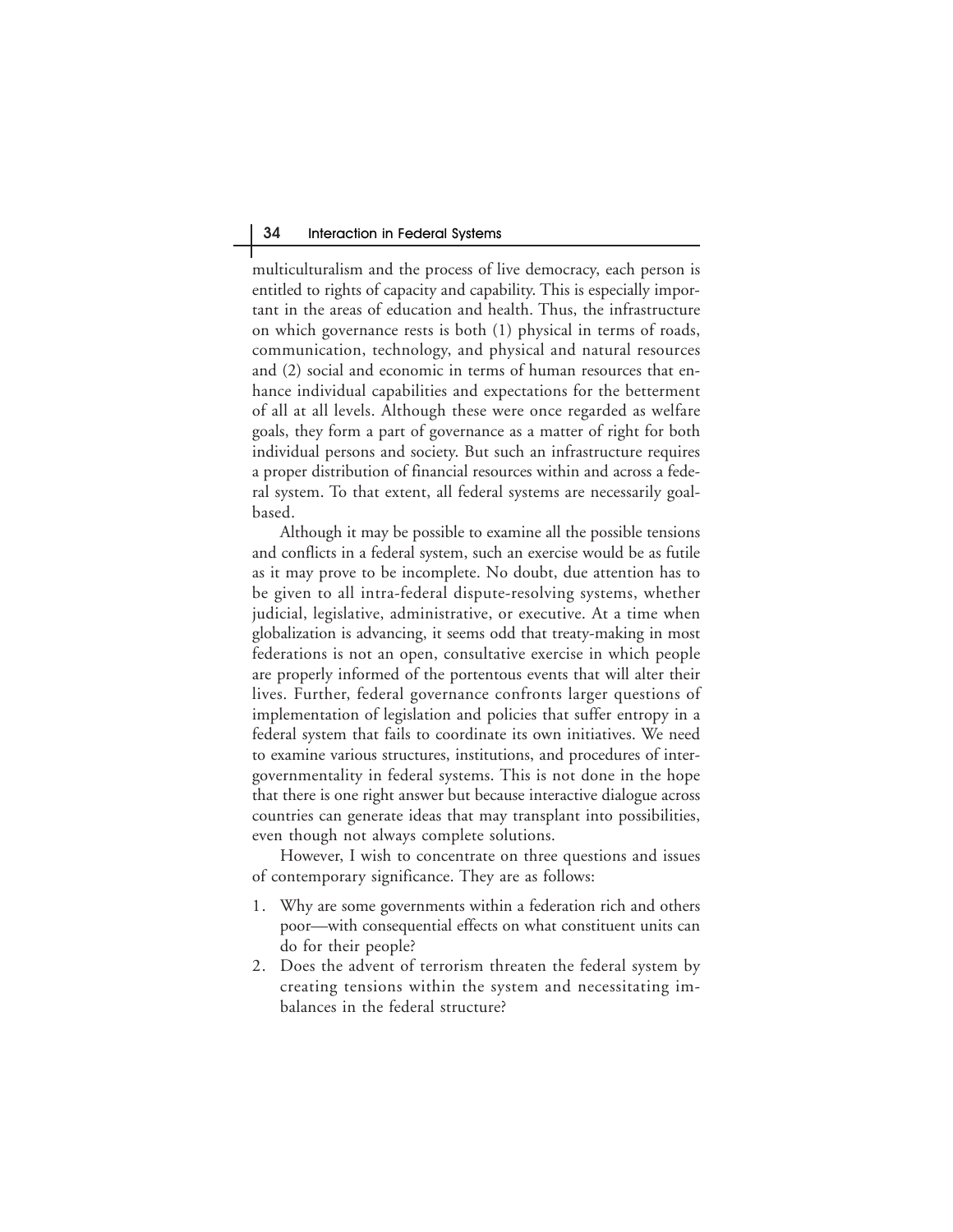3. How are physical resources, especially water and energy, to be appropriated and distributed?

#### 3.1 Wealth Distribution

Inevitably, some constituent states are poor and some are rich. The richer states tend to generate more revenue than the poorer states. The poorer states need money for governance, administration, infrastructure, and, no less importantly, the welfare and development on which the future of each individual, group, and collectivity depends. If we further accept that protecting rights and enhancing capabilities are part of the duties of the states, a considerable re-distribution of revenue may be necessary to ensure that the states can deliver this basket of goods. In all this, something depends on the revenue-raising capacity of the units devised by and under the constitution of the federation.

Most states have relatively smaller revenue-raising capacities than the Union, which gets the lion's share (e.g. India). This may not be true of other federations. But in each case, the formal revenueraising power can only raise revenue if there is economic potential in that state to yield revenue. Where economic and financial activity is scarce, natural resources minimal or difficult to exploit, and the infrastructure and incentives inadequate, this will be reflected in the revenue raised by the state. State lotteries have become popular in some states with depleted financial resources (e.g. India's north-eastern states), but lotteries can hardly solve the financial problems of a federation.

Problems of fiscal federalism stare us in the face. Some countries have created constitutional finance commissions. Programmatic distributions may come from the Union in various areas of infrastructure, development, and welfare. This would be tied to the programmes in question and may add to the provincial debt if given by way of loans or under conditions where matching contributions are required from the state or where there are recurring expenditures to be provided by the states. An important problem sometimes arises when the Union passes expenditure-burdening legislation but the finances are not to be borne by the Union but by the states.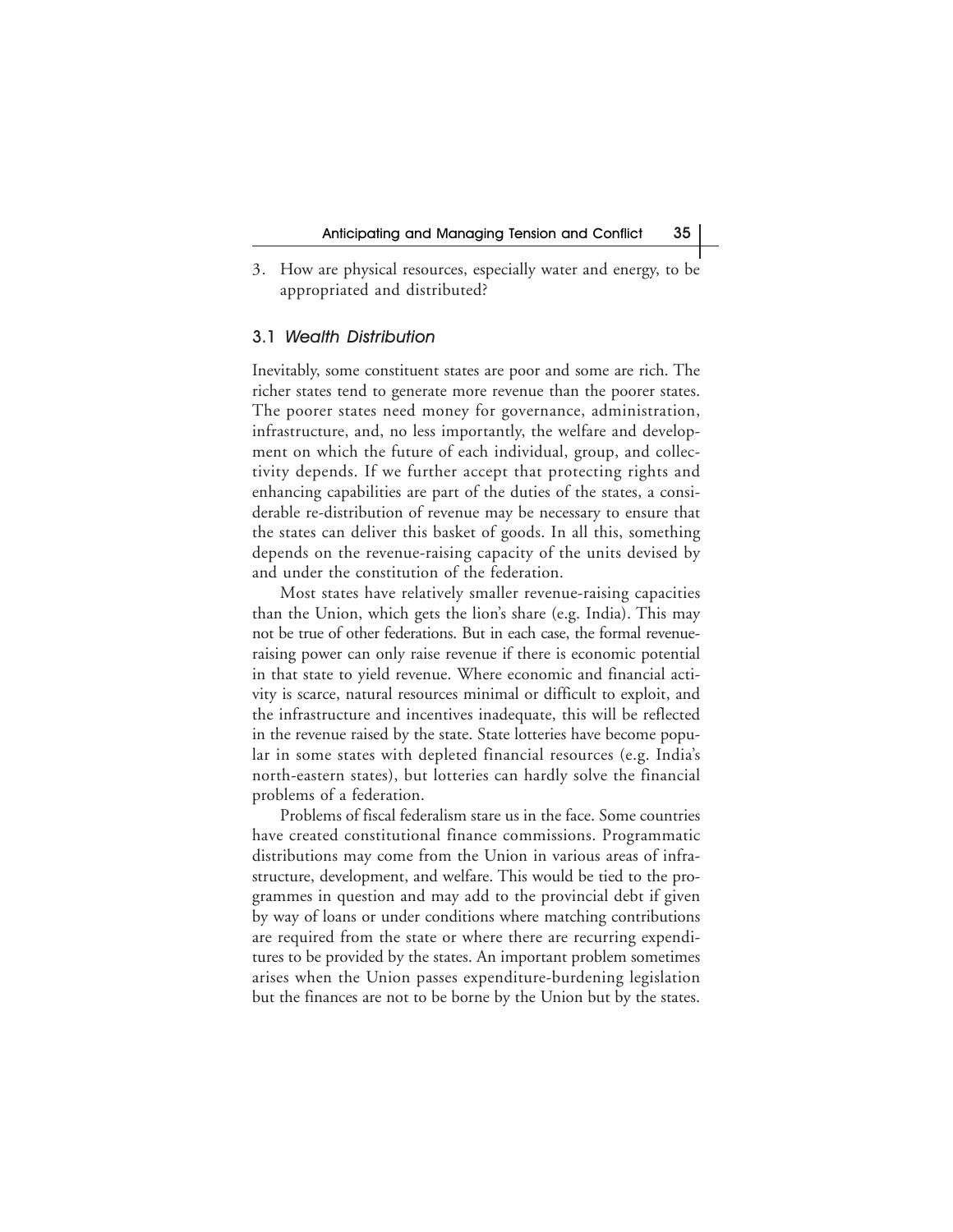In theory, this raises questions of intergovernmental immunities. In fact, states are often grateful recipients. More funds flow in for important programmes and activities but not without state contributions adding to their financial impoverishment. State contributions could be made a precondition for the grant. But such programmatic distributions do not provide financial autonomy for the states. Financial autonomy in this context means the capacity to devise their own governmental objectives in their own way. If such a financial autonomy cannot come from the states' resources, how will they be generated?

Federations cannot be selfish in their aims. That is why many states devise (a) intergovernmental institutional processes to ensure that fiscal federalism can create mechanisms to enable fiscal redistributions and (b) use these institutions and processes to devise "equalization" formulae to redress imbalances. Sometimes these imbalances have to be remedied vertically (Union to states). Sometimes horizontal transfers have to be effected so that the very rich states part with funds for the more needy states. Some constitutions have created constitutional finance commissions to devise equalization formulae (e.g. India). This works more easily for vertical transfers from a rich Union to all the states on the basis of population, need, performance, and revenue deficits, but may be inadequate for effecting equitable transfers within the system as a whole. This has become all the more important where some states are plush with oil (e.g. Alberta in Canada). When I was in Iraq in 2005, legislators were most concerned as to how oil revenues from the Kurdish and Shiite regions would work to the benefit of all.

I do not think we have found an appropriate answer to all this. There is a considerable rigidity in federations in respect of revenueraising. The rest is a matter of negotiation. But how? In what way? On what principles? Many states try to work out solutions informally (e.g. Canada and Australia), but more concrete answers elude them. There is a need to evolve more comprehensive and reliable processes to ensure that vertical and horizontal answers do not respond just to need but move toward a more responsible equity that assures financial autonomy in the larger sense.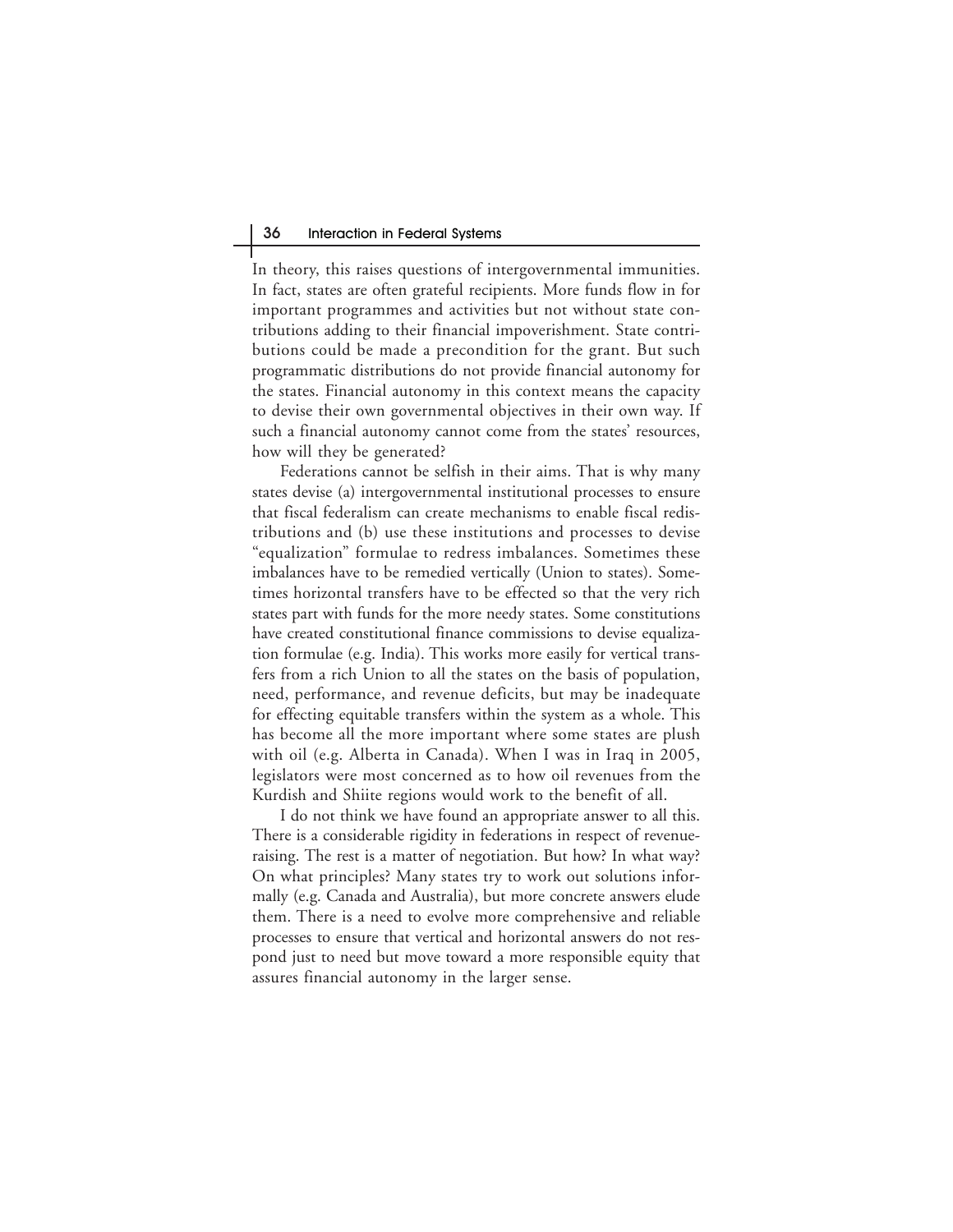## 3.2 Challenge of Terrorism

My second question relates to the challenge of terrorism. This is both an old and a new challenge (e.g. India, which has had administrative preventive-detention laws since 1950 and more specific anti-terrorism laws since 1987). But this challenge acquired a new dimension and zeal after the attack on the twin towers of New York City's World Trade Center on 11 September 2001. In the view of some observers, the post "9/11" anti-terrorism drive has victimized Muslims and entailed a loss of civil liberties for all. This is being examined at length by an Eminent Panel Group of the International Commission of Jurists. However, there is great international pressure both through the United Nations and otherwise to enact antiterrorism laws. This may entail strong anti-terrorist legislation as part of international obligations entered into by the Union. The implementation of the legislation may be left to the Union or the states or both. In many federations, policing and public order are left to the states (e.g. the United States).

Where does terrorism fit into all this? The Union may devise emergency regimes in its constitution through legislation to override the exclusive autonomy of the states in respect of law and order and policing. This may not just be in countries faced with civil war (e.g. Sri Lanka) or where there are low-intensity operations (e.g. India) but also where there is just a threat of terrorism. The army may be sent in as part of an undeclared martial law but ostensibly to aid the civil authorities (e.g. India in the north-east). Antiterrorism responds to both real and imaginary emotive fears. It sweeps normal governance aside, invades civil liberties, and cuts across intra-federal limits. It is often grossly abused, especially in wars of self-determination (e.g. India, Russia, and Sri Lanka). We have not really examined this issue in detail; yet we should do so.

## 3.3 Distribution of Natural Resources

My last area of focussed concern is the distribution of natural resources, especially in relation to energy and, most important, water. Coal and oil have changed the destinies of nations and federations.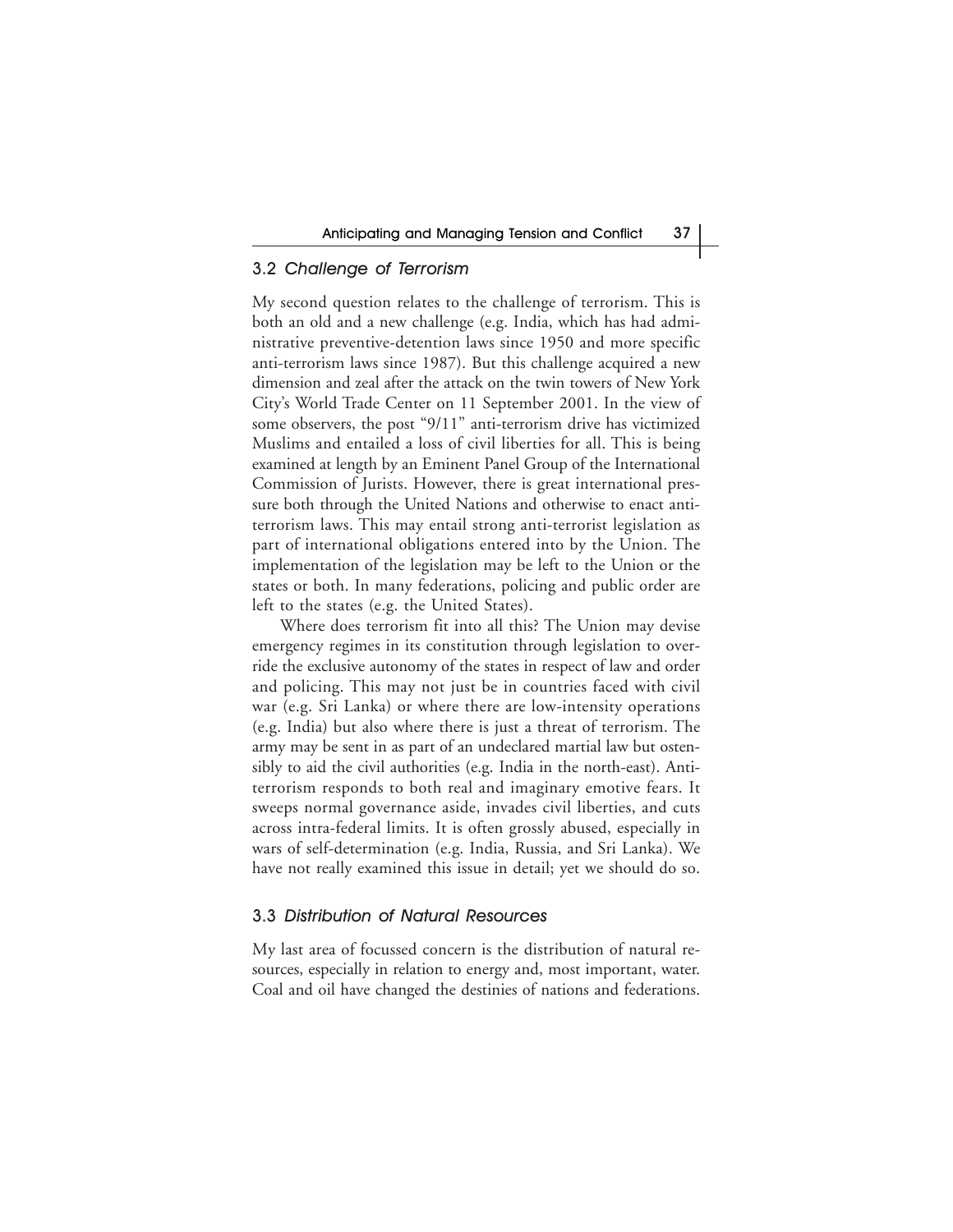#### 38 Interaction in Federal Systems

There is a primary question of the ownership of these resources. To whom do they belong? Iraqi legislators were most concerned as to whether oil located in Kurdish and Shiite areas should be held in trust for all Iraqis. Some countries treat these resources as part of national wealth. Others say it belongs to the states. Revenues that arise from such resources consist of income from both sales and state and federal taxes on the income and sales. To some extent, equalization formulae may redistribute the revenues but not the incomes. Fractions of ownership of the resources and the dividends flowing from such ownership may be allocated to a common pool. The states are not always happy to share their resources with others, nor are they always ready to treat these resources as part of the common wealth. Eventually, the present solution encompasses revenue distribution and persuading the resource-rich states to join a system of intra-federal distributive justice. Concepts of distributive justice within federations are weak and incomplete. States want to hold on to what they have: "Tax us but do not take away what is rightly ours." But who rightly owns what? Who should?

Federalism has tried also to answer the more fluid question of sharing water resources. Some observers say the wars of the twentyfirst century will be about water. If they will take place across nation states, they will certainly create tensions within federal states—as indeed they have. But a far more elaborate and systematic approach has been made in respect to both international and intra-national water disputes. The Helsinki Principles of 1966 delved into both theory and practice. In the course of resolving water disputes, many approaches have been espoused ranging from prior appropriation, natural flow, or equitable apportionment. Federal determinations have veered toward accepting equitable apportionment. But that is only the beginning of the problem. Who is going to apportion? How much and in what way?

Constitutional mechanisms may be created especially for water disputes (e.g. India). They may be left to the ordinary courts (e.g. the United States). In all cases, there are zealous and ceaseless negotiations that precede the precipitation of a conflict. But, then, who decides? With what emphasis? The most fertile states demand a replenishment of their fertility. As a contemporary example, this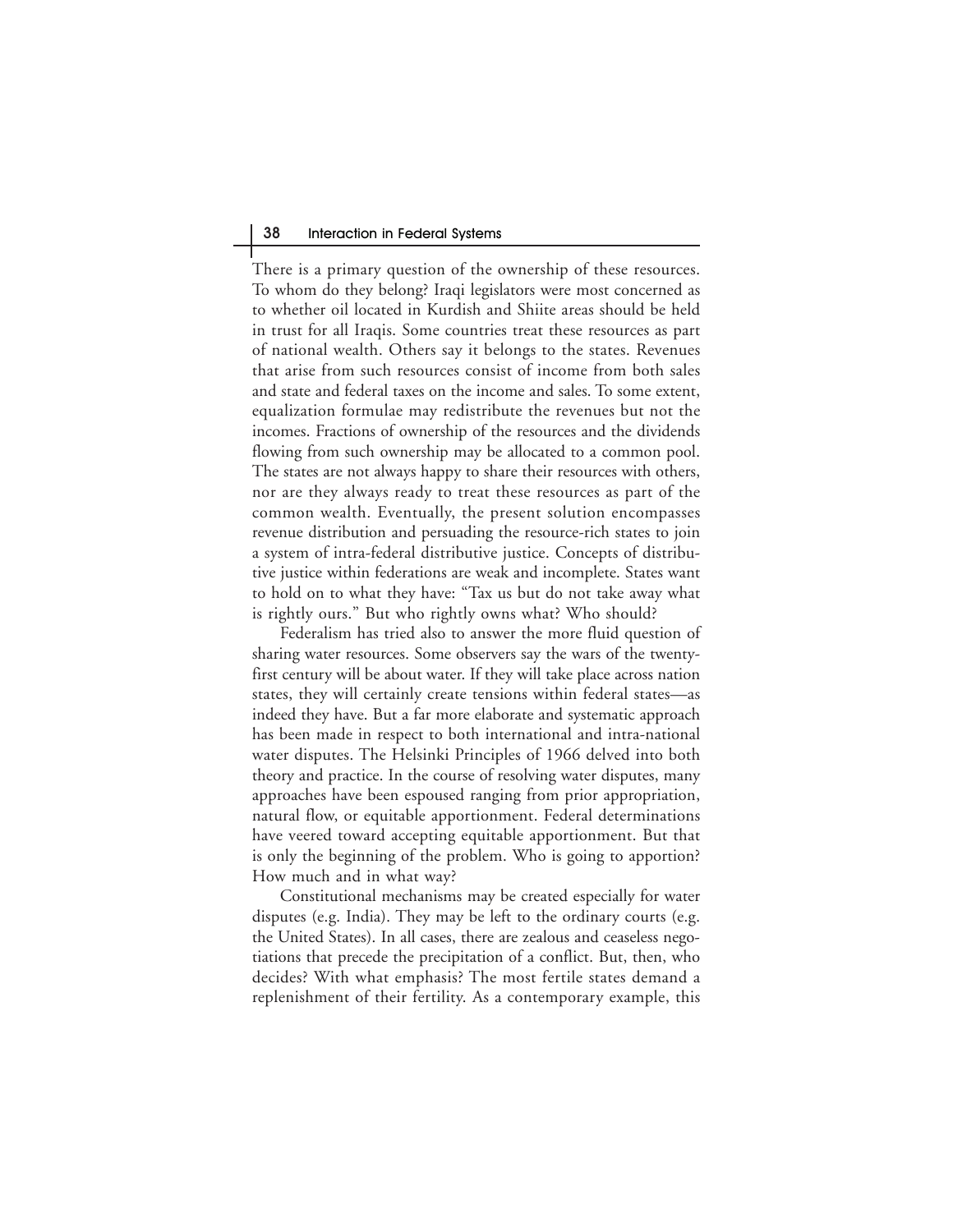is precisely what happened in the award with respect to the Cauvery Dispute of 2007. Use of the waters of the Kaveri River has long been a source of serious conflict between the states of Karnataka and Tamil Nadu. The Cauvery Water Disputes Tribunal issued its final decision on 5 February 2007. However, the fertile delta state of Tamil Nadu wants more water. The upper riparian state feels it needs more water for its farmers. Tension, demonstrations, and violence follow. This is only an example. By the time a case is decided, years pass by. By then, we are ready for the next dispute. Although mechanisms for water disputes are better defined and act on a wealth of principles, a great deal of thought needs to be given to trusteeship principles in relation to water, not just from rivers but also from other sources.

## **4. Summary**

To sum up is always difficult. In the process, something is lost and something is gained. This paper broadly proceeds on the basis that:

- (a) All federations must necessarily develop intergovernmental mechanisms, processes, and institutions without which they run the risk of lowering the standards of governance.
- (b) The sheer diversity of federal structures in terms of (1) geography and demography, (2) differences in design and practice, and (3) challenges and goals of governance make it difficult to find points of equivalence. Yet, experiences can be shared.
- (c) The goals of governance have been enhanced so that both the Union and the constituent states are not just expected to provide efficient governance and protect civil and political rights, but are also expected to ensure that welfare measures for and enhancement of capabilities and capacities of all are vouchsafed. This makes the problems of intergovernmental sharing of resources more complex and challenging.
- (d) The traditional method of leaving matters of constitutional interpretation and dispute settlement to the judiciary has proved to be both indispensably crucial as well as inadequate. At some point, it was thought that legislative solutions might provide an answer. But the representation of states in the Union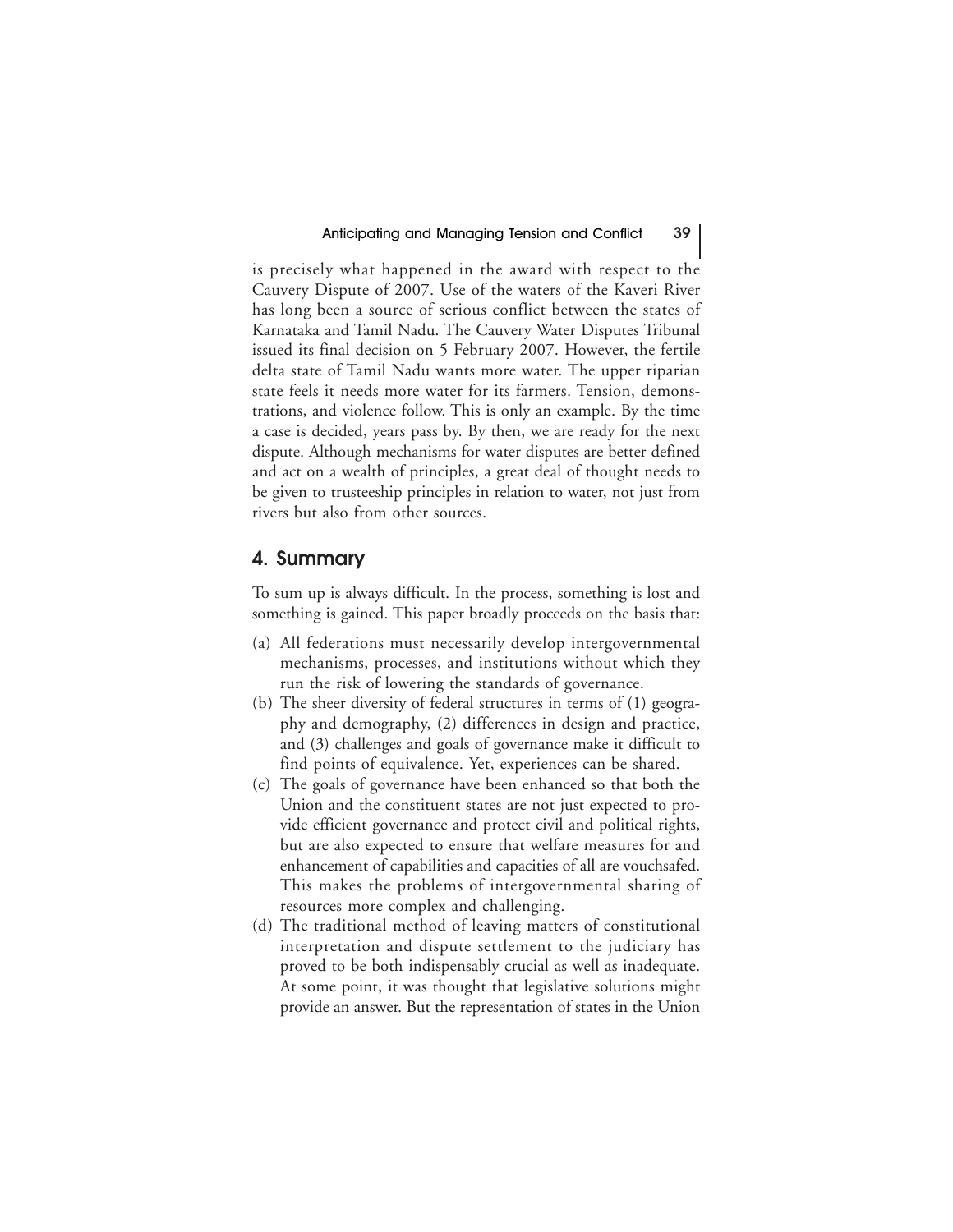does not guarantee results, nor does it obviate tensions and conflicts. Many states have, therefore, looked for answers through executive-based processes and solutions. Sometimes formal intergovernmental councils are created by the constitution. They have often taken shape without setting concrete agendas or evolving results. In other cases, more informal and semi-formal methods that bring the executives of the Union and state governments together have worked better. But in the age of globalization and under the intense pressure under which federalism works, the importance of democracy is overlooked by this executive takeover. We need to look for better answers.

- (e) The paper has thus focused on three questions. (1) Why are some states rich and others poor? Given the tasks of governance, can we equalize the capacities of states to meet the challenges of governance uniformly for the population of all states? (2) Has the challenge of terrorism tended to undermine federalism to create tensions and conflicts? (3) Has federalism adequately resolved issues relating to the distribution of natural resources (especially energy and water)?
- (f) With this specific focus in mind, how will intergovernmental relations respond to these challenges?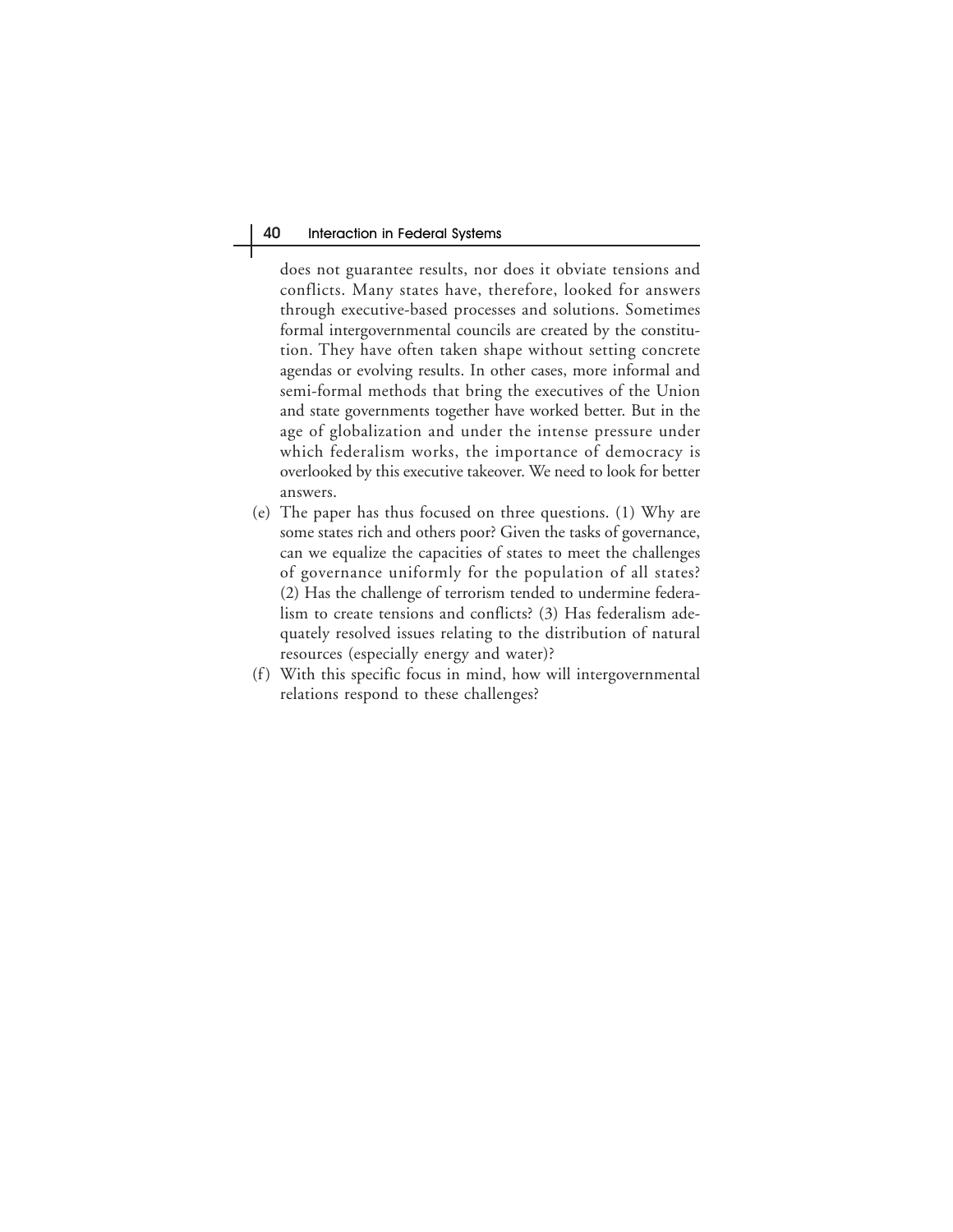**Subtheme Paper**

# **Techniques, Structures, and Processes**

*Stefan Hammer*

# **Abstract**

This paper provides a structural framework for comparing patterns and mechanisms of interaction in federal systems. It concentrates on the relations between the federal government and the constituent units. The analysis broadly develops along an evolutionary cross-cut of the various governmental types of federal systems.

Historically, judicial adjudication of power conflicts between the different jurisdictions and representation of the constituent units in the second chamber of the federal legislature represent the core interaction mechanisms. Beyond this dualistic model of securing the interests of the different jurisdictions against mutual encroachments, integrated federalism has made the federated governments implement federal policies that were previously designed with their participation through the federal chamber of the national parliament. This cooperative model has often been supplemented by additional bodies for integrated policy planning.

National party structures have undermined effective collective representation of the component units in many federations. By contrast, growing interdependence of government tasks has raised the need for policy coordination also in dualist federations. The resulting informal patterns of cooperation mainly involve the executives of the different jurisdictions. While they remain more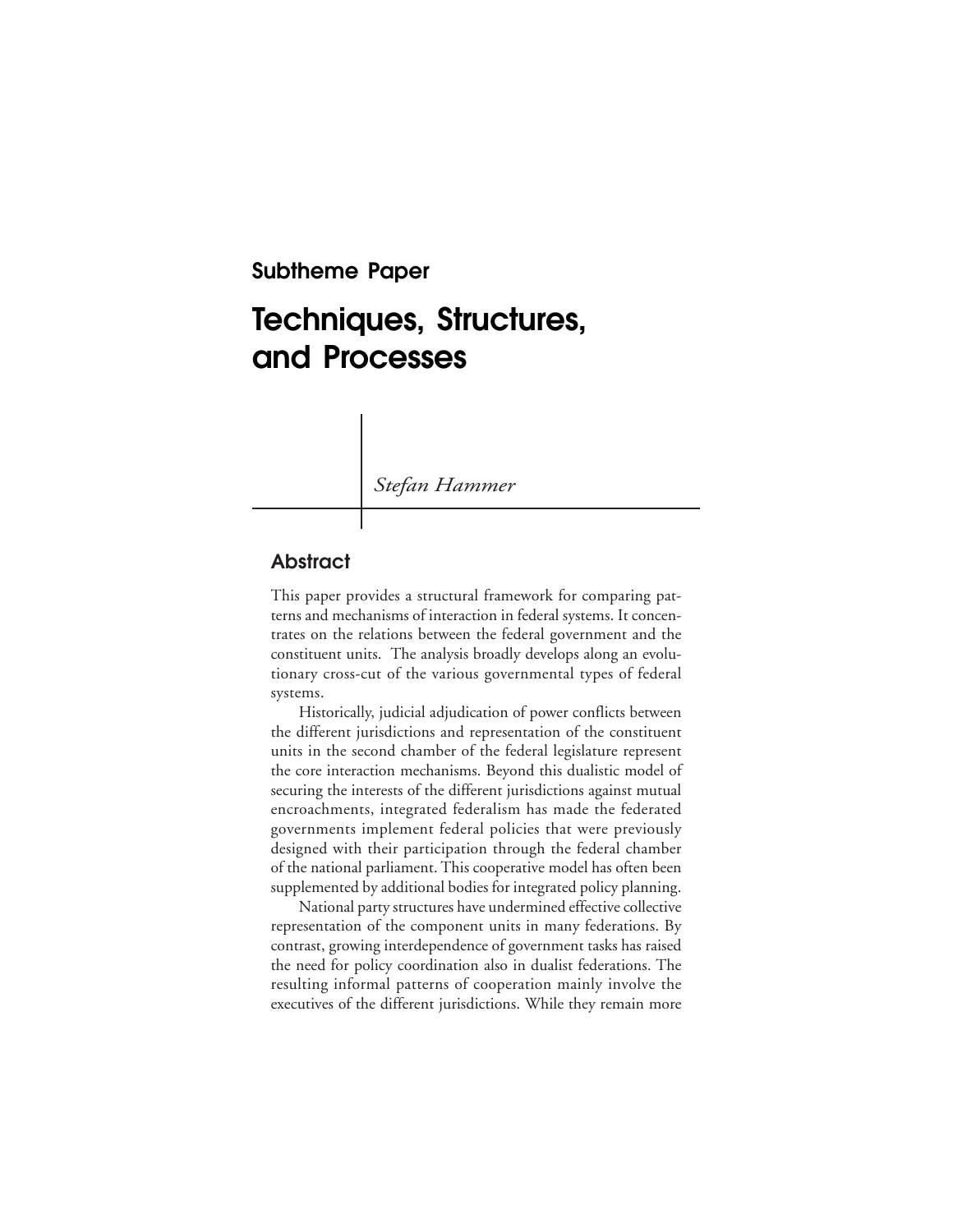fluid in presidential/congressional federations, they have been institutionalized more sustainably in parliamentary federations where executives command parliamentary majorities. However, their potential is limited where the logic of divided parliamentary accountability prevails.

A recent trend toward interaction models allowing both disentanglement and flexible cooperation between the federal partners is common to all federal systems. In some federations, the diversification of political parties has added to the individual profiles of the federated units. Concluding agreements has become a widespread practice that facilitates asymmetric solutions.

## **1. Introduction**

In the history of federalism, forms and techniques of intergovernmental interaction have increased in both extent and variety. The classical dualist design of federal systems has largely relied on two types of instruments: political representation of the component units in the federal legislature and resolution of conflicts among the different jurisdictions by the judiciary. Where such judicial mechanisms became operative, they have retained their important role of maintaining the delimitation of jurisdictional spheres, but their role has become increasingly limited because the growing interdependence among the different jurisdictions calls for mechanisms of coordination and integration of policies.

On a constitutional level, this new integrative task was first contemplated on a broader scale in federal systems that established a functional integration of federal legislative and regional administrative powers. In this Central European model of integrated federalism, the second chamber of the federal legislature, beyond merely protecting the interests of the federated governments in the federal arena, has been designed as the pivotal instrument of integrated policy-making. Especially where similar models were adopted by developing countries after World War II, additional constitutional and statutory bodies of central coordination were established in order to facilitate national unification and development.

However, both in dualist and integrated systems, institutions originally designed for the political representation of the consti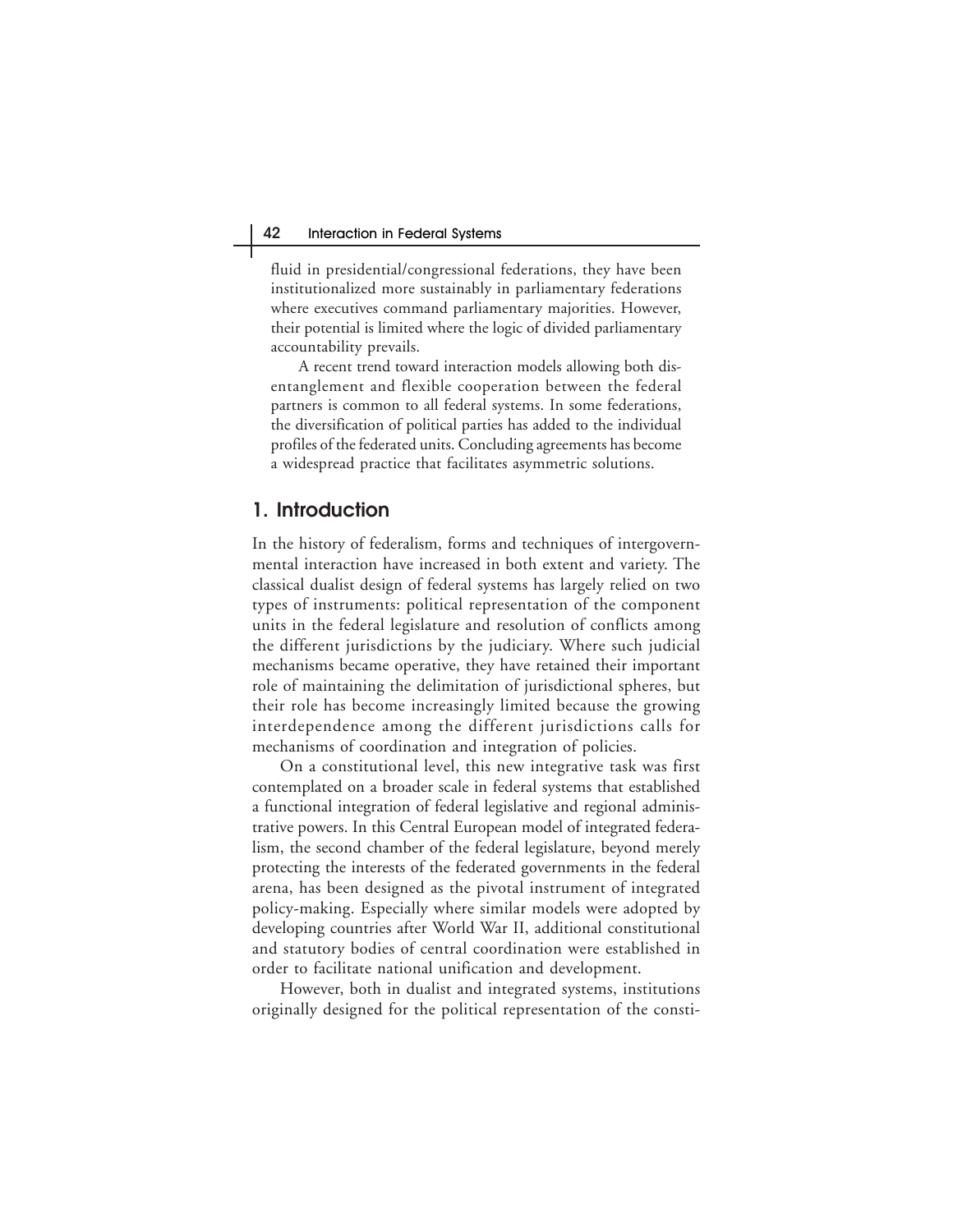tuent units in the federal arena, especially the federal chamber, have lost much of their original function under superseding political party systems. The resulting need for alternative interaction mechanisms, however, has not become obsolete, but has rather increased over time with the expansion of government tasks and their growing interdependence. Thus, various other patterns focussing on coordination and integration of policies have been developed in almost all federations, mostly involving the executives of the different orders of government. Although one can observe a global trend toward this type of executive federalism, the scope and functioning of the respective techniques depend largely on the institutional structure and the political system of the respective federations. The extent to which the different instruments have been enshrined in the constitution or otherwise put on a statutory basis varies considerably, thus leaving much room for a variety of informal mechanisms in many federations.

Nowadays, economic globalization requires further adjustment and harmonization in many policy fields, not only nationwide but also internationally, while at the same time calling for deregulation and decentralization in many governmental areas that are being opened to market competition. In addition to the increasing diffusion of governmental and societal spheres, cultural diversity, regionalism, and empowerment of minorities have contributed to the fragmentation of federal polities. These contradictory precepts have put federal systems under pressure to readapt their respective arrangements of power sharing in order to accommodate the conflicting needs connected to international political integration and the unifying trends of global civilization on the one hand and to national decentralization and the particularizing effects of fragmented societies on the other. As a result, new coordinative interaction mechanisms seek to adjust both responsibility for policy coherence and autonomous performance of independent actors.

# **2. Federal Distribution of Powers and the Judiciary**

A basic dimension of interaction in a federal system is the management of disputes arising from the distribution of powers among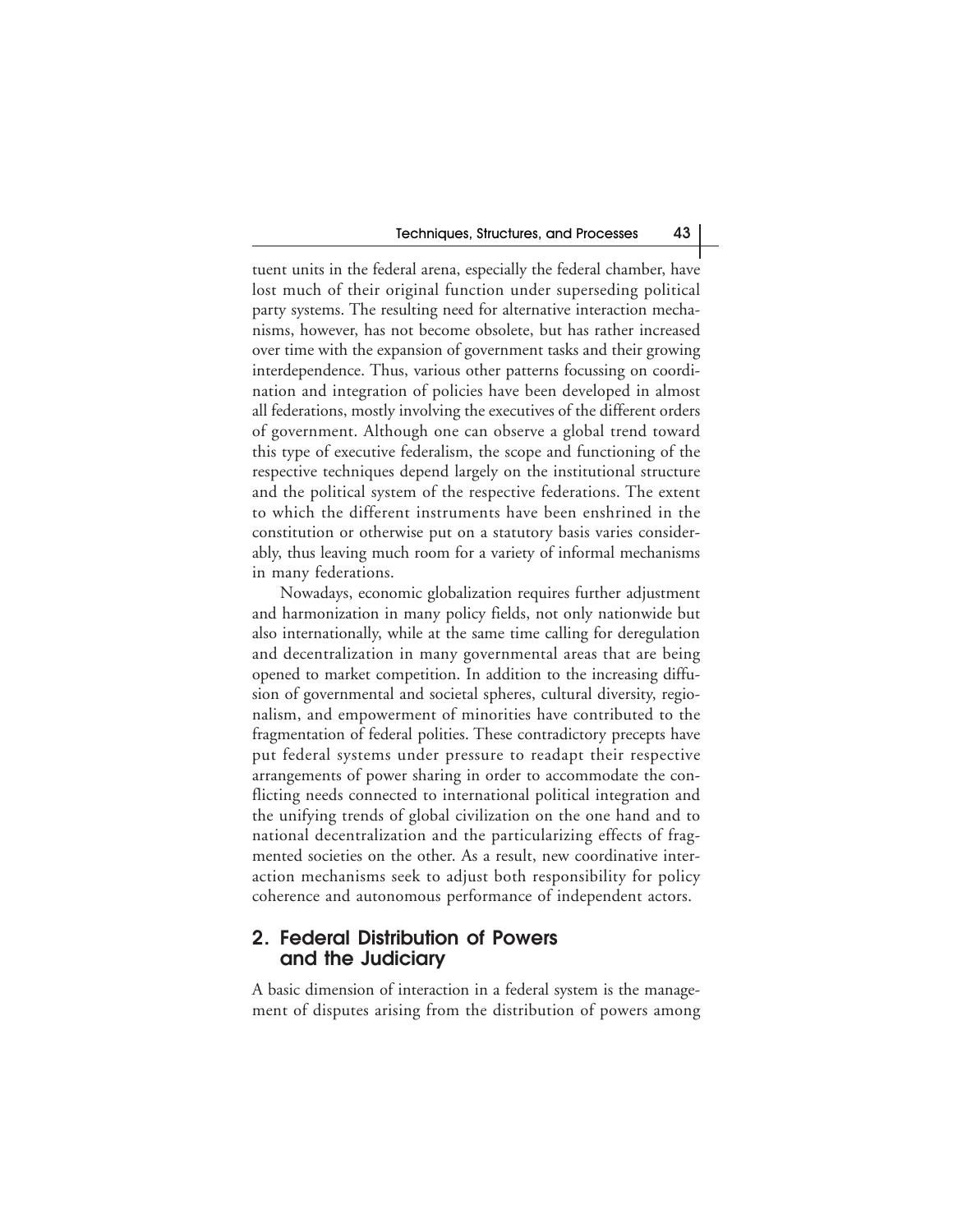the different orders of government. As the delimitation of governmental competences in a constitutional text inevitably remains indeterminate, the exercise of divided powers within a common polity entails interferences. In particular, the growth of government tasks that could not have been contemplated when constitutional texts were drafted increases the chances of mutual interference and thus the need to manage the resulting conflicts. "Classical" federal states have mostly included an independent judiciary capable of reviewing such power interferences between the federal and the federated governments under a common constitution. The logic of resolving power conflicts by judicial enforcement of a constitutional delimitation of jurisdictions is clear in a dualistic model where government powers are mutually exclusive and can be exercised independently. Yet over time, it has become pervasive also in systems of integrated federalism.

The judicial approach was first adopted in the common-law setting of US federalism, where the so-called American system of judicial review of legislation by the ordinary judiciary evolved as a means to enforce the limits of federal powers on the basis of the constitution as higher law. Yet in the various federations of a common-law background, the impact of the judiciary on the practice of power sharing has varied considerably. In the United States, the judiciary, relying on the political mechanisms of representation of states' interests in the federal arena, has allowed a tremendous expansion of national powers since the early twentieth century. To a lesser degree, this has been true in Australia, too. In India, the powerful Supreme Court has also practiced deference to the federal government in interpreting its constitutional powers. Only more recently has judicial doctrine reinforced constitutional limits on national powers in all three countries, thereby also immunizing essential elements of the status of the component units against federal encroachments. As opposed to the previous cases, judicial interpretation of the constitutional division of powers in Canada has generally favoured expansion of provincial powers since the first half of the twentieth century. This is also due to the fact that most of the enumerated powers that cover the enormous increase of public tasks under the welfare state, and which are being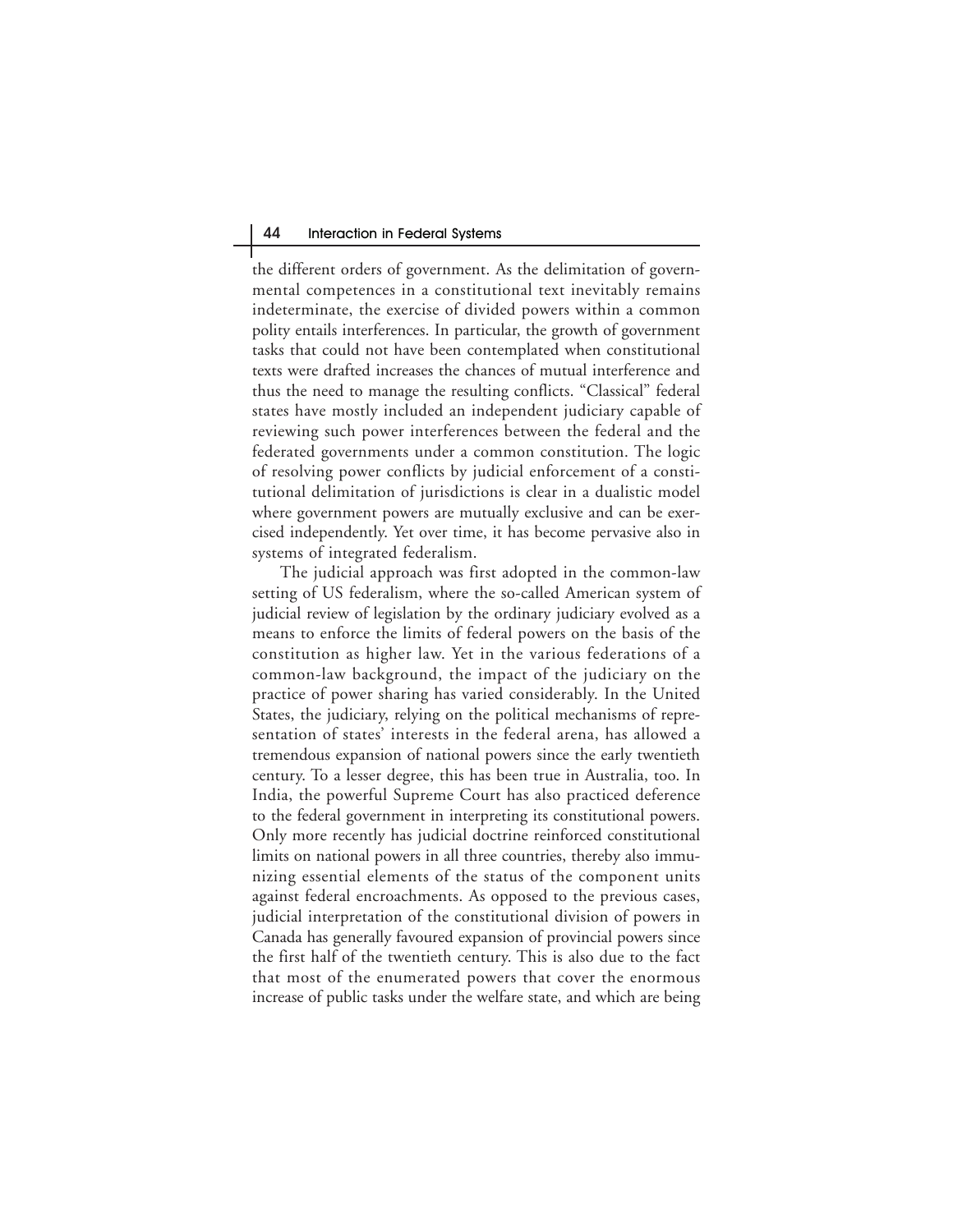attributed to the federal government in most federations, have been attributed to the provinces in Canada. In the United States and Australia, courts have also limited the voluntary surrender of regional powers to the national government, a practice that emerged more recently in the context of cooperative federalism. Thereby, the judiciary has asserted the dualist logic of distinct spheres of democratic accountability.

In the first half of the twentieth century, a civil-law model of centralized judicial review concentrated in a specialized constitutional court with well-defined exclusive jurisdictions was created in Austria and in Germany. The constitutional courts in these two federations have always exercised their powers of review of legislation equally against the federal government and the federated units, but due to the dynamic potential of the federal powers enumerated in the constitution, this also has resulted in a progressive expansion of federal powers. Yet the underlying assumption has always been that the federal and federated jurisdictions are on an equal legal footing and that the relationship between them can be conceived in purely legal terms. This formal perception contrasts not only with the substantive preponderance of federal powers but also with the nature of the model of integrated federalism adopted in Central Europe and with the elements of both hierarchy and cooperation attached to it. The functional interdependence between the different orders of government calls for a cooperative pragmatism that cannot be imposed by the judiciary. Thus, the legalistic approach and the central role attributed to constitutional adjudication could not overcome political deadlocks resulting from the "consociational" character of Germany's integrated federalism. The South African Constitution, which has adopted a markedly integrative model of federalism influenced by the German system, establishes an explicit principle of "mutual trust and good faith" under which the federal partners are bound to seek friendly settlements of disputes outside the courts. Under South Africa's system of constitutional adjudication, which combines the European and American models, the exercise of federal power is in principle subject to judicial review, and even preventive judicial instruments have been established to ensure compliance of legislative bills and provincial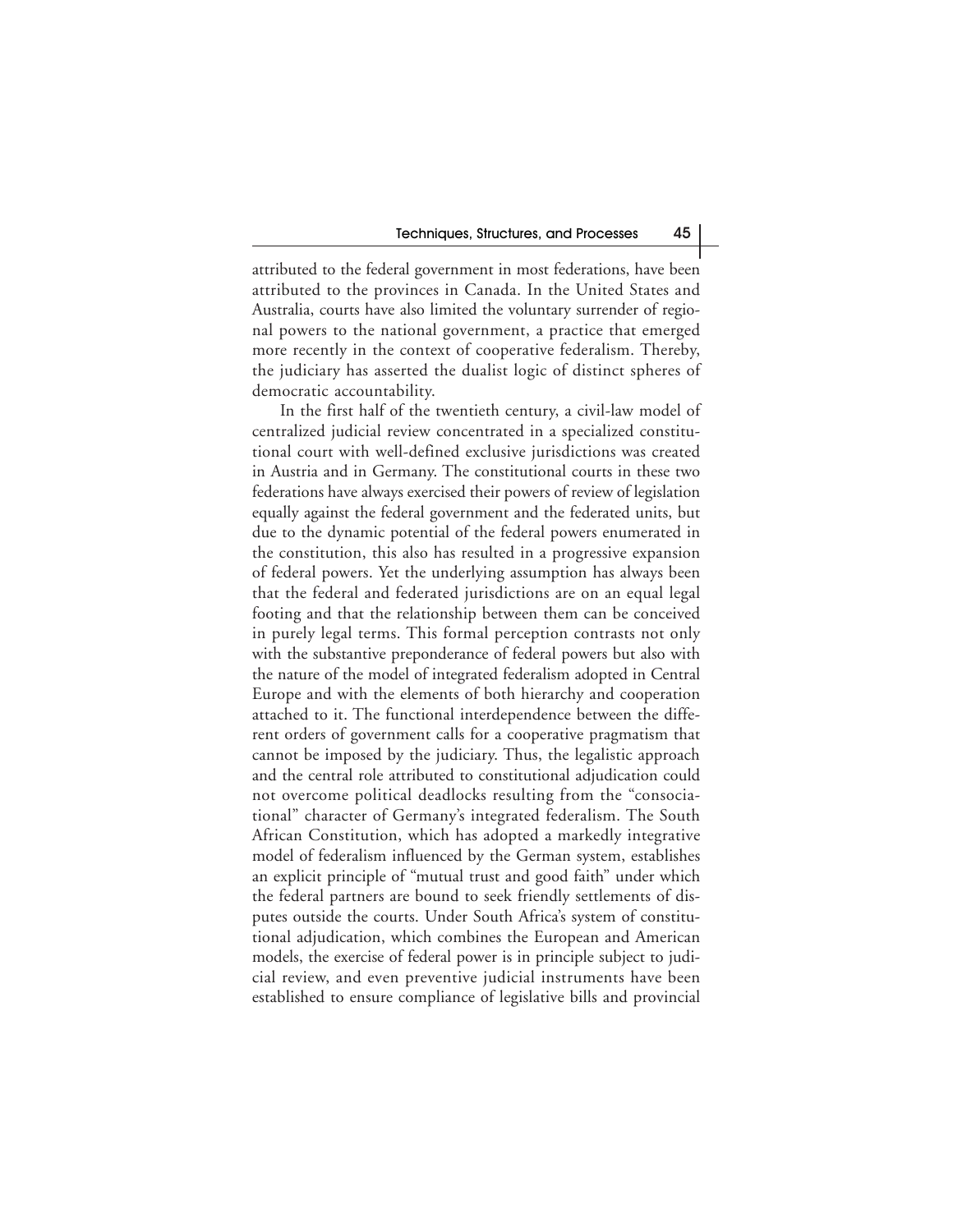constitutions with the federal Constitution. Yet under the constitutionally mandated spirit of cooperation, the political overweight of the national government, alongside the pervasive dominance of the national ruling party, inevitably puts the provinces under the "cooperative" leadership of the centre.

Against such a background, the examples of Austria, Germany, and India show that taking seriously the relationship between the national and regional governments established by the constitution as a judicially enforceable standard has some merits not only for dual-sovereign federal systems but also for integrated systems as a counterweight against otherwise centralizing forces and hierarchical features. Constitutional principles of mutual respect and trust (*Bundestreue*) have been developed by the constitutional courts in Germany and, to some extent, also in Austria as judicially enforceable standards that limit the centralizing effects of the growing interdependence of federal and regional legislative powers. Although concurring powers and overlapping responsibilities in integrated federal systems mostly involve rules of legal precedence (predominantly federal over regional law as in Germany, South Africa, and, most extensively, in India), the limits of federal precedence can be the source of jurisdictional disputes that call for judicial settlement as well.

Upholding the rule of law in the relationship between the federal and the federated governments becomes especially crucial where the national government exercises extensive powers of control over or intrusion into the regional jurisdictions. Beyond the classical precedence of federal law over state law, such powers can include the power to give directions to the states, to act instead of the states, or coercive measures such as the power to depose state officials or to dissolve state legislatures. Such powers of federal control (*Bundesaufsicht* and *Bundesintervention*) do exist in almost all federal countries, but some countries allow their implementation beyond exceptional circumstances narrowly defined in the constitution (e.g. India, Argentina, Russia, Nigeria, and Malaysia). The Indian Union executive, for example, disposes of wide and frequently used powers to give directions to states and to displace states' governments by imposing "President's rule", but in the last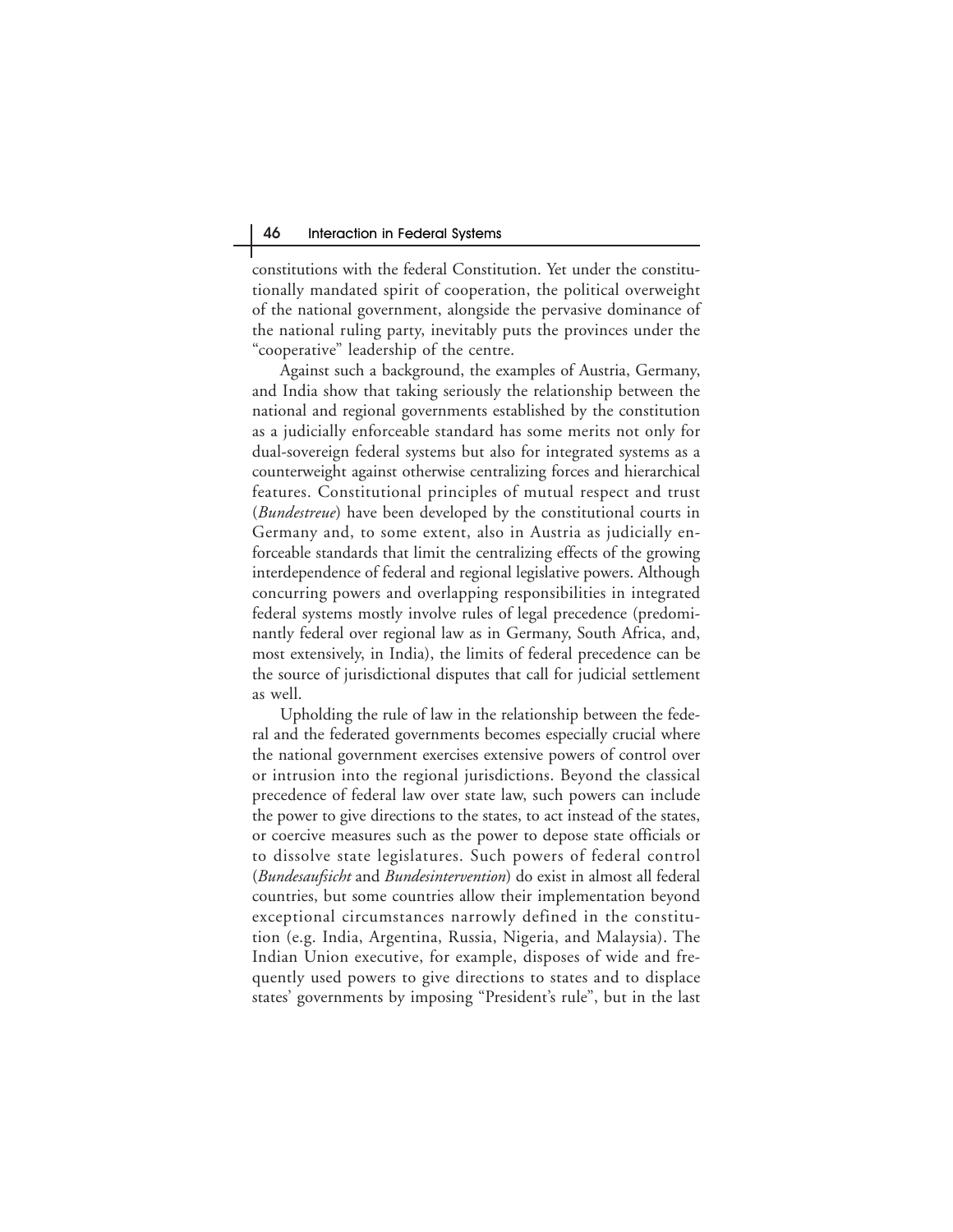two decades, the judiciary has implemented constitutional limits on the exercise of these federal powers. By contrast, the Supreme Court in Argentina, being strongly dependent on the federal presidency, has declined to review the frequent federal interventions into provincial affairs. Likewise, the Malayan government has managed to curtail the independence of the judiciary, thus leaving to the central executive a large discretion to override the balance of powers in the federal system, especially under a broadly defined "emergency" regime.

There are federal constitutions that do without judicial enforcement of the constitutional limits on federal legislative powers without thereby subjecting the constituent units to centralizing pressure. This is true for Switzerland where federal legislation is generally not put under judicial review of its constitutionality. Yet the cantons do not run the risk of losing their powers because they rely on effective representation in the federal law-making process, which is backed by a direct involvement of the people. A doctrine reflecting a similar logic under the US Constitution has been adopted by the US Supreme Court, but during the decades when the judiciary followed this doctrine and largely refused to enforce the constitutional limits on the powers of Congress, the states became increasingly subject to coercive uses of federal powers. As a result, the Court resumed its review power more recently. In some ways, the development in India reflects a similar experience.

# **3. Federal Parliament, Federated Units, and Party Systems**

It is inherent to the concept of federalism that the federal order is conceived simultaneously as a single polity under a national government and as a (con)federation of smaller polities under a common federal government. Thus, national and federal elements can be found in the design of the federal government, so that interaction between the different levels is always somewhat built into the central sphere already. However, federations vary considerably in balancing those two elements. Here again, an important distinction runs between dualist (divided) and integrated federal systems. This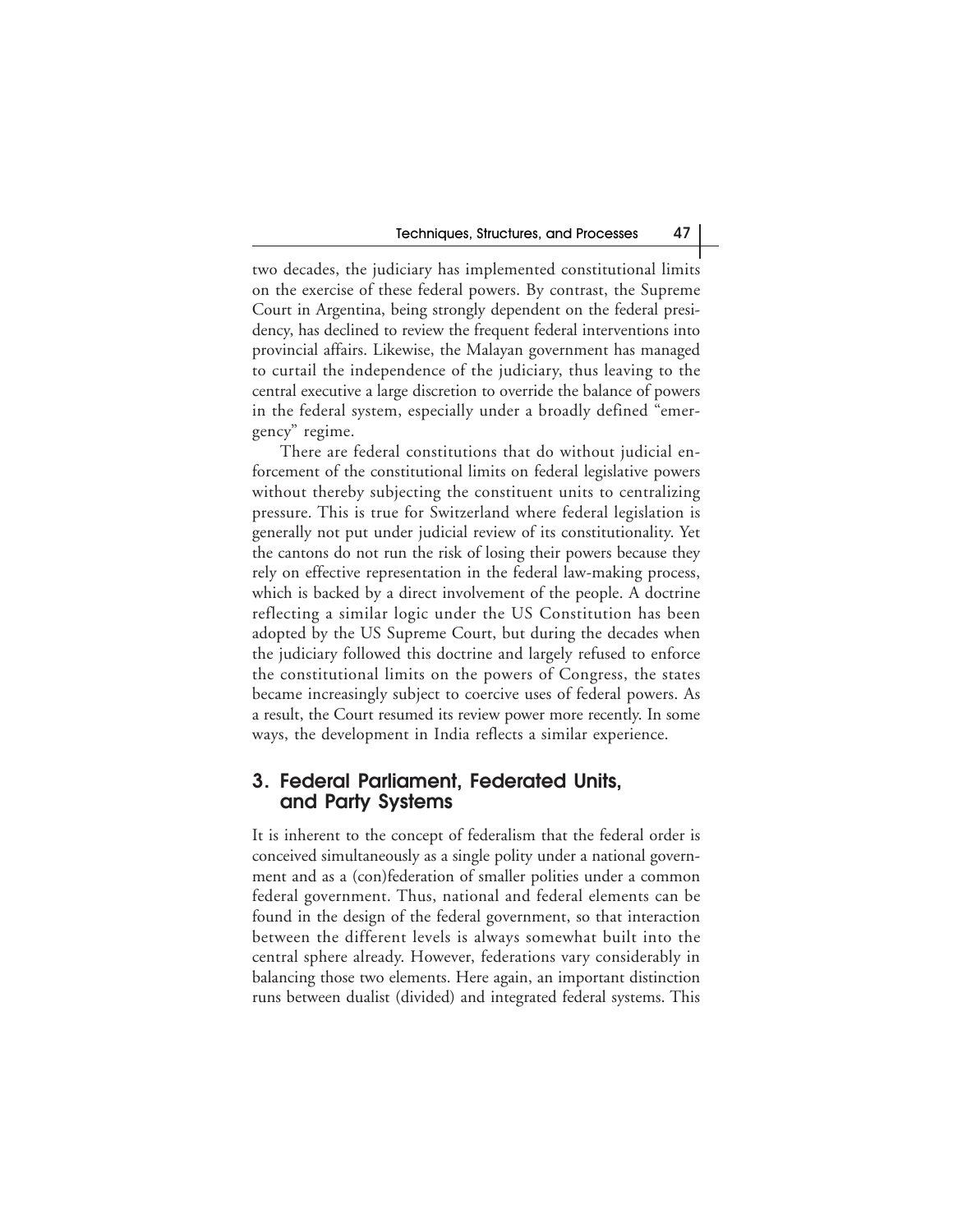distinction entails, above all, a different conception of the second chamber of parliament. Another relevant factor is the prevailing type of horizontal relationship of powers in a federation, either representing a presidential/congressional or a parliamentary system. However, in addition to the respective constitutional design, sociopolitical factors, such as the party system and the conditions in civil society at large, have a practical impact that is at least equally important.

## 3.1 Dual (divided) Federalism

The integration of provinces in the national sphere is perhaps least developed in Canada's radically dualist model. As senators are appointed by the federal government, the second chamber is not conceived as a federal chamber, so provincial politics and national politics stay apart. Even though parties in the national arena feature marked regional affinities, their members in the lower house do not act as representatives of the provinces either; hence, relations between the federal and the federated governments remain competitive.

According to the classical dualist model, however, the second chamber of the national parliament represents the component polities primarily in order to safeguard their autonomous spheres against federal encroachments. However, the role of regional governments in the federal parliament varies considerably, and where regional influence is powerful, it is often not confined to the upper house. In the presidential systems of Brazil and Argentina, members of both houses are directly elected, but the governors of the federated entities, which are directly elected as well, exert great influence on the selection and the behaviour of members of the federal parliament. Thus, the regional executives and their relation with the president largely determine the degree to which the policies of the federal presidency are supported in the National Congress. The political power of regional governors has always been very strong in Brazil due to the large fiscal autonomy of the states and has also increased in Argentina in the context of a party system offering room for political strategies in the regional arenas. In both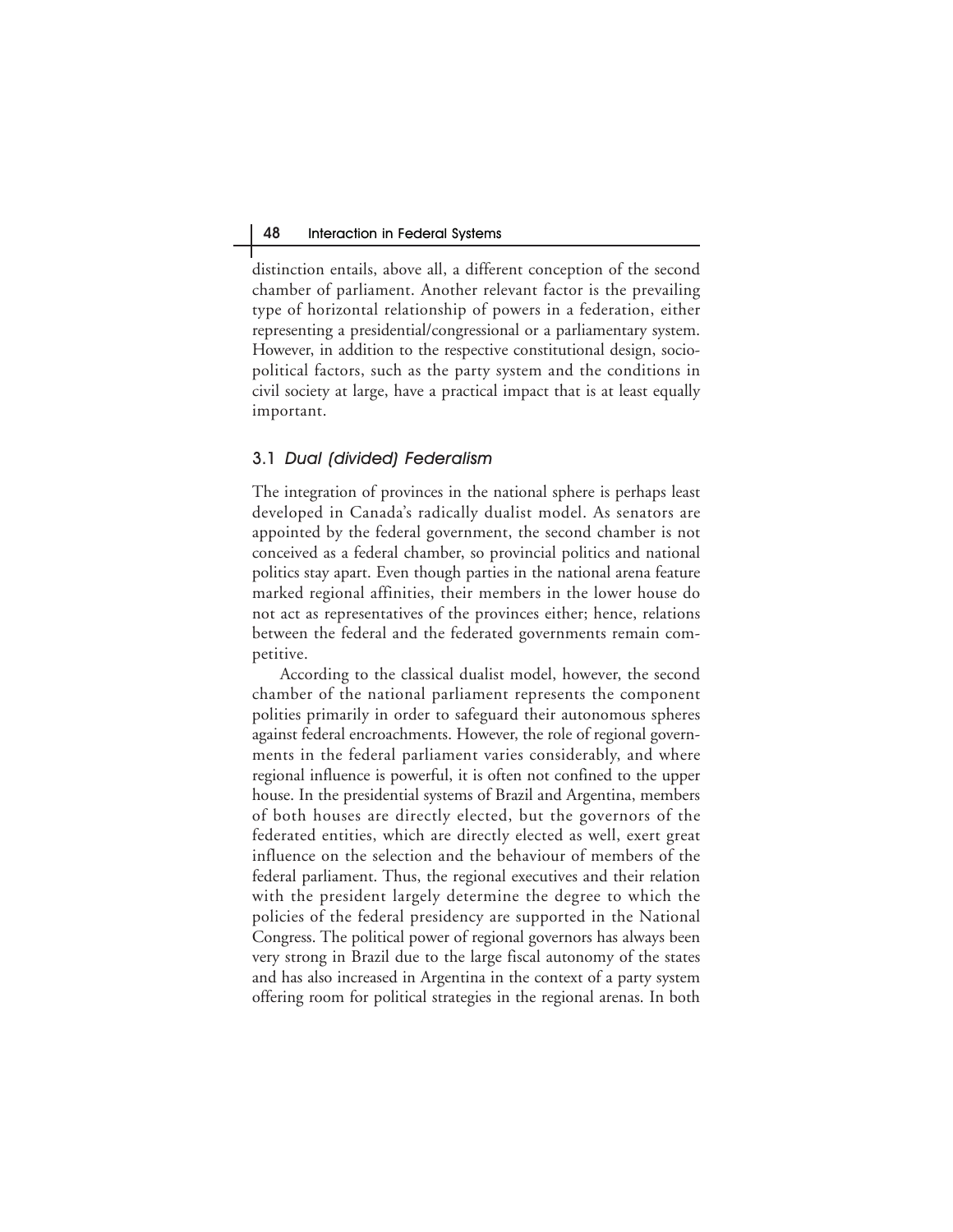countries, the basis for coherent national-development policies remains fragile, while regional asymmetries of both economic conditions and political representation in the federal arena sustain considerable distortions.

State governments were once very influential in the US Congress, too. As opposed to Brazil and Argentina, however, they have lost influence since the direct election of senators was introduced in 1913 and since members of the House of Representatives were made largely independent from support of state governments through electoral reforms in the 1960s. Presidents still seek to lobby Congress members with the help of state governors, but for Congress, the importance of intergovernmental relations and thus of the respective committees of both houses has declined. The structural impairment of state influence in Congress and the resulting growth of "coercive federalism" have enhanced the legitimacy of judicial enforcement of constitutional limits on congressional powers.

To an important extent, the role of the federated units in the federal legislature depends on the party system, which often supersedes the constitutional framework. There can be some room for effective representation of constituent polities if the cohesion of parties in the national arena and the resulting party discipline among the members of the national legislature is not too tight, as in presidential/congressional federations like the United States, Brazil, Nigeria, and Argentina, even if the national parties also pervade the regional arenas. As the members of both houses are directly elected in these countries, they may still advocate specific interests of the federated units' governments if institutional links to such interests are upheld, mainly through the electoral system. As mentioned above, this was formerly the case in the United States and still is the case in Brazil. In Argentina, where members of the federal parliament are likewise dependent on the provincial executive, a powerful president who controls the provincial executive can thereby secure some discipline among Congress members. In contrast, there is no such institutional link between the members of the Senate and the state governments in Nigeria; thus, the federal president has to rely on variable party loyalties for support in both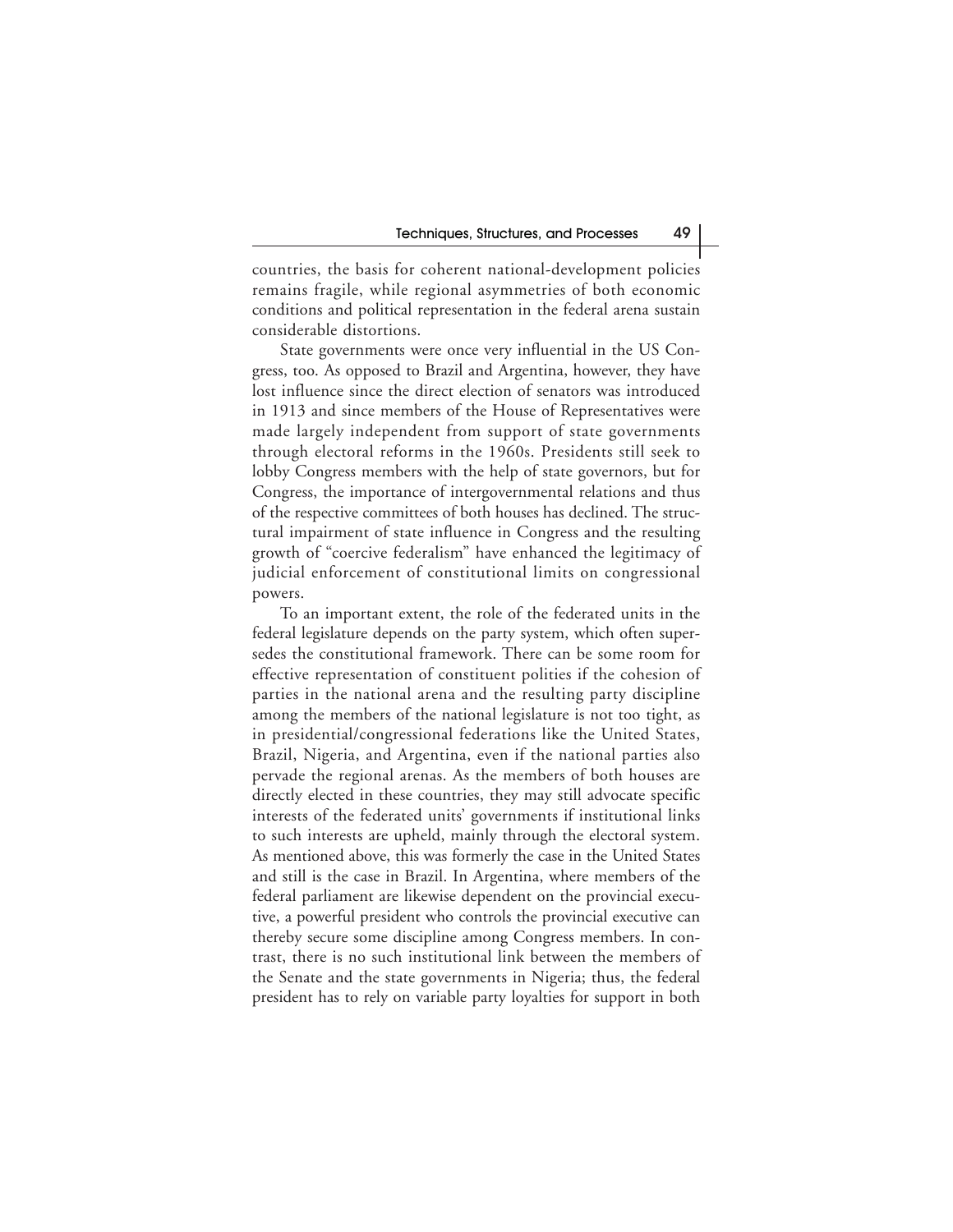houses. In Russia, where the president controls the federal legislature with the help of a restricted party system, the members of the federal chamber are directly appointed by the regional governments. Here again, it is the dependence of the regional governments on the federal presidency that serves as a decisive additional factor to guarantee the political loyalty of the federal chamber. In Mexico, the monopoly of a single party contributed for a long time to the lack of effective representation of the states in the federal parliament and to the centralizing effects of the all-dominant executive. Recently, however, the rise of regional parties has reinforced federalism and the regionalist functioning of the federal chamber.

More clearly than in presidential federations, it is the political parties in parliamentary federations that can become decisive in curtailing an efficient representation of the federated units within the federal parliament. Together with an elevated party discipline resulting from the dependence of the executive on stable parliamentary majorities, a pervasive cohesion of national parties covering both the federal and the regional orders of government can transform the federal chamber into a forum of national politics. Thus, in Australia, where direct election of senators intensifies their affiliation to national parties, equal representation of the states in the Senate allows for diverging majorities in the two houses, which transforms the federal house into an instrument of national opposition politics. From that, there arises an element of checks and balances originally alien to the logic of parliamentary government.

## 3.2 Integrated Federalism

Unlike Canada and Australia, most parliamentary federations have adopted a model of integrated federalism. Participation of the regional governments in federal law-making is perceived not primarily as a safeguard of their jurisdictional sphere against federal interference, but rather as a cooperative instrument by which they contribute to formulating the policies to be determined in the federal laws they are supposed to implement through their administration. Both the construction and the powers of the federal chamber reflect that purpose. With the exception of Switzerland, where the federal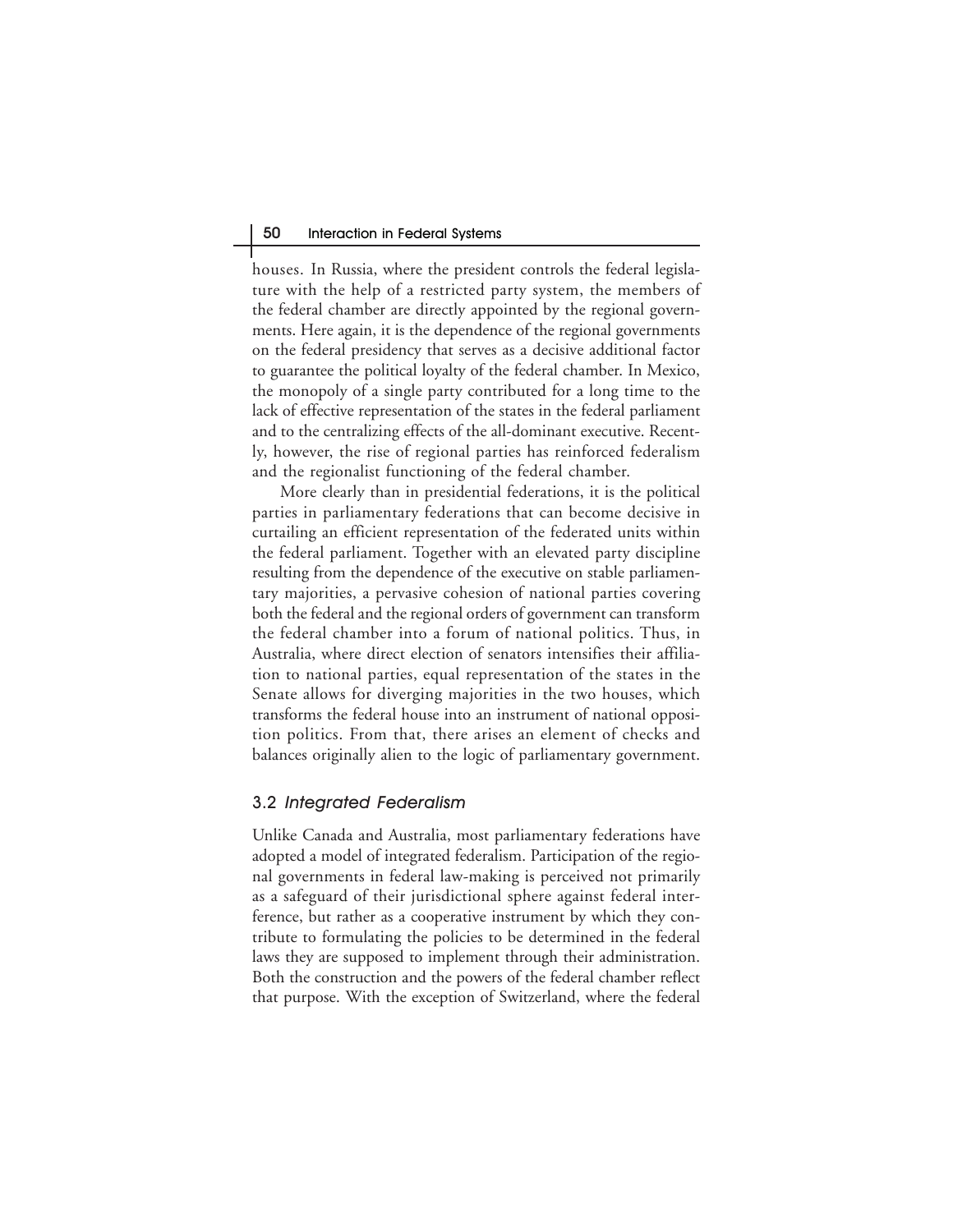chamber is directly elected and basically has coextensive equal powers with the first chamber, the members of the federal chambers in other federations of an integrated type are selected either by the regional legislatures (e.g. Austria and India) or by the regional executives of the federated units, like in Germany, or by a combination of both, as in South Africa. The powers of the second chambers in these systems tend to focus on the fields that affect the governmental functions and interests of the federated units. Only in Switzerland and, by and large, also in India are the powers of the federal chamber basically coextensive and equal with those of the lower house.

Thus, in most integrated federations, the competitive logic of the Westminster parliamentary system has been altered from the outset by a distinct feature of consociationalism. Yet this does not mean that it is exclusively or even predominantly the federated governments (legislatures and/or executives) that collectively act as bargaining partners in the federal legislature. Despite their decisive involvement in selecting the members of the federal house, it is rather the political parties who take hold of the federal chamber as a forum of national party politics. Even in Germany, where the federal chamber represents the regional executives, strong leaders of *Land* governments associate with others across party lines only when existential interests of regional governments are at stake. Normally, they follow their national party affiliation on other questions.

## 3.3 Party System, National Opposition, and Political Deadlocks

Overall, in whatever way the composition of the federal chamber and the selection of its members is organized, regional representation can be prevented from being superseded by national party affiliation only to a very limited degree. However, particular structural conditions decisively determine the chances of the federal chamber functioning as an opposition instrument of checks and balances on federal governmental politics supported by the majority in the lower house. In Germany, blocked votes for each state (despite their weight being adjusted to population size), combined with the timing of elections, have often led opposition parties to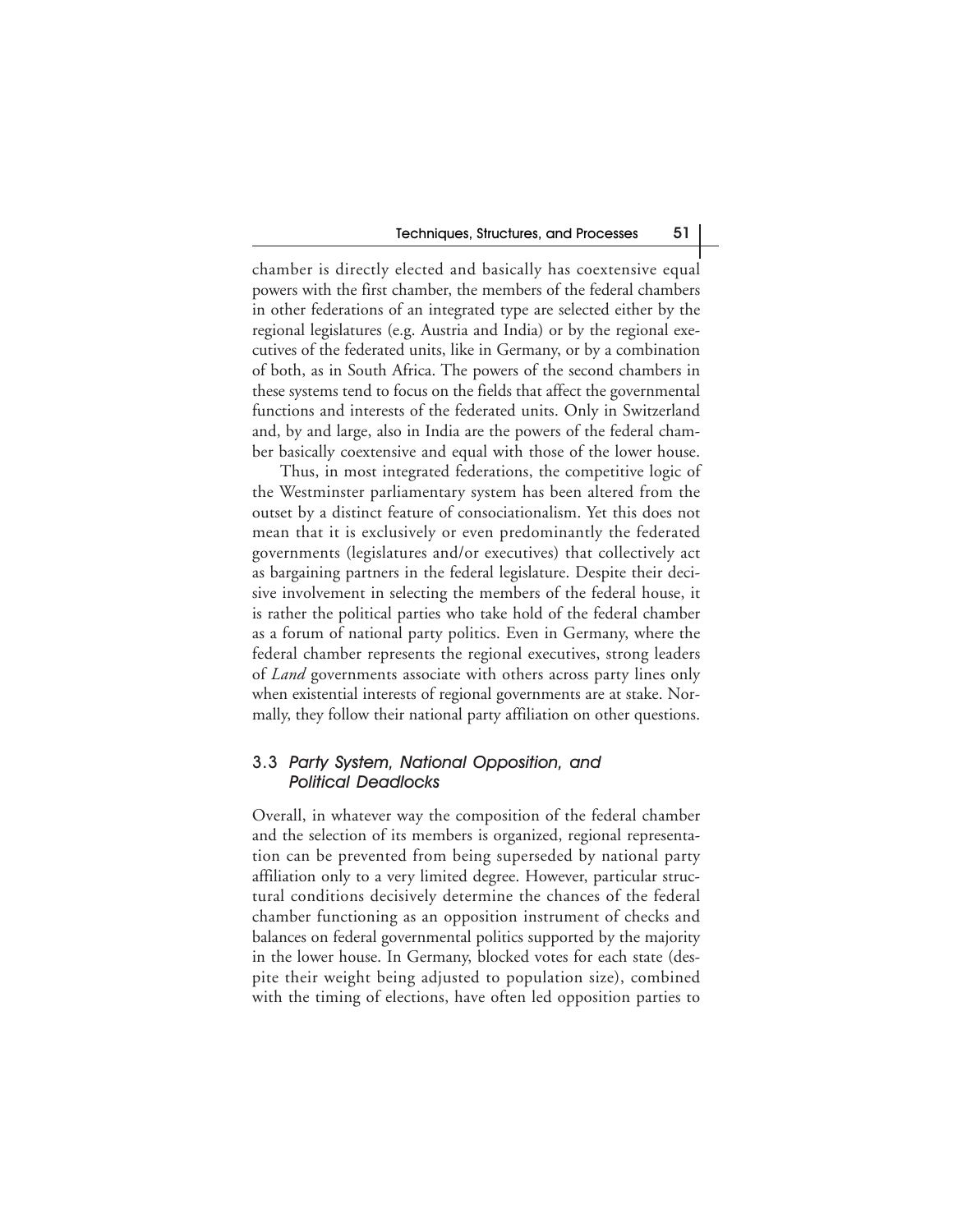exercise a majority in the federal chamber. Likewise, in India, although the federal chamber is composed roughly proportionally to the size of the state populations and to the parties represented in the state legislatures, the time difference with national parliamentary elections has frequently prevented the actual party in power from commanding a majority in the federal chamber as well. Within recent decades, an increased fragmentation of the Indian party system and the rise of parties with regional strongholds have added both to the opposition and to the regionalist impacts in both the federal and the lower house. Thus, bargaining within unstable coalition-government majorities and the need for compromise between differing majorities in the two houses indirectly contribute to strengthening intra-state federalism in national legislation. In the semi-parliamentary system of Switzerland, where the members of the States Council (*Staenderat*) also act according to their national party affiliation rather than to specific cantonal interests, direct election by majority vote and equal representation of cantons can also produce different majorities, but the problem of sustained political deadlock has not yet become as acute as in Germany.

If, on the other hand, the structural conditions tend to produce equal majorities in both houses, the federal chamber can be deprived of any meaningful role if the national party affiliations of its members prevail over regional interests. In Austria, a nearly proportional representation of the provinces in the federal chamber and the proportional election of its members by the state legislatures results in largely identical majorities in both houses. Thus, abolishing the Federal Council has been a recurring proposal. A comparable decrease of political weight of the federal chamber could be observed in parliamentary federations with one dominant party, such as South Africa or, in previous decades, in India. In such cases, the ruling party not only tends to superimpose representation of distinct interests of federated units but also eliminates the chance for national opposition politics in the federal chamber, however it is composed. In South Africa, it is also a lack of sufficient capacity on the side of provincial governments and their representatives in the National Council of Provinces (NCOP) that prevents them from engaging the complexity of national politics. Low poli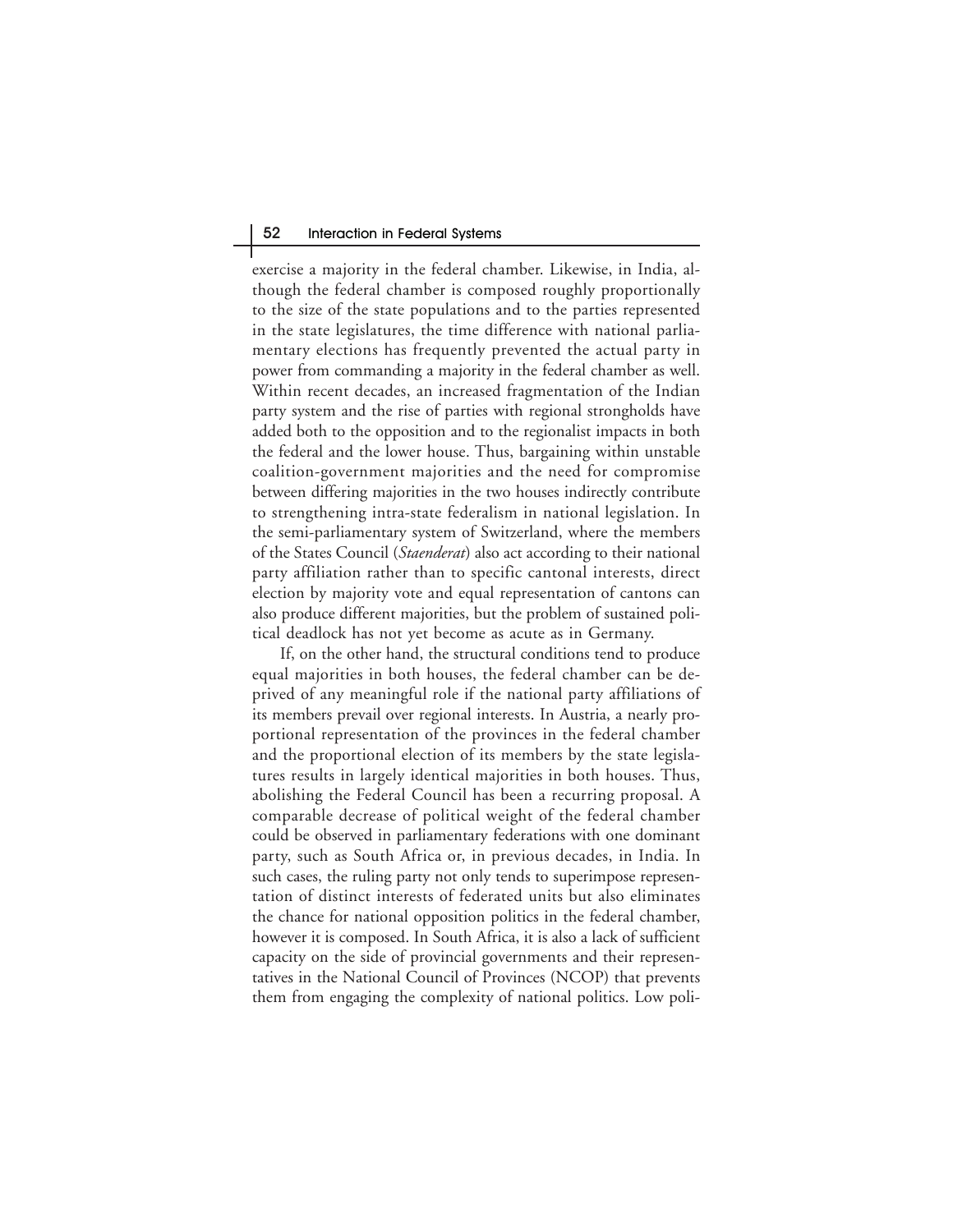tical esteem of the federal chamber as such, comparable to the Austrian situation, contributes to its failure to represent regional interests in national politics.

Disagreement between the two houses, even for reasons of party difference, is perceived somewhat differently according to the governmental system of the respective federation. In systems of divided federalism of a presidential/congressional type, such a deadlock tends to be accepted as inherent to the system of checks and balances. Nigeria, where joint committees regularly negotiate solutions, is an exception. In Australia's parliamentary federalism, a more competitive logic can be discerned in that the impasse arising from a possible deadlock allows for the new election of both houses. The logic of integrated federalism, however, supersedes the competitive logic of parliamentary government and calls for a transformation of conflict into cooperation. In Germany, parties are forced to seek compromise in the joint mediating committee whenever the consent of the Federal Council is required. Similarly, South Africa provides for negotiation in a mediation committee; if the conflict persists, a final decision can only be taken by a two-thirds majority of the first chamber. In India, a joint session of the two houses provides a formal fall-back mechanism that is rarely used. Its mere existence rather induces compromises through informal negotiations. But in case of sustained deadlocks between the two houses, the competitive logic of parliamentary systems may again prevail over the consociational traits of integrated federalism and may thus trigger discussions about the legitimate role of a federal chamber. In Germany, a recent reform has aimed at disentangling the national and regional levels in federal legislation to some degree by reducing the requirement of consent of the Federal Council, while in turn allowing the *Länder* to depart from federal legislative parameters to a larger extent.

## **4. Integration of Public Tasks and Patterns of Cooperation**

In recent decades, an increasingly integrated perception of policies spanning different jurisdictions as well as a growing density of reper-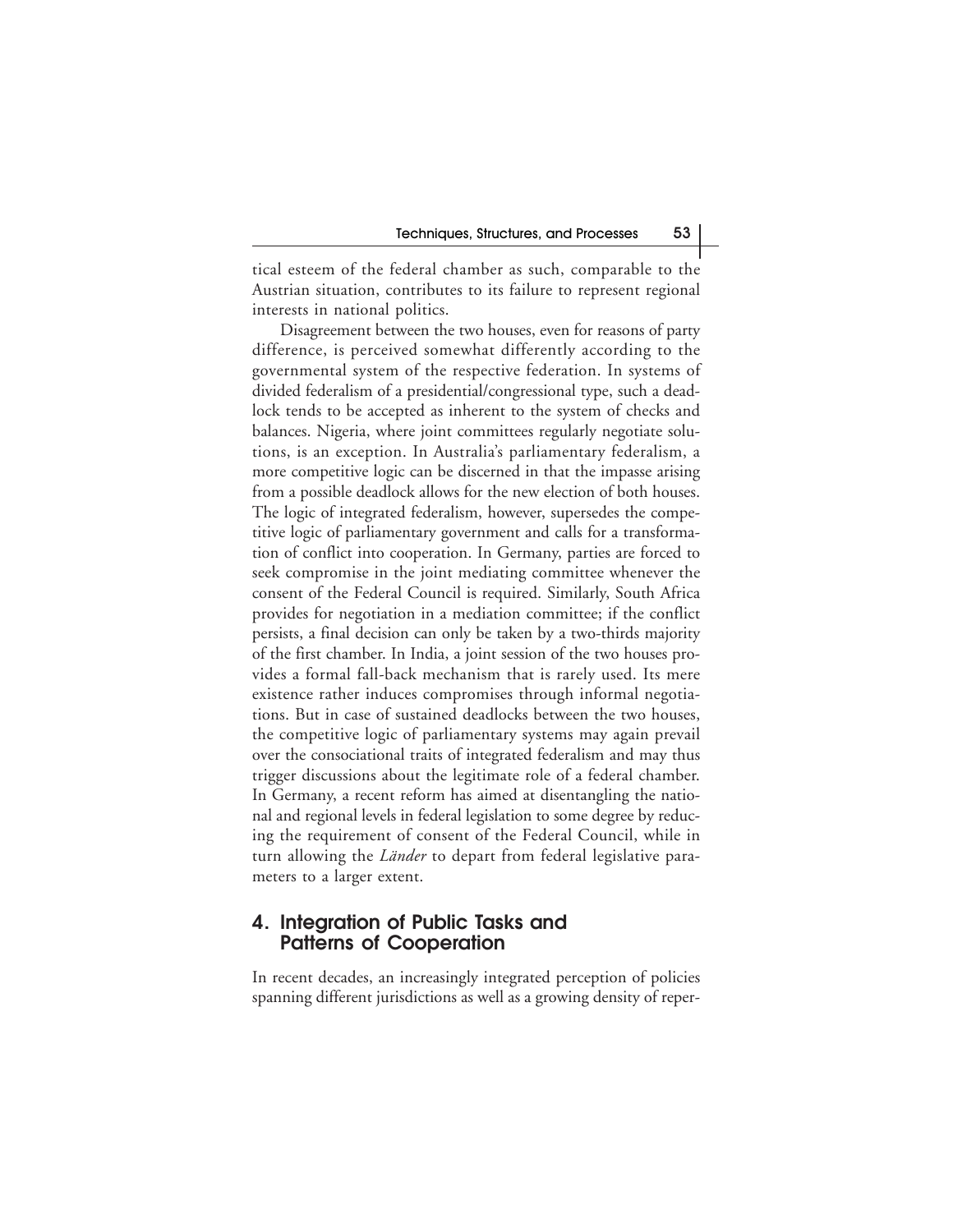cussions between different policy areas have increased interdependence between the different orders of government in federal systems. In developed countries, this tendency was induced by the growth of public tasks in the welfare state after World War II, ranging from health care and education to economic development and regional planning. The same tendency has somewhat recurred in a reinforced version in several developing federal countries. After they had attained independence, their perception of politics was integrative from the outset, in the sense that all policy areas and all spheres of public responsibility were directed toward the common goal of development in all spheres of society.

The way in which federal countries have met the challenge of policy integration and diffusion of jurisdictional boundaries varies considerably. As far as classical dual federalism contemplates interaction between the different governments at all, judicial disputeresolution and collective representation of regional units in federal legislation can provide means of stabilizing a system that is presupposed to be balanced in allocating political power to the different jurisdictions. However, this dualist set of instruments does not meet functional expectations that go beyond the mere preservation of jurisdictional spheres and interests. Thus, many such countries have developed techniques of informal intergovernmental cooperation mainly between the executives of the different spheres. Partly, these arrangements of inter-state federalism have been institutionalized in more permanent patterns of council government, which, to some degree, approximate the formalized intra-state participation of federated governments in federal law-making as it is familiar in integrated federalism. Mostly, these informal structures have not been put on a statutory, let alone a constitutional, basis. Some constitutionally dualist federations, however, have scarcely developed any institutional framework for a sustained integration of policies, so collaboration happens, if at all, on an essentially contingent basis.

By contrast, the integrated model of federalism provides a nucleus upon which various intergovernmental structures can be established in line with the essentially cooperative spirit of the constitutional design. Thus, some developing federations have provided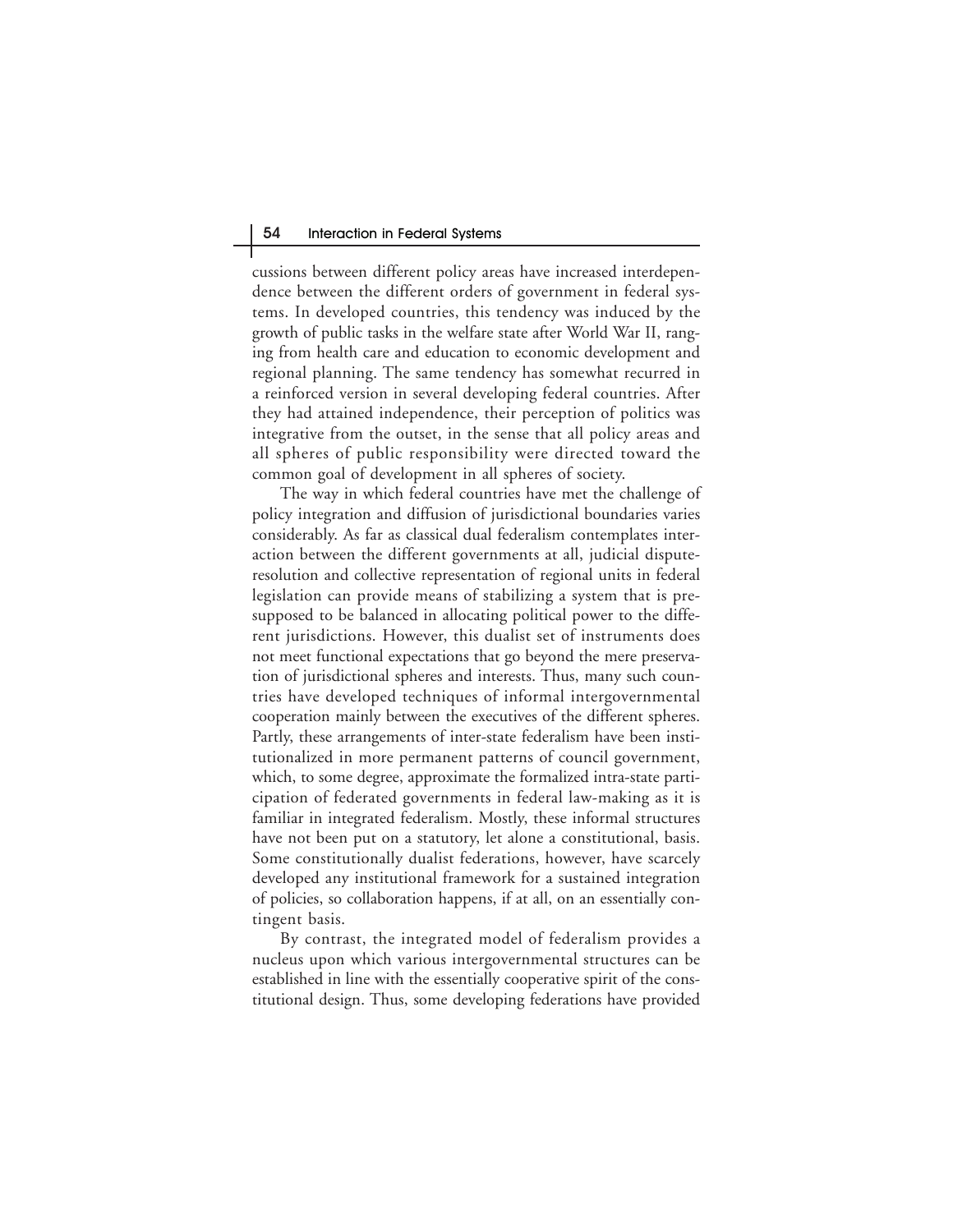for a complex arrangement of formal institutions of cooperative federalism already in their constitutions. In many such cases, however, these structures also are subject to the superseding features of the political party system that have already been mentioned as interfering with the original purpose of a federal chamber. Under certain political conditions, these collective institutions of cooperative federalism are being marginalized by informal bargaining processes in which the federated units interact individually with the national government. Being less institutionalized and more flexible in character, these patterns of inter-state intergovernmentalism get closer to cooperation mechanisms that have been developed in dualist federations.

#### 4.1 Intergovernmental Interaction in Systems of Integrated Federalism

The German and Austrian constitutions provide for cooperative institutions beyond the federal chamber. In Germany, so-called joint tasks, which include post-secondary education, regional planning, and agriculture, are subject to joint public financing determined in joint planning committees in which the federation and the *Länder,* taken together, have an equal share of votes. In the field of fiscal federalism, Austria's Constitution provides for a highly developed mechanism of general financial equalization between the federation and the *Länder* as well as among the *Länder*, covering the distribution of both taxation powers and financial transfers. Based on rudimentary substantive rules on the distribution of expenditures, the partners of the federal system determine their shares of fiscal revenues every few years through negotiations among their executives on a federal bill on financial equalization to be formally adopted by the federal parliament. This mechanism has recently been supplemented by a formal consultation procedure that enables the federation and any *Land* to challenge a financial burden to be expected from a specific measure planned by any other partner. If consensus is not reached in the relevant consultation committee, which is composed of representatives of the executives of the federal partners, the additional burden has to be borne by the entity that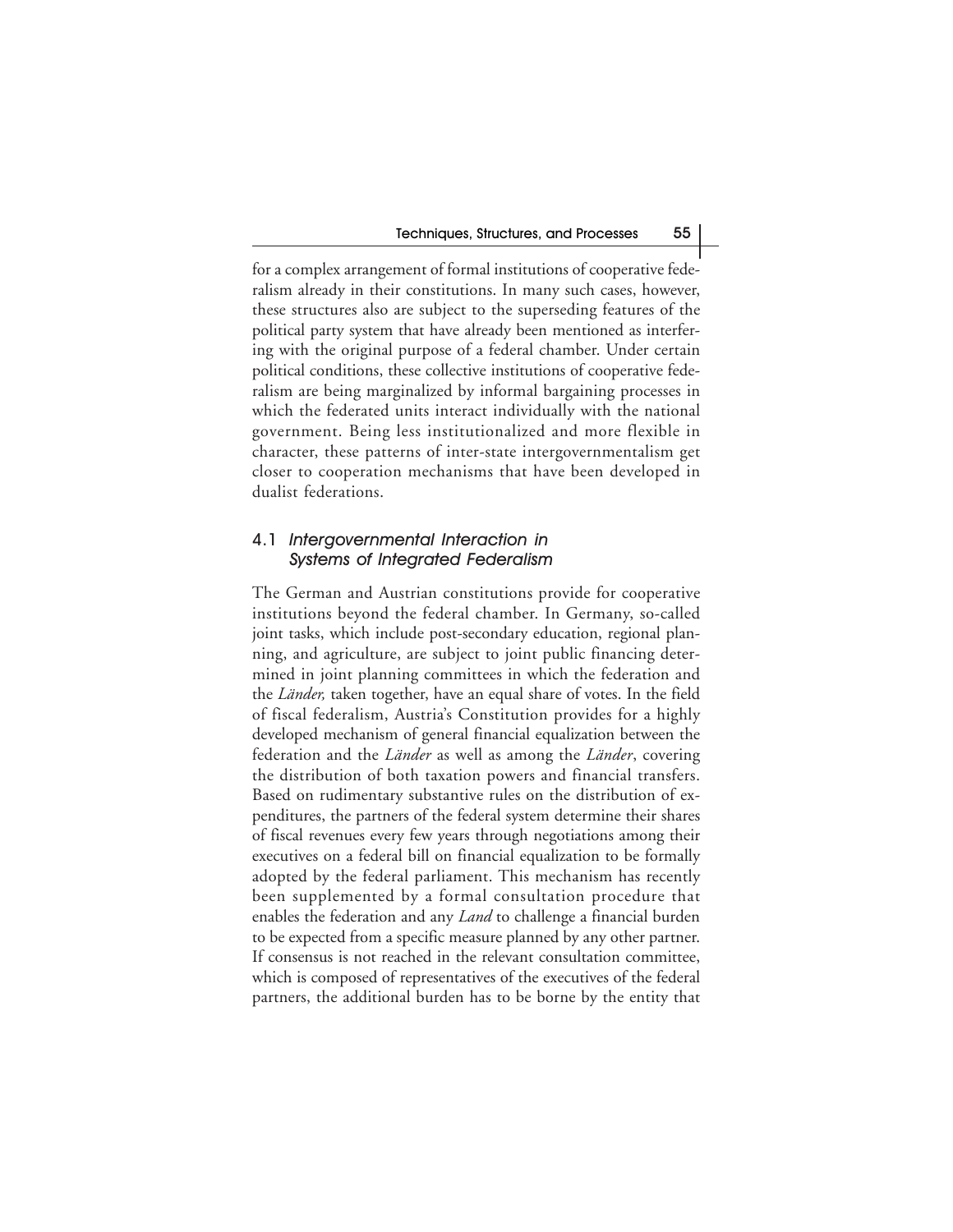caused it, even if constitutional rules provide otherwise. In Germany, the substantive shares of fiscal equalization are largely prescribed by the constitution. Implementation mostly requires the consent of the federal chamber.

Beyond formal institutions of cooperation, integrated federalism, with its interdependence of the different orders of government, has also triggered a machinery of informal (non-statutory) but institutionalized consultation mechanisms that supplement the formal representation of the federated entities in federal lawmaking. On the one hand, implementation of federal policies by federated entities may require consultation on the administrative conditions and their harmonization; on the other hand, the required cooperation of the federated entities in determining those federal policies calls for an assessment of the impact of proposed legislation on the administrations of the federated entities and for a preliminary political coordination preventing deadlocks in the formal lawmaking process. Following the functioning of the parliamentary structure of such integrated systems, such informal cooperation practices are led by the executives who can rely on parliamentary majorities required for supporting the negotiated arrangements. Standing consultation practices between the different governments entail horizontal coordination among the federated governments on an equal level. In Germany, the federal chancellor occasionally meets with *Land* prime ministers, whereas permanent consultation between the federal and the *Land* executives is led by a state secretary of the federal chancellery and a consultative council of the federal chamber representing the *Land* executives. Among the *Länder*, regular prime ministers' conferences are supplemented by standing conferences of branch ministers, sometimes with the participation of their federal counterparts, and by coordinating committees and working groups among the specialized departments of ministries. In Austria, permanent conferences of the heads of *Land* governments and of the heads of *Land* administrations are supported by a permanent liaison secretariat, which also serves as the contact to the *Land* governments for the federal executive. In addition, permanent conferences of experts representing the federal and *Land* governments exist in specific policy areas such as regional and environmental planning and public finance.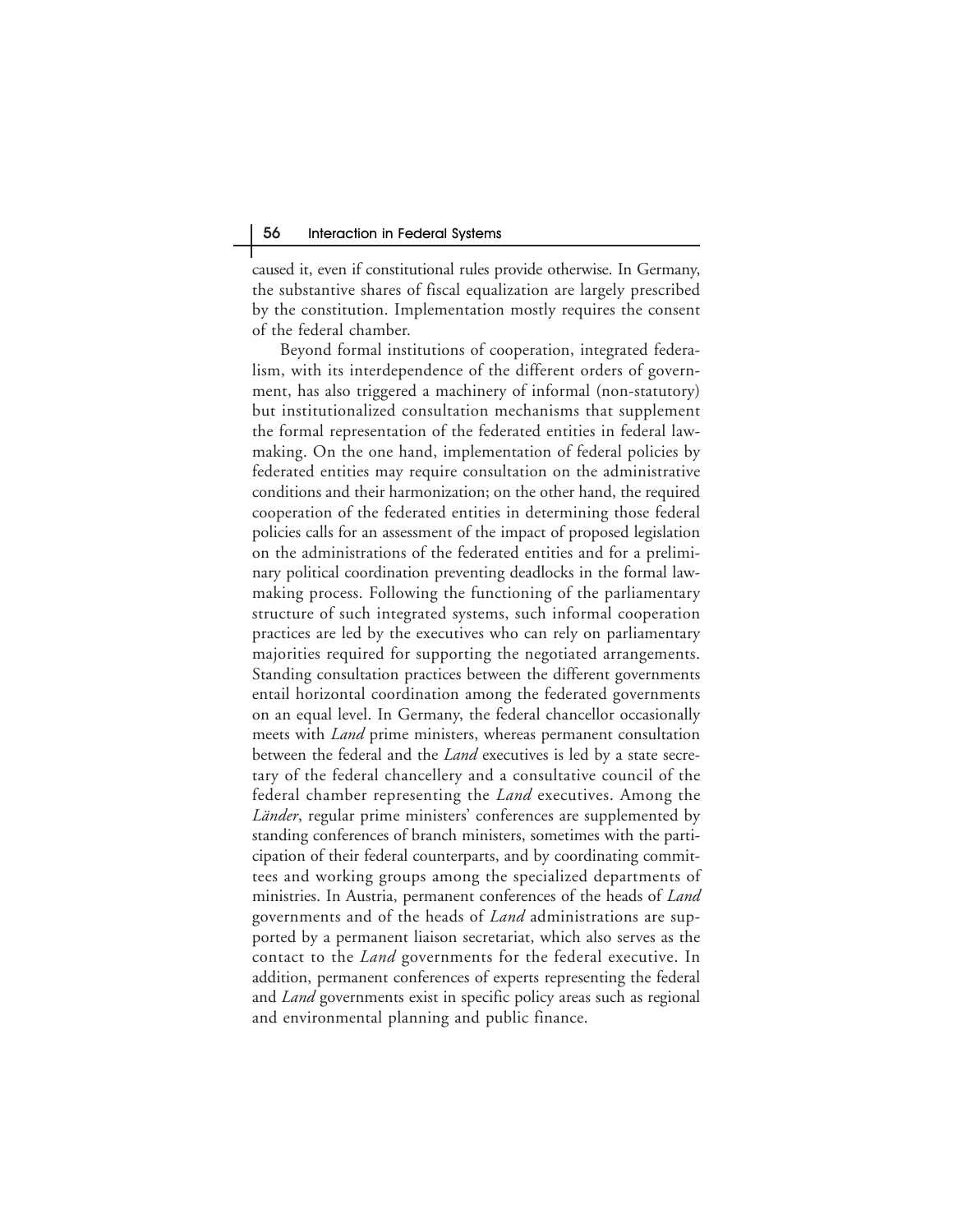Although the national parties supersede the federal structure in both countries, the paramount administrative role of the *Länder*, together with their powerful position in the *Bundesrat* in Germany, makes the *Land* executives important strongholds of the national parties. This has a federalizing effect on the internal power structure of the parties, by which the parties paradoxically also contribute to keeping federalism alive through a powerful performance in the national arena. Nevertheless, the unitarizing effects of a highly integrated form of federalism cannot be overlooked, and the focus on collective participation of the *Land* governments in national bargaining processes makes the system complex and leaves little room for flexibility. More recently, therefore, moves toward empowerment of the federated units in their individual capacity can be identified. Thus, the German *Länder* have been granted more legislative autonomy in exchange for less participation in federal lawmaking, and the individual bargaining position of the Austrian *Länder* has been somewhat increased in fiscal and other matters.

In South Africa's integrated federalism, the features of centralization and complexity are even more pronounced. Inspired by the central European model of federalism, the Constitution provides for cooperative intergovernmental bodies in addition to the federal chamber to represent the provincial governments. However, the functioning of these institutions has to be seen against a background marked by a distinct predominance of the centre over the provinces, concerning both the legislative and the executive. First, constitutionally, provincial legislative powers are very limited, and provincial executives are confined to implement policies designed by the national government and under supervision of the national executive. Second, politically, the centralism of the ruling party and the comparably low capacity and prestige of the provincial political establishments prevents the latter from interacting with the national government on an equal footing. Thus, by and large, the machinery of cooperative bodies, both formal and informal, merely reproduces the hierarchical features inscribed into the political system.

The Financial and Fiscal Commission, a formal advisory body to the national and provincial legislatures on matters concerning the provincial share of revenues, has been designed as a cooperative body representing the different orders of government. For the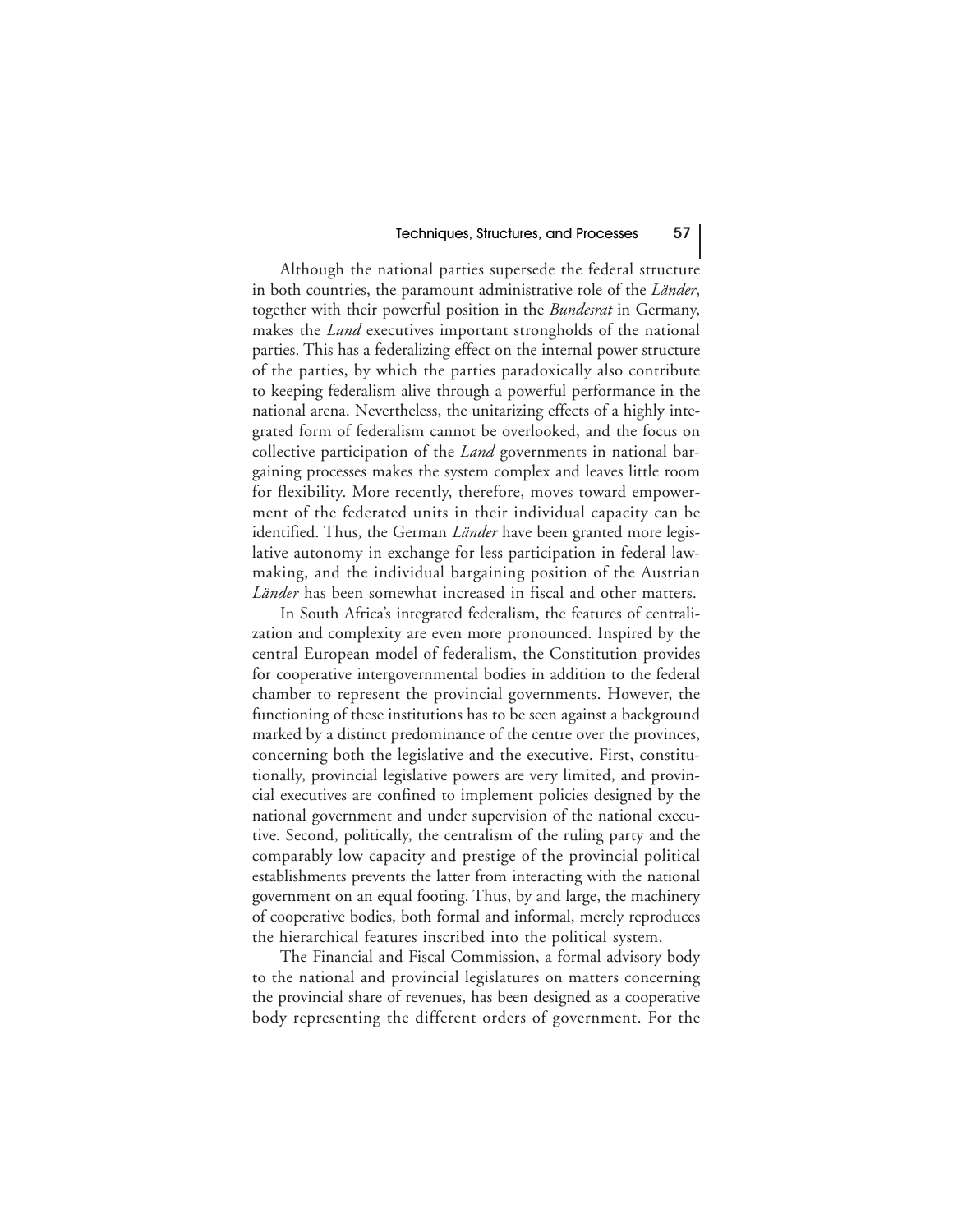reasons that have been mentioned and which have also undermined the regional role of the federal chamber, provincial governments have played no substantive role in shaping national fiscal equalization policy in this commission. In recent years, the structure of the commission has been changed to reinforce dominance of the national executive at the expense of provincial representation. Likewise, recent national legislation on the reform of institutions of other intergovernmental cooperation mandated by the Constitution entrenches control by the president on intergovernmental relations, again reinforcing political centralism.

In India, where the federal chamber reflects the specific role of the states in integrated federalism only to a very limited degree, the Constitution provides for a number of institutions of cooperation between the Union and the states. Yet this has to be evaluated against a structural background that constitutes the most centralist and hierarchical example among the parliamentary federations of an integrated type. Unlike the federated units in most other federal systems, the states do not enjoy an indestructable status under the Constitution. They are subject to territorial readjustment by federal legislation without their consent. Federal legislation also disposes of various powers of intervention into state legislative spheres. The hierarchical features are particularly pronounced with regard to the executive. The state governors are designed as constitutional heads of state in parliamentary systems, normally acting on the advice of state governments, but as opposed to other comparable federal structures, they are appointed by the federal president on advice of the Union cabinet, and they have considerable power to act as agents of the Union government and thus to thwart state politics, especially if the power holders in the respective states are in the opposition on the Union level. Governors may put state legislation under approval by the Union executive, and most important, it is on their initiative that "President's rule," the most far-reaching instrument of intervention by the Union executive into states affairs, can be imposed by the president on advice of the Union government. By this instrument of "federal execution" (*Bundesexekution*), which has been used nearly 100 times, the legislative and executive powers of a state are taken over by the Union, and the actual power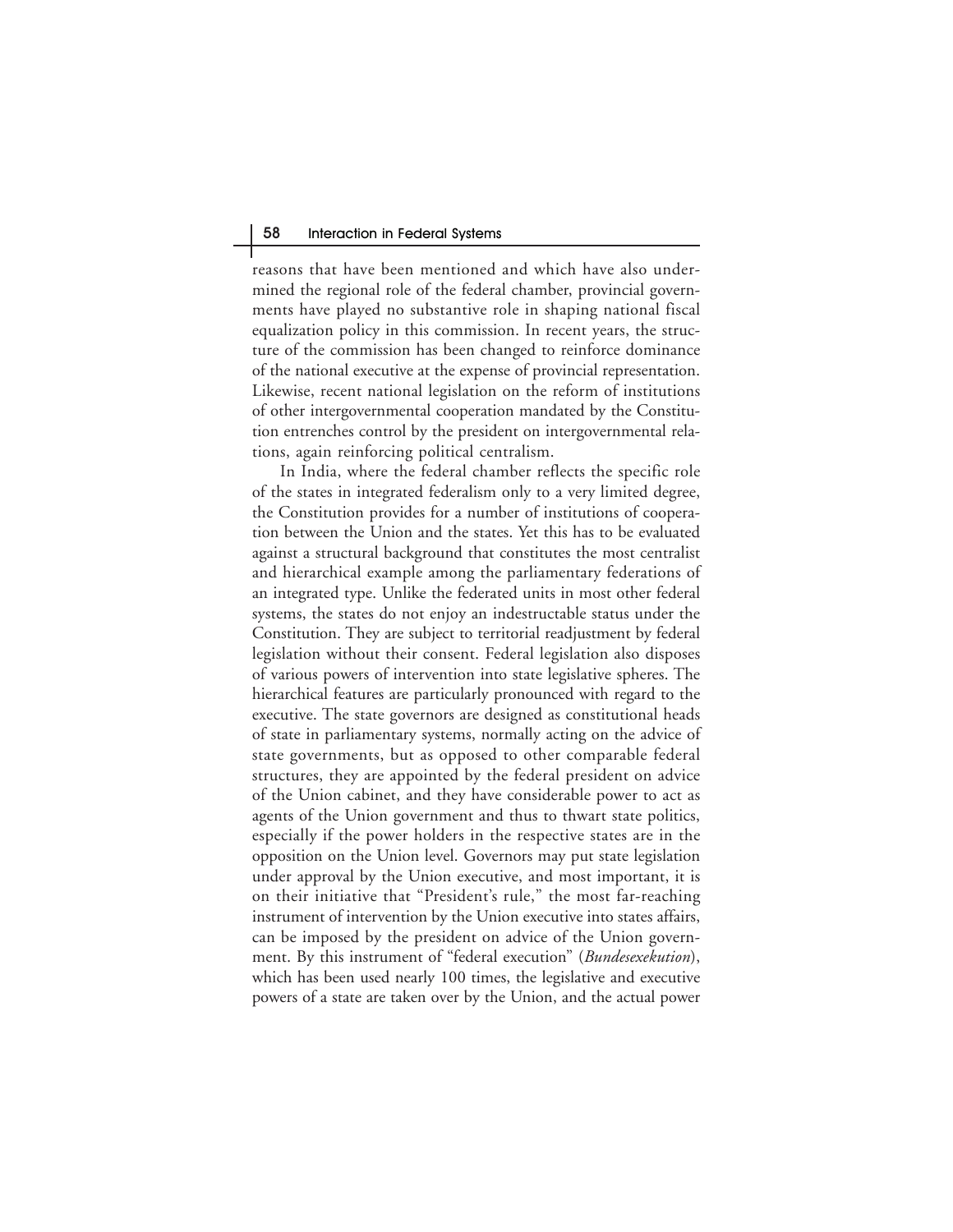holders in the state can be deposed to enable the election of others favoured by the Union government. But even outside such scenarios, which the Supreme Court has confined to emergency conditions in some instances, the Union executive has a general power to direct states' policies besides the Union legislature in all matters in which the latter has not exhausted its powers. Especially in matters of development planning, on which the federal design of the Indian Constitution puts particular emphasis, the Planning Commission established and appointed by the Union government is a central body. In addition, the Constitution provides for directive powers of the Union executive in matters of infrastructure, and a number of Union statutes have set up all-India bodies to regulate such matters as health and education. Finally, implementation of Union policies by the states is also secured by the unbalanced distribution of fiscal powers. While the states' governmental responsibilities exceed their own fiscal resources, the Union government, upon recommendation of the Fiscal Commission appointed by the Union executive, decides on the share of fiscal revenues for the states. The financial preponderance of the Union also enables it to direct state governance through conditional financial transfers.

Under these structural conditions, the increasing demand for strengthening the position of the states could hardly be satisfied by additional cooperative bodies that were institutionalized over time. Thus, the National Development Commission should enable the state executives to get involved in framing and reviewing implementation of the development plans designed by the National Planning Commission and adopted by the Union government. Likewise, state governments are represented in specific councils established under diverse Union statutes. Yet under the power imbalance described above, state governments have not evolved to powerful collective-bargaining partners in framing India's national development policies. The same is true for the Inter-State Council in which the Union and all states are represented and which had been envisaged by the Constitution as a forum for political conflict-resolution and cooperative policy-framing. Following increased state discontent about inter-state relations, the Inter-State Council was established on a permanent basis in 1990, but through its complex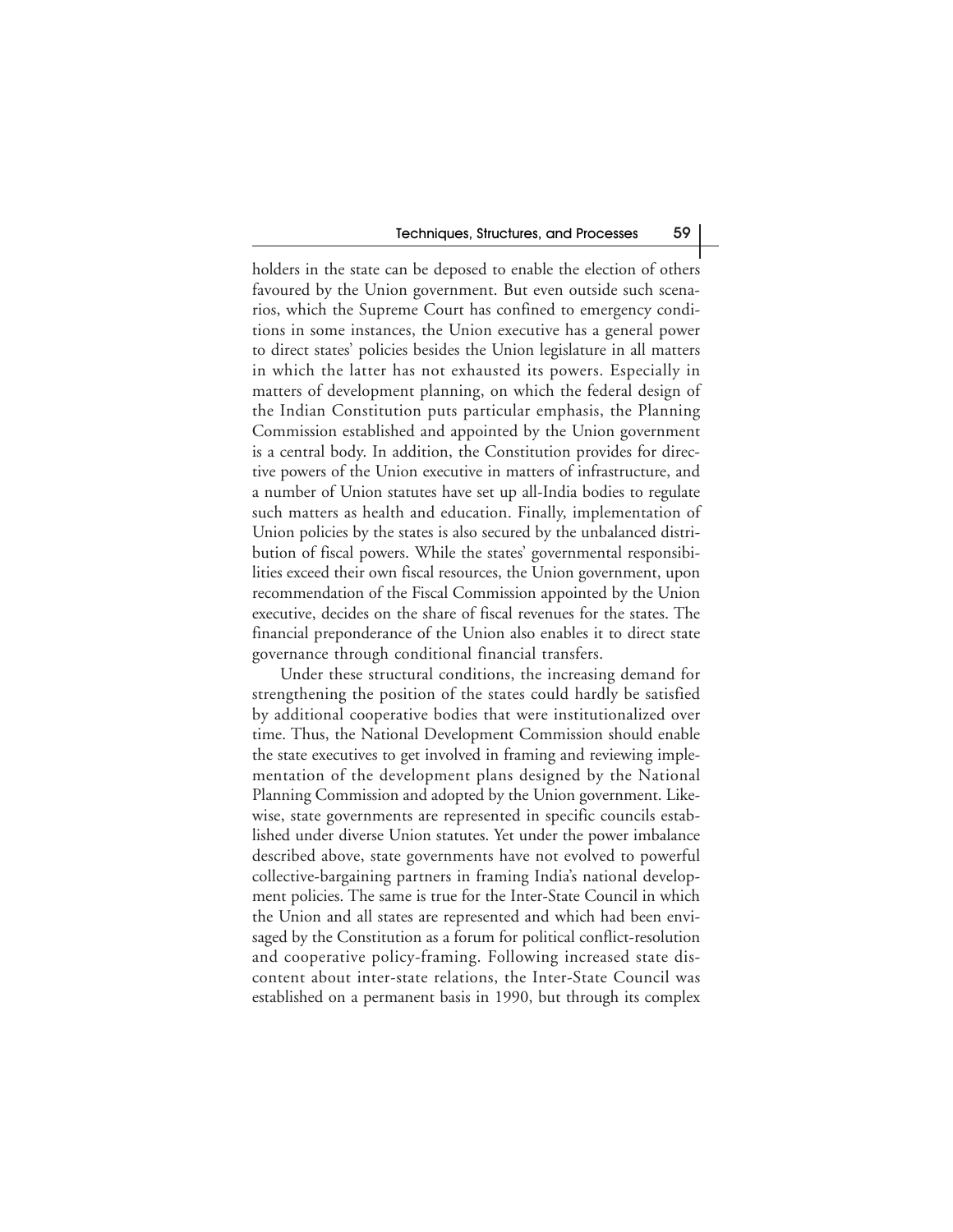design of collective representation of interests, it has hardly enhanced the states' bargaining power.

The revival of federalism in India has resulted from the fragmentation and regionalization of the party system that has replaced the long dominance of one ruling party. Paradoxically, the former unilateral Union policy of territorial readjustment of the states according to cultural factors also provided a basis for the subsequent rise of regional parties with cultural and even religious orientations. Together with the exigencies of fragile coalitions, the new multiplicity in the party system has reinforced the weight of parliamentary support for the ruling executive in the parliamentary systems of the Union and of the states respectively. Thus, on the Union level, political interaction with regional parties within the representative bodies amounts to a kind of political intra-state federalism that forces the Union's power holders to take into account the interests of majority governments in certain states and prevents them from fully exhausting their wide constitutional powers to control the states jurisdictions. Among the states, increasing bargaining power has enabled individual states to embark on bilateral negotiations with the Union and thus to bypass the institutionalized bodies of collective policy-framing that do not allow enough flexibility.

Thus, Indian federalism has become a negotiatory federalism, which in some aspects, is comparable to the informal cooperation developed in some dualist federations. Seen in comparison with South Africa's integrated system, it seems that as long as the political autonomy of the component units remains too weak under a dominant and pervasive national party, formal collective bodies of cooperative federalism only reproduce the predominance of the centre. Once the component units have acquired a sufficient political weight of their own through a pluralized and fragmented party system, they are likely to attain more bargaining power and to succeed in imposing informal individual consultation procedures on the federal government, thus bypassing the formal machinery of collective cooperative federalism.

A distinctive feature integrating the federal and the federated jurisdictions in India is the fact that in broad areas, the Union even provides the public service structure by which the states administer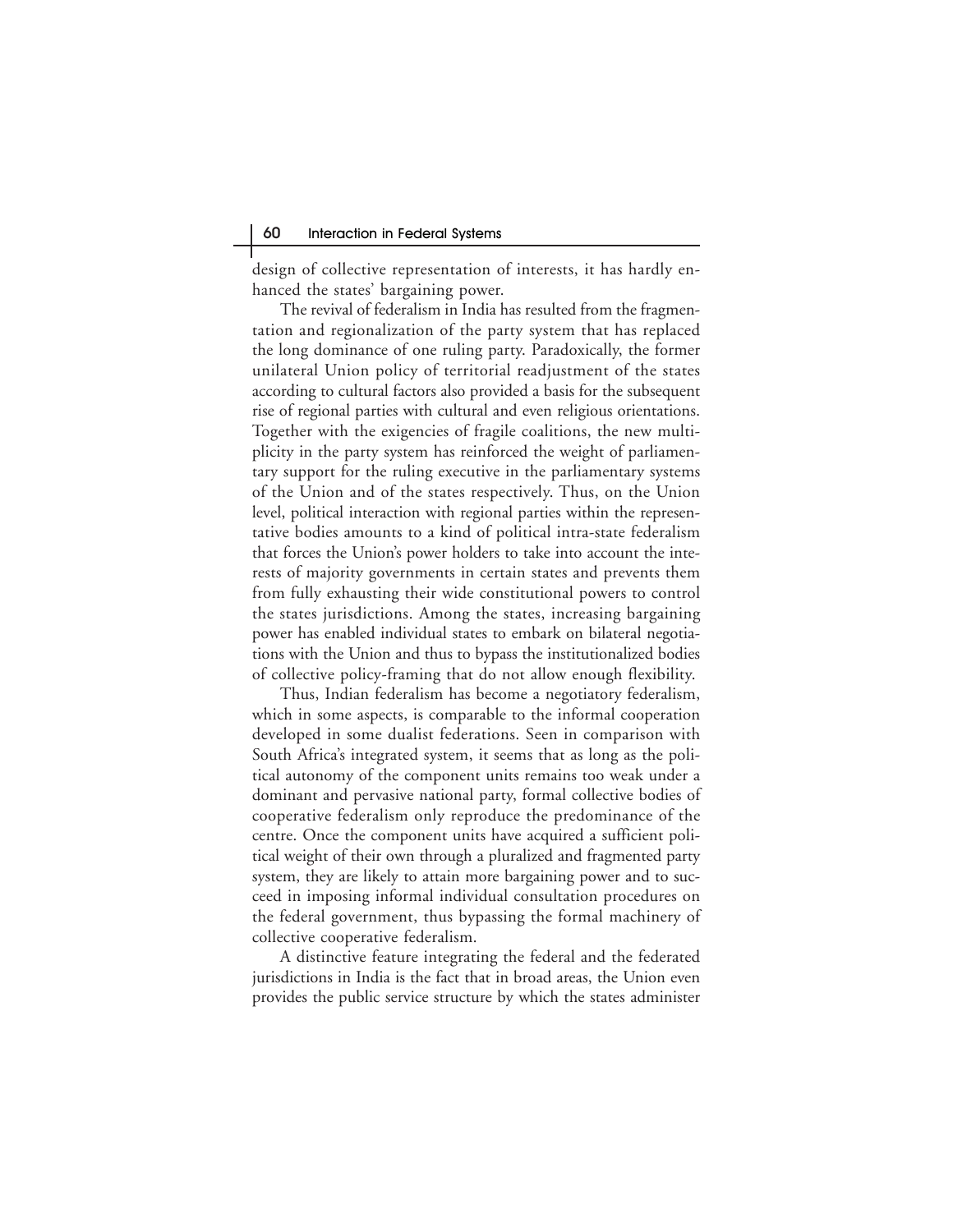the policies prescribed to them by the Union legislature or executive. Thus, both Union and state administration are being performed by a so-called All-India Service acting under the directives of the Union or the state governments, depending on which of the two orders is responsible for administrating the matter. Together with the other centralizing features of the Indian system, this centralized bureaucracy is also being blamed for undermining Indian federalism. In some formal sense, it represents the opposite counterpart of the Austrian integrated system under which a large portion of the administration of federal laws remains within federal jurisdiction, but is to be performed by *Land* authorities who then act under the directives of the federation (*mittelbare Bundesverwaltung*). But the fact that Austria's Constitution prescribes the structure of the *Land* authorities in great detail, taken together with the federal directive power in the respective matters, might have a comparable centralizing effect on the way in which federal standards are administered with the help of the federated entities. In any case, the unifying effect of the All-India Service need not necessarily have a detrimental effect on the federal system as long as the political autonomy of the states in their own jurisdictional spheres and their role in defining the Union policies is being preserved. Under such conditions, a unified administrative structure may help to combine both regional political autonomy and the necessary cooperative efficiency in a polity which, in a globalized world, is marked by an unprecedented degree of both interdependence and cultural diversity.

#### 4.2 Cooperative Federalism in Divided Federal Systems

In federal systems without constitutional arrangements for integration of the federated governments into federal governance, functional integration of the government tasks of the different orders and corresponding patterns of institutional integration have been brought about by developments on the subconstitutional level. Together with the expansion of government tasks in the growing welfare state, the exercise of the federal spending power has often had a centralizing effect that has been only partly balanced by parti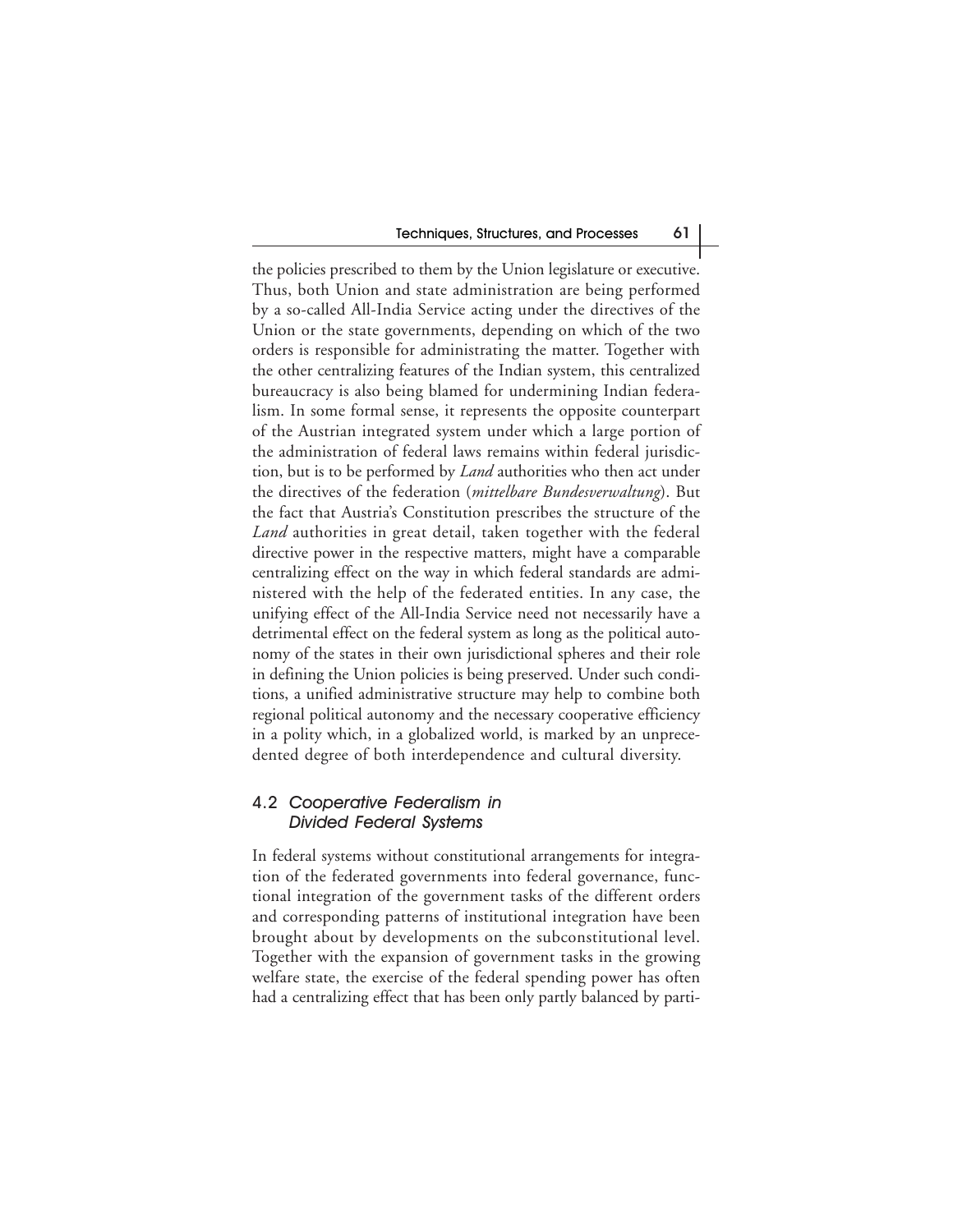cipation of the federated governments in federal policy-making. The type of government system prevailing in a federation is decisive for the extent to which such patterns of cooperative federalism are developed and put on a permanent institutional basis.

Unlike exceptional cases such as Brazil, where the centre rather depends on the fiscal resources of the states, or Canada with its fairly balanced share of fiscal revenues, a more or less pronounced federal preponderance in fiscal matters can be found in most federations. This vertical fiscal imbalance necessitates financial transfers to the federated units and has enabled the national government to attach policy conditions to such financial grants and thus to exercise control over matters that constitutionally belong to the component units. Although its constitutional basis is more contested in some federations (like the United States) than in others (like Australia), this so-called spending power has become widely used to centralize welfare-state policies. Even in Canada, where both substantive powers and taxing powers would allow the provinces to act independently from the federal government, the provinces have not exhausted their taxing powers and have relied on federal grants, which at times have reached a considerable portion of their budgets. To some degree, the federal spending power in many dual federations has developed into a functional equivalent of integrated federalism with its federal control of governance of the component units. Conversely, the fiscal flexibility that has developed with dual federalism could not develop to a comparable degree in integrated federations, where the constitution provides for functional integration from the outset and therefore sets up a more detailed system of fiscal equalization among the partners of joint fulfilment of public tasks.

The dualist constitutional model of the United States provides for no formalized cooperation between the orders of government, and due to the dispersal of powers in its presidential/congressional form of government, most informal cooperation patterns have not been institutionalized permanently. Thus, intergovernmental cooperation remains not only informal but also "fluid". It plays no decisive role in shaping and operating the government system on a high political level, as in parliamentary federations of an integrated,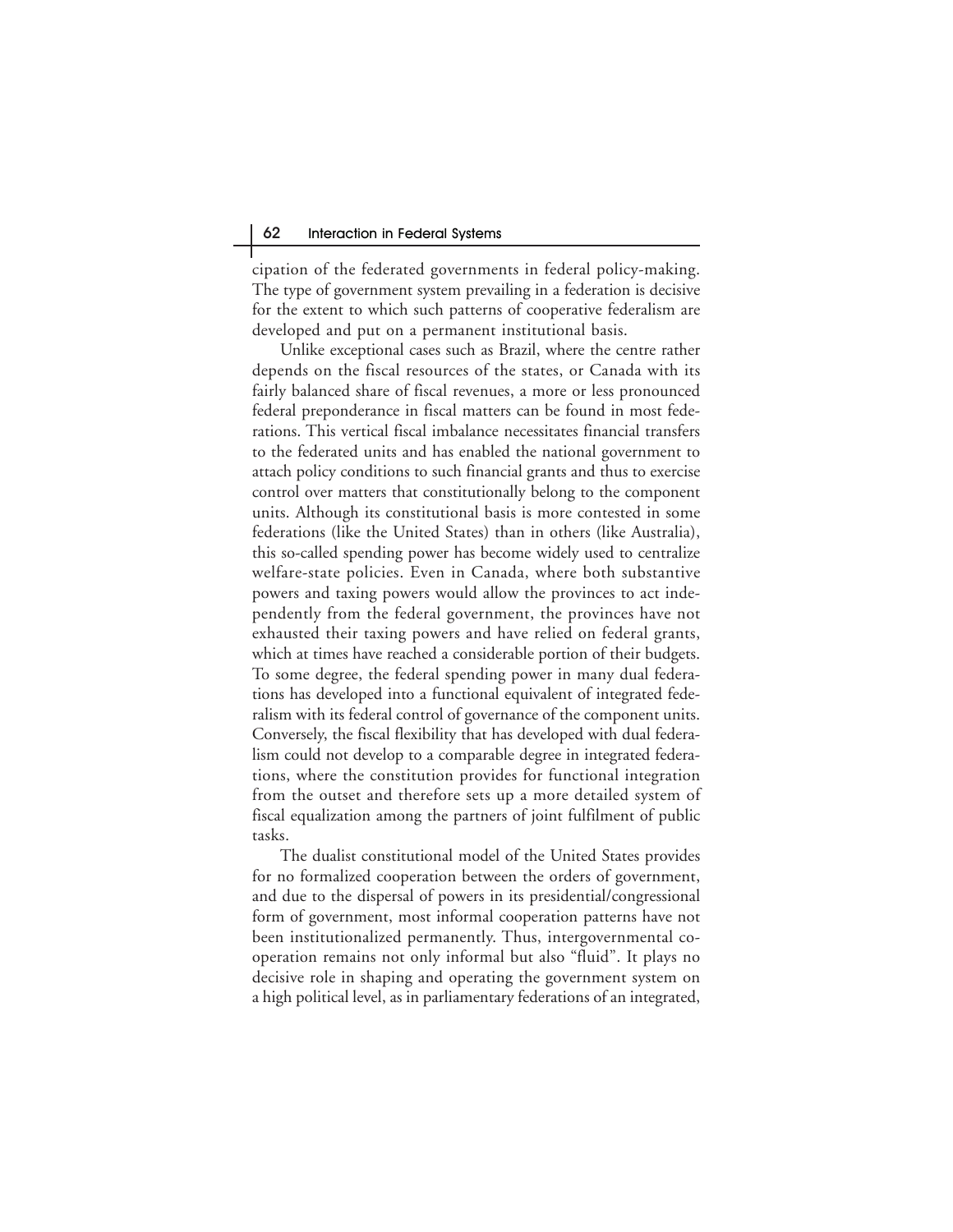as well as dualist, design. Rather, intergovernmental interaction is mostly focused on concrete policy fields and specific programmes based on federal funding in matters such as health, welfare, and infrastructure. American "picket-fence-federalism" consists of small, personalized sets of cooperation between officials of corresponding administrative branches which lack an overarching coordination.

In trying to articulate their policy interests vis-à-vis the federal government, state officials often find themselves in a position similar to private lobbyists rather than to partners in a public governmental system. From the federal perspective, state governments are commissioners alongside private organizations involved in the delivery of funded programs. In order to exercise joint pressure on the federal government, state governments have formed various forms of horizontal cooperation among themselves. This horizontal cooperation has been institutionalized to a large extent, often in the form of private associations of the respective office holders, such as the National Governors' Association and other associations regrouping officials from corresponding state administrative branches or agencies. Such associations are also composed along regional criteria or party alignment, such as the Western Governors' Association and the Republican Governors' Association. Informal interaction also takes place within private professional and scientific associations of which officials of the corresponding administrative branches of the different governments are members. In the government sphere, the only formalized cooperation explicitly provided by the Constitution is the conclusion of compacts between states, which require the consent of Congress.

Regarding participation in devising federal policies, state governments remain dependent on the goodwill of the federal government. After being initially included in the process of programme design, they are increasingly confronted with grant conditions and general regulations ("mandates") unilaterally imposed on them by the federal government. Yet there have been various attempts at deregulation and thus at reducing the constraints on the states. The most recent move, in line with "New Public Management", seeks to confine federal policy prescriptions to the definition of objectives to be attained, while leaving to the state and local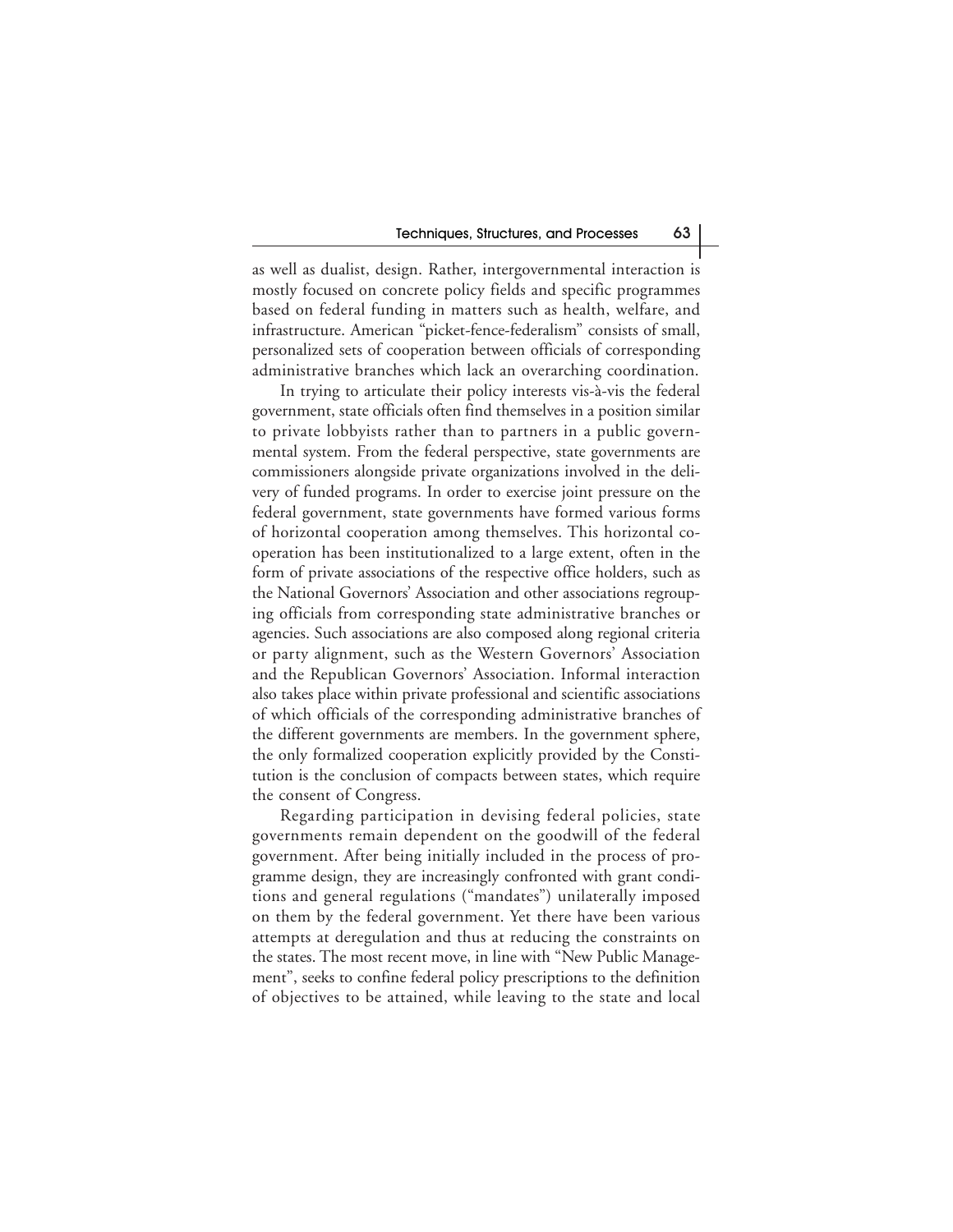governments the choice of concrete strategies for fulfilment. With this result-oriented flexibility, responsibility for concrete programme design and delivery is sought to be devolved to the regional and local partners.

As opposed to presidential/congressional federations with their diffusion of power, cooperation between the executives in parliamentary federations is more institutionalized, as the executives can usually rely on parliamentary majorities to support and implement intergovernmental arrangements they have agreed upon. However, there is some tension with the spirit of the Westminster model and its idea of parliamentary sovereignty which, in the context of divided federalism, translates into an exclusive accountability of each of the executives to the respective parliament within the respective jurisdictional sphere. Australia and Canada provide examples for different alternatives.

Australia, despite its dualist constitutional design, which recognizes intergovernmental relations only to a very limited extent, has developed an elaborate subconstitutional network of institutions for intergovernmental cooperation, which, in a few instances, has gotten closer to features of integrated federalism than allowed by the Constitution. Beyond the centralizing practice of the federal spending power, by which states are subjected to conditions attached to Commonwealth grants, the states are integrated in a hierarchy of bodies for joint policy-making and administration which, by far, exceeds joint lobbying as practiced in the United States. First, a huge number of ministerial councils composed of the responsible national and regional ministers have been established for many subjects such as agriculture, health, and education. They have been equipped with standing committees of officers and with secretariats and have been given a partly formal structure. Since 1992, this intergovernmental network has been headed by the Council of Australian Governments (COAG) composed of the heads of Australian governments. COAG may refer specific matters to functional ministerial councils, and the latter report to COAG for final endorsement.

The intergovernmental network provides a framework not only for joint substantive policy framing, including negotiation of condi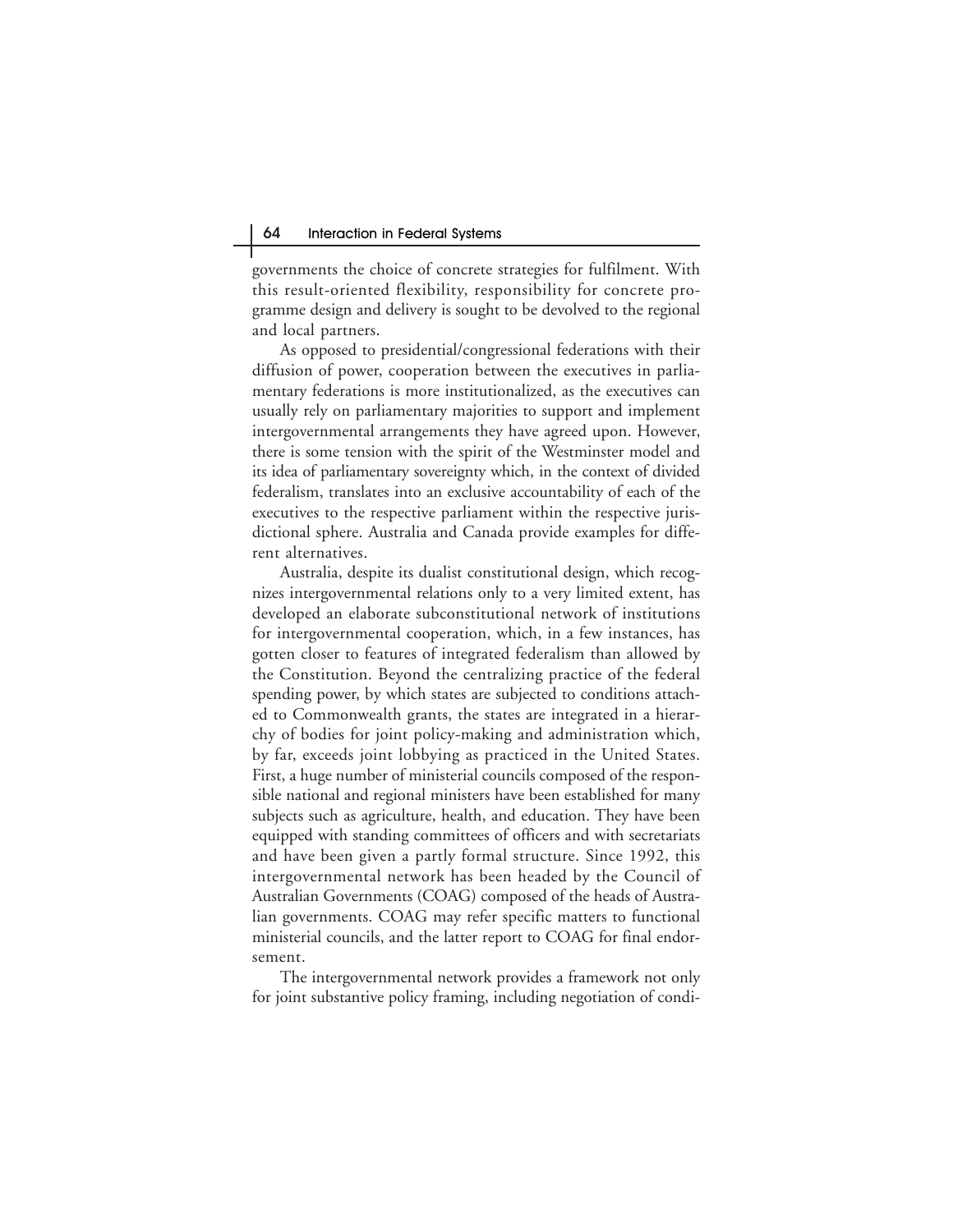tions attached to Commonwealth grants, but also for the establishment of joint regulatory and administrative bodies implementing joint legislation agreed upon by the participating governments. By and large, such intergovernmental schemes provide a combined centralizing integration of both legislative and administrative powers of the Commonwealth and of the states and thus reminds us of structures related to integrated rather than divided federalism. It is no surprise that the High Court has enforced certain constitutional limits. In so far as the powers of a joint regulator are derived from the states, this can only be based on a formal referral of state power to the Commonwealth for which the Constitution provides an explicit possibility. Thereby, the exercise of the referred power is again put under exclusive accountability to the Commonwealth Parliament and is thus adjusted to the precepts of parliamentary government in a dual federation.

Concurrence between the federal and the provincial spheres of government is much more marked in Canada, mainly due to the lack of regional representation in the federal arena as well as to profound economic and cultural diversity among the regions, which is also reflected in the party system. Thus, the history of collaborative federalism in Canada has always been overshadowed by virtual governmental concurrence and has undergone critical phases in which the very constitutional basis of the federal arrangement has been contested, especially concerning the position of Quebec. As the federal partners have never reached unanimity on a definite constitutional arrangement, they have relied on a more pragmatic practice of ongoing policy-oriented cooperation on specific matters. However, unsettled questions about the basic constitutional relationship between the federal partners have put the partners in a virtually "independent" position from each other and have preserved a specific character of Canadian cooperative federalism that has been described as "quasi-diplomatic".

Based on these premises, patterns of intergovernmental cooperation among federal and provincial executives have become more sustained since the 1990s. First ministers conferences and "summits" comprising the heads of federal and provincial governments have given way to more pragmatic meetings that have con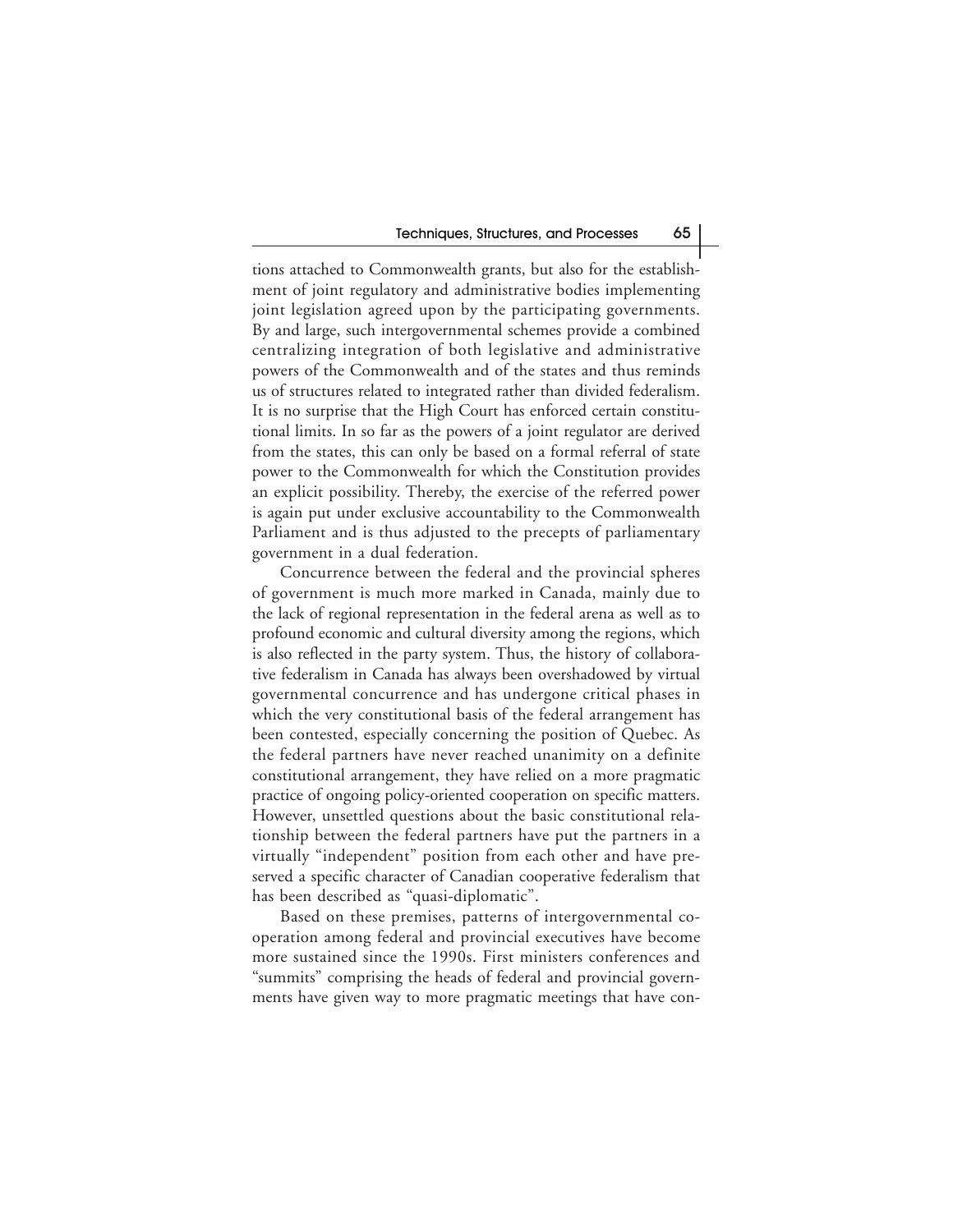cluded substantive agreements on social policy and health care. Unequal pretentions among the provincial partners have been accommodated pragmatically in asymmetric arrangements through which Quebec has been accorded larger leeway. The provinces have strengthened their position also by horizontal cooperation since the 1960s in premiers conferences that have been complemented by regional premiers conferences. In 2003, a Council of the Federation was established as a permanent cooperative institution for the component units. It is assisted by a secretariat and by a permanent executive committee composed of senior civil servants. Full participation of the federation is expected and would bring even the radically dualist model of Canadian federalism nearer to the systems of integrated federalism.

As compared to Belgian federalism, where the constitution largely relies on procedural integration, negotiation and cooperation have secured the viability of Canadian federalism on an unsettled constitutional basis that does not even address the procedural framework. Negotiatory federalism thus substitutes for a stable constitutional compact, which is thereby put on an implicit basis and virtually kept under constant revision. It is no surprise that under these premises, the lack of transparency and democratic accountability attached to executive federalism, which poses a problem for parliamentary systems generally, is increasingly felt as a specific deficit.

#### 4.3 Synopsis: Disentanglement, Asymmetry, and Treaty Federalism

Due to a global change of conditions, converging trends can be identified in the development of interaction practices across the various types of federal systems. On the one hand, countries following the model of divided federalism have gradually developed practices that function as equivalents to features of integrated federalism. The extensive use of the federal spending power has transformed component units into executors of federal policies, akin to the integrated model of executive federalism, and parliamentary federations of a dualist design have developed structures of executive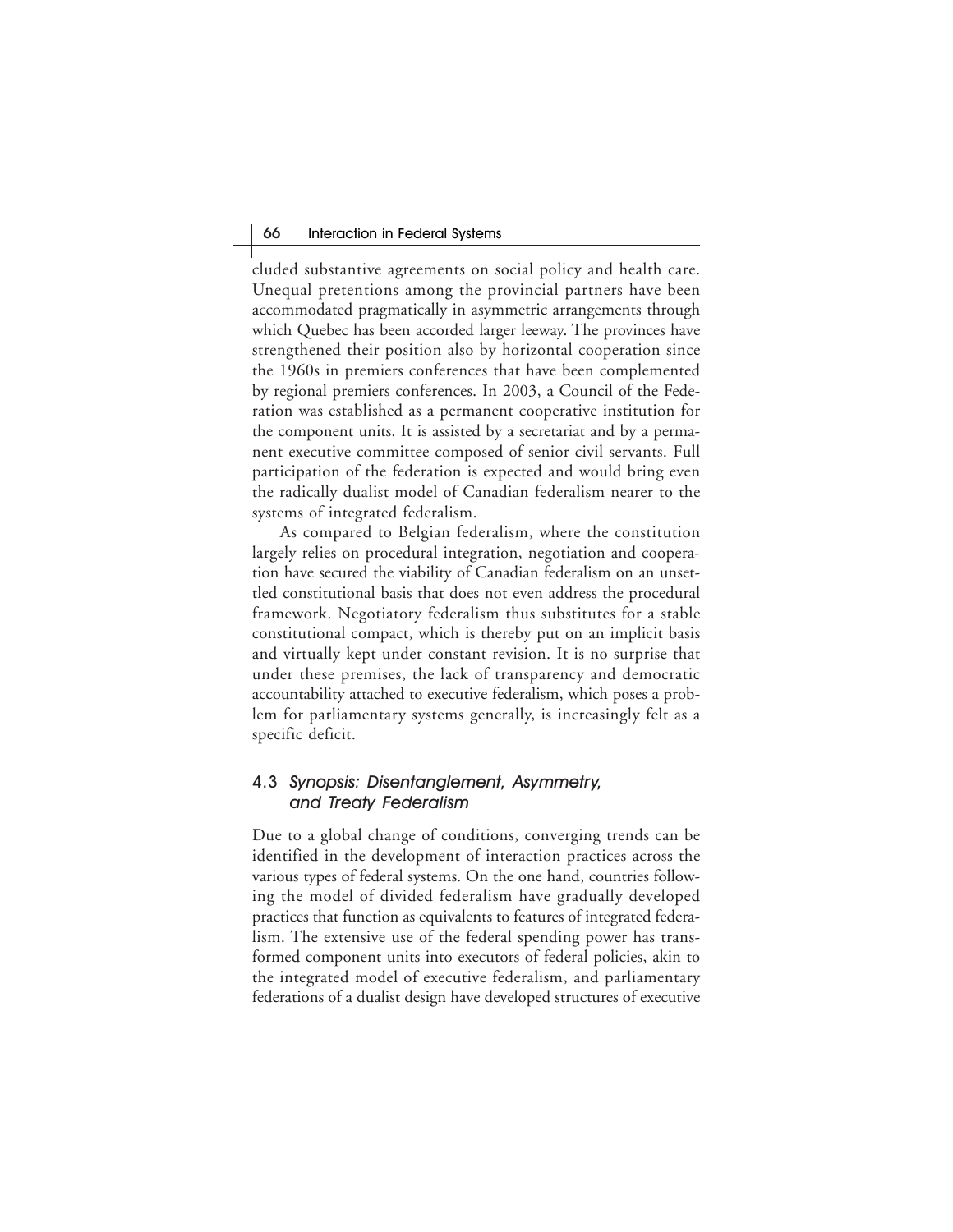cooperation that approximate council government through federal chambers in integrated systems.

On the other hand, a need for disentanglement of the federal and federated governments is increasingly being felt, especially in federations with complex constitutional arrangements of integrated federal policy-making. Thereby, the individual position of the component units is being strengthened either by granting them more substantive autonomy in fields previously reserved to integrated federal policy-making, as with the German constitutional reform of the *Bundesrat*, or by an enhanced individual standing of the component units in the processes of federal bargaining in fields that remain within federal jurisdiction. Thus, Austria's *Land* governments have been formally vested with an individual right of objection against federal acts on the ground of an undue financial burden. Thereby, the federal government is compelled to negotiate with individual *Land* governments outside the regular collective negotiations on financial equalization. In India, some state governments have gained a widened room for manoeuvre in federal bargaining on an informal level through the diversification of the party system, which allows them to bypass the formal bodies of collective and integrated federal policy-making. Yet the move toward disentanglement of the federal and the federated spheres and empowerment of the component units is not limited to federations following the integrated model. It also extends to originally dualist systems that have adopted "secondary" features of integrated federalism only subsequently, as can be seen with the American example of granting the individual states more latitude in delivering federal programs. Here also, one can identify a more recent reorientation toward a clearer detachment of responsibilities.

In the context of this trend toward institutional disentanglement, the conclusion of agreements, accords, or "concordats" between the partners of a federal system has become more widespread for bridging the functional interdependence between jurisdictional spheres, both in divided and integrated federations. These instruments serve a common need for more flexibility in several ways. First, they provide a procedural alternative to the proliferation of standing bodies of collective decision-making that often involve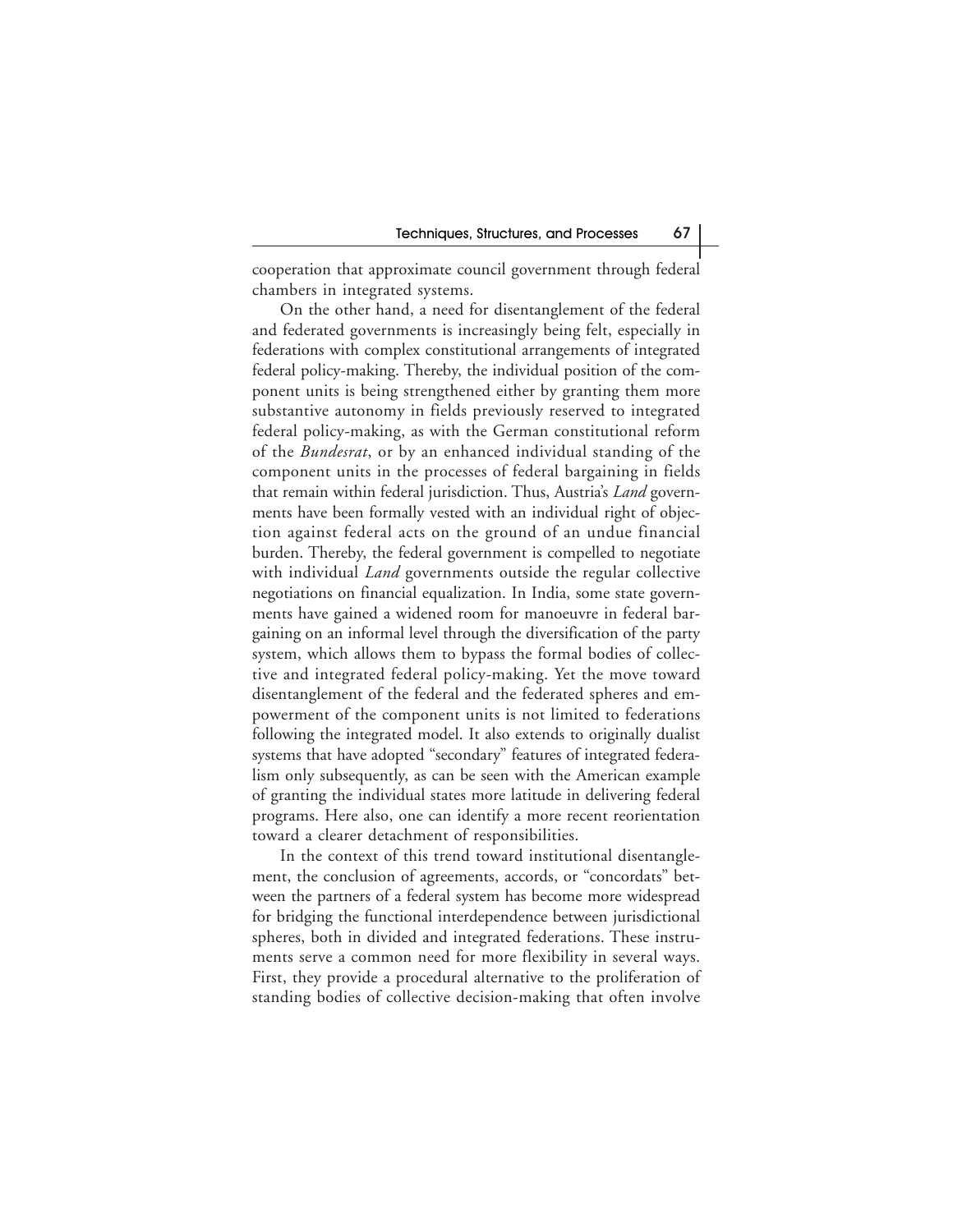cumbersome negotiation processes. Second, agreements allow for differentiated solutions among individual partners and thus for substantive asymmetry that can address different regional needs. Third, contractual coordination across jurisdictional spheres can help to evade cumbersome procedures for revision of the constitutional distribution of powers.

Intergovernmental agreements are being concluded between the federation and component units on matters cross-cutting federal and regional spheres, among which health care and environmental protection are important examples (e.g. Canada, Austria, and Germany). Such agreements have also been concluded on food regulation in Australia, economic and social union in Canada, and emergency assistance in Austria. Especially in divided federations where each government disposes of its own administrative authorities, such agreements can also facilitate integrated administration in order to overcome duplication and overlapping responsibilities.

Horizontal agreements among component units are even more widespread, as they can intercept the demand for federal competence and unified regulation. For instance, harmonization agreements concerning post-secondary education have been concluded among the German *Länder* and the Swiss cantons. An inter-state compact on emergency assistance has been concluded in the United States. Of course, harmonization accords require a unified arrangement among (nearly) all component units. Others may extend only to a certain regional group of component units, for instance where a joint authority is established between neighbouring states (such as the Port Authority of New York and New Jersey) or for the construction of roads and tunnels as in Argentina. Due to the asymmetrical conditions among the provinces in this country, a consolidated horizontal cooperation encompassing all provinces has not yet developed.

Although this increased practice of treaty federalism presupposes some degree of structural separation of the partners, it entails interdependencies and mutual relations of accountability that undermine the logic of divided federalism, especially in parliamentary systems. Parliamentary federations adhering to the integrated model such as Germany, Austria, and Switzerland, apparently face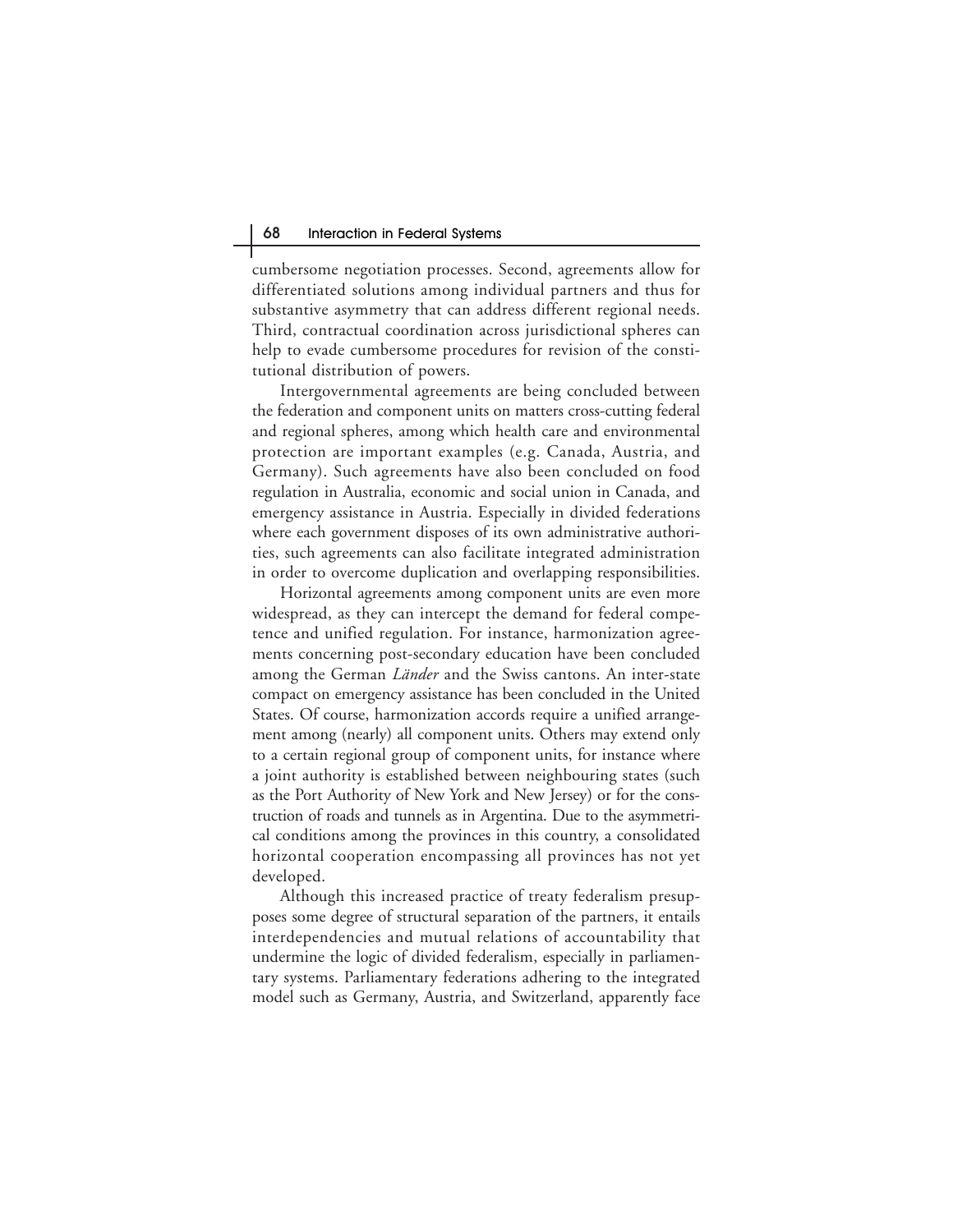fewer difficulties acknowledging intergovernmental agreements as a new and more flexible technique of integrated governance. In Austria, for example, the Constitution provides for both horizontal and vertical accords and requires the consent of the respective legislatures for agreements that touch upon legislative powers of the respective partners. For specific matters, for instance concerning coordination between the federation and the *Länder* in EU policy areas, vertical agreements are even mandated by the Constitution. In contrast, divided federal systems, especially those adhering to the Westminster logic of exclusive parliamentary accountability within each jurisdictional sphere, seem more reluctant to acknowledge formal ties between executives across jurisdictional boundaries. However, some of them follow the American example and provide for formal agreements among the component units requiring the consent of the federal legislature. Yet in particular, agreements between executives bridging the boundaries between federal and regional jurisdictions seem to entail gaps of parliamentary accountability. The question of democratic legitimacy becomes especially crucial where the flexibility offered by treaty federalism is also used to replace formal constitutional changes that usually require an elevated involvement of the electorate. Especially here, new channels for democratic transparency and popular participation will have to be developed.

# **Suggested Reading**

- Burgess, Michael (2006), *Comparative Federalism: Theory and Practice*, Routledge, London.
- Frenkel, Max, ed. (1977), *Partnership in Federalism: Interdependence and Autonomy in Federal Systems*, Peter Lang, Bern.
- Hueglin, Thomas O. and Alan Fenna (2006), *Comparative Federalism: A Systematic Inquiry*, Broadview Press, Toronto.
- Kincaid, John and G. Alan Tarr, eds. (2005), *Constitutional Origins, Structure, and Change in Federal Countries*, McGill-Queen's University Press, Montreal (A Global Dialogue on Federalism, Volume I).
- Le Roy, Katy and Cheryl Saunders, eds. (2006), *Legislative, Executive, and Judicial Governance in Federal Countries*, MGill-Queen's University Press, Montreal (A Global Dialogue in Federalism, Volume III).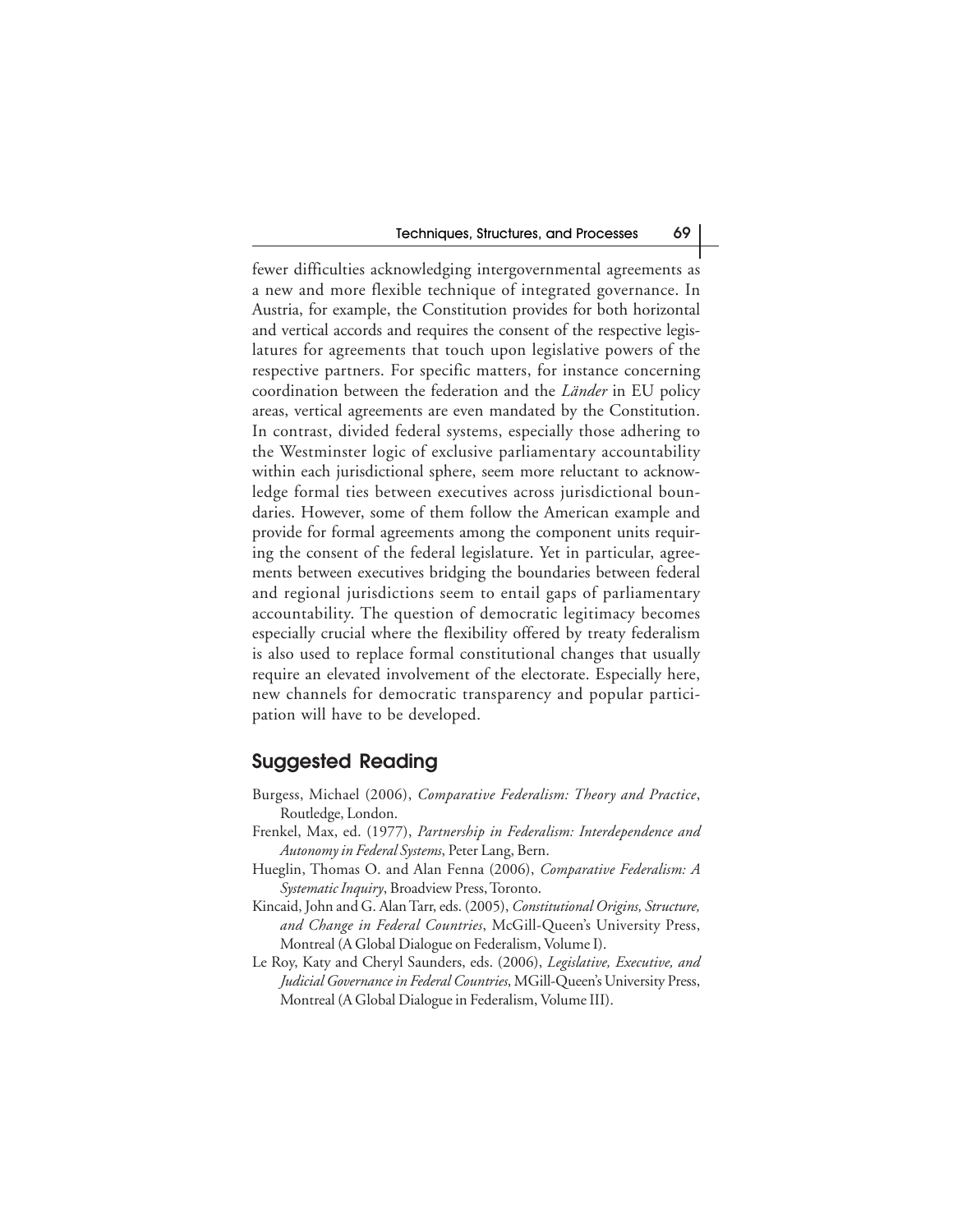- Meekison, J. Peter, ed. (2002), *Intergovernmental Relations in Federal Countries: A Series of Essays on the Practice of Federal Governance,* Forum of Federations, Ottawa.
- Watts, Ronald L. (1999), *Comparing Federal Systems*, 2nd edn, McGill-Queens University Press, Montreal.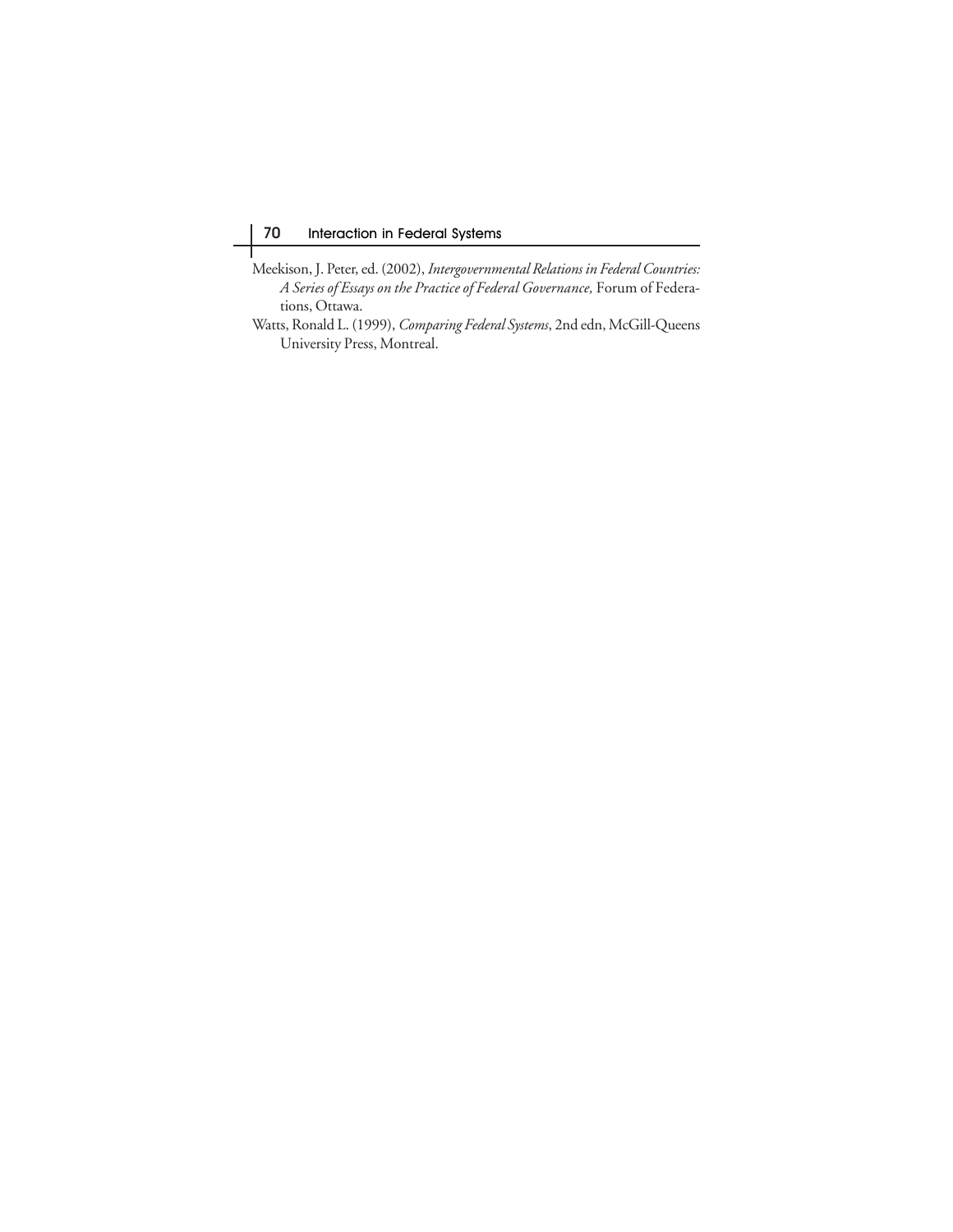**Subtheme Paper**

# **Accountability and Transparency**

*Paul L. Posner*

# **Abstract**

Accountability has become a crucial concept in public governance in recent years, thanks in part to more educated voters, more pervasive media, and globalization of markets, which have contributed to rising expectations. Yet, the concept itself is fraught with multiple meanings, expanding from the original focus on preventing the arbitrary exercise of power to now encompass achieving performance results. Achieving accountability and transparency in governance is a challenging task for all governments. The issues and dilemmas are even more daunting for federal and intergovernmental systems and programmes. Challenges are presented when governments share power across boundaries, often separating the financing and administration across different jurisdictions. The growing reliance on third parties such as private contractors and NGOs further complicates accountability by more broadly distributing authority for delivering public services across many diverse independent actors. Developing nations face particular challenges in designing accountability frameworks and applying these frameworks to policy implementation and programme delivery. Systems with weakly developed professional norms and managers, traditions of informal rules and personalized decision-making, and underdeveloped pluralistic institutions to serve as checks on public authority have a steep climb in developing the institutional systems, cultural norms and expectations, and administrative capa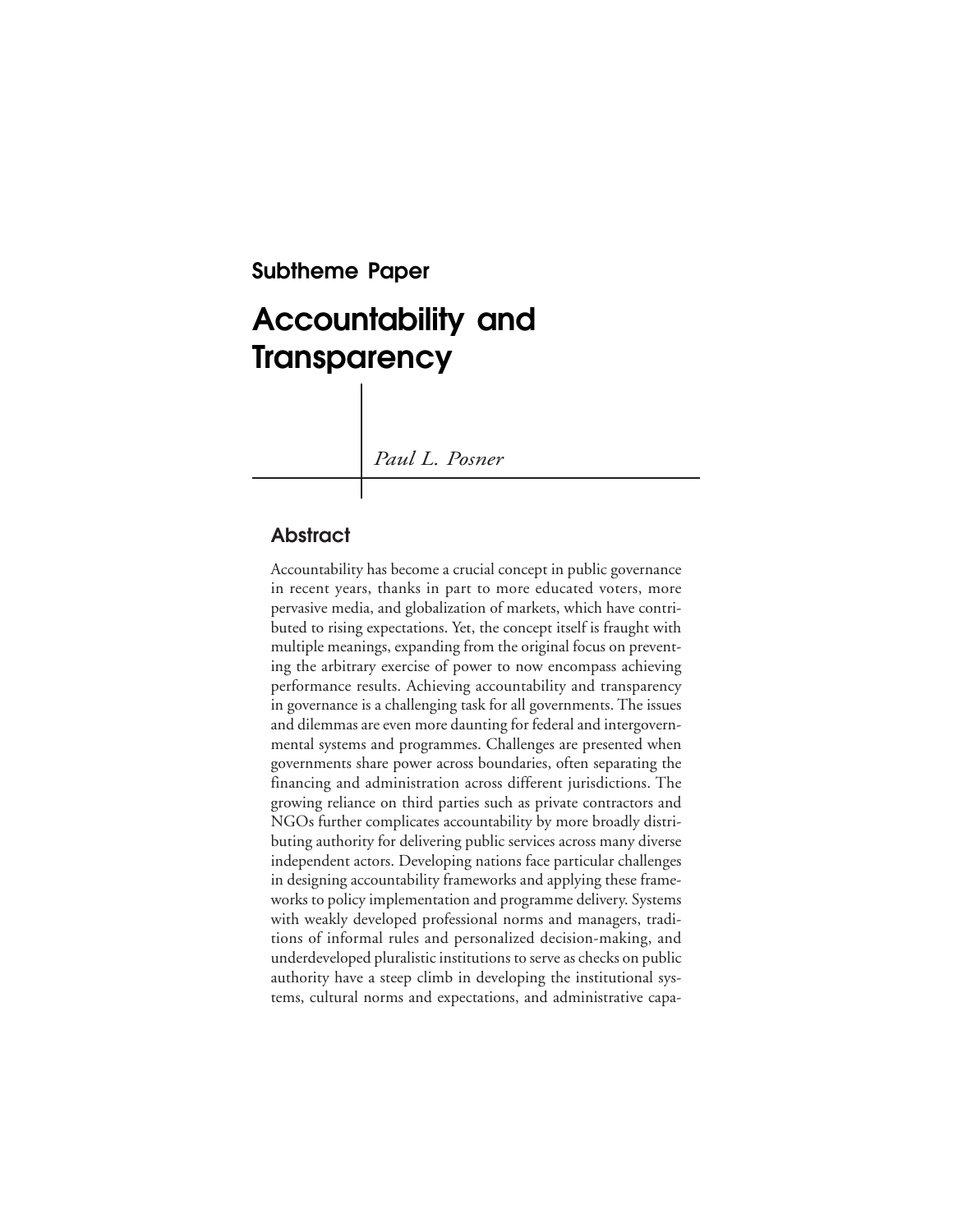city that is essential for effective public accountability. Although pressures from international finance agencies can make a difference, the commitment and leadership must come from within each nation for reforms to be sustained.

Accountability is a crucial concept in public governance. More educated voters, more pervasive media, and globalization of markets have contributed to rising expectations for first-rate government services and public finances. Emerging sources of influence, such non-governmental organizations (NGOs) and international finance agencies, have combined to decry corruption in public office, highlighting the critical role that accountability can play in protecting nations against official corruption and malfeasance.

This paper will cover the challenges associated with defining concepts of accountability and implementing them in modern governance systems. The paper will then assess the unique accountability dilemmas posed by federal and intergovernmental systems, and will address the implications of using a broader range of "third parties" to deliver public services, including non-profit and for-profit entities. Developing nations face particular challenges in designing accountability frameworks. The paper closes with a discussion of the strategies and approaches used in federal systems to promote accountability, with special emphasis on initiatives in developing nations.

# **1. Accountability: The Elusive Concept**

From its origins as "computing" and giving account for the expenditure of public funds, the concept of accountability has been stretched to encompass other increasingly important dimensions. The checking and balancing of potential abuses of power by public officials has constituted the historic core of the concept, with the goal being to limit the potential for corruption of public offices and officials. Aristotle advised that "all money be issued openly in front of the whole city" so as to protect the treasury from being defrauded. Concerns about corruption continue to this day. Recent World Bank reports have documented how corruption can reduce GDP growth, lower the quality of education and other public services,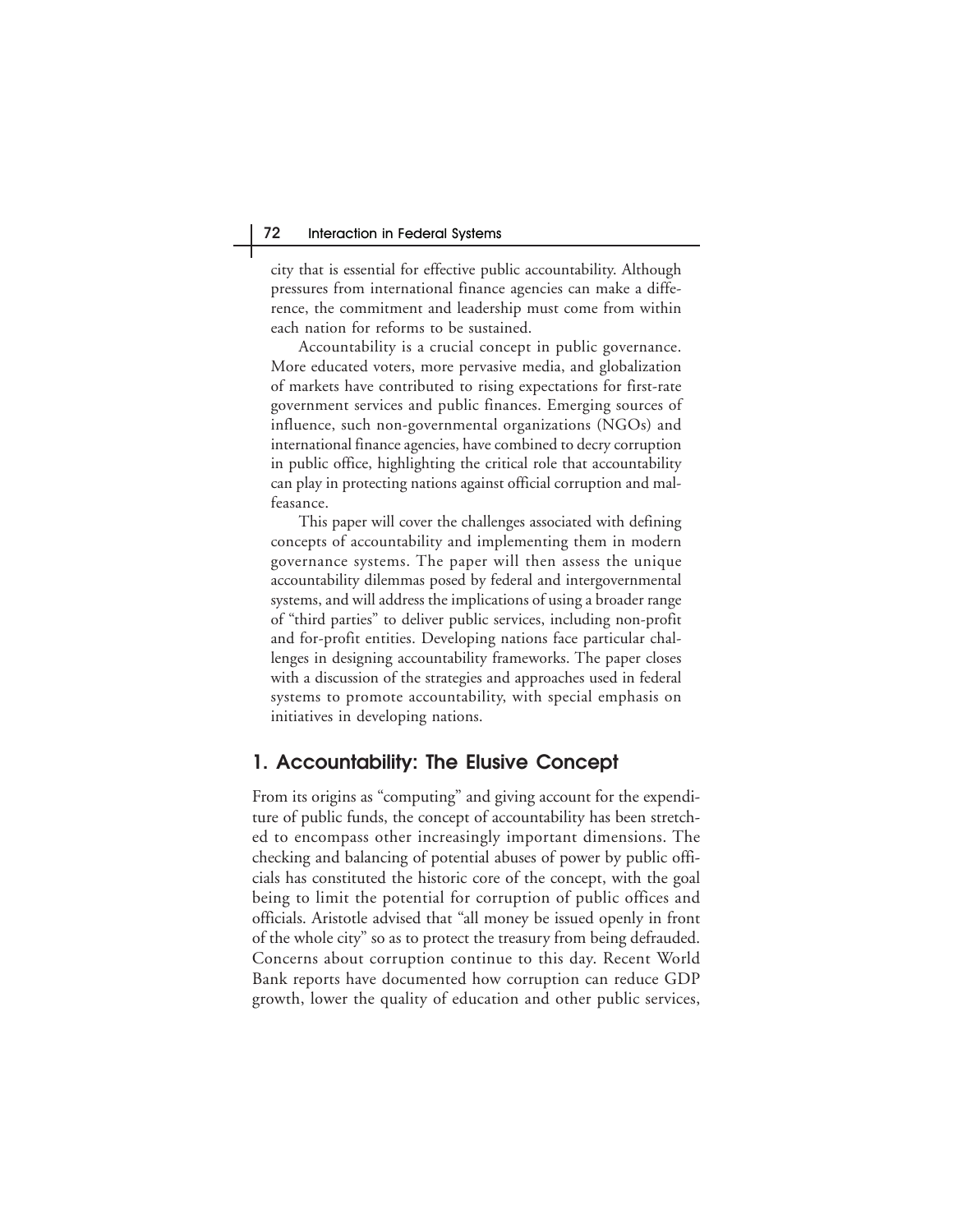hamper effective infrastructure, and adversely affect capital markets. For instance, auditor-general reports in Kenya concluded that "questionable" public expenditure amounted to 7.6 per cent of GDP.

The public management goals underlying accountability have expanded during the past 50 years. As government spending grew in developed nations to become a larger share of the economy, officials were increasingly held accountable for improving efficiency and reducing waste in carrying out public programmes. Most recently, accountability concepts have again been expanded to focus on the effectiveness of government in meeting publicly desired outcomes for programmes and operations. The growing significance of government in the social and economic lives of nations has prompted the institutionalization of performance measures and reports designed to provide more systematic information on government results. Equity is another important accountability goal in many nations, as public officials work to assess how well services are provided across income groups and other important groups.

Answering the question—accountability for what—is anything but straightforward as managers are often expected to satisfy each of these accountability goals. Answering the question—accountability to whom—is also a complex issue in many nations because many principals have standing as legitimate holders of accountability in democratic systems. Citizens, politically elected executive and legislative officials, ministerial leaders, civil servants, and an increasingly wide range of interest groups are among the actors who have played roles in defining expectations for public management and programmes in democratic systems. These are supplemented by a broad array of information brokers who facilitate the information flow to principals necessary for public accountability to work; auditors, media, and NGO institutions are prime examples.

As a result, public managers at all levels of government face multiple accountabilities. Mark Bovens has suggested that modern public managers in any system face five different accountability relationships, each with its own expectations, norms, and information requirements that may conflict or reinforce one another:

• Organizational—superiors in administrative and political positions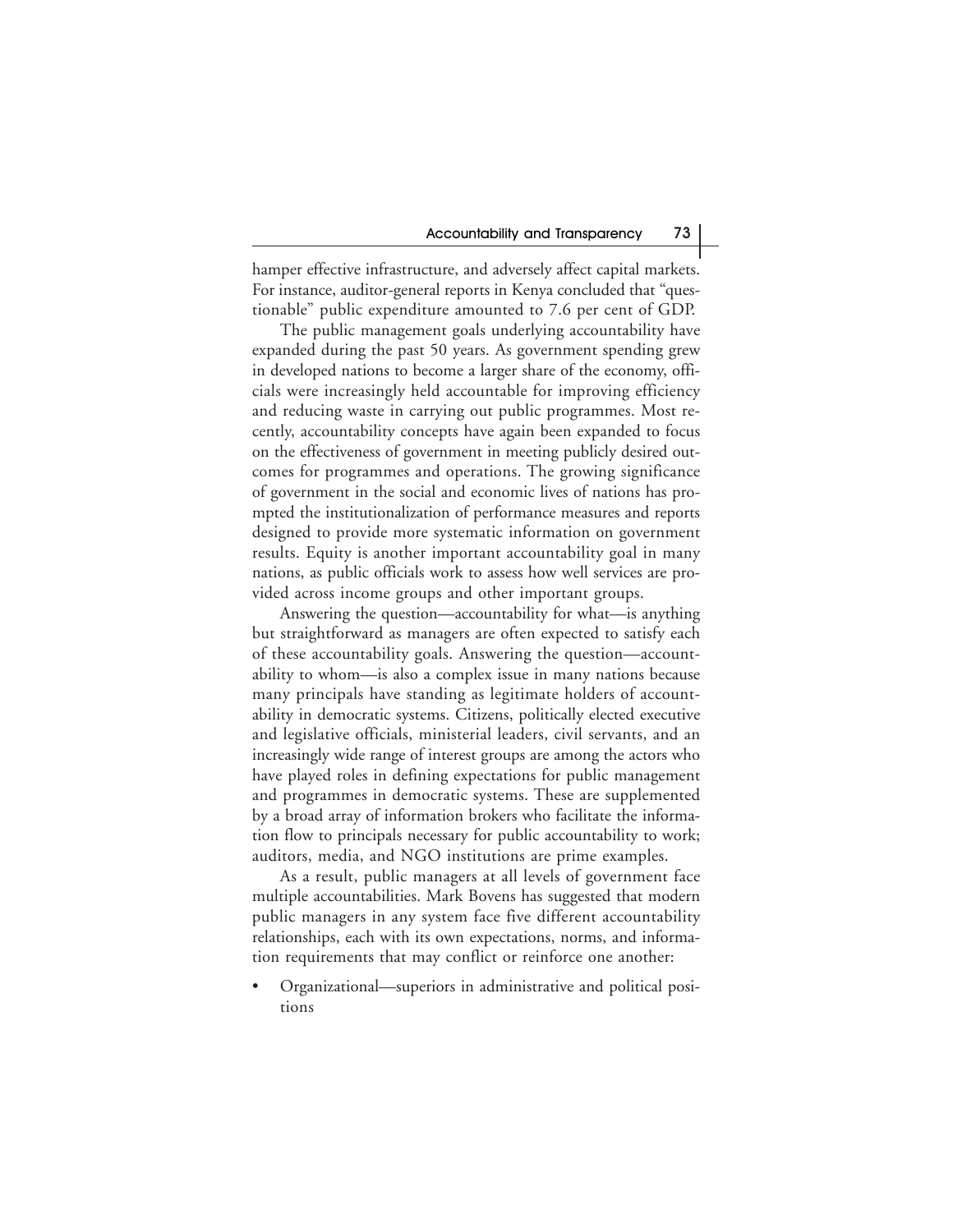- Political—citizens and their elected representatives and political parties
- Legal—court systems and legal rulings
- Auditors and reviewers—independent agents empowered to exercise oversight over agencies and programmes
- Professional—standards and codes adopted by professional peers

Not surprisingly, these multiple principals have differing priorities and perspectives on the standards for which public officials should be held accountable. The criteria for accountability are contestable. Some principals such as auditors and legislators may wish to stress financial and compliance standards; others such as political ministers may emphasize results and outcomes. Advocates of New Public Management assert that there are tradeoffs; greater emphasis on compliance and financial controls can undermine efficiency and effectiveness in delivering outcomes. Even where the emphasis is on results, disagreement often exists about the nature of the goals themselves, the metrics used to measure them, and the relative weights assigned to multiple goals. Criteria and weighting change over time as well, and sometimes criteria may be established retrospectively.

Correspondingly, an ever wider array of "agents" is the object of accountability, including many of the same officials listed earlier. Such agents can include both political and bureaucratic officials in the traditional sense. The number of agents is multiplied by federal systems where authority for many programmes is concurrent and shared across jurisdictions. In recent years, even unitary systems such as the United Kingdom have come to rely on a growing variety of "third party" actors to finance and deliver public services, ranging from private for-profit contractors to non-profits and quasigovernment agencies. For developing nations, the World Bank estimates that public-private partnerships for infrastructure development rose from less than \$13 billion in 1990 to more than \$114 billion less than ten years later.

The ability of principals to hold agents accountable for public goals and objectives is often limited. The presence of multiple principals permits agents, even those in hierarchical bureaucracies, to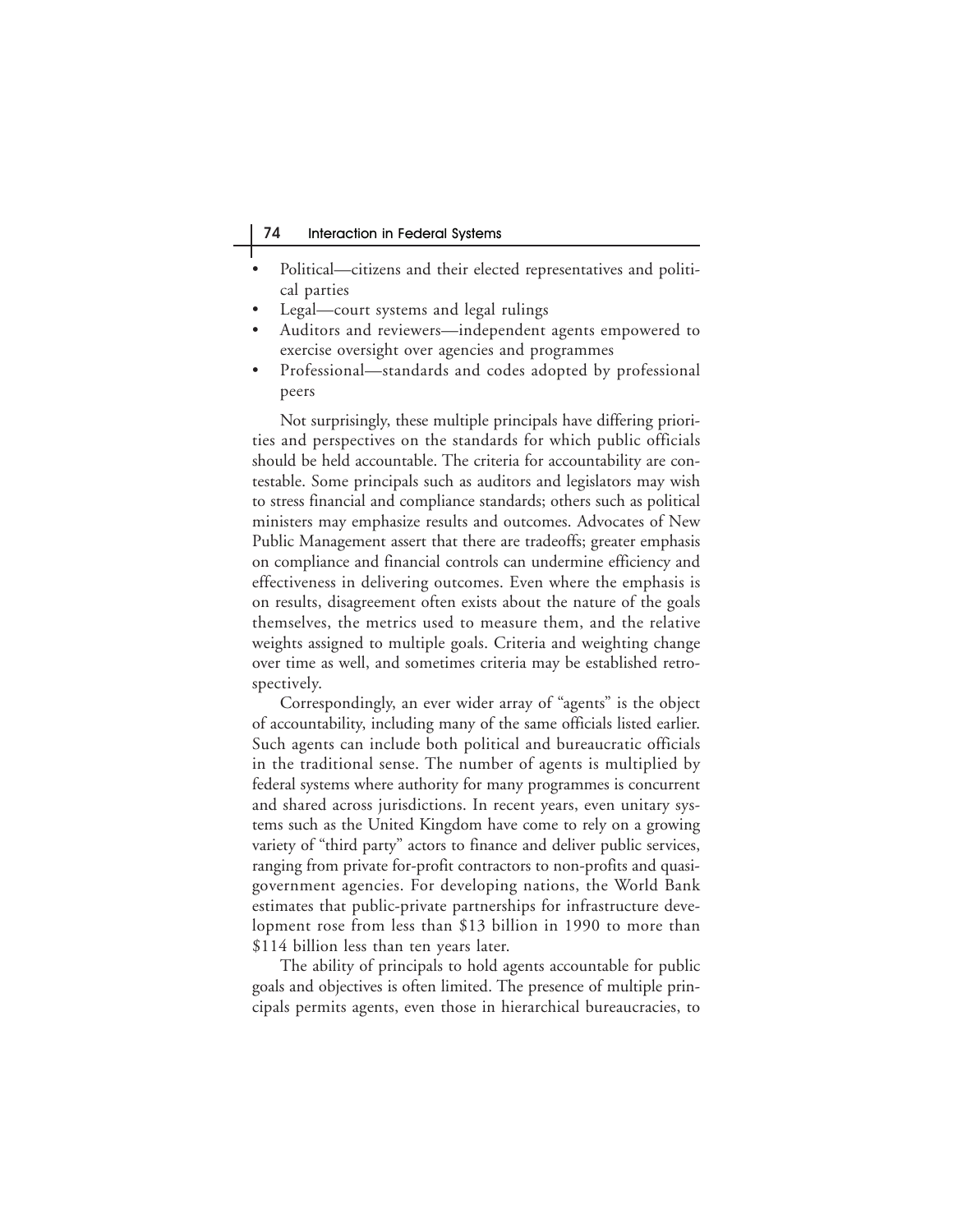gain leverage when principals do not agree on goals or priorities. Separation-of-powers regimes enable bureaucratic officials to gain autonomy when presidential and legislative officials are of different parties, for instance. Principals also suffer from classic information asymmetries that characterize principal-agent relationships. Agents typically have superior information about their own programmes, finances, and intentions that provide an advantage in the accountability relationship. Although principals can set the goals, agents have the information that can help determine whether the goals were in fact met and the reasons why.

The most egregious breaches of accountability are defined under the broad rubric of corruption. While corruption is condemned for eroding the legitimacy of the state and undermining the efficiency of the economy, it is not surprising that there is no agreement on what this term means. While the World Bank has suggested that corruption is defined as the abuse of public office for private gain, others provide more nuanced and variable typologies. For instance, some would broaden the definition to include abuse by private corporate actors; others would extend the definition to include political parties, bureaucracies, and other public actors who abuse power in order to advance their own political prospects. Yet, this is not without controversy. Some observers, such as Edward Banfield, observed that while the control of city governments in the United States by political parties through patronage was condemned by many, the urban "political machine" succeeded in performing such latent social functions as assimilating waves of new immigrants and other disadvantaged citizens, providing new routes for social mobility, and integrating fragmented jurisdictions across metropolitan regions.

# **2. The Unique Accountability Challenges in Federal Systems**

From the broadest perspective, federal systems can have both positive and negative consequences for accountability and public management when compared to unitary and other systems of governance. On the positive side, one of the most compelling arguments for a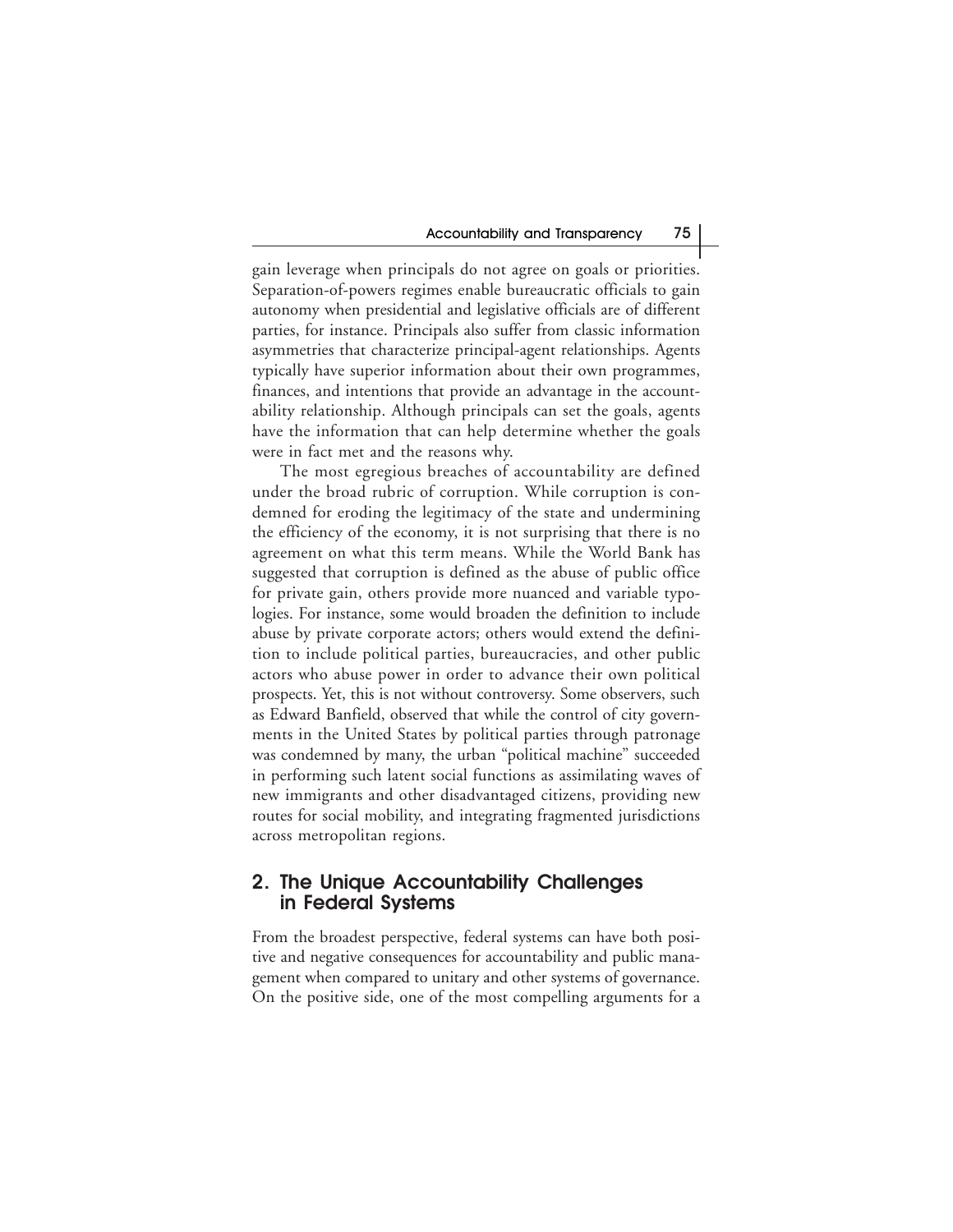federal system is its potential to serve as a check on central power. As one observer noted, "the great virtue of a federal system is it prevents one damn fool at the top from screwing it all up".<sup>1</sup> From a performance perspective, decentralizing the design and implementation of programmes can result in services that are better suited to different local populations, and can inspire policy learning through what can amount to a series of local experiments or policy laboratories. Moreover, the potential for competition among local governments can induce incentives to improve services at lower costs, assuming the public is mobile enough to migrate elsewhere. South Africa, for instance, found that a shift from national to local delivery of infrastructure improved service provision in a relatively short time, as local governments took ownership and provided better matches of resources with local needs.

On the other hand, a federal system multiplies the numbers of both principals and agents, thereby confusing the ability of publics to assign credit and blame for results. Such systems complicate the projection of national goals by sharing power over implementation and even policy goal setting with other levels of government. They also can undermine the maintenance of local priorities as well because participation in national programmes causes local resources and staff to be diverted to national as opposed to purely local purposes.

The implications of federal systems on the potential for corruption have been found to be mixed in developing nations when compared to more centralized models. While decentralization can bring greater public visibility and pressure, it can also multiply opportunities for corruption. As noted in *The Federalist*, smaller communities are more easily prone to being captured by hegemonic majorities or local elites that are unchecked by other interests and values. In Russia, political decentralization led to greater corruption as local governments were captured by firms and local officials engaged in rent seeking. In China, political centralization contributes to party discipline, which limits the opportunity for local corruption. A major factor is whether decentralization leads to greater or lesser transparency and visibility in government transactions. Local elections generally receive less coverage and visibility than national elections, but studies in Bangladesh and Ghana found that decentralization led to enhanced transparency at the local level.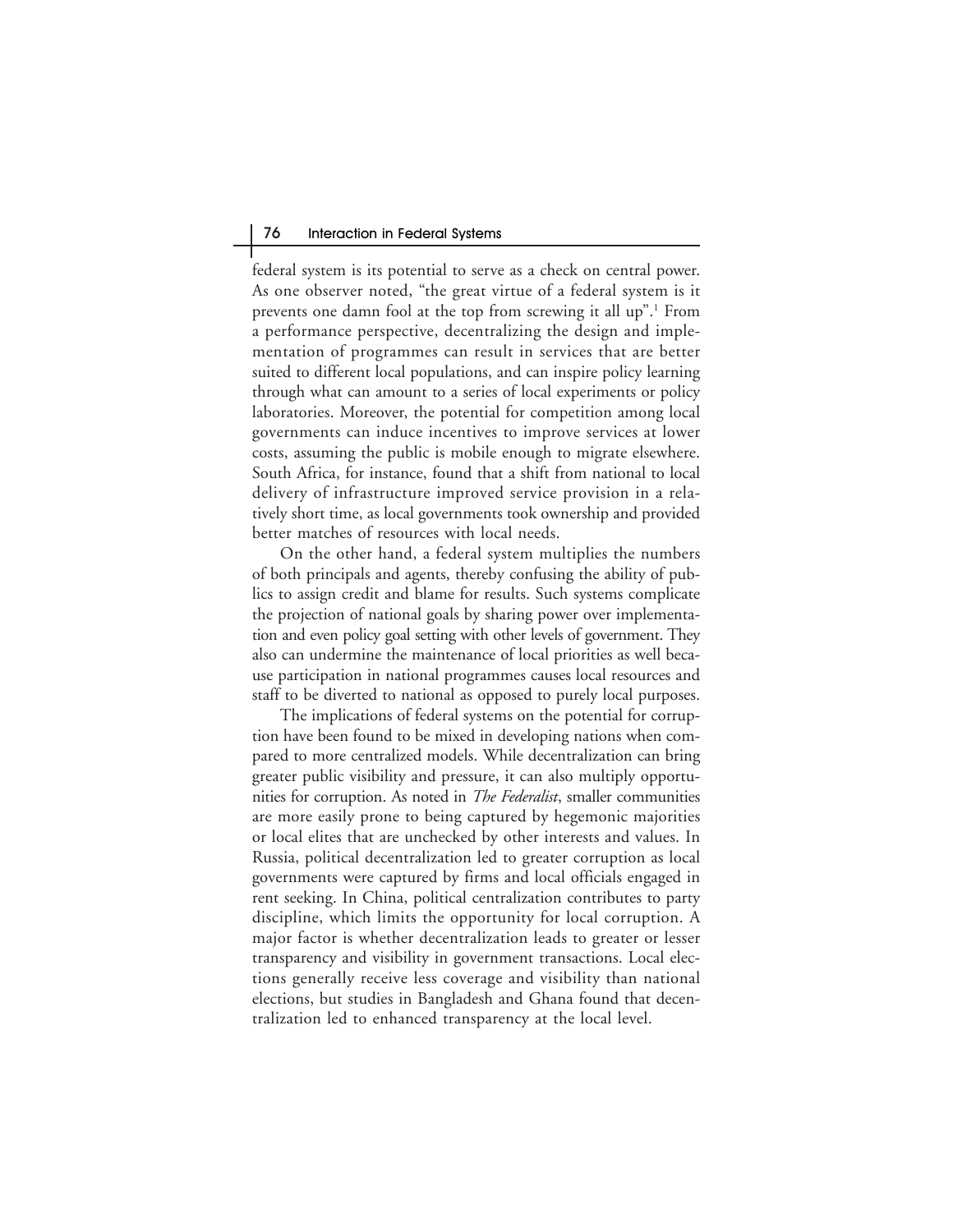#### **3. Accountability Dilemmas in Intergovernmental Management**

The nature of these accountability challenges will in large part reflect the degree to which power, responsibility, and financing are shared across governments. Where powers and responsibilities are assigned to separate orders of government, accountability follows and reinforces the separate assignments. However, in most federal systems, old traditions of "dual federalism" have given way to cooperative systems where high degrees of interdependence have become commonplace. Cooperative systems are distinguished by a high degree of formal or informal concurrency in power and authority for important functions. Moreover, significant fiscal interdependence has evolved in federal systems to capitalize on the comparative advantages of each order of government in modern systems. National governments have unique revenue-raising capacities owing to their position in national and even international markets, while subnational governments have superior information about local conditions and preferences. For instance, in Brazil, the federal government is in charge of general rules and financing for social welfare, while states and municipalities are responsible for implementing such programmes as medical services, food, schools, and family assistance.

While such cooperative and interdependent fiscal systems have many advantages, they also pose major challenges for accountability. Central to the accountability challenge is the multiplicity of legitimate perspectives and capacities brought into the determination of programme goals and the delivery of services to local populations. By inviting multiple governments into the design and implementation of these programmes, programmes become accountable, to some extent, to multiple principals across the intergovernmental system. Thus, a programme administrator for a national programme working in local government is expected to be accountable not only to the local government administrator and legislative officials, but also to the national government that authorizes and funds the programme, to say nothing of state governments, clients, NGOs, and other stakeholders. In nations such as India, federal systems distribute power across national, state, and local govern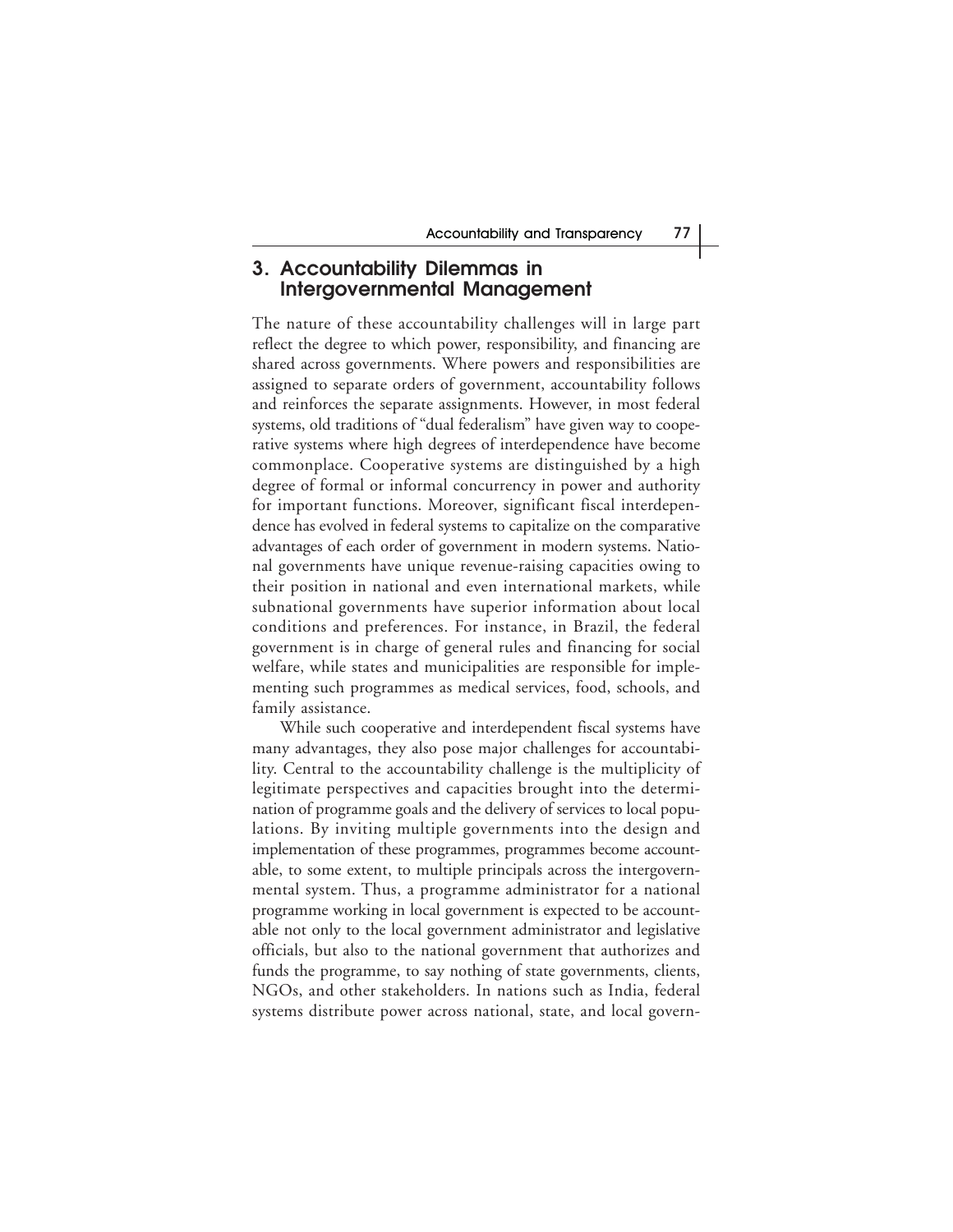ments in a three-tier structure that further complicates power sharing and accountability arrangements. The consequence is a complex accountability system where programmes are influenced by interests and values prevailing at many levels throughout the system.

Unlike command-and-control systems, federal systems must work to balance and possibly reconcile vastly different goals, priorities, and capacities distributed across governments. Federal, state, local, and other regional governments necessarily will have different goals and interests; indeed, one of the strengths of a federal system is the institutionalization of differences in the structure of governance. Governments will also have different levels of administrative and technical capabilities.

Whether and how these differences are integrated will vary across systems, and the processes for determining the responsibilities distributed in a federal system across and within programmes are inherently political. In highly decentralized systems, each order of government has political resources that make it difficult for even the national government to make unilateral policy determinations. In some systems, states and local governments have formal representation in national legislatures, such as Germany, while the party system can reinforce the role of subnational governments, as the rise of regional parties has done in India. In other systems, the national government has more hegemonic influence, based in part on the presence of strong, and nationally based political parties. Other factors influence the allocation of responsibilities and the relative balance of power between national and subnational governments in a federal system. For instance, the constitutional assignment of powers plays a large role; India, Brazil, Mexico, and Nigeria are among the federal systems whose constitutions assign considerable concurrent powers to the national and state governments, fortifying a cooperative approach to programme assignment and management. The presence of cultural, religious, ethnic, and racial heterogeneity will have an important effect on how federal systems are designed, particularly where these divisions are reflected and reinforced by the boundaries of the federal system itself.

The accountability problems associated with the intergovern-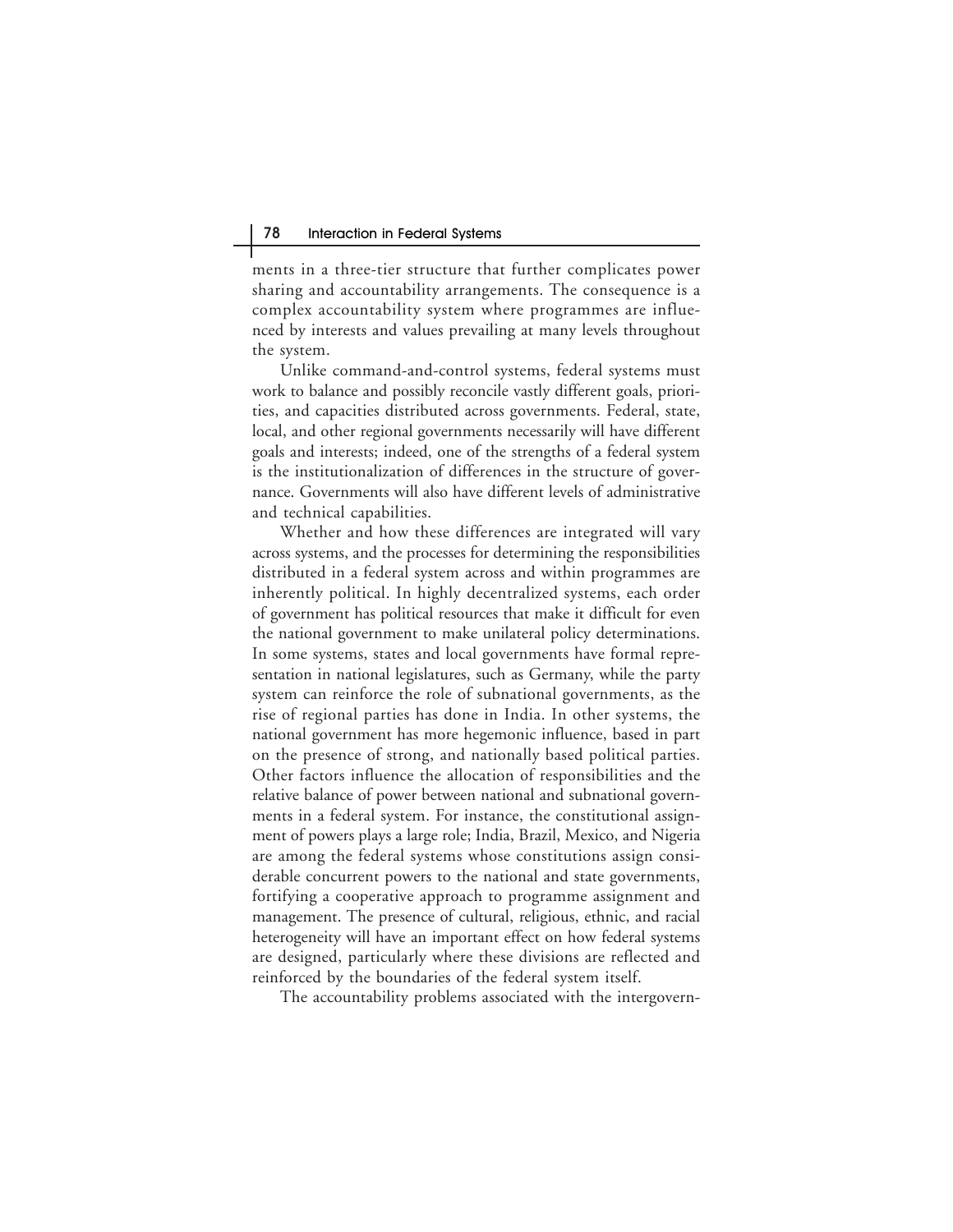mental management of jointly shared programmes can be considered from the perspectives of both national and subnational governments. The accountability issues are particularly challenging for national grants and mandates with discrete programmatic goals and objectives (e.g. tied aid or categorical grants). However, even general fiscal transfers can entail national conditions and commitments that are viewed as binding on subnational recipients. From the national perspective, intergovernmental programmes are vulnerable to certain inherent problems:

- **Goal conflict**. Differences in goals and priorities are to be expected in federal systems due to inherent differences in the concentration of interests. Subnational entities, for instance, have fewer incentives than national governments to support programmes with benefit spillovers or redistributive programmes that could undermine their ability to attract business and higher income residents. While grants, mandates, and other tools are deployed by national governments to change the priorities of subnational governments for these and other purposes, in fact considerable slippage, nonfeasance, and even refusal to cooperate with national programmes can be expected.
- **Fiscal windfalls**. Subnational governments have incentives to misallocate grants tied to specific programme purposes for other purposes. A study in Uganda found that in the early 1990s, only 13 per cent of government primary-education capitation grants made it to the intended destination, primary schools. The rest went to purposes unrelated to education or to private gain. Studies in Cameroon, Tanzania, and Uganda estimated that 30 per cent of publicly supplied drugs were misappropriated; in one case as much as 40 per cent was "withdrawn" for private use. Even when grant funds are ostensibly used for their intended purposes, they can, in effect, be diverted if they simply substitute for subnational government funding that would have been otherwise provided for the aided activity. A study by the US Government Accountability Office, the national audit office, found that nearly 70 per cent of federal grant funds are used by state and local governments to replace their own funds in aided programmes.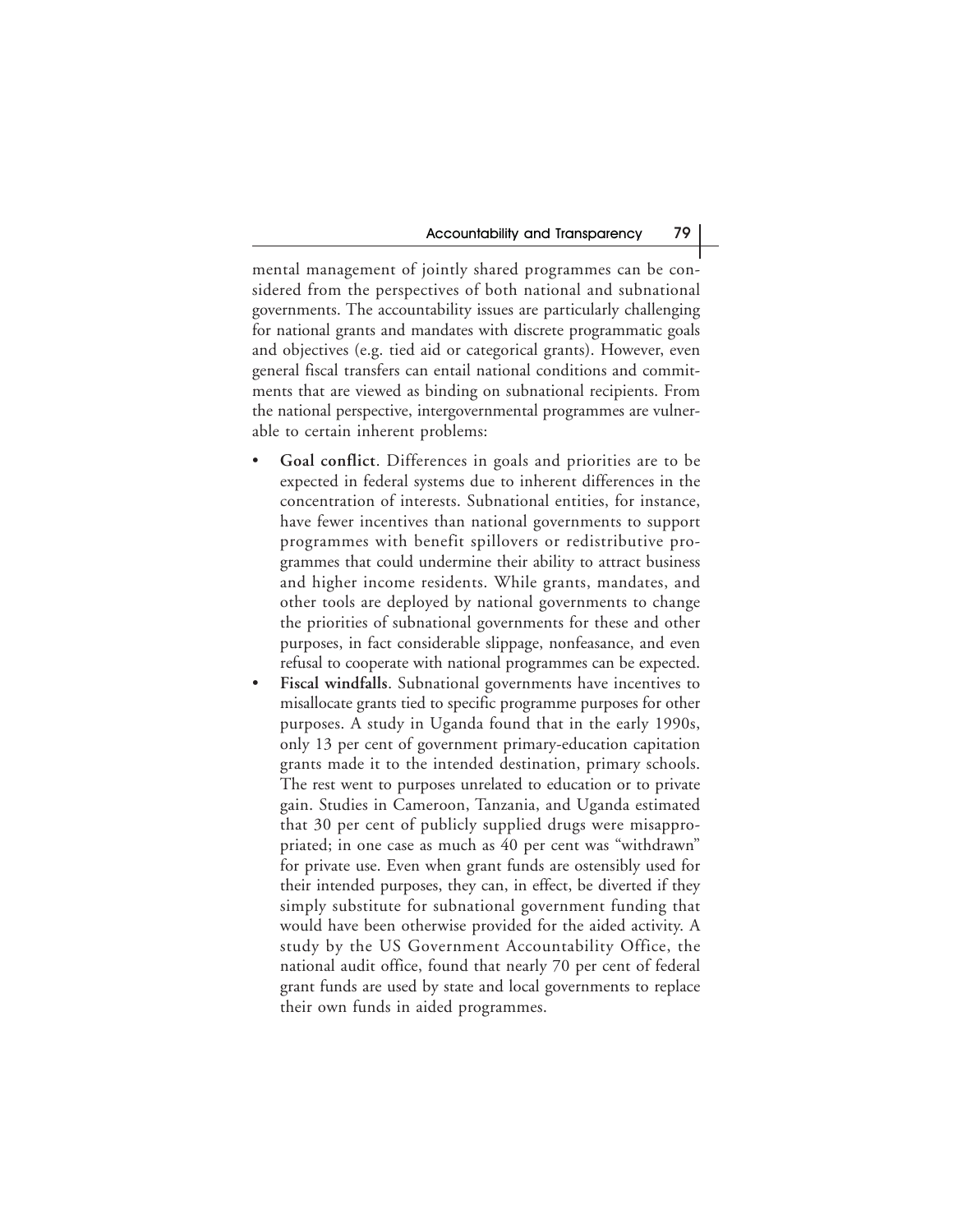#### 80 Interaction in Federal Systems

- **Principal agency.** Information asymmetries and weak information systems complicate the capacity of national officials to assess accountability for financial-aid performance under cooperative programmes. Subnational governments can shirk and fail to report in nationally consistent categories. The problem of "many hands" complicates the assessment of responsibility for outcomes because many results are the product of numerous factors and government actors whose specific contributions are often difficult to specify.
- **Efficiency**. Incentives can erode intergovernmental programmes when the spending responsibility is separated from the raising of funds for those programmes. The presence of effective matching requirements can restore disciplinary constraints on subnational recipients, assuming that the matching requirement is sufficiently stringent to motivate interest and ownership by subnational officials. However, many systems find that matching requirements can undermine fiscal equalization goals by screening out poorer jurisdictions where the match constitutes a burden.
- **Weak partners**. Subsidy programmes can attract weak partners, both those with low capacity and those with low interest in the aided programme. The various subnational recipients such as local governments, non-profit entities, and even private profit-making businesses participate in the programme for the rents gained rather than for a substantive commitment to the programme's goals. Programmes most vulnerable are subsidies that entice participation without sufficient risk, or cost-sharing or screening, to ensure commitment to the programme.

Participation in national programmes creates a different set of accountability challenges for subnational governments. From their perspective, tied or narrow-purpose aid and mandates set up a tension between loyalty to the goals of their own local principals and those of national principals. These become most distressing for those governments with a high dependence on external aid from national governments. For instance, 87 per cent of the revenue for provincial governments in South Africa comes from the national government. The Spanish subnational governments receive 72 per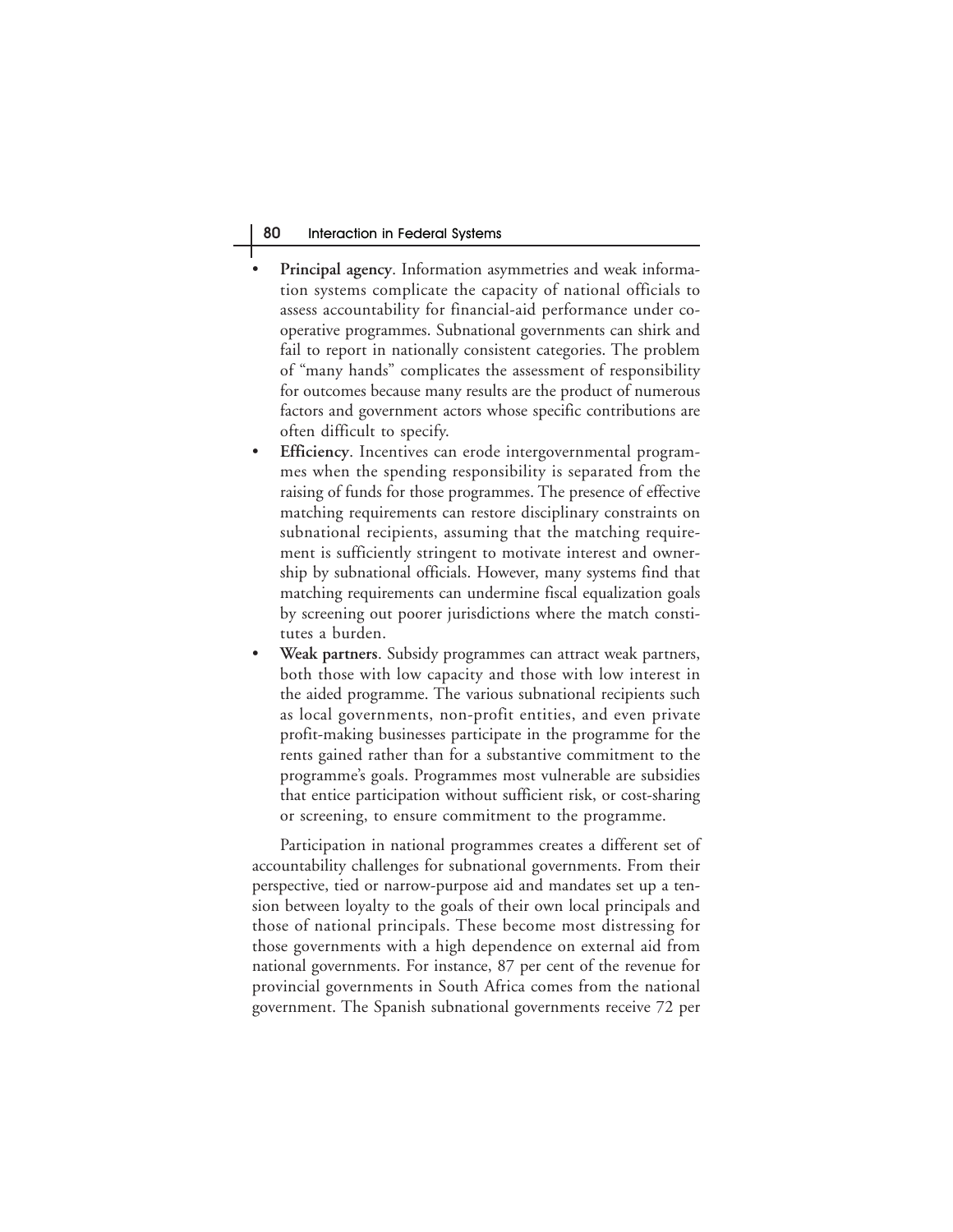cent of their revenue from the Spanish national government, the Indian states receive 46 per cent from the Government of India, and the Brazilian states receive 30 per cent of their revenue from the Government of Brazil. Such aid can distort spending priorities by encumbering state or local funds for national purposes through matching requirements or other mandated costs. Moreover, subnational governments must typically agree to a wide range of specific standards that may not be flexible enough to adapt to local conditions.

Each nation will negotiate these accountability questions and concerns in different ways. The existence and resolution of tensions in accountability to different orders of government will be influenced by such factors as the roles assigned by constitutions, history of relationships, presence of significant tensions in civil society, the extent of involvement by interest groups and media, and the availability of multiple venues—legislatures, executive agencies, courts, auditors, and media—for the different orders of government to press their claims and seek redress of grievances. The nature of the party system will be particularly important. Nations with decentralized and pluralistic party systems will be more inclined to take the perspectives of subnational governments into account when considering government roles and programmes, while those with more centralized party systems will tend to favour more centralized policy responses.

In addition to these more external factors, other variables endogenous to the management and policy processes across the intergovernmental system will influence the way accountability is achieved in the process. The capacity of each actor to finance and manage its responsibilities has a major bearing on the performance of the entire system and the extent to which actors can be expected to work collaboratively to satisfy accountability expectations. The professionalization of civil servants has been shown to help tie together like-minded experts across governments into epistemic communities sharing common goals and approaches to problemsolving. Goal congruence across the actors in the system is a major factor determining whether the actors in the system will work together in these programmes. The degree of autonomy enjoyed by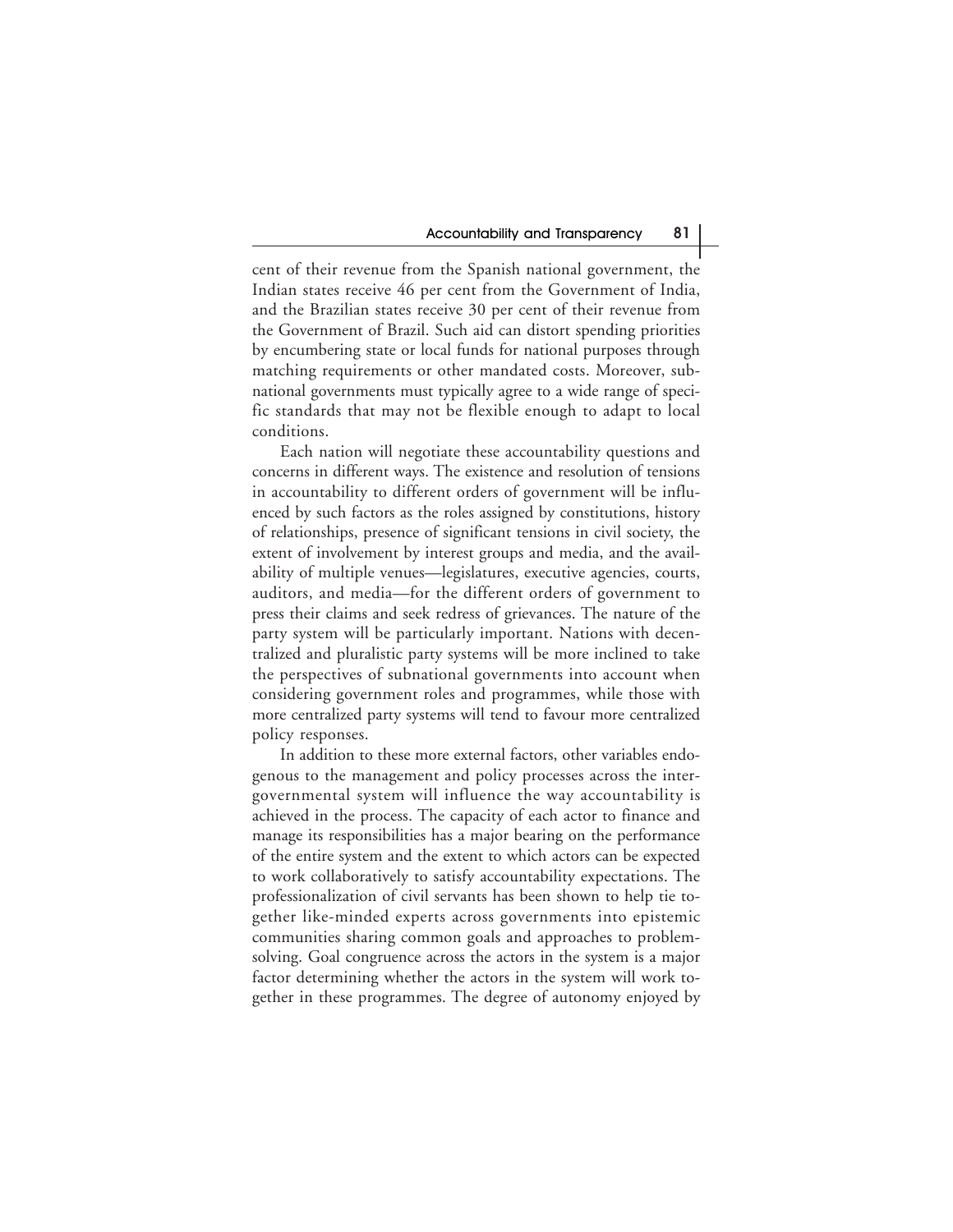each actor will also play a formative role determining the kinds of relationships in intergovernmental systems.

The following chart suggests that actual collaboration across governments can be expected only when goals are congruent and government actors enjoy autonomy. Accommodation characterizes relationships with high congruence, but low autonomy; here, the subnational governments become relatively passive implementers of government policies. Competition characterizes areas where subnational government networks are strong and autonomous but where goals are not shared with the national government. Finally, avoidance captures those kinds of relationships where neither autonomy nor goal congruence is present.

**Patterns of Intergovernmental Collaboration**

|                  | Goal<br>Congruence<br>Yes | Goal<br>Congruence<br>No |
|------------------|---------------------------|--------------------------|
| Autonomy<br>High | Collaboration             | Competition              |
| Autonomy<br>l ow | Accommodation             | Avoidance                |

# **4. Developing Nations Face Unique Accountability Challenges**

The issues and concerns discussed above constitute challenges for any system. In addition, the ability of developing nations to develop and implement accountable intergovernmental programmes will be tested by several discrete factors, including:

- Underdeveloped management capacity throughout a diverse federal system
- Traditions of informal rules and governance arrangements that frustrate the formal criteria, standards, and reporting requirements comprising accountability in intergovernmental systems
- The lack of continuous and stable relationships between national and subnational governments, creating greater potential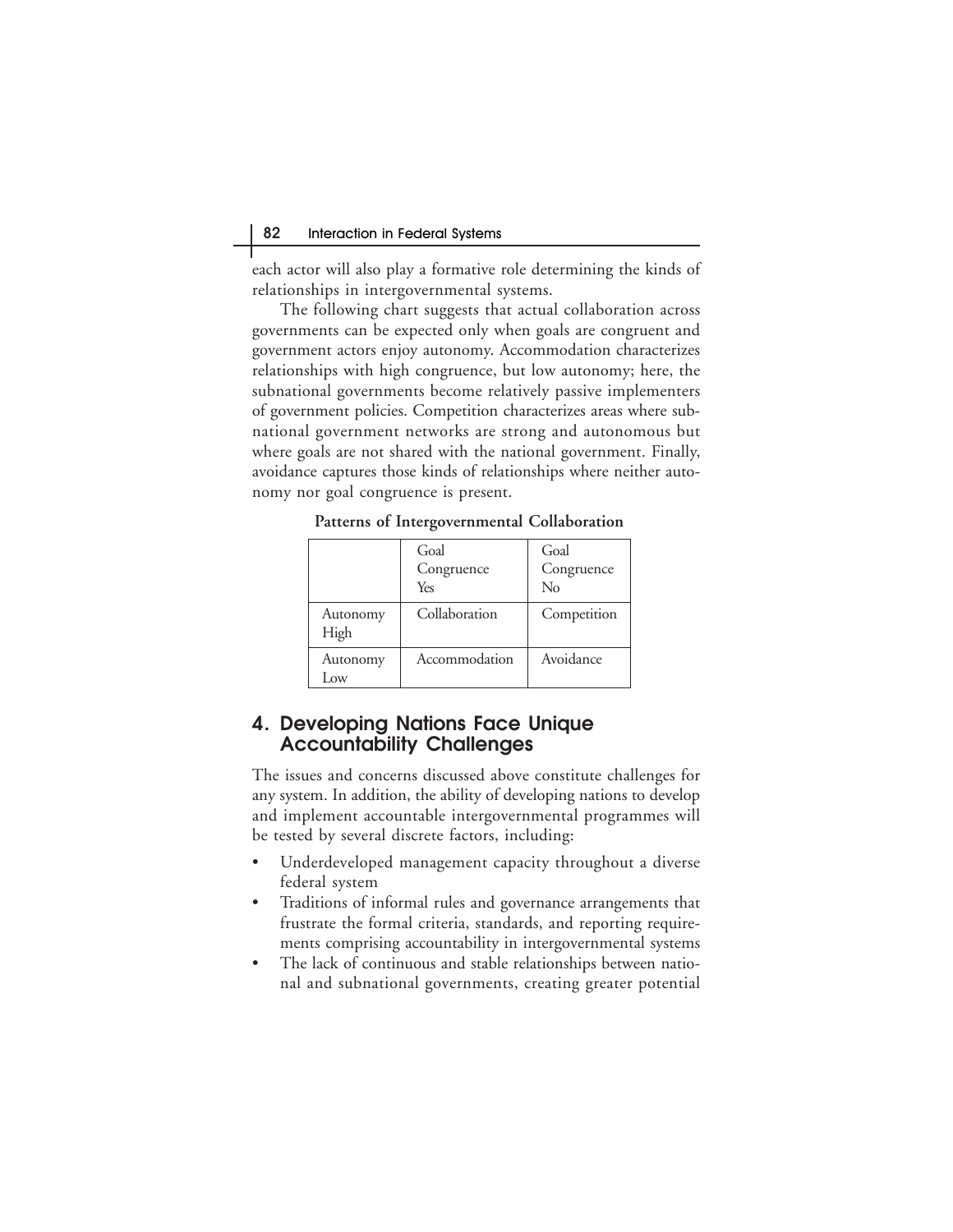for distrust, gaming, shirking, and other practices that undermine accountability

- Lack of tradition and experience within the many governments in the system with public accountability, transparency, and democratic rule
- The underdeveloped role of pluralistic institutions at all levels of government, which can serve as a vital check and reinforcement for accountability
- Wide disparities in economic resources available to the public sector that have the potential to undermine horizontal equity in the implementation of major national initiatives through a federal system
- The absence of professions in civil society that respect the rule of law. For instance, in Mozambique, there are only 10 lawyers outside the capital.

As these nations begin to modernize and expand the role of government in the social and economic lives of their citizens, opportunities for corruption multiply. Nations with weak economies inspire entrepreneurs to seek rents through the public sector. World Bank studies show, for instance, that SubSahara Africa has an endemic culture of corruption affecting many nations. Neopatrimonialism exists in these nations where the distinction between public and private erodes and where the state becomes personalized under the rule of autocratic leaders. At worst, states become sultanic states where government office is used to carry out criminal activities, such as diamond smuggling.

However, developing nations are acquiring resources and institutions that can help enhance their capacity to promote accountability. Positive developments will be discussed in the next section, but they stem from broader institutional augmentations, including (1) a significant presence of international institutions and stakeholders with technical and financial assistance to modernize management and governance, (2) the growing role of NGOs as significant players in governance systems in these nations, and (3) the social accountability movement and its emphasis on grassroots capacitybuilding and accountability.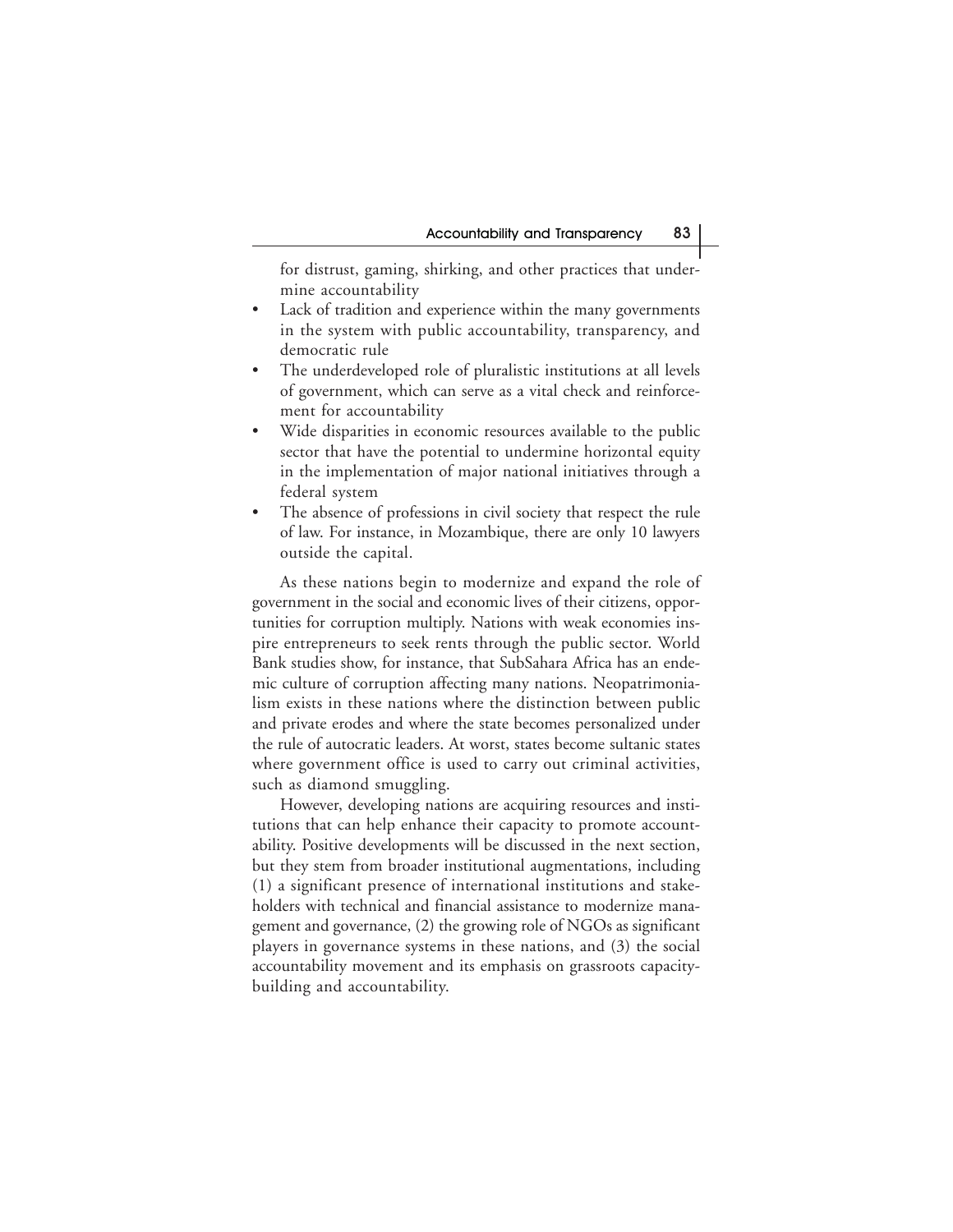# **5. Strategies for Strengthening Accountability in Federal Systems**

Federal systems face certain broad issues in establishing and promoting accountability. These issues can be mitigated or overcome by the adoption of strategies that improve the prospects for accountability. These strategies must be considered in the context of the particular political and governance system under review.

First, effective strategies for promoting accountability in intergovernmental programmes rest on the establishment of effective governance institutions. Developing nations in particular have been struggling to upgrade and institutionalize effective accountability rules and practices. These include building the rule of law, establishing a strong professional corps of civil servants and other professionals staffing management positions, and setting up watchdog and audit institutions to serve as checks and balances on the actions of government leaders. While government institutions are important, strengthening the role of civil society is critical as well. Opening up government to greater public scrutiny, building strong pluralistic organizations where stakeholders and other interests can gain effective representation, and encouraging a strong and competitive media have proven to be essential.

Several nations have instituted notable governance reforms to improve accountability and reduce corruption. Uganda's President Yoweri Museveni mounted a major set of reforms, including establishing a Department of Ethics and Integrity with a visible position, an inspector general, a strengthened national audit office, and reforms to the public service, including higher wages. One observer concluded that the nation had succeeded in overcoming the climate of corruption and criminalization of politics that had plagued it in earlier years. Other nations have set up anticorruption agencies but they have proven ineffective without broader reforms in governance institutions, civil society, and the political environment. For instance, Tanzania's Prevention of Corruption Bureau produces only six convictions a year.

World Bank studies show that many developing nations are enhancing accountability by decentralizing service delivery. These include decentralization of service delivery to local governments,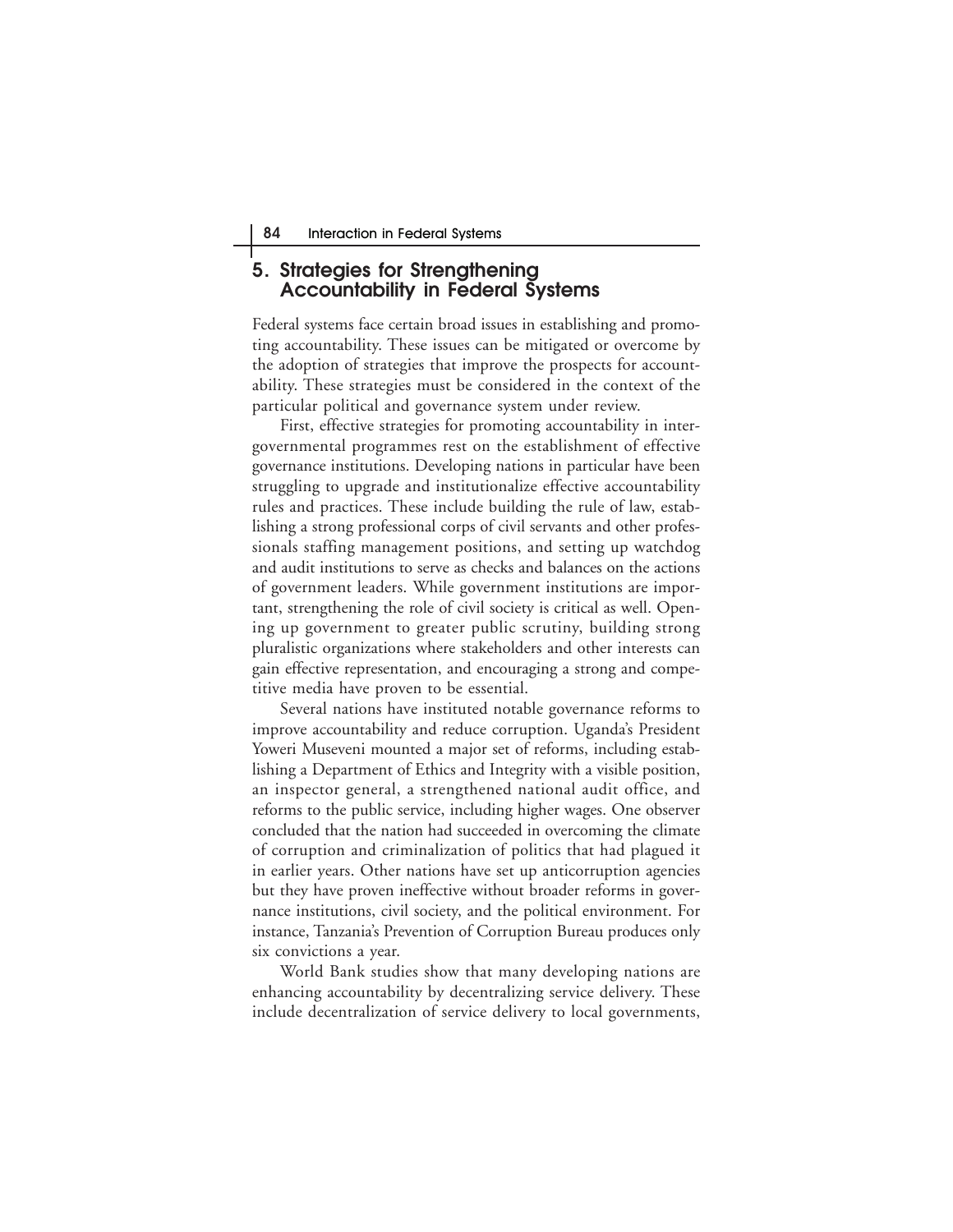community participation, direct transfers to households, and contracting out delivery to private providers and NGOs. The programmes include a wide range of infrastructure services (e.g. water, sanitation, electricity, telecommunications, and roads) and social services (e.g. education and health and welfare programmes). Countries where such trends have gathered include Latin America (e.g. Bolivia, Brazil, Colombia, and Costa Rica), Africa (Ghana, Uganda, and South Africa) and Asia (Bangladesh, Indonesia, India, and Pakistan). In many cases, these initiatives are intergovernmental in nature, as national governments remain involved as funders and standard setters.

As developing nations increasingly join the developed world in delivering services through intergovernmental and non-governmental providers, many are exploring the following strategies for improving accountability for these complex governance arrangements.

#### **6. Selection and Design of Government Tools**

Governments interact through a complex range of government "tools" (e.g. grants, regulations, loans, insurance, contracts, cooperative or joint partnerships, and other arrangements for sharing public and private resources). The choice and design of these tools can have a formative role in influencing performance and accountability. The fiscal impacts of grants offer a good case study of tool choice and design. Grants affect the priorities of subnational governments when they are designed to shape the choices and behavior of those governments at the margin. Targeting of grants to those places with greatest need and least resources is a key design principle to offset disparities that can undermine equity and national uniformity of benefits and service delivery.

For instance, in 1989, Mexico introduced a poverty-alleviation programme spending 1.2 per cent of GDP annually on infrastructure and electricity for poor communities. Assessments of the programme found that it had reduced poverty by only 3 per cent. Had it been effectively targeted to those areas where poverty was concentrated, it could have reduced poverty by more than 50 per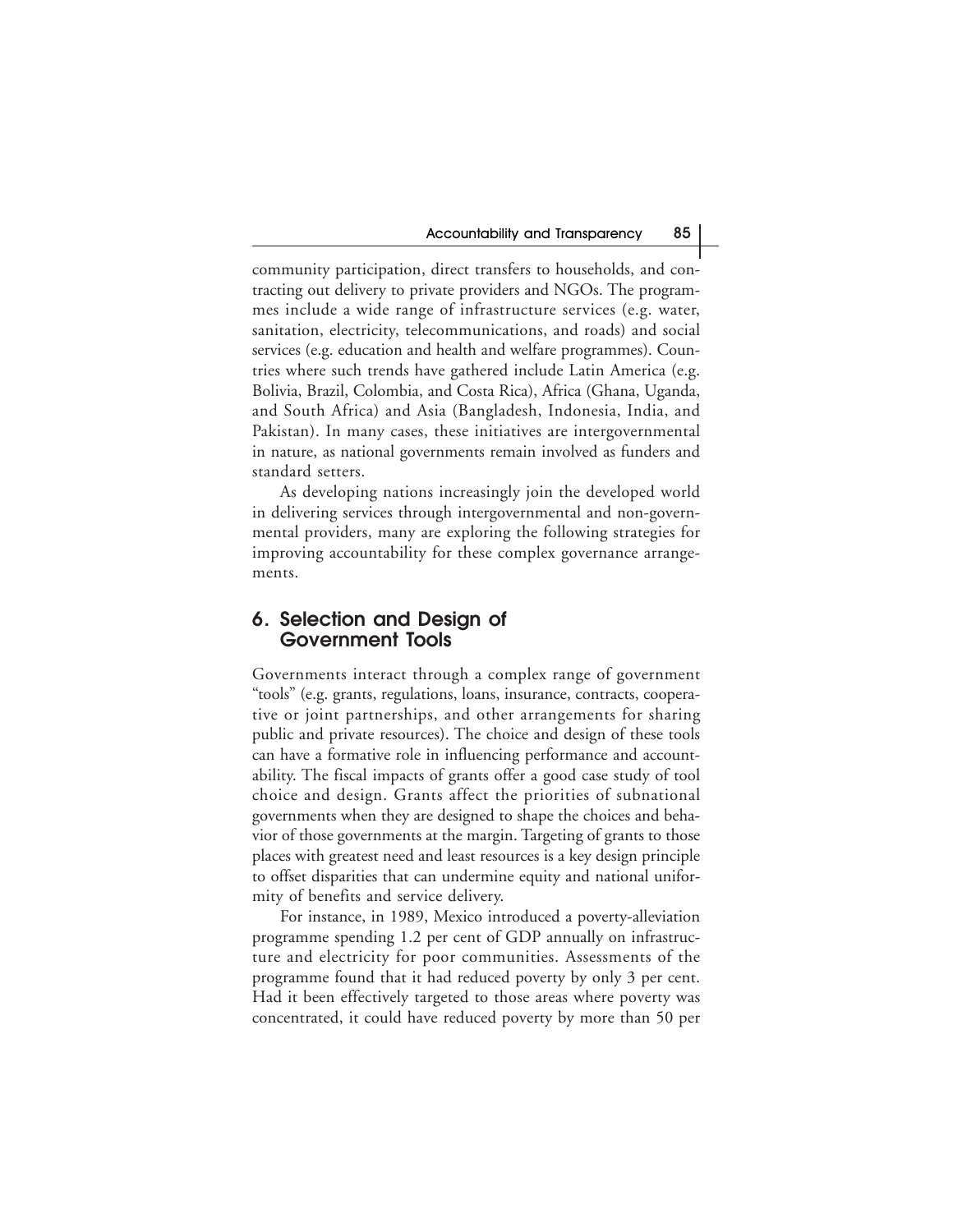cent. Even if grants get to the places needing them most, other provisions are important to deter fiscal substitution, thereby ensuring that scarce resources are in fact additional rather than simply a replacement for current resources.

The choice and design of the tool should be sensitive to the accountability environment and the nature of the recipients involved. For instance, in Brazil, federal grant funds are provided to municipalities for health care through two different grant mechanisms depending on the management experience and commitment of the state. For states with less complete health systems, funds are provided in specific categories based on negotiations with national government officials. The jurisdictions with advanced systems, on the other hand, receive a block grant with considerably greater discretion and flexibility. They negotiate for specific funds.

#### **7. Choosing Providers**

In intergovernmental systems, national governments often have little choice but to work with subnational governments. National governments often seek to build support for new programme initiatives by cultivating like-minded cadres of professionals and specialists in subnational governments who are disposed to support the programme. Programme design can nurture these networks by prescribing qualifications for personnel working on aided programmes and by institutionalizing roles and rights for beneficiary groups.

However, in developed and some developing nations, both national and subnational governments are promoting competition by dealing with alternative service providers, such as NGOs and private contractors. Moreover, some nations are circumventing public monopolies by using vouchers to simulate a market for public services.

When well designed and monitored, contracts have proven to be promising ways to introduce more effective programmes and instil greater accountability for results even in the public sector. After its civil war, Cambodia found dramatic improvements in health outcomes through contracting with NGOs. However, World Bank studies show that contracts in developing nations suffer from inadequate competition among suppliers, tendencies by private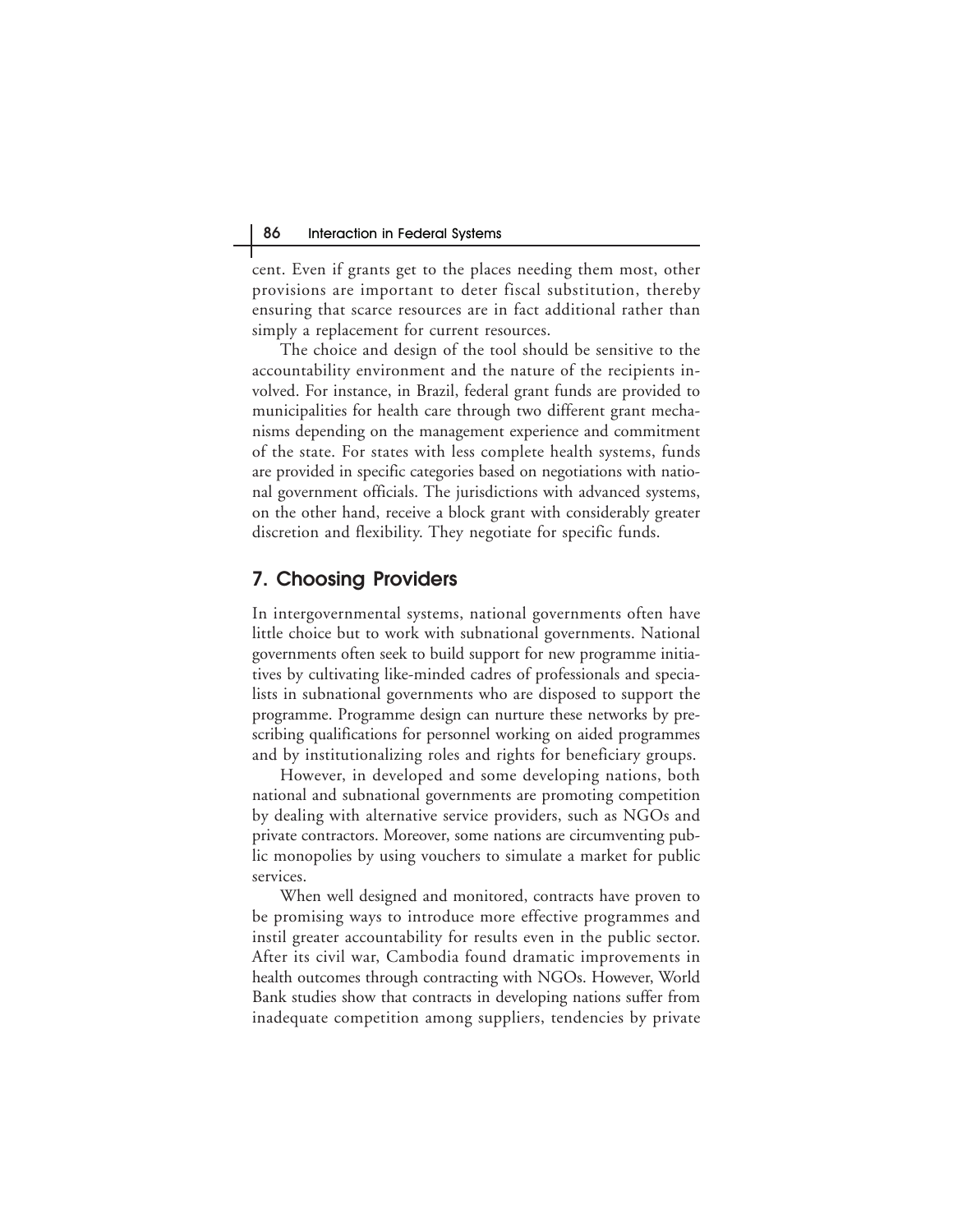providers to serve better-off clients, and classic principal-agency problems in measuring contractors' performance. Defining appropriate incentives and standards, monitoring performance, and leveraging contractors' performance become far more complex where competition is limited or non-existent.

The tradition of altruism among NGOs enabled them to provide health care in Uganda at higher quality and lower costs than the public sector. NGOs in developing nations are often better positioned to serve hard-to-reach and high-risk-clients that tend to avoid public servants. However, developing nations are hampered by a limited supply of non-governmental non-profit and private entities available to compete for public work.

# **8. Monitoring and Oversight**

National governments and subnational governments deploy both formal monitoring and oversight. Several distinctions will be drawn to describe different strategies.

*Ex ante* **vs.** *ex post.* National government actors bargain up front under the *ex ante* approach, negotiating detailed goals and accountability procedures. Under the *ex post* approach, oversight occurs after the fact through audits, information reporting, and evaluations. Each approach has certain advantages and drawbacks for accountability. *Ex ante* approaches maximize leverage by the principal over the agent, as agents must demonstrate compliance with conditions up front. Under *ex post* approaches, the burden of proof often shift to the principal to demonstrate compliance problems after funds are spent, a point when the principal has arguably the least control. Notwithstanding the advantages accruing to principals from the *ex ante* approach, there are compelling reasons to rely on the more passive oversight strategy implied by the *ex post* approach. Generally, *ex post* oversight is far less expensive and can be expected to be used as the numbers of agents grow in programmes. Moreover, because *ex post* oversight generally provides less intrusive national control, many federal systems prefer to provide funds to subnational governments under this system.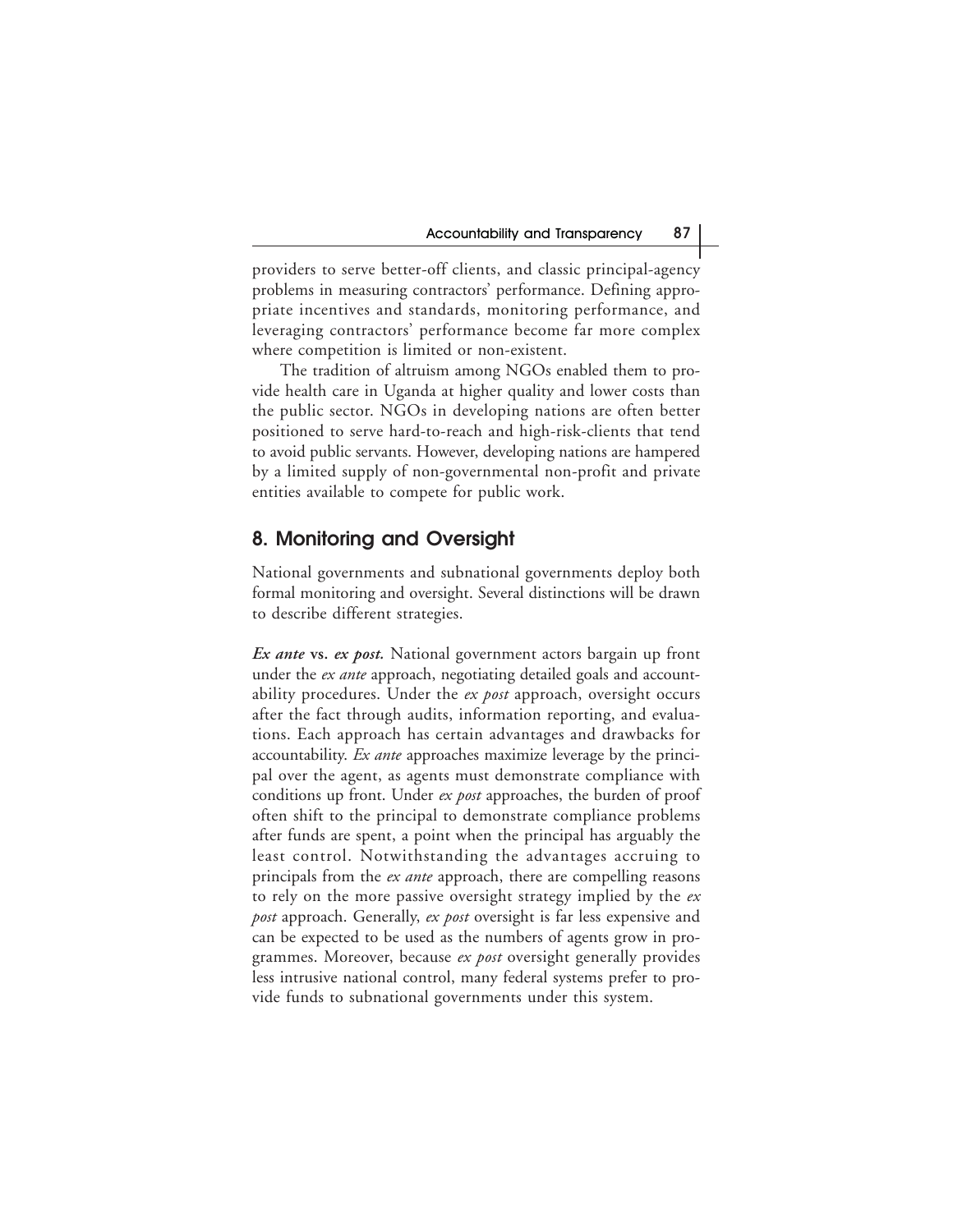**Police Patrol** *vs***. Fire Alarm**. Active oversight of subnational governments and other providers is sorely limited by shortages of national staff and by political constraints. However, national legislation often institutionalizes roles for actors such as clients, NGOs, and others to sound the "fire alarm" by providing these entities with access to information, courts, and public forums to register their concerns and gain redress. In developing nations, international financial agencies, NGOs, and other client groups can become effective monitors of programmes among all orders of government. Important gains in performance have occurred when clientele, community, and other groups have engaged in monitoring and oversight. For instance, charging farmers for water and electricity in Andhra Pradesh, India, has made the irrigation department more accountable to them. In the words of one farmer, "We will never allow the government to again give us free water."

#### **9. Sanctions and Incentives**

These can supplement oversight and accountability but are limited by several factors. The use of funding sanctions is limited by the desire to continue funding for clients in need of services. Unless alternative institutions are available to deliver programmes, governments are loathe to penalize governments if such actions will defeat a programme's objectives. The use of incentives is more politically feasible, but rests on the ability to design performance metrics that are consistent with the programme's goals and that resist gaming by recipients. Some grants and contracts are performance-based, which provides specific targets that must be reached, often with incentives. In Haiti, NGOs were awarded contracts from the US Agency for International Development (USAID) to provide preventive health services with performance targets; immunization rates increased dramatically.

#### **10. Transparency**

Public information on performance and finance is important in its own right and is often used as a strategy in intergovernmental pro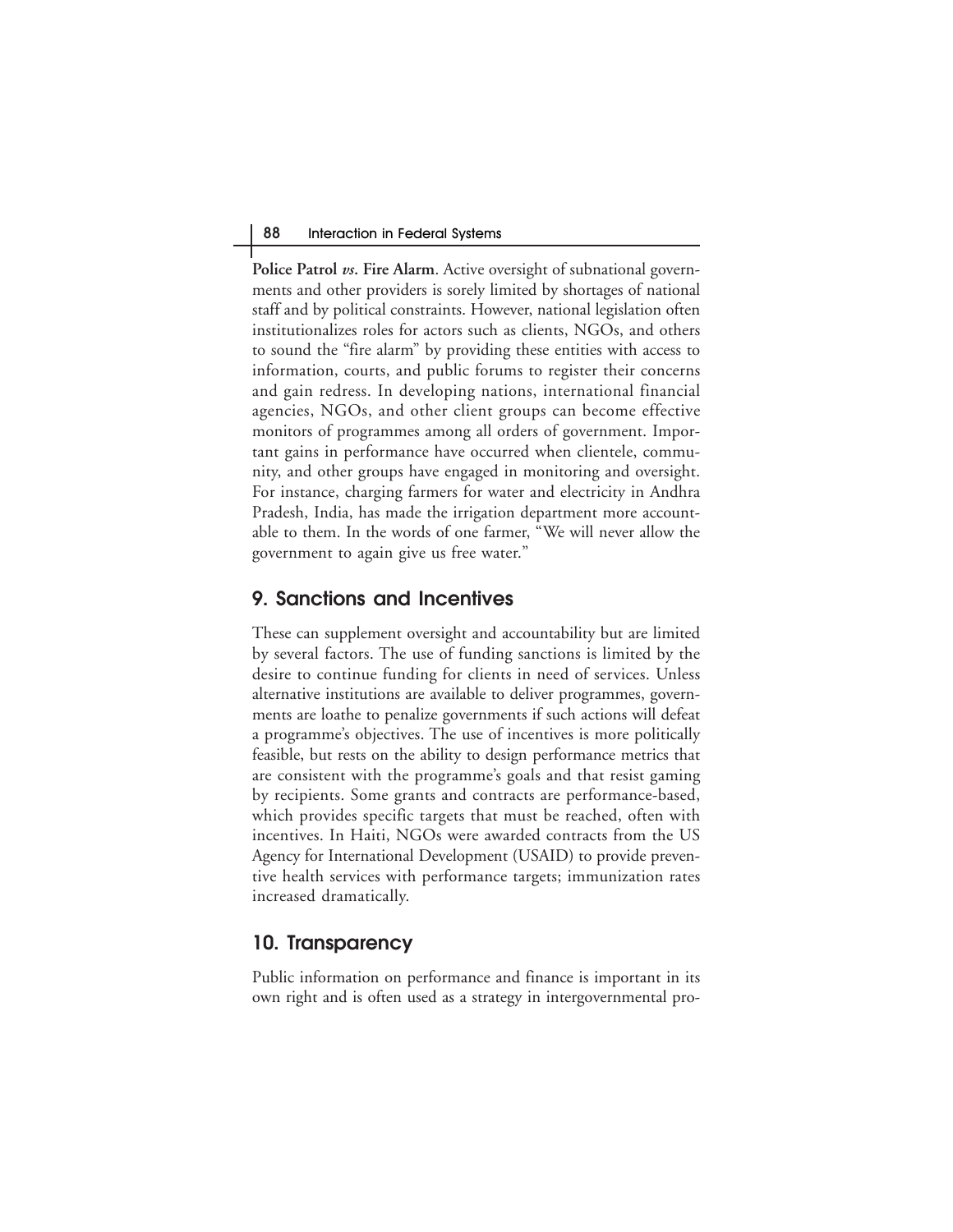grammes. Reports on programmes are often made transparent to the public in the hope that local publics will gain the necessary information to become effective actors in local and national debates about accountability. This involves two steps that are often difficult for governments worldwide. The first is to gather systematic information on costs and performance from the numerous subnational governments and other providers in the intergovernmental system in standard ways that facilitate national reports and evaluations. This can constitute a burden if the data have not been collected previously or, as often happens, it is collected in a different format with different categories for other principals. Second, the public reporting of this information can be inconvenient and sensitive to governments and providers, particularly if performance is compared across jurisdictions and providers. However, it is the potential for shame that often triggers pre-emptive or reactive policy change to address public concerns.

Developing nations have seen improvements occur as a result of public reporting. For instance, in 1995, official Ugandan statistics indicated that a threefold increase in funding for primary education seemed to have produced no increase in enrolments because local governments diverted grants intended for schools to other purposes. The central government responded by publishing amounts transferred to the districts in newspapers and radio broadcasts; requiring schools to maintain public notice boards on monthly transfers of funds; and strengthening legal provisions for accountability and transparency. By 1999, schools were receiving nearly 100 per cent of the grant funds. In India, benchmarking is used to compare the performance and costs of local governments for standardized tasks. This brings public pressure to bear on jurisdictions when these data are made public.

#### **11. Conclusion**

The foregoing suggests that public officials are tapping a rich array of strategies and approaches for improving accountability and transparency. While some of the examples cited may indeed constitute best or better practices, the reader should be appropriately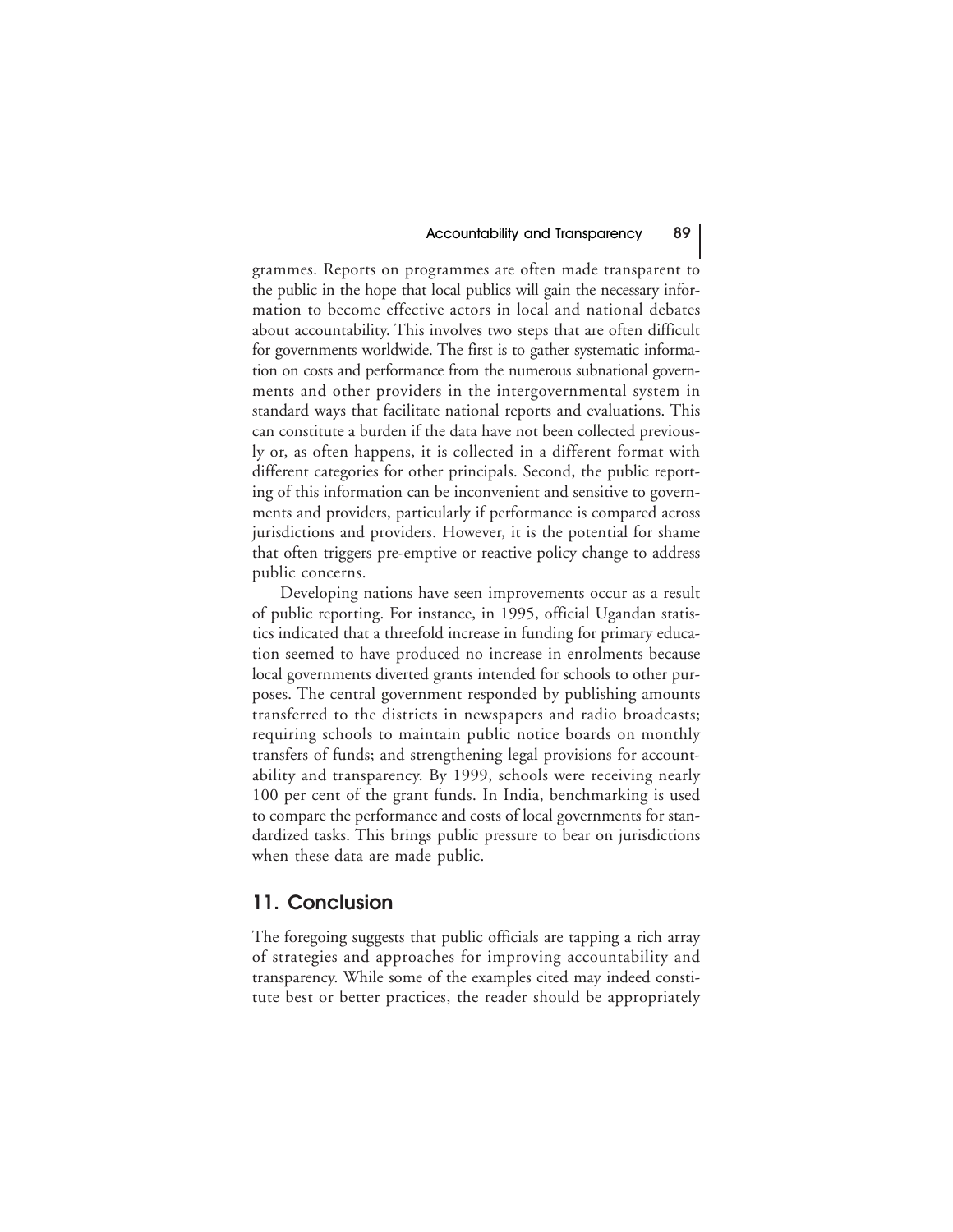wary of the transferability of innovations across nations. Accountability models and processes have significant implications for the distribution of power in federal systems and powerfully influence which values and interests will be advantaged in these systems. Reforms that may work well in certain contexts and systems may not be viewed as legitimate in others. Moreover, the feasibility of certain accountability approaches will also be a function of the management capacity, political system, and broader development of institutions of civil society, among other key factors. Accordingly, policymakers and public managers are advised that there are no universal prescriptions for accountability; rather accountability relationships and models are highly contingent. Interesting questions remain as to whether accountability reforms can drive changes in the overall political environment, and more research would be helpful on this question, but at least in the short term, models that work will be those that rest on a foundation of political will and capacity.

# **Note**

1. Quote is attributed to Frank Bane, the first chairman of the US Advisory Commission on Intergovernmental Relations.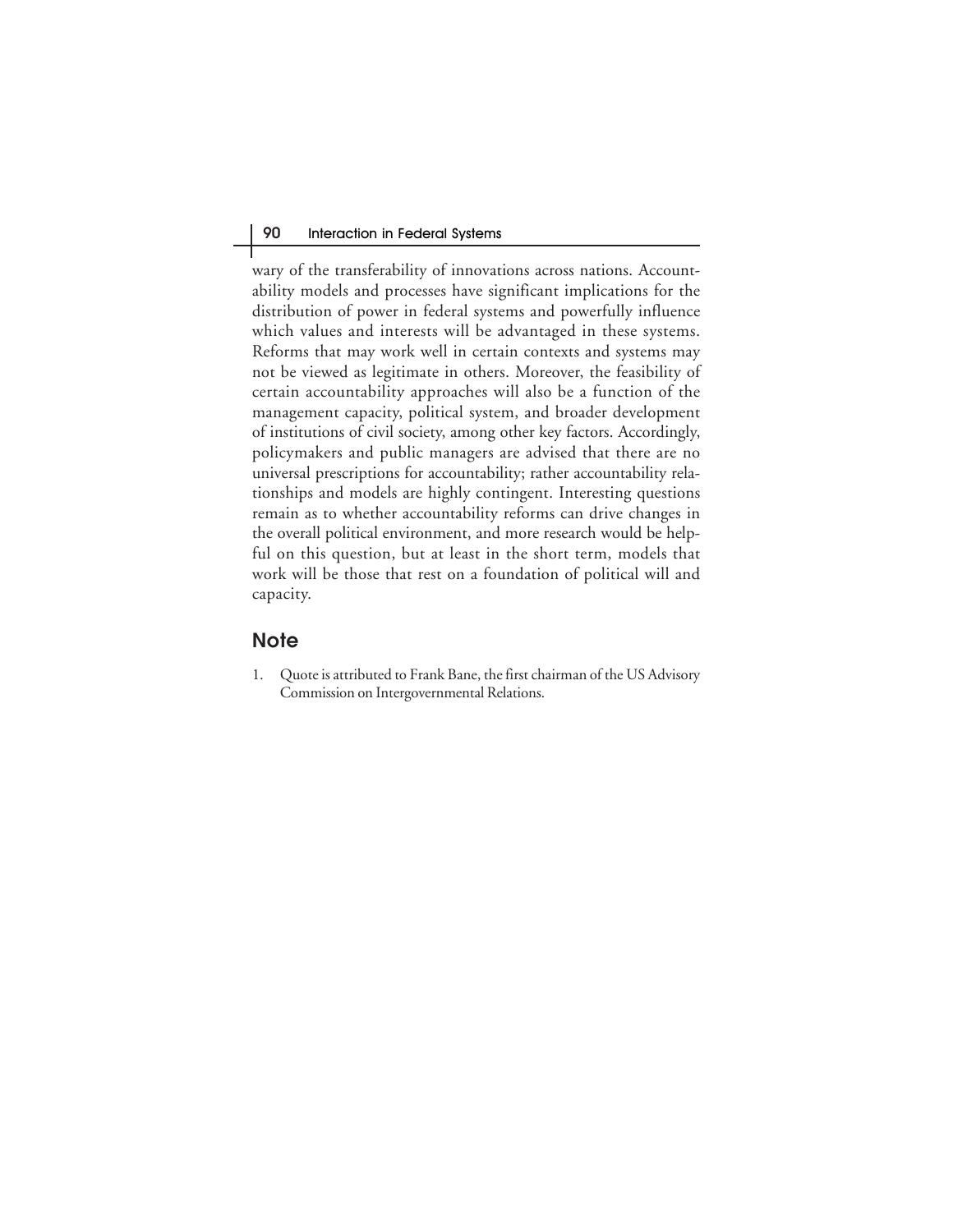## **Select Bibliography**

#### **Anticipating and Managing Tension and Conflict**

- Blanchard, Olivier and Andrei Shleifer (2000), "Federalism with and without Political Centralization: China versus Russia," Working Paper 7616, (March), National Bureau of Economic Research, Cambridge, MA, pp. 1-14.
- Boadway, Robin and Anwar Shah (2007), *Intergovernmental Fiscal Transfers*, The World Bank, Washington, DC.
- Bovens, Mark (2005), 'Public Accountability' in Ferlie, Ewan, Lawrence Lynn, and Christopher Pollitt, eds., *Handbook of Public Administration*, OUP, New York, pp. 182-208.
- Burgess, Michael (2006), *Comparative Federalism: Theory and Practice*, Routledge, New York.
- de Ferranti, David, Charles Griffin, Justin Jacinto, Anthony J. Ody, and Nick Warren (September 2006), "Enhancing Development through Better Use of Public Resources: How Independent Watchdog Groups Can Help", Policy Brief 157, The Brookings Institution, Washington, DC.
- Dowdle, Michael W. (2006), *Public Accountability: Designs, Dilemmas and Experiences*, CUP, New York.
- Fisman, R. and R. Gatti (2002), "Decentralization and corruption: Evidence across Countries", *Journal of Public Economics*, vol. 83, pp. 325-45.
- Heidenheimer, Arnold J. and Michael Johnston, eds. (2002), *Political Corruption: Concepts and Contexts,* Transaction, New Brunswick, NJ.
- Litvack, J., J. Ahmad, and R. Bird (1998), *Rethinking Decentralization in Developing Countries*, Sector Studies Series, World Bank, Washington, DC.
- Majeed, Akhtar, Ronald L. Watts and Douglas M. Brown (2006), *Distribution*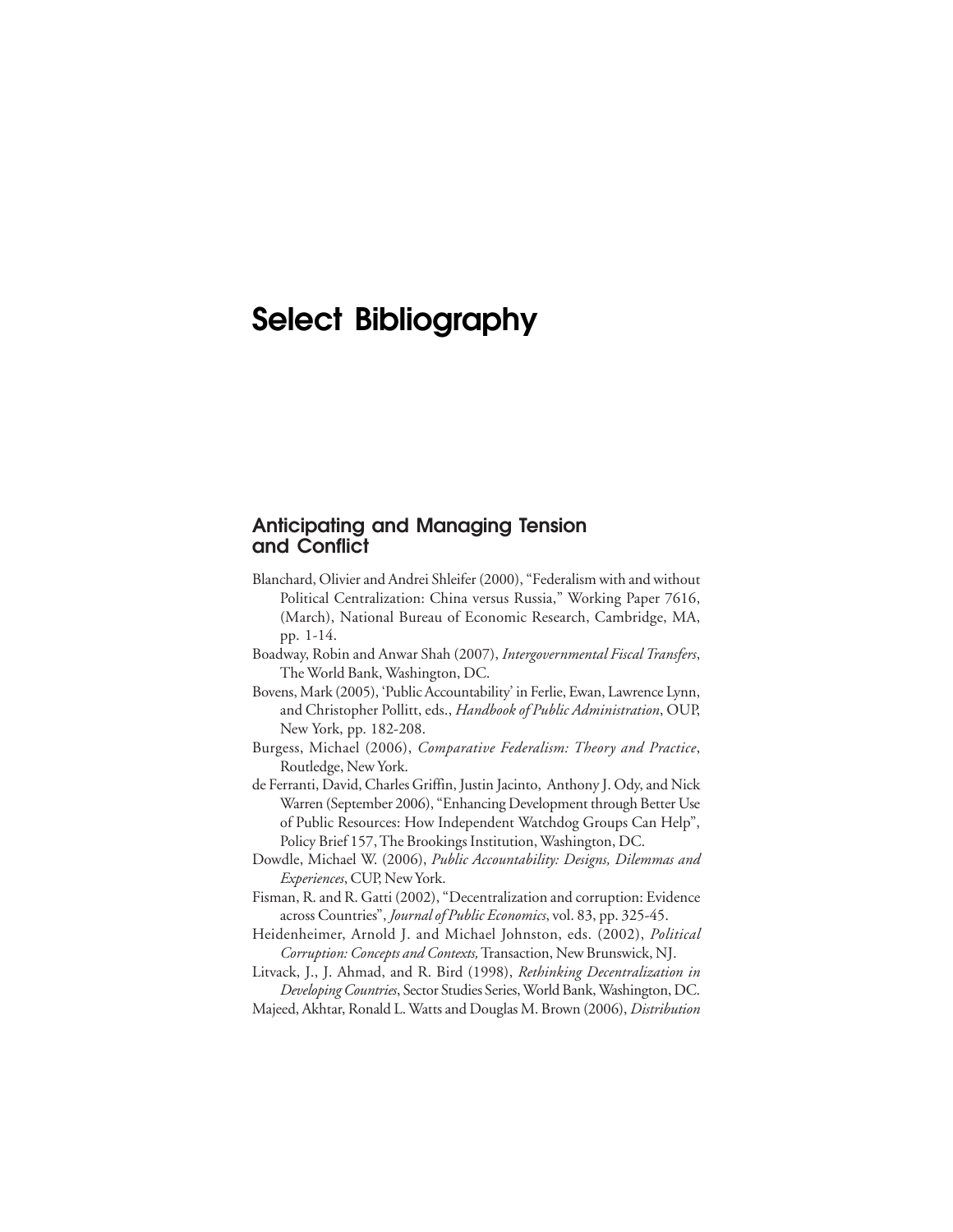*of Powers and Responsibilities in Federal Countries*, McGill-Queen's University Press, Montreal and Kingston.

- Medard, Jean-Francois (2002), "Corruption in the Neo-Patrimonial States of Sub-Saharan Africa" in Heidenheimer, Arnold J. and Michael Johnston, eds., *Political Corruption: Concepts and Cases*, Transaction, New Brunswick, NJ.
- Mocan, N. (2004), "What determines corruption? International evidence from micro data", Working Paper 10460, National Bureau of Economic Research, Cambridge, MA.
- Posner, Paul (2002), "Accountability Challenges of Third Party Government", in Salamon, Lester, ed., *The Tools of Government*, OUP, New York.
- Radin, Beryl (2006), *Challenging the Performance Movement,* Georgetown University Press, Washington, DC.
- Shah, Anwah (2006), "Corruption and Decentralized Governance", Policy Research Working Paper 3826, World Bank, Washington, DC.
- Tanzi, Vito and Hamid Davoodi (1997), "Corruption, Public Investment and Growth", Working Paper 97/139, International Monetary Fund, Washington, DC.
- World Bank (2004), *World Development Report*, The World Bank, Washington, DC.

#### **Techniques, Structures, and Processes**

- Burgess, Michael. (2006), *Comparative Federalism: Theory and Practice*. Routledge, London.
- Frenkel, Max, ed. (1977), *Partnership in Federalism: Interdependence and Autonomy in Federal Systems,* Peter Lang, Bern.
- Hueglin, Thomas O. and Alan Fenna (2006), *Comparative Federalism: A Systematic Inquiry*, Broadview Press, Toronto.
- Kincaid, John and G. Alan Tarr, eds. (2005), *Constitutional Origins, Structure, and Change in Federal Countries*, McGill-Queen's University Press, Montreal.
- Le Roy, Katy and Cheryl Saunders, eds. (2006), *Legislative, Executive, and Judicial Governance in Federal Countries*, McGill-Queen's University Press, Montreal.
- Meekison, J. Peter, ed. (2002), *Intergovernmental Relations in Federal Countries: A Series of Essays on the Practice of Federal Governance*, Forum of Federations, Ottawa.
- Watts, Ronald L. (1999), *Comparing Federal Systems*, 2nd edn, McGill-Queens University Press, Montreal.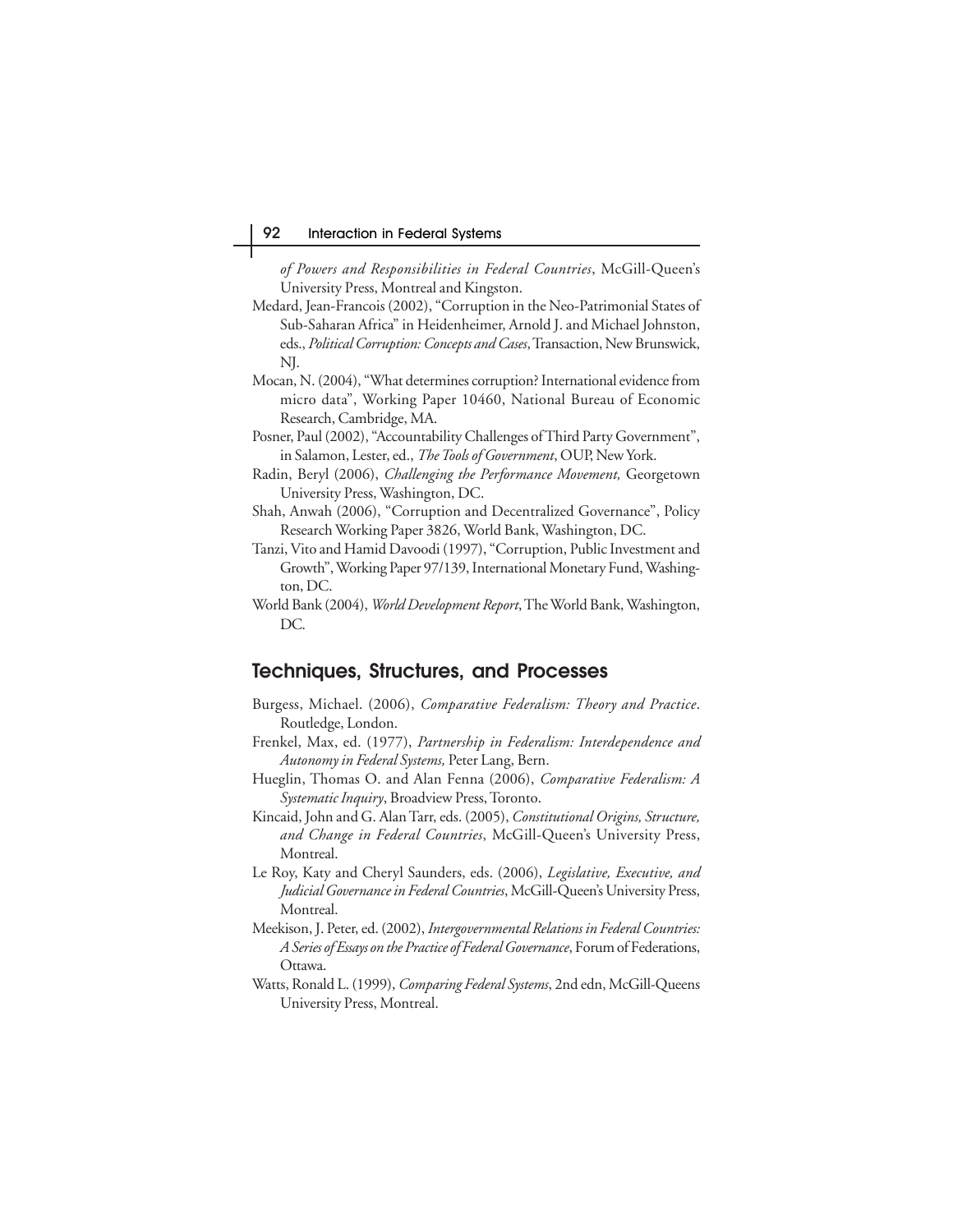# **ANALYTICAL SUMMARIES OF WORK SESSIONS**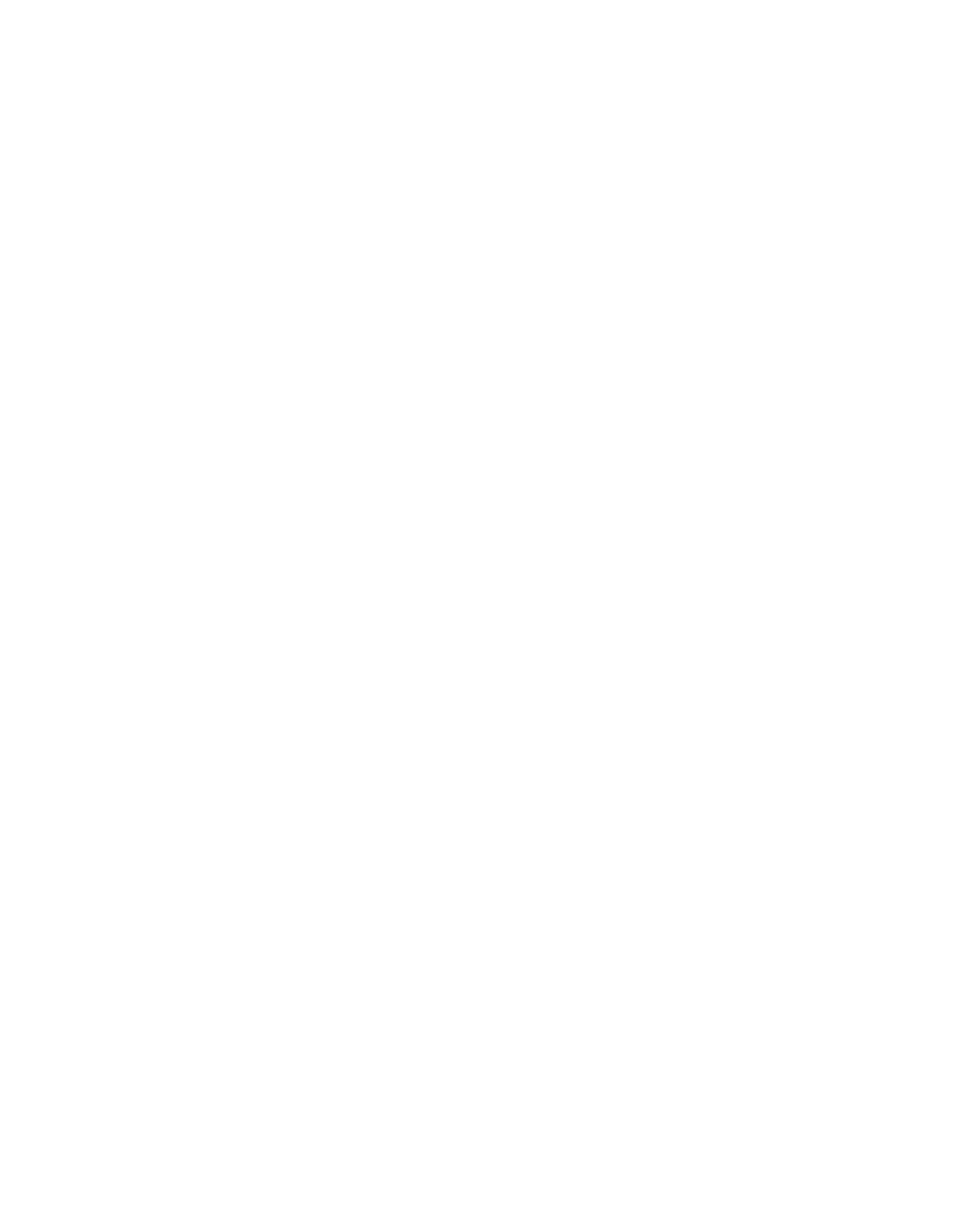## **Subtheme**

## **Anticipating and Managing Tension and Conflict**

Work Session 7: How do Federations Deal with Water Disputes?

Work Session 19: How do Federations Coordinate Policing and Deal with Public Security?

*Ajay Kumar Singh*

## **1. Introduction**

In the contemporary context of "global" becoming "local", and "local" becoming "global", the federal matrix of "self rule plus shared rule" is being fine-tuned in each federation to meet the challenges of "coordinated action" in the areas which have been traditionally marked with strict separation of powers and responsibilities. As the global federal experiences show, federalism begins with the neat division of powers and authorities, but soon converts into a shared action, or shared governance of the larger public issues, even though the realm of public is constitutionally delimited as local/ regional and national. Shared governance of the "public" is made necessary as a result of several factors, including the need for rule harmonization and standardization, redistributive stress, common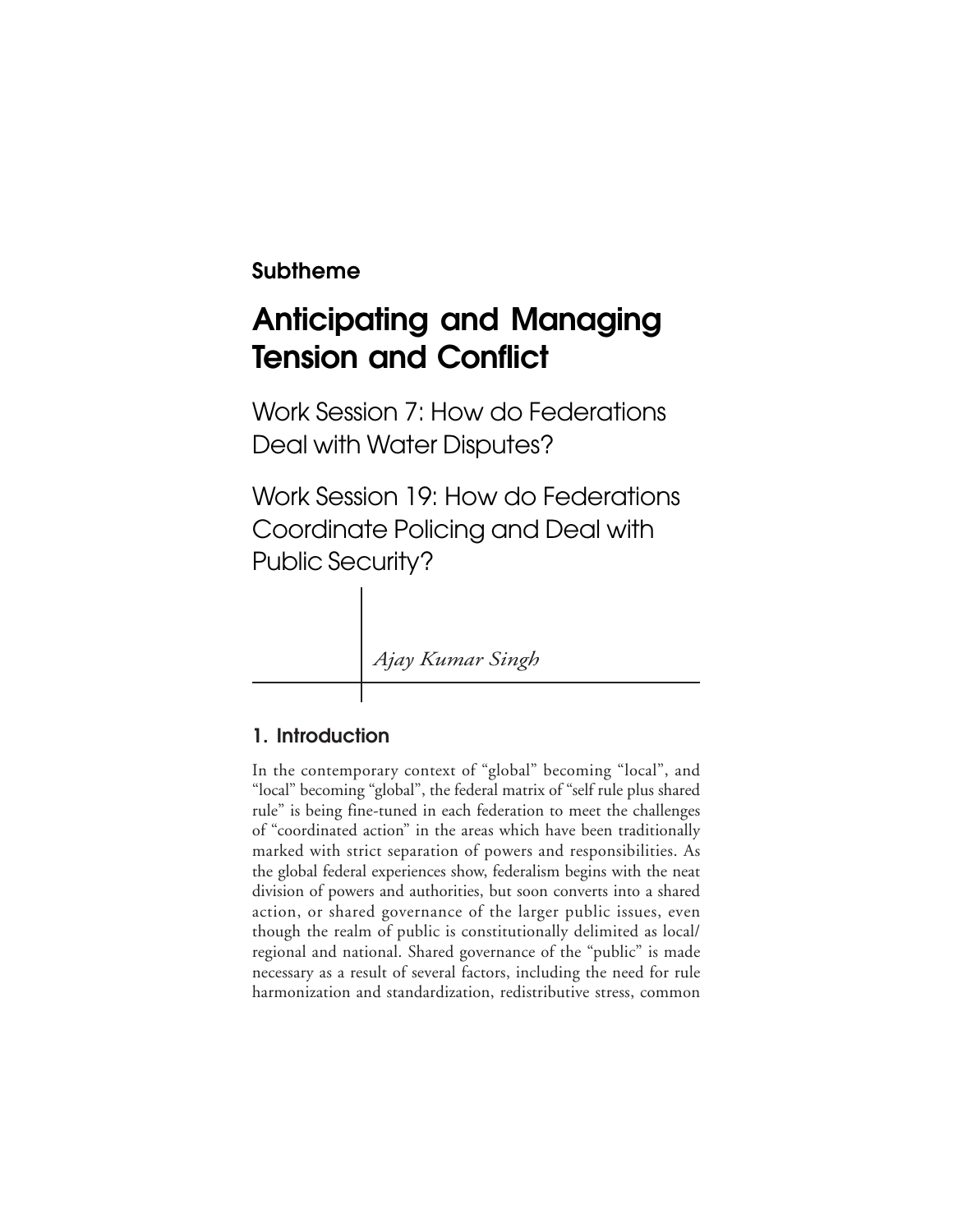#### 96 Interaction in Federal Systems

resource management, fiscal needs, conflicting societal demands, ownership conflict and overlapping of jurisdictions, trans-regional and trans-boundary implications of actions and decisions, cross border movements of public goods and trafficking of crimes, criminals and terrors. The most crucial challenges for shared governance are seeking a balance between autonomy and integration on the one hand, and between centralization and non-centralization on the other, in addition to containing conflict and ensuring coordinated actions. Generally speaking, coordinated action involves: (i) regular interactions among the actors-in-situations, (ii) a formal mechanism of resolution of conflicts and shared governance, (iii) laying down the formal rules of games, and (iv) an independent judicial mechanism of conciliating differences and arbitrating competing claims of interests. There are no universally accepted principles of shared governance and coordinated action on the matters of common public concern. Thus, while the Australian approach emphasizes a combination of both formal and informal executive mechanisms of shared governance and common policy outlook, the Canadians favour a formal—legal approach of rule based cooperation and collaboration. India uniquely combines formal structural mechanisms (i.e. institutions of shared governance such as Inter-State Council, National Development Council, etc.) with political negotiations (especially in the process and through the good offices of the Prime Minister's Office), judicial resolution, and semi judicial arbitration by regulatory authorities.

In order to avoid conflict among the different actors and polities, federal methodology recommends an unbundling approach in which responsibilities and authorities are split up into many micro actions, which are then assigned to the actors on the basis of equity, subsidiarity and economies of scale. Such an approach of allocation of responsibilities and authorities is further fine tuned to critically blend the basics of autonomy and integration. In other words, a kind of even playing field is created for each level and each unit of the federation. This offers a tremendous opportunity for coordinated action and shared governance of such vexatious and complex issues of public security and water sharing. These two issues, in the contemporary context of techno-managerial perspectives of development and international regulation, pose a critical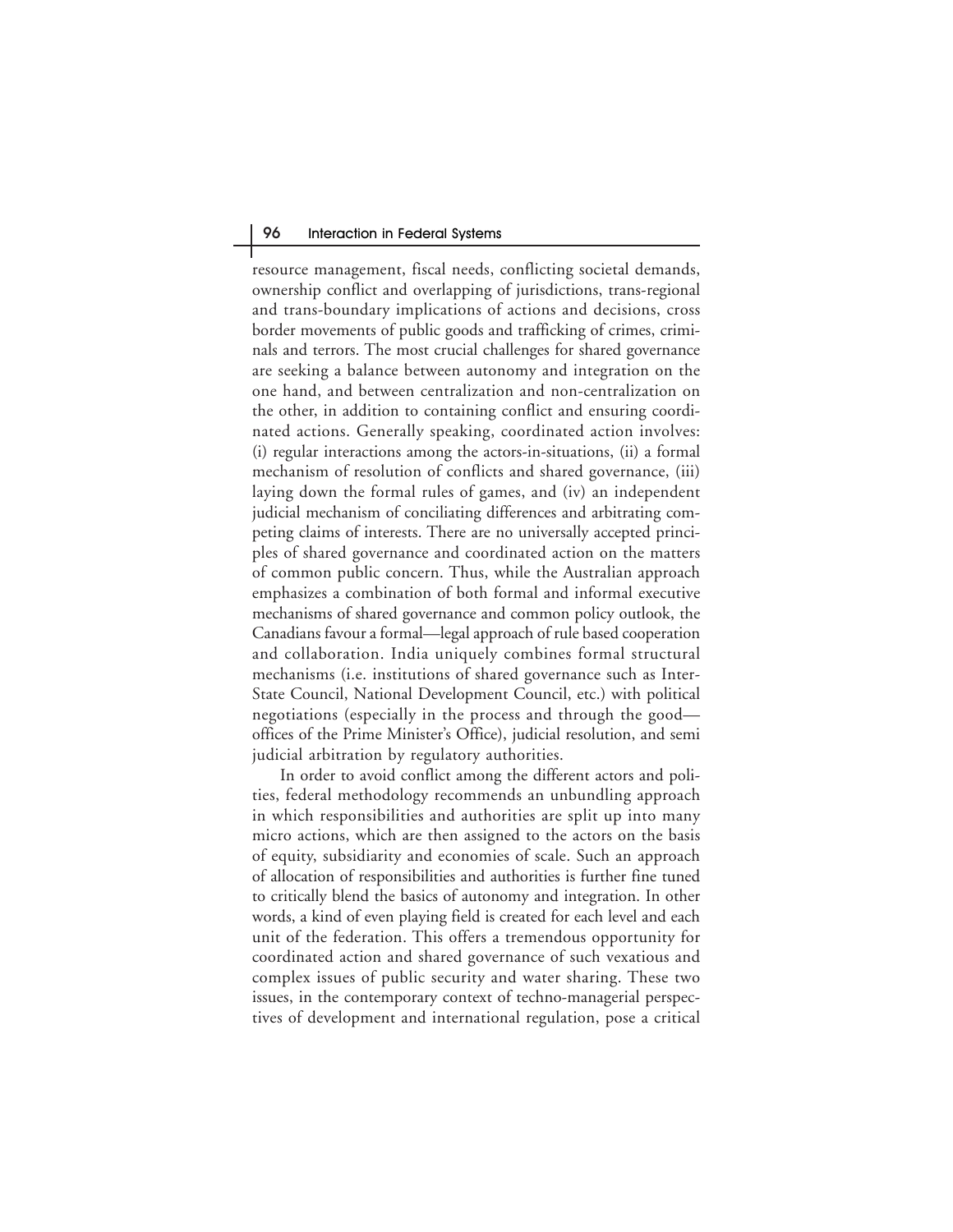challenge of redistributing competences, redefining and restatement of the problems, redrafting of laws, reinventing better methodology of public management, reinvigorating existing institutional mechanism, designing new institutions, revisiting the role of judiciary, redesigning the state-society relationship in a manner ensuring greater involvement of public at large both in decisions and actions. Given the multidimensionality of the issues, we find in practice no one stroke solution of the problem, but a variety of practices are emerging from the federations.

#### **2. Resolving Water Disputes**

One can hardly find any uniformity in resolving water disputes across federations. Interregional water flows produce conflicts between regions sharing the water source over its use. This raises the complex question of water rights, community ownership, national regulation and extension of federal control over the jurisdictions of the regions. The Canadian, Australian and US constitutions hardly elaborate and provide for any significant mechanisms for resolving water disputes. The recourse to judicial mechanism is the principal mode of resolution of conflicts in these federations. However, one can further classify the various modes of resolution of competing claims on water as the following: (a) Constitution of commissions and other national level regulatory institutions with due consent and partnership of federating units, particularly of the affected regions. (b) Nationalizations of contentious inter-state river waters for federal regulation. (c) Establishment of semi judicial institutions like water tribunals to arbitrate between contesting units. (d) Judicial resolutions. (e) Contesting states agreeing among themselves to institute a lateral authority to regulate the sharing of waters. (f) Striking consensus through executive interventions, particularly of the Prime Minister or President's office. (g) Behavioural regulation through adoption of national mission statement on water.

Indian federalism constitutes an interesting case of the relative successes and failures of multiple modes of resolution of water disputes. Constitution bestows upon the Union government/ parliament to make necessary laws with regards to "regulation and development of inter-state rivers and river valleys in the larger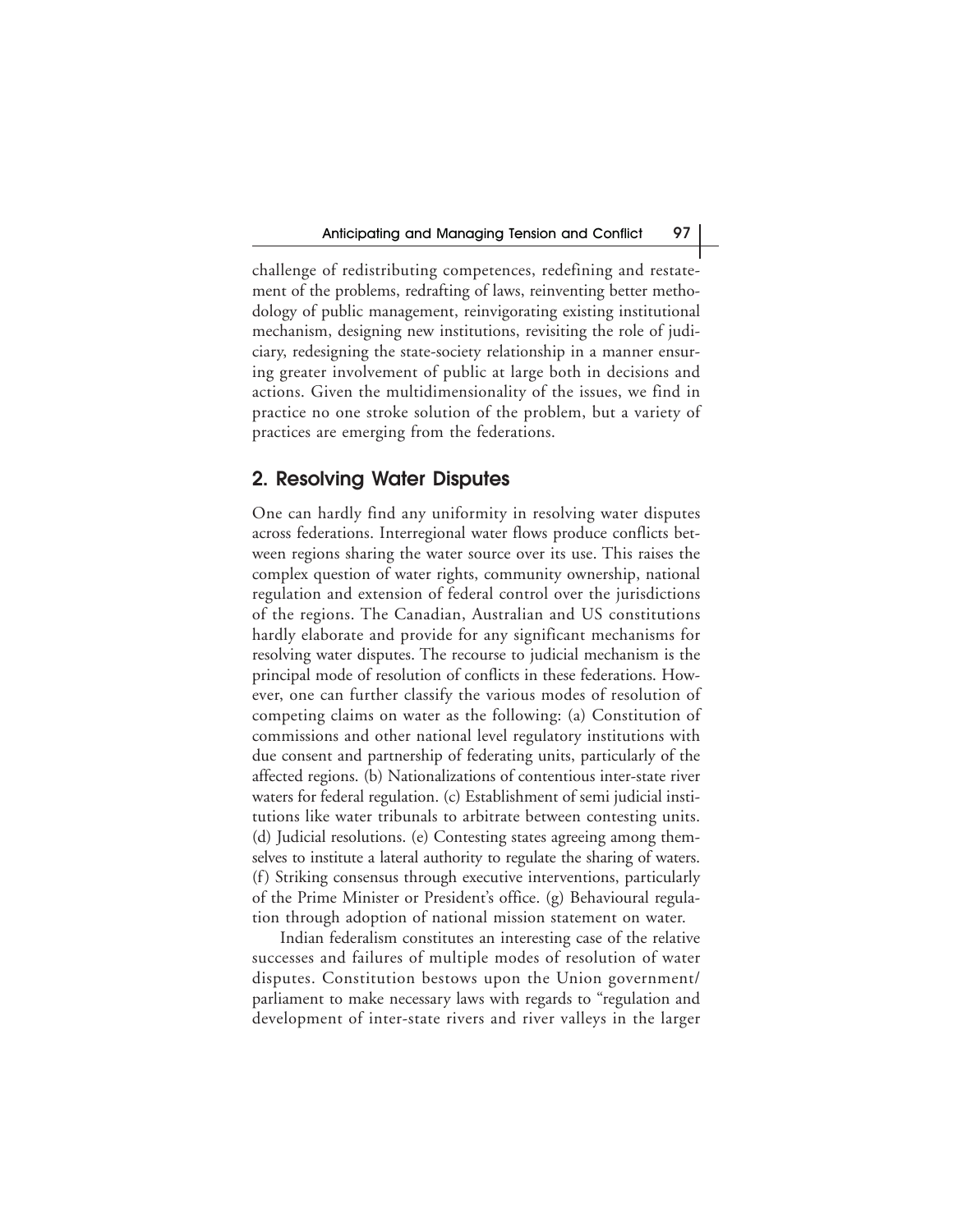interests of the public". To the extent of conformity with this provision of the constitution, the states have vested rights and authorities over "water supplies, irrigation and canals, drainage and embankments, water storage and water power". But the federal government has an obligation under Article 262 of the constitution to adjudicate the river water dispute through tribunals, which, as provided under Inter-State River Water Dispute Act, 1956, "shall investigate the matters referred to it and forward to the central government a report setting out the facts as found by it and giving its decisions on the matters referred to it within a period of three years". The tribunals are required when "it appears to the government of any state that a water dispute with the government of another state has arisen or is likely to arise by reason of the fact that the interests of the state, or of any inhabitants thereof, in the waters of an inter-state river or river valley have been, or are likely to be, affected prejudicially by: (a) any executive action or legislation taken or passed, or proposed to be taken or passed, by the other state; (b) the failure of the other state or any authority therein to exercise any of their powers with respect to the use, distribution or control of such waters; (c) the failure of the other state to implement the terms of any agreement relating to the use, distribution or control of such waters; the state government may, in such form and manner as may be prescribed, request the central government to refer the water dispute to a tribunal for adjudication."

The primary responsibility for the execution of the tribunals' decision lies on the federal government. And to this end, the government can either create an independent authority to oversee the execution of the tribunals' award, or a high-level office of the central government, such as the Prime Minister's Office (PMO) to monitor the progress in the implementation of the tribunals' award.

In the matter of Cauvery Water Disputes Tribunal (1993), the Supreme Court of India rejected the fundamental theory of water rights as claimed by some of the southern states of India. It has held as under:

"Though the waters of an inter-state river pass through the territories of the riparian states such waters cannot be said to be located in any one state. They are in a state of flow and no state can claim exclusive ownership of such waters so as to deprive the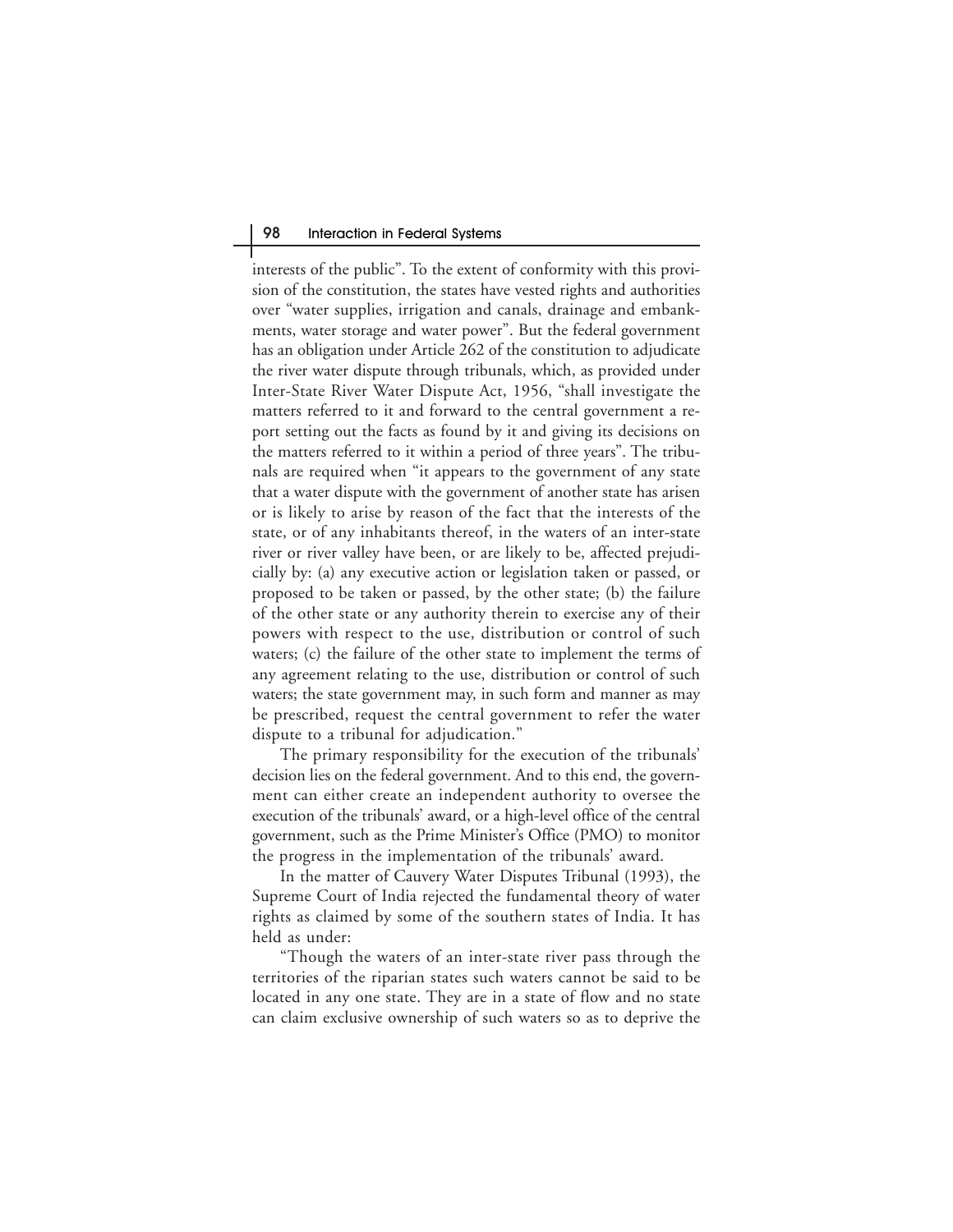other states of their equitable share. Hence in respect of such waters, no state can effectively legislate for the use of such waters since its legislative power does not extend beyond its territories. It is further an acknowledged principle of distribution and allocation of waters between the riparian states that the same has to be done on the basis of the equitable share of each state." Recent stress is on developing a common national perspective on the use and exploitation of water. In this regard National Water Policy 2002 was announced by the Government of India. The salient features of this mission statement inter alia include: (i) bringing water resources within the category of utilisable resources to the maximum possible extent; (ii) inter-basin transfer of waters in order to meet the need of water short area; (iii) planned development of hydrological unit such as drainage basin; (iv) establishment of river basin organization; (v) promotion of participatory approach to water resource management, a user and stakeholder's perspective of water development; and (vi) "the water sharing/distribution amongst the states should be guided by a national perspective with due regard to water resources availability and needs within the river basin. Necessary guidelines, including for water short states even outside the basin, need to be evolved for facilitating future agreements amongst the basin states."

Undoubtedly the growth of national outlook would harmoniously resolve the water disputes. However, nationalizing a water route may also cause undue centralization of powers, an encroachment on the autonomy of states. Neither the "Swiss cheese" approach to water management, as shown from the Australian experience with regards to Murray-Darling Basin, nor the executive-political route appears to be a fool-proof federal mechanism of resolving water disputes. This is perhaps one of the crucial areas of public policy to which federalism is yet to adequately address as an integrated discipline.

### **3. Coordinated Policing and Public Security**

Generally, maintenance of law and order and public security falls within the core competence of the regional/local governments. And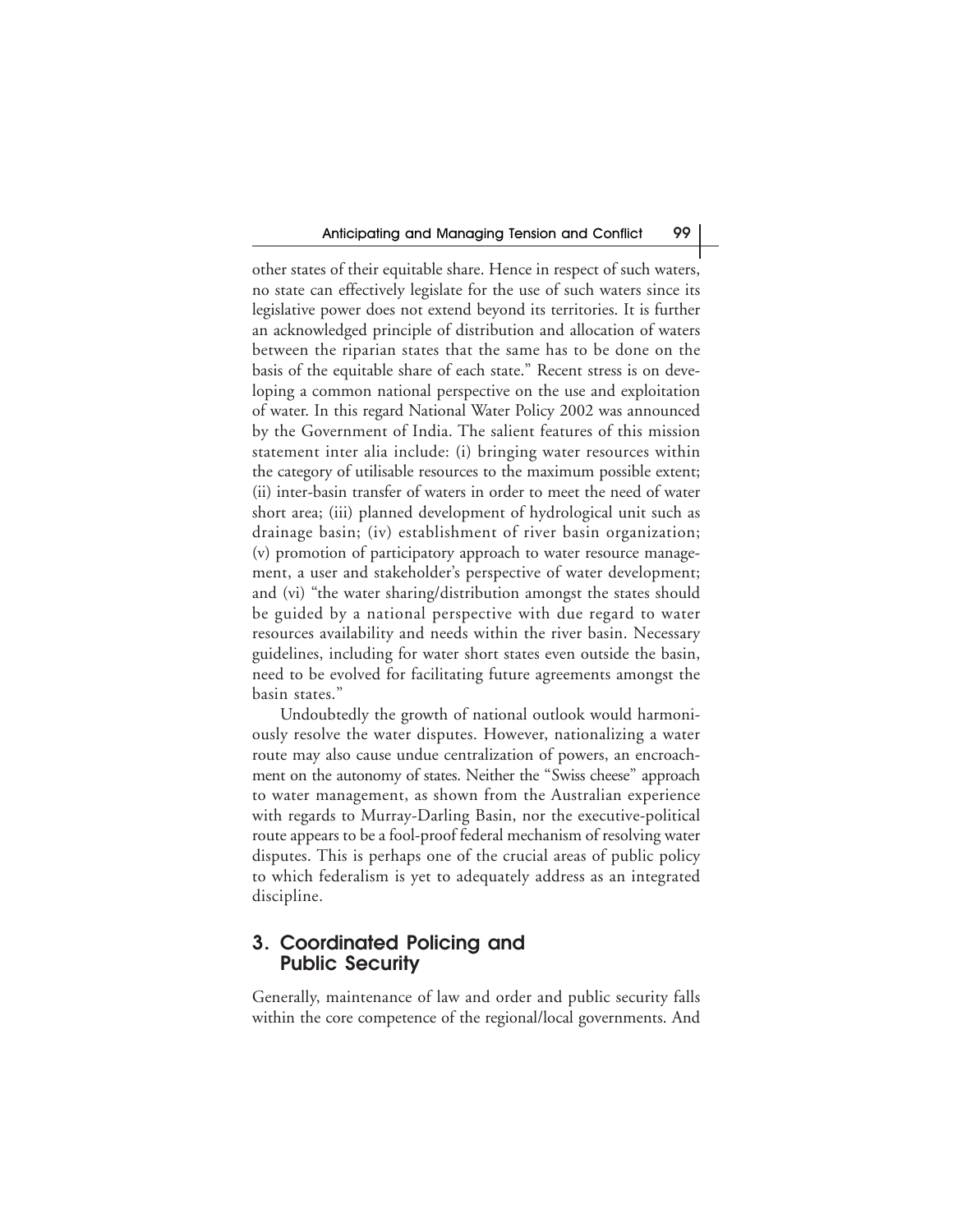#### 100 Interaction in Federal Systems

the federal government has been generally responsible for the maintenance of national security. It has resources and competence to raise defence forces, paramilitary forces, highly specialized national security guards to perform specific and targeted functions, and to institute an investigating agency. In the realm of internal security management, it only has a secondary role to play. It at best can extend helping hands to local police in performance of certain specialized tasks. But given the transforming nature of public security, each federation now emphasizes upon collective management. The evolving approach emphasizes upon the following: (i) synthesizing or the systemization of a differentiated approach to public security management into one-integrated national policy framework to which each unit of a federation is party to decision and action. While doing so, large responsibilities lie on the federal government; (ii) vertical integration of intelligence agencies; (iii) lateral integration of departments involved in tackling different challenges posed to public security; (iv) bringing out a new regime of law in the areas where no regulatory system is at work; (v) greater involvement of local governments, because they being the first-line responders play a crucially important role in the management of public safety and emergency and disaster management; (v) greater involvement of people, a public-private partnership initiative in the management of public security.

An interesting document in this regards is the DPR 2004-5: Public Safety and Emergency Preparedness, Canada. It favours a holistic approach to public safety management with lateral integration and coordination of departments, portfolio agencies and review bodies engaged in public security. The passing of the Public Safety and Emergency Preparedness Act, 2005, is an important step in this direction. "The principles enshrined by the Act national leadership, portfolio coordination, partnerships and information sharing—are fundamental to a progressive and comprehensive approach to public safety." Another important initiative is the Policy Statement of Federation of Canadian Municipalities, 2006-7. It strongly recommends for intergovernmental partnership and agreement, saying: "a strong responsible municipal government is key to building a safe and healthy community. Community based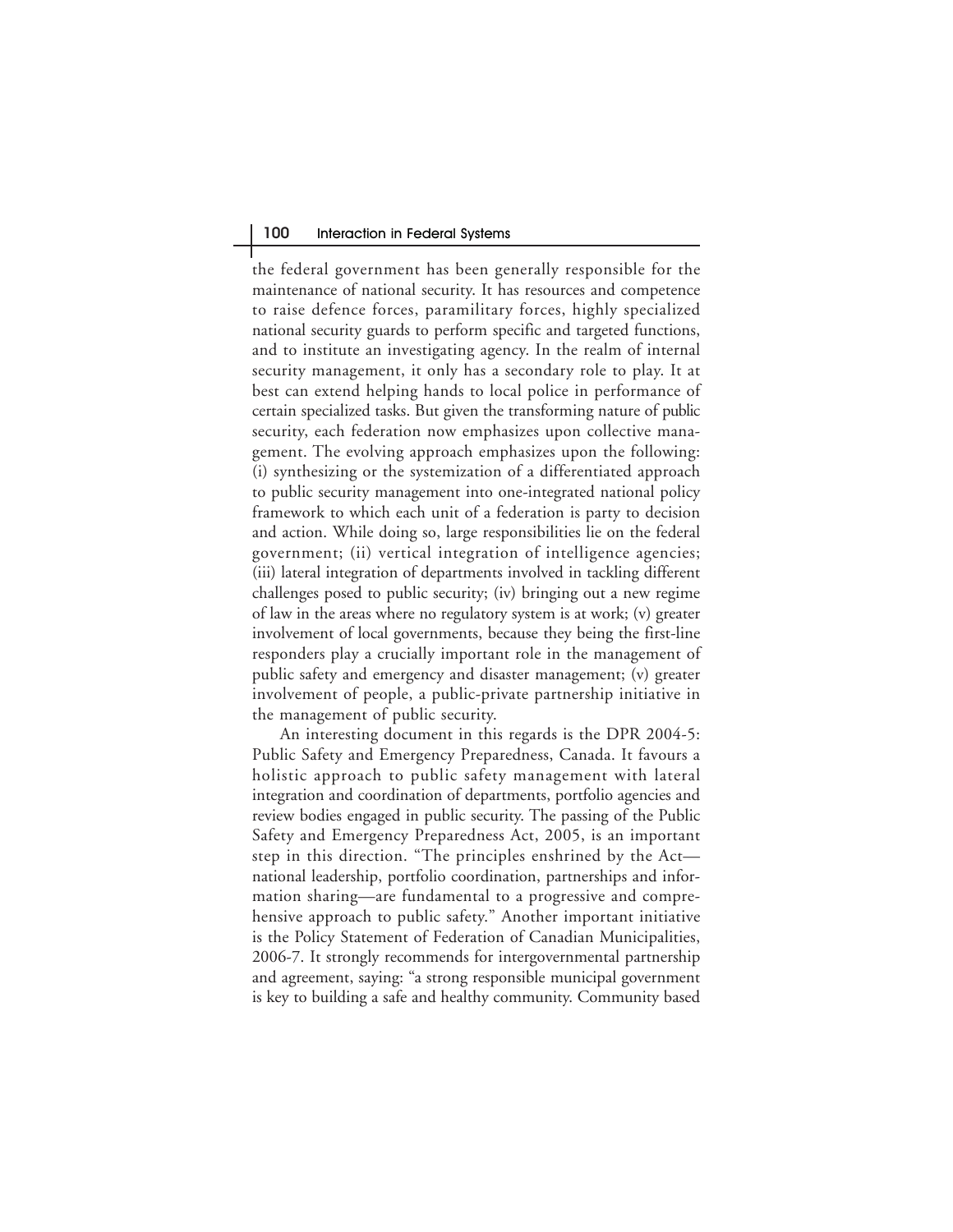holistic approaches to combating crime and victimization are most successful when developed and implemented through intergovernmental and community-based partnership. We must recognize municipal governments as critical partners in emergency management, disaster mitigation and pandemic planning." As the "fiftytwo per cent of all policing expenditures in Canada come from municipal budget", the Federation of Canadian Municipalities strongly believes that "an integrated policy model would significantly improve communication and tactical coordination across jurisdictions, and better employ resources and well coordinated responses in the events of public emergencies". In the aftermath of 9/11 the federal government of USA initiated a thorough revamping and reorganization of its homeland security. Twenty-two separate organizations were merged together to constitute the Department of Homeland Security, principally responsible for prevention and protection from terrorist attacks and violence. US defence departments act in close cooperation with homeland security, especially in the areas of intelligence-information exchange and humanitarian relief. As a matter of fact, the issues of illegal migration and cyber crime have blurred the traditional distinction between military and police forces.

In Switzerland, cantons and confederation have joint responsibility over national security and public safety. Article 57 of the Swiss Constitution deals with the forms and format of cooperation between federal government and cantons. Besides ministerial conference, meeting on internal security lays down the formal rules of game in striking coordination in the area of public safety. Public security is shared responsibility in Indian federalism. There is a basic uniformity in the Police Act and Criminal Justice System. States have authority to employ different forces to deal with crime and public security. Yet state forces largely depend on the deployment of paramilitary forces in dealing with trans-border or interstate crimes. For modernizing its police forces, states largely depend on central assistance. Primary intelligence input is provided by the intelligence agencies of the Union government. Coordinated actions are maintained through formal executive modes such as departmental meetings, etc. So far as the role of local government in policing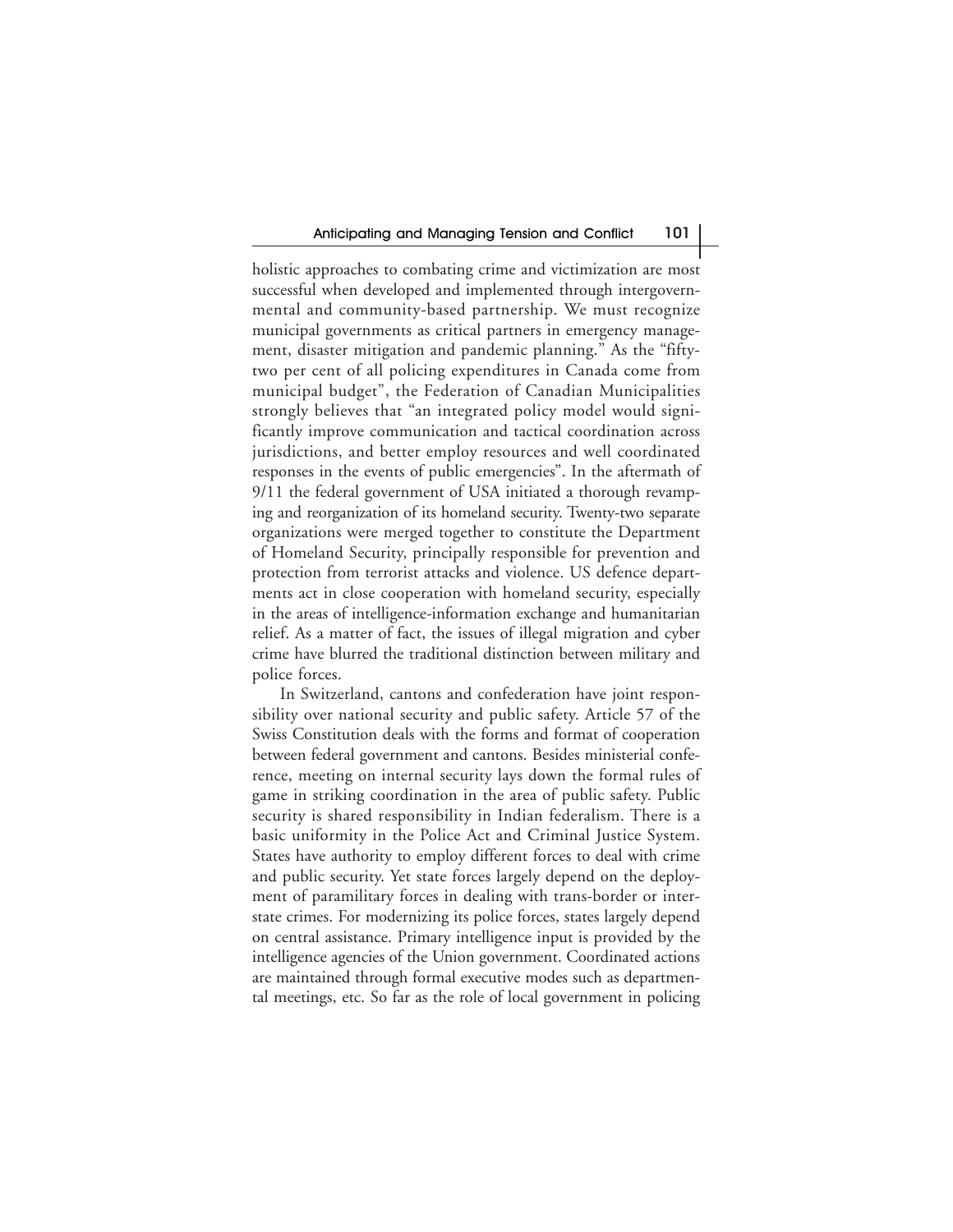and public safety is concerned, it has yet to be mapped out by the government. Another grey area is quasi-policing. Over the years, the development of private security agencies and organizations has been increasing, but they are yet to be legally formalized and institutionalized. In recent decades, Australian federation is coping with the question of "hybrid policing", redefining the roles of state police and private policing, and policing by regulatory institutions. What appears from above is the fact that federalism as a design of cooperative-collaborative governance has yet to prepare a blueprint for policing and public security. There appears to be greater dependence of states on the federal government in performing their primary constitutional mandate of providing security to the people.

### **4. Unresolved Dilemma**

Inter-state issues like water and public security pose an interesting unresolved federal dilemma. This is possibly because none of the federal designs as mentioned above provide an adequate role model of resolving water disputes and effective management of public security. Yet one can critically learn from the others. Shared governance of water and public security require a redefinition of cooperative federalism, because integration of actions and decisions are bound to produce centralization of powers and authorities. This may countervail the essence of federalism—non centralization. However, the need of the hour is coordinated action and a partnership view of governance.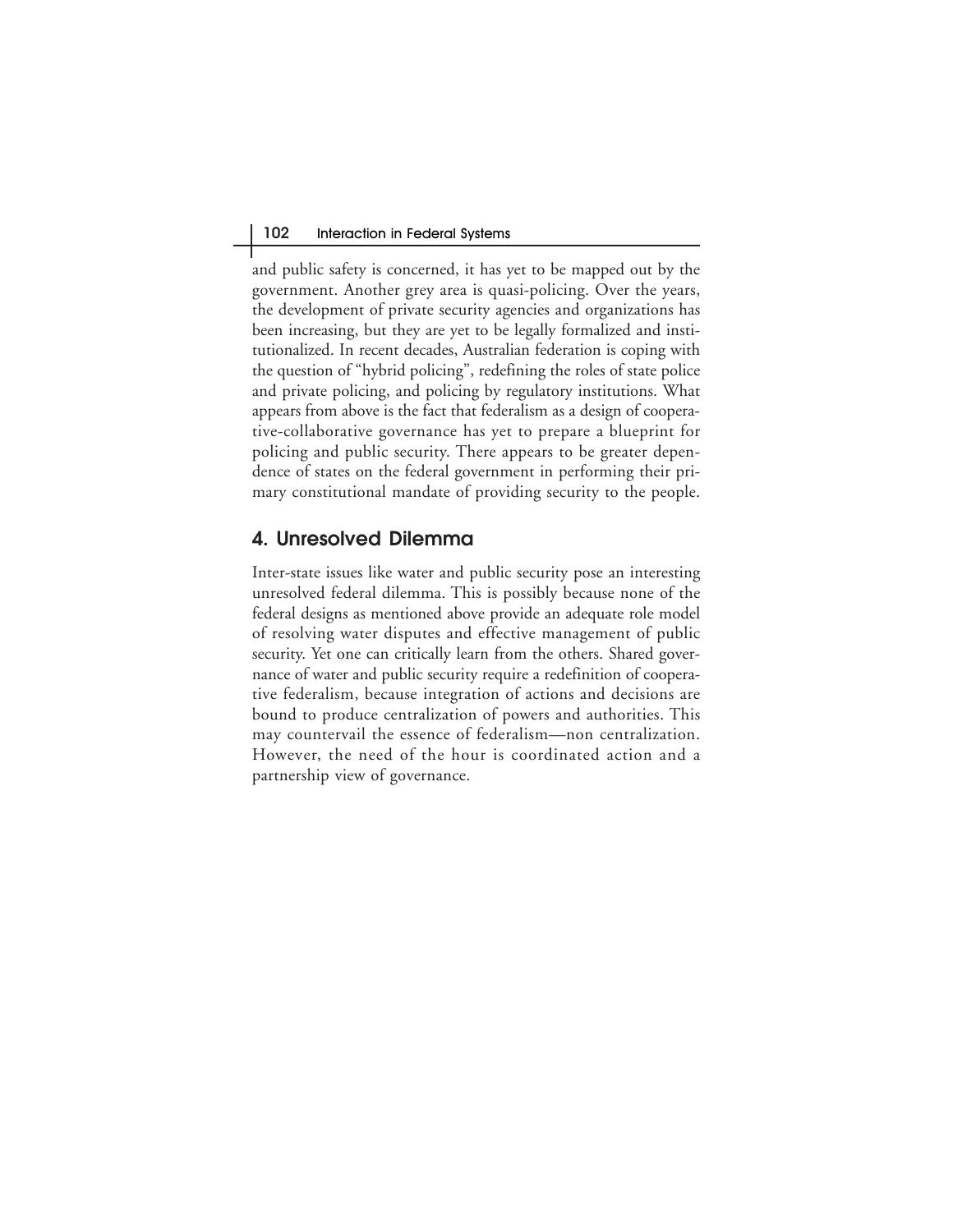**Subtheme**

## **Techniques, Structures, and Processes**

Work Session 8: What are the Effective Approaches to Intergovernmental Relations?

Work Session 20: How can Disasters and Emergencies be Effectively Managed?

*Carol S. Weissert*

## **1. Approaches to Intergovernmental Relations: Australia, Austria, and India**

The underlying theme of this session was far-reaching and difficult. Examining the various effective approaches to intergovernmental relations is a complicated task. Federal systems are far from uniform. They vary markedly and depend on the relationships between governments, variations in the federal constitution, the socio-cultural contexts, the political and social history, and the expectations of the citizens and demands of the time. There can be no common solution to equalize these differences. However, through this session an effort was made to probe whether a political solution was feasible. The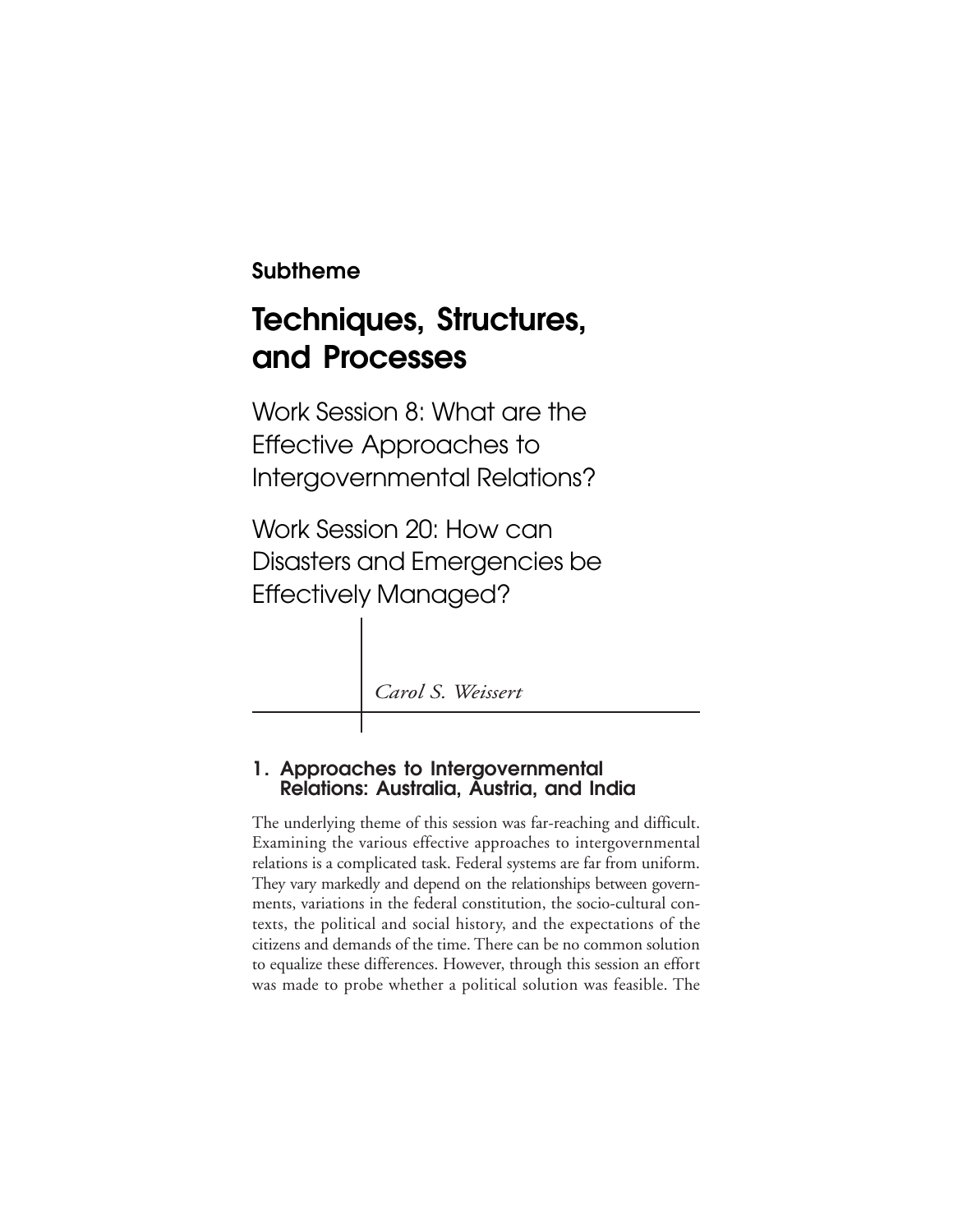case studies examined intergovernmental relationships in Australia, Austria and India.

#### 1.1 Australia

In Australia, intergovernmental relations have been centralist, opportunistic and coercive during the 2007 national elections in which the coalition government led by the Liberal Party Leader and Prime Minister John Howard was replaced. In this case federalism was an issue, but not in priority. Some Australians argue that changes need to be made in the constitution since it was framed in the nineteenth century. However, amending the constitution is difficult. One problem is a fiscal imbalance among governments. The commonwealth takes in over 75 per cent of the revenues, but states are responsible for half of the governmental expenditure. Moreover, the money the commonwealth gives the states depends on certain policy prescriptions. The federal government intervenes selectively in areas of traditional state responsibility to make ideological or political points.

A recent report by Twomey and Withers concluded in their paper (Federalist Paper I "Australia's Federal Future: Delivering Growth and Prosperity. A Report for the Council for the Australian Federation") in 2007 that federalism in its Australian incarnation is a flexible and efficient structure, providing significant financial and efficiency dividends. They concluded that the country's per capita GDP was 10.5 per cent higher under a federal system than it would be under a unitary system. The authors recommended the following: reallocation of roles between the commonwealth and states to reduce duplication and clarify responsibilities, improvement in mechanisms for IGR cooperation; and reform of federalstate financial relations both in the operation of tied payments and vertical fiscal imbalance.

#### 1.2 Austria

The Austrian Conference on Spatial Planning (OROK) was established in the early 1970s. The conference is chaired by the federal chancellor and provides a political platform in which all federal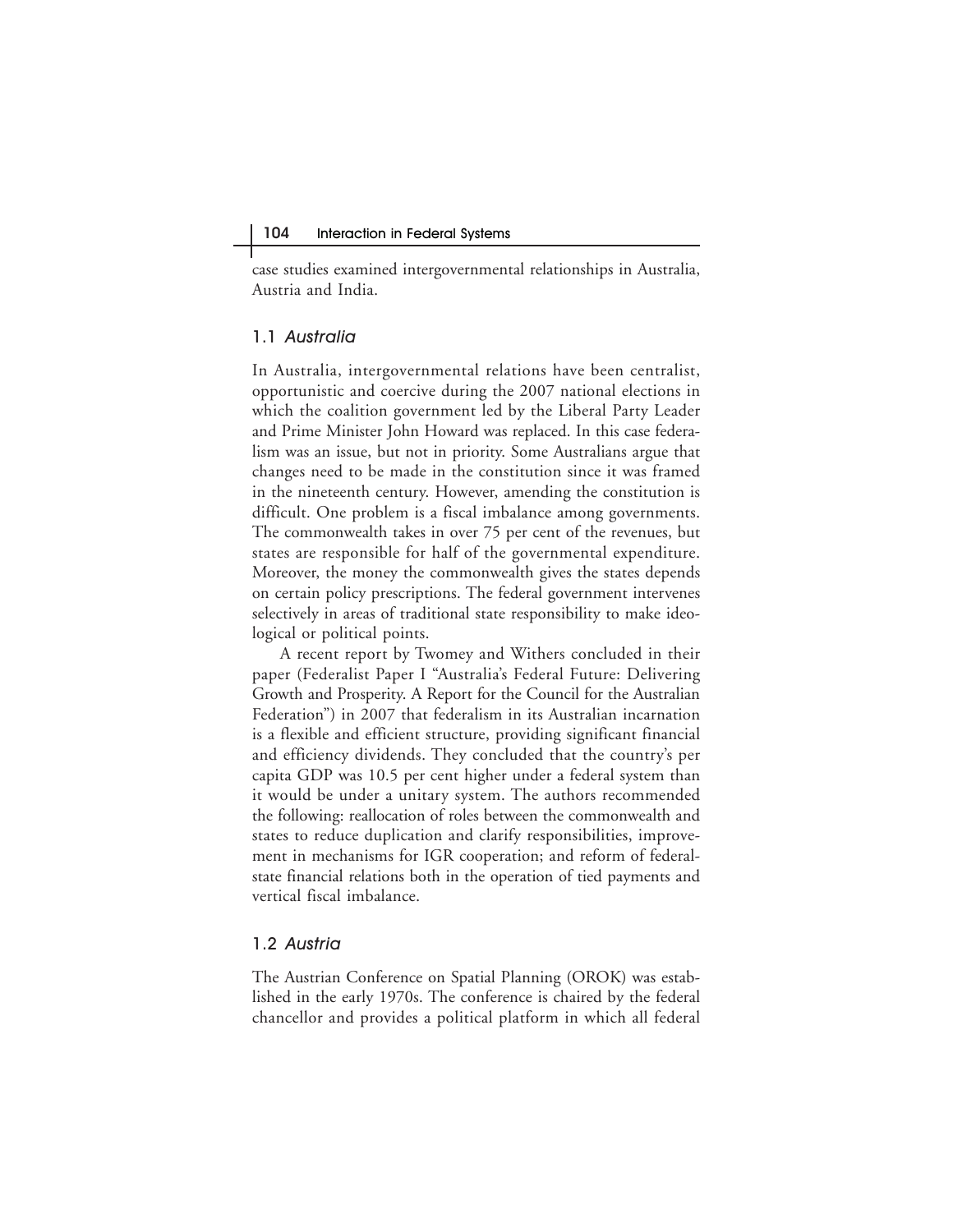ministers, regional governors and leaders of the associations of municipalities and towns are represented. It provides a platform for dealing with regional policy issues. Over the years the conference has worked on a variety of issues, and cooperation in principle has worked out well. The conference has gradually become a coordination platform for administration where civil servants at all levels can contribute and collaborate. There is a highly pragmatic understanding of governance among the involved players in the conference and in Austria. Key factors in Austrian intergovernmental relationships include: joint objectives, a certain potential of winwin situations, a generally accepted moderator and the political will for cooperation.

#### 1.3 India

In India, there is a growing confidence of subnational systems. However, there are three issues that can engender conflict and resentment. The fiscal relationships are still dominated by the central government. While there have been changes over the past five years in the fiscal relationships, many conditions have changed. There are also establishment costs, for instance the Pay Commission decides pay for bureaucrats and does so without thinking of states' capacity. Public order is the executive responsibility of states, but they don't have much freedom in this area. Appointment of governors is supposed to be done with the consultation of the states. However, the governors are the eyes and ears of the national government and this is a reason for much resentment. There has been gradual erosion of Section 370 of the constitution that guarantees autonomy to the state of Jammu and Kashmir. This has become a major source of resentment. Residents of those states argue that when there is a crisis of governance, there is an assurance of autonomy that is later shelved. Another issue that sparks intergovernmental distrust is the creation of new states in India. Parliament decided to separate the 25 states to 28 with little consultation with the states on the issue.

These three case studies highlight the structural differences in federalism. Austria's federalism is highly integrated and uses informal networks effectively as might be expected in a small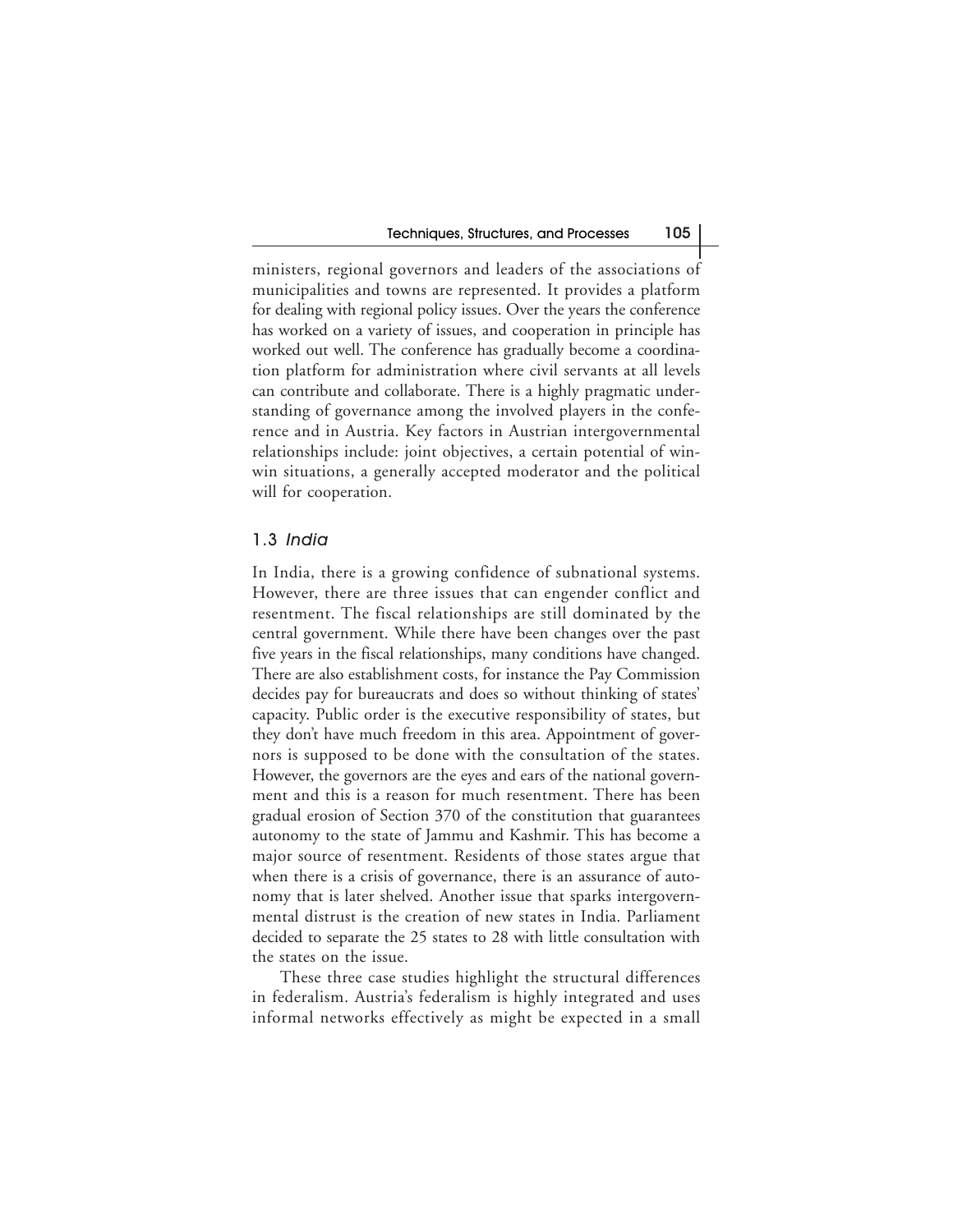country. Australia has what has been called dualist federalism with many constitutional constraints. India's federal system has centralist features and hence cooperation can be very difficult. The cases clearly point out the immense diversity encompassing small *vs*. large countries, established *vs*. new federalism, settled *vs*. unsettled federalism, and crisis *vs*. non-crisis situations. According to one of the participants in the session, there are nine states in India in which some form of armed forces are engaged to establish control. "The centre gets greedy in a crisis state", this participant said.

Nevertheless, there are also commonalities that cut across these variations. The commonalities were addressed in the form of questions including: How are good relationships defined? How important are formal and informal relationships? What are the constraints against intergovernmental cooperation? What is the role of the judiciary in assuring a balance needed for good intergovernmental relationships? What is the role of the public in encouraging and demanding intergovernmental cooperation? What about the democratic accountability of institutions?

### **2. The Importance of Formal and Informal Relationships**

While this was not a predominant question for the group, it did launch forth a discussion on trust and conflict. Trust can be very difficult when there are losers in the power struggle. Those losers are often states and localities. Trust can also be difficult to achieve if the participants believe that attempts to come together to solve problems are symbolic or political in nature with no intent to follow-up on discussions. Finally, it was pointed out that it is a mistake to define effectiveness as "no conflict". Conflict can be good. It is an opportunity to exert power.

While tension is inherent in federalism, this tension can be either creative or hostile. Formal organizations where national, state and local officials come together on a regular basis to discuss problems can help generate trust and create institutions that are responsive. These institutions can fill the need of ongoing and recurring relationships.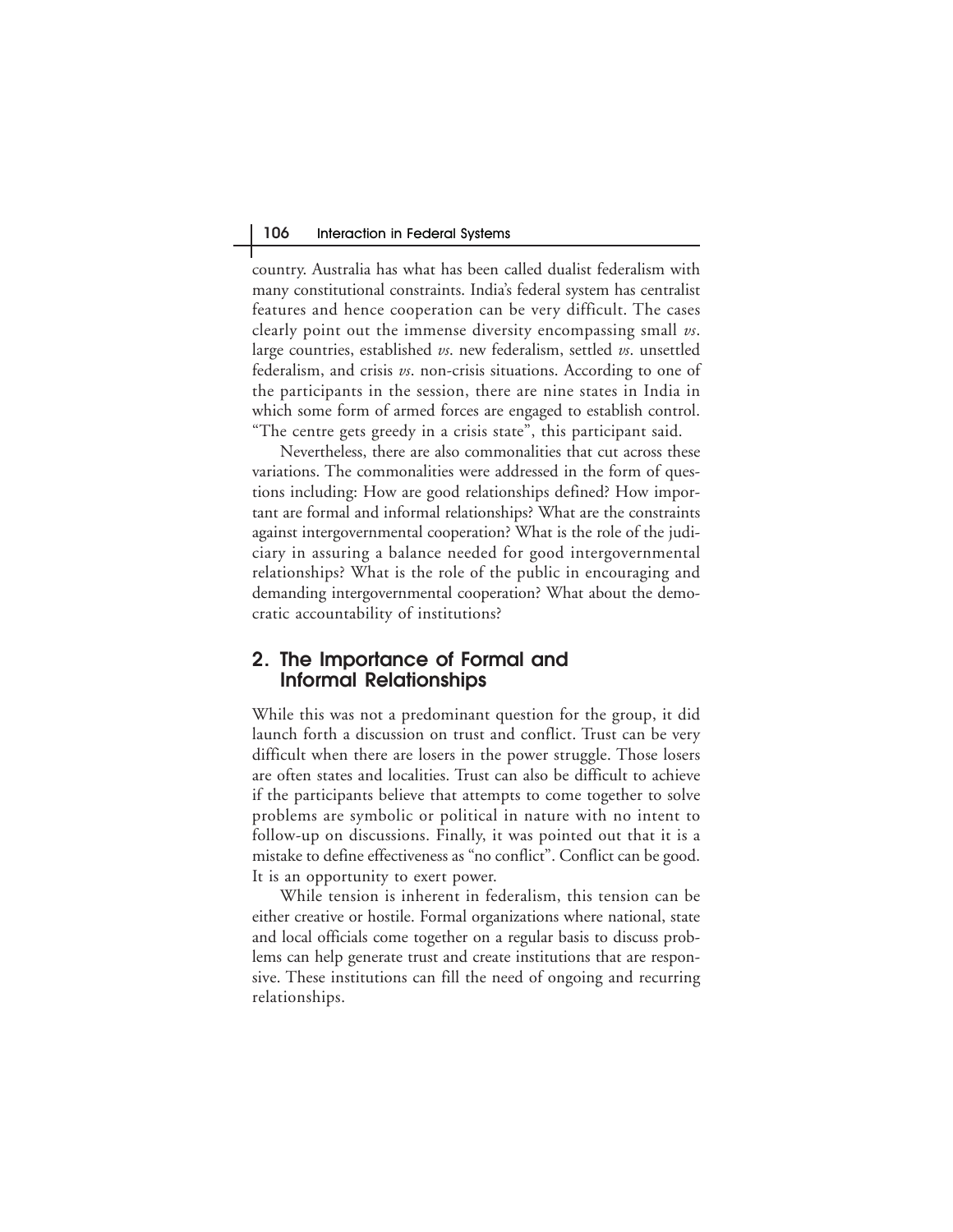Australia uses primarily formal mechanisms for cooperation, although the states are exploring informal mechanisms as well. The main vehicle is the Council of Australian Governments (COAG) made up of the prime minister, state premiers, territory chief ministers and the president of the Australian Local Government Association. In the 1990s, it was viewed as successful; in more recent times, however, it has been less productive. Some feel that the agenda seems to be more about newspaper headlines and partisan showcasing. The COAG provides a means for some level of cooperation, but it is not robust and has little capacity to enforce and implement agreements.

In 2006 the Council for the Australian Federation was launched to ensure better cooperation among the states and territories and to give them a united voice in their dealings with the Commonwealth. The Council does not substitute the COAG but rather complements it by providing a forum for state-territory agreement. India has many formal mechanisms but they are not working well. There are formal ministers' conferences, but these haven't been very successful. There is also North-East Council that has both horizontal and vertical dimensions. It is horizontal because it involves seven states. It is vertical because their main concern is a greater voice in the centre.

It was generally agreed that informal relationships were also the key. These may involve efforts as diverse as political parties and civil servants working together. In India, for example, the proliferation of state-based political parties has been an important component of the progress of federalism.

#### **3. Constraints Affecting Intergovernmental Cooperation**

The size of a country is an important constraint. Austria has eight million people. Switzerland is smaller than Delhi and has twentysix cantons. There is a great deal of horizontal cooperation in these countries. In Switzerland cantons have to work together to build prisons since the cantons are too small to do it alone.

Heterogeneity is also a key. More homogeneous societies might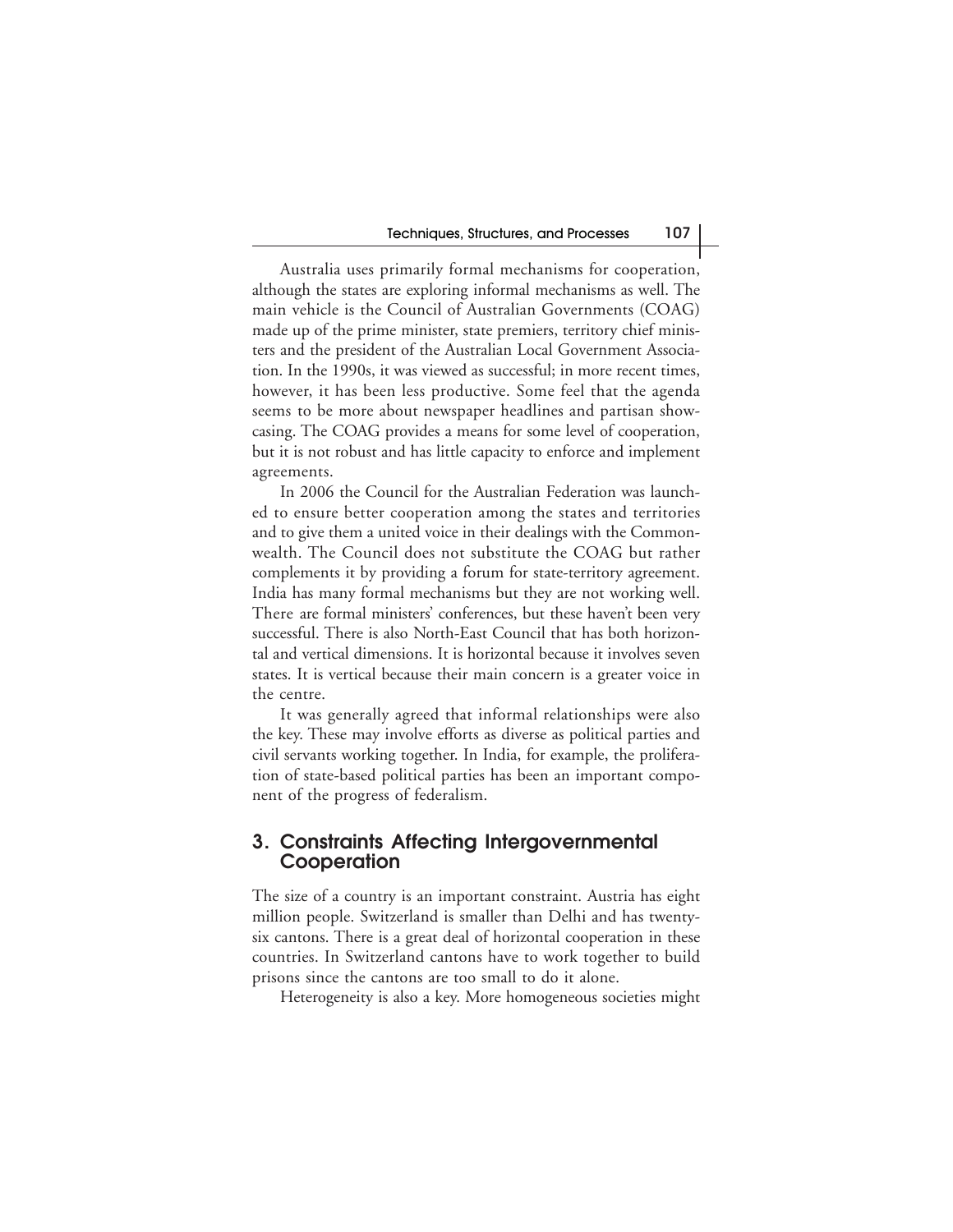find cooperation much easier than more complex governments. For example, Nepal is exploring federalism. Nepal is a small country but it has twenty-nine different ethnic groups. Belgium is another small and socially complex country, which is an excellent example of cooperation and peace.

### **4. The Roles of the Judiciary, the Public and Democratic Accountability of Institutions**

In Australia, the Supreme Court has been responsible for weakening the spirit of federalism. In 2006 the high court in Australia defeated the states' challenge to the Commonwealth's national industrial relations laws that expand the Commonwealth's power to make laws with respect to certain types of corporations. The decision was part of a series of rulings that the powers expressly granted to the Commonwealth. The tendency of high courts to support the national government led one participant to note that federal and state governments should avoid going to courts and should settle their difficulties on their own—using formal or informal mechanisms discussed earlier.

In Austria people know what is going on in different regions and expect cooperation among governmental officials. In other countries, newspapers and the media can help inform citizens. India has a strong regional media that helps put pressure at various governmental levels. Civic education can also enhance the potential role of the public in monitoring events and promoting intergovernmental cooperation.

In federal countries and others, there is often a democratic deficit because most decisions are made by executives who tend to be secretive and are reluctant to involve the public. Canada was seen as an example where the power of administrators making decisions with little public involvement has been a hot issue. The key is to encourage discussions among politicians and administrators. Intergovernmental forums where politicians and administrators can engage each other would be helpful. The issues facing federal countries—poverty, inequality, and security—are difficult. Intergovernmental relations need to be helpful not obstructive in addressing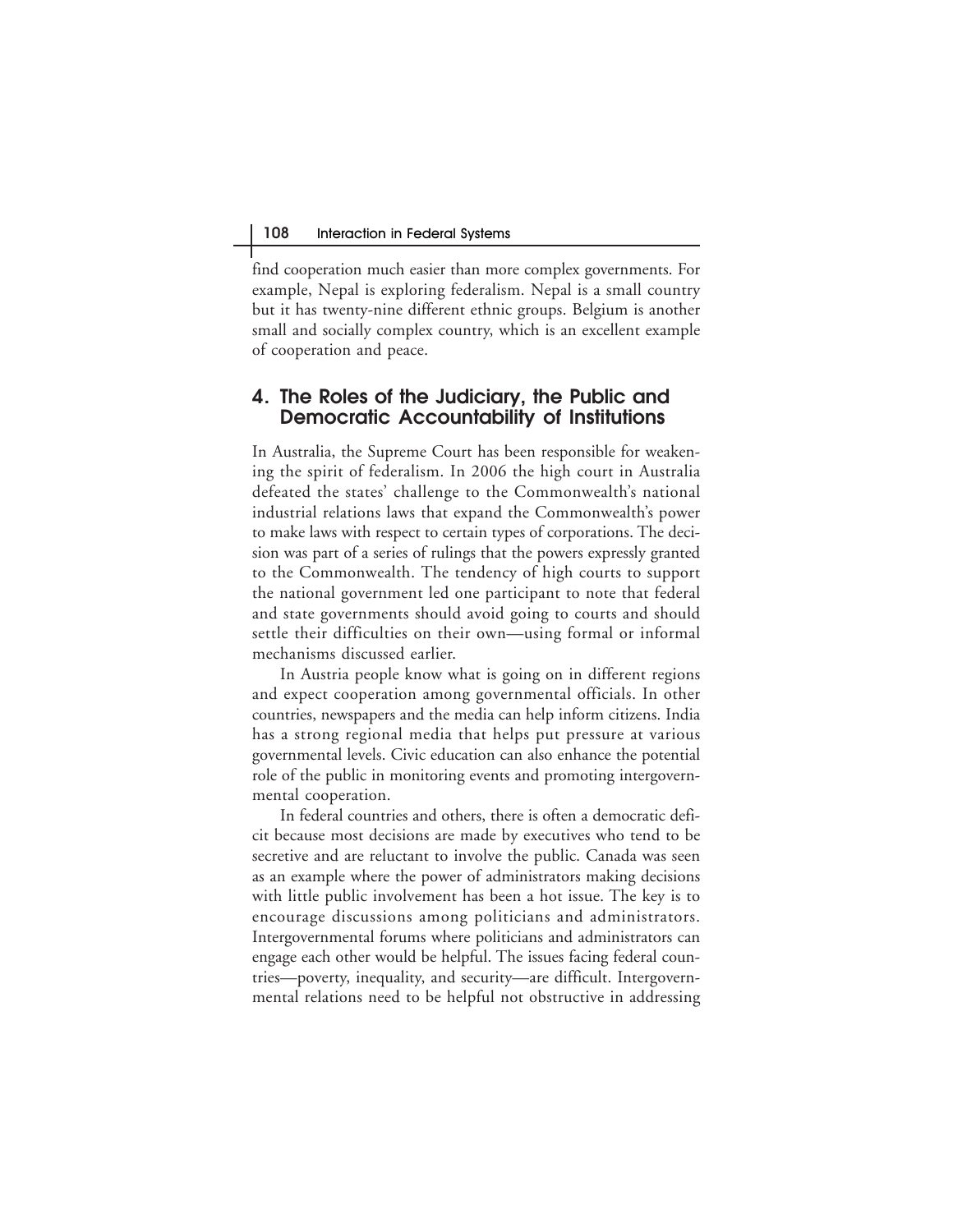these issues. Federalism and democracy are complicated—especially if not well developed in both spheres. The challenge is to make existing federal/state structures more workable, more rational, and less dysfunctional. Constitutional changes, establishment of formal intergovernmental linkages, and improving informal cooperative arrangements are important steps in the process.

### **5. Managing Disasters and Emergencies Effectively**

Work session 20 focused on intergovernmental responsibilities in planning for and executing responses to disasters and emergencies. It focused primarily on issues in India and the United States but also took into account the intergovernmental response to disasters in Austria and Canada. A discussion ensued on the intergovernmental management of disasters and emergencies and the age-old questions regarding who should do what in the federal system. Pertinent questions were posed probing into the government's responsibility in disaster management cases. An important observation was made on whether the responsibility should go from top to downward or upward from the local level, and then to the state levels of government. Most agreed that responsibility in such cases should go upward, from the local level, to the state level and finally to the national government. It is at the local level that the initial response takes place. However, the participants agreed that the plan had to be in place before the event—a plan that was devised at the state or national level.

In addition, in extraordinary events such as Hurricane Katrina in the United States in 2005 or the tsunami that hit Indonesia and India in 2004, an international dimension has to be taken into account. International groups and the United Nations play a role at least in the response phase. For example, the United Nations called the 1990s the "International Decade for Natural Disaster Reduction". The agenda was to improve the capacity of each country to mitigate the effects of natural disasters expeditiously and effectively, and to develop measures for the assessment, prediction, prevention and mitigation of natural disasters through programmes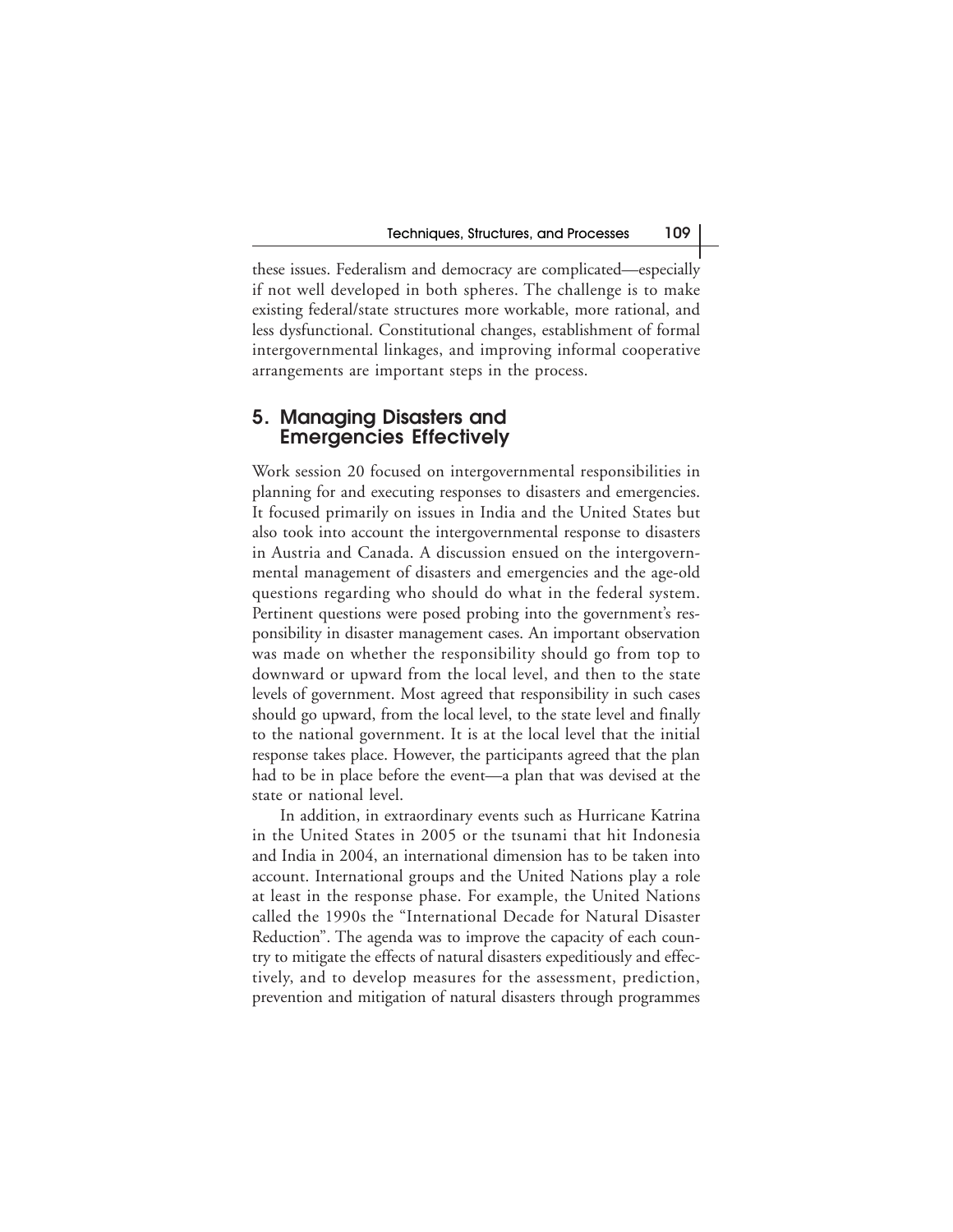of technical assistance and technology transfer, demonstration projects, and education and training, tailored to specific disasters and locations and to evaluate the effectiveness of those programmes.

The group made a clear distinction between pre-disaster and after-disaster phases. They felt that in the pre-disaster phase which includes planning, the higher government levels—national and state—were crucial. India can be seen as a relevant case in this context. India started planning 7-9 years ago when the Finance Commission first looked into disasters. With an earthquake hit in Kashmir, the responsibility for responding came primarily from the state. The armed forces were seen as the last option. While the first responses come from local officials, they should implement a plan beforehand; however, they should not be responsible for paying for the response or devising solutions. Issues dealing with rehabilitation are particularly problematic for local governments. Local governments do not have the responses to provide long-term housing solutions or to put incentives in place for building away from disaster prone areas.

The group concluded that a number of lessons could be learnt from the intergovernmental experiences of India and United States:

#### 5.1 Good public policy concerning emergencies and disasters cannot simply rely on reaction; it calls for a proactive initiative.

In India and other countries dealing with major disasters in recent years, public policy has generally focused on relief-funding for immediate relief and restoration. The proactive approach in India includes issues of prevention, mitigation, preparedness, responses, relief, reconstruction and recovery. The role of the government has expanded from search and rescue operations to the prevention of disasters through effective early warning systems and usage of latest technology to mitigate the effect of cyclones, tsunamis, earthquakes, landslides, floods, drought, and river erosion. However, this responsive approach has not been ideal. In 2001, India put in place the National Calamity Contingency Fund. The fund is recouped every year by the levy of a surcharge on central taxes.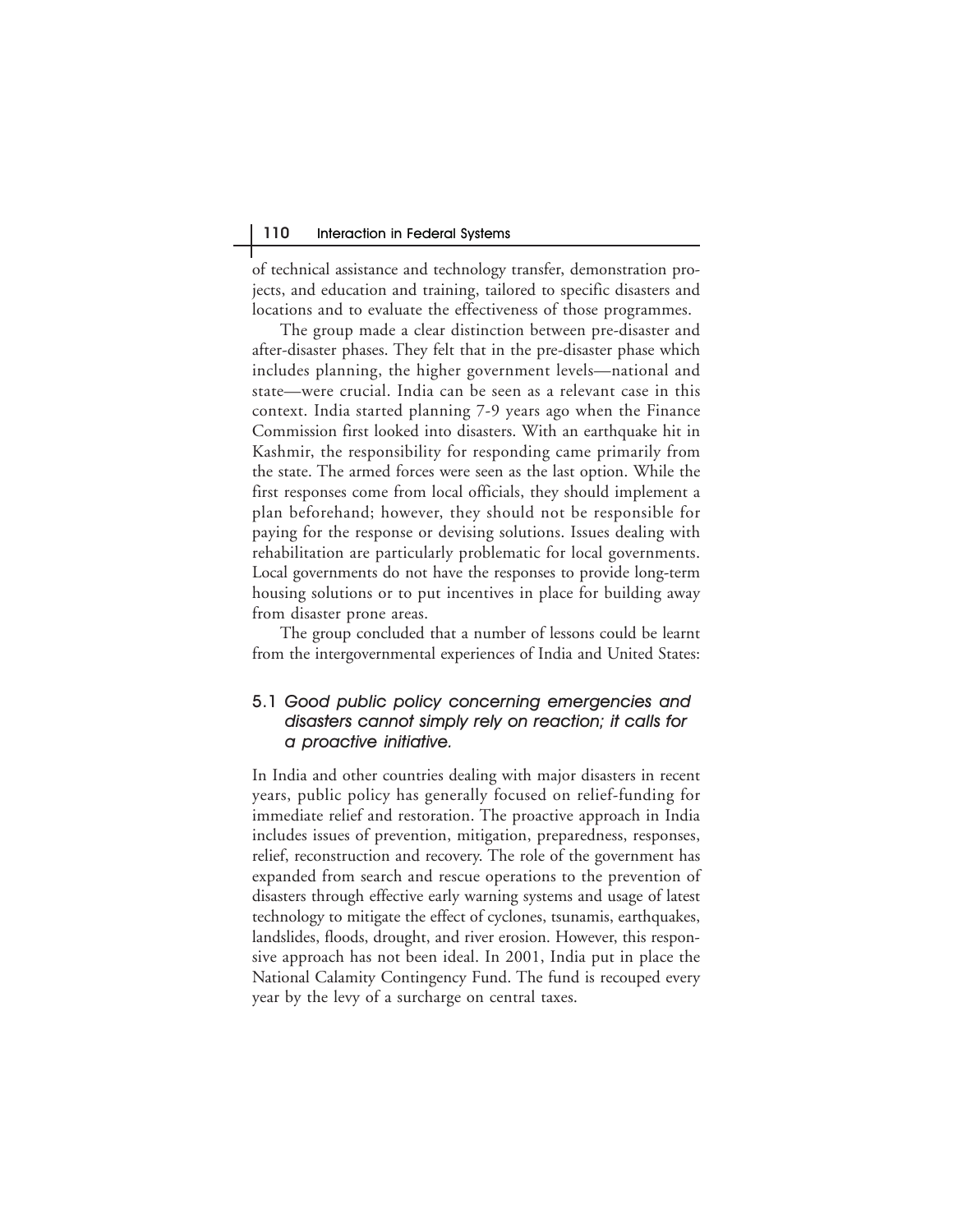#### 5.2 It is necessary but not sufficient to have an emergency plan in place.

Disasters can be effectively managed when we are prepared. Taking preventive steps to curtail damage, getting the rescue and relief machinery in place, arranging for rehabilitation strategies and funds well in time, helps to control the damage. However, a plan is only a plan. It must be implemented by those who are well trained and have the resources to carry it out. In a country as large and diverse as India, the implementation can be difficult. The discussion focused on the difficulties in carrying out plans devised at higher levels.

In December 2005 the Indian Parliament enacted a law with the passage of the National Disaster Management Act. It was the first of its kind in Asia and helped to shift the focus from response to proactive preparedness. The National Disaster Management Authority is headed by the prime minister and the State Disaster Management is authorized by the respective chief ministers.

The Government of India has shifted focus from response and relief and now concentrates on achieving a holistic management of the entire disaster cycle—prevention, mitigation, preparedness, response, relief, reconstruction and recovery. The role of the government has expanded from mere search and rescue operations, i.e. merely providing immediate assistance to the affected people.

However, participants expressed their concern to integrate developmental planning at the Planning Commission level. This will then percolate down to the local governments and panchayats at the village level.

#### 5.3 Plans alone won't work if localities and states don't have resources or will.

The Indian Ministry of State for Home Affairs in collaboration with the United National Development Programme (UNDP) is implementing a large community based Disaster Risk Management Programme in 169 multi-hazard districts in 17 selected states of India. Initiated in 2002 at a cost of \$34 million, it includes targeting vulnerable groups; preparedness and mitigation plans; public awareness campaigns, and institutionalization of the response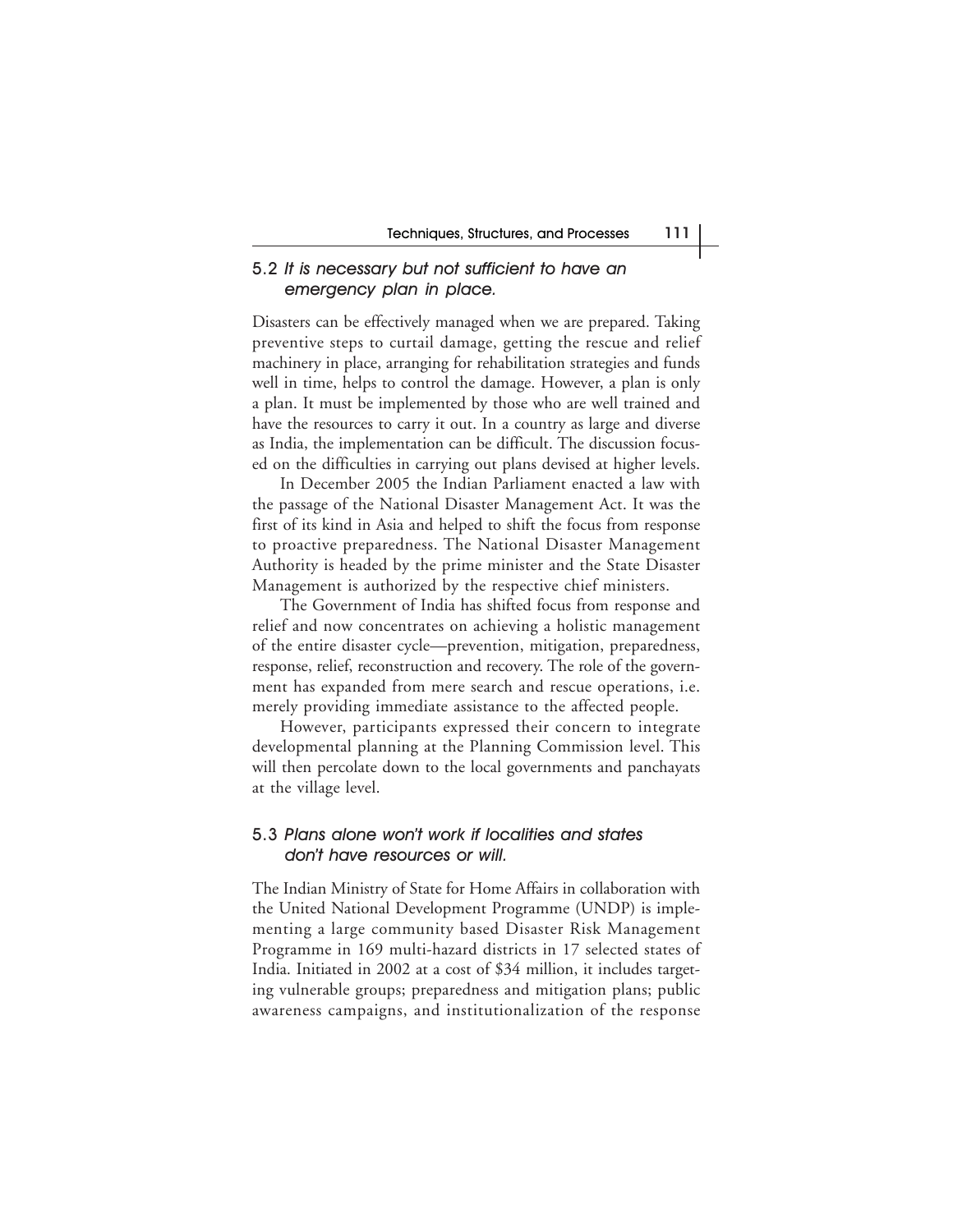mechanism including early warning mechanisms. It also provides for disaster management to be introduced as a subject in the school curricula.

There was considerable discussion on whether these districts were receiving the training and were developing plans as they were supposed to. Among other issues raised was the lack of proper monitoring to assure implementation. The community based disaster management programme has not been uniformly administered.

#### 5.4 Technology is an important component of disaster-management.

Modern GPS and satellite technology systems can greatly assist communities and states in anticipating a natural emergency. Yet there are more examples of where technology has failed. Indian officials said they were not informed of the 2004 tsunami until hours after it had hit Indonesia. Had they known earlier, they might have alerted their own citizens of the imminent danger. However, availability and use of this technology to mitigate effects would be a crucial step to initiate an emergency response.

#### 5.5 Countries can't rely on the UN or NGOs for assistance.

Global challenges need global cooperation. Disasters do not recognize state systems or borders. While the UN General Assembly in the 1990s highlighted national disaster reduction and tried to improve the preparedness amongst the common public to avert disasters, plans must be put in place and implemented by the countries in question.

There was also a detailed discussion on the role of NGOs in alleviating the suffering of those affected by disasters and emergencies. There were some complaints about the NGOs and their goals. Perhaps they were advancing their own organizational goals rather than helping those in need. Concerns were raised regarding the importance of NGOs providing long-term solutions. This is possible only if initiative is mainstreamed into an existing pro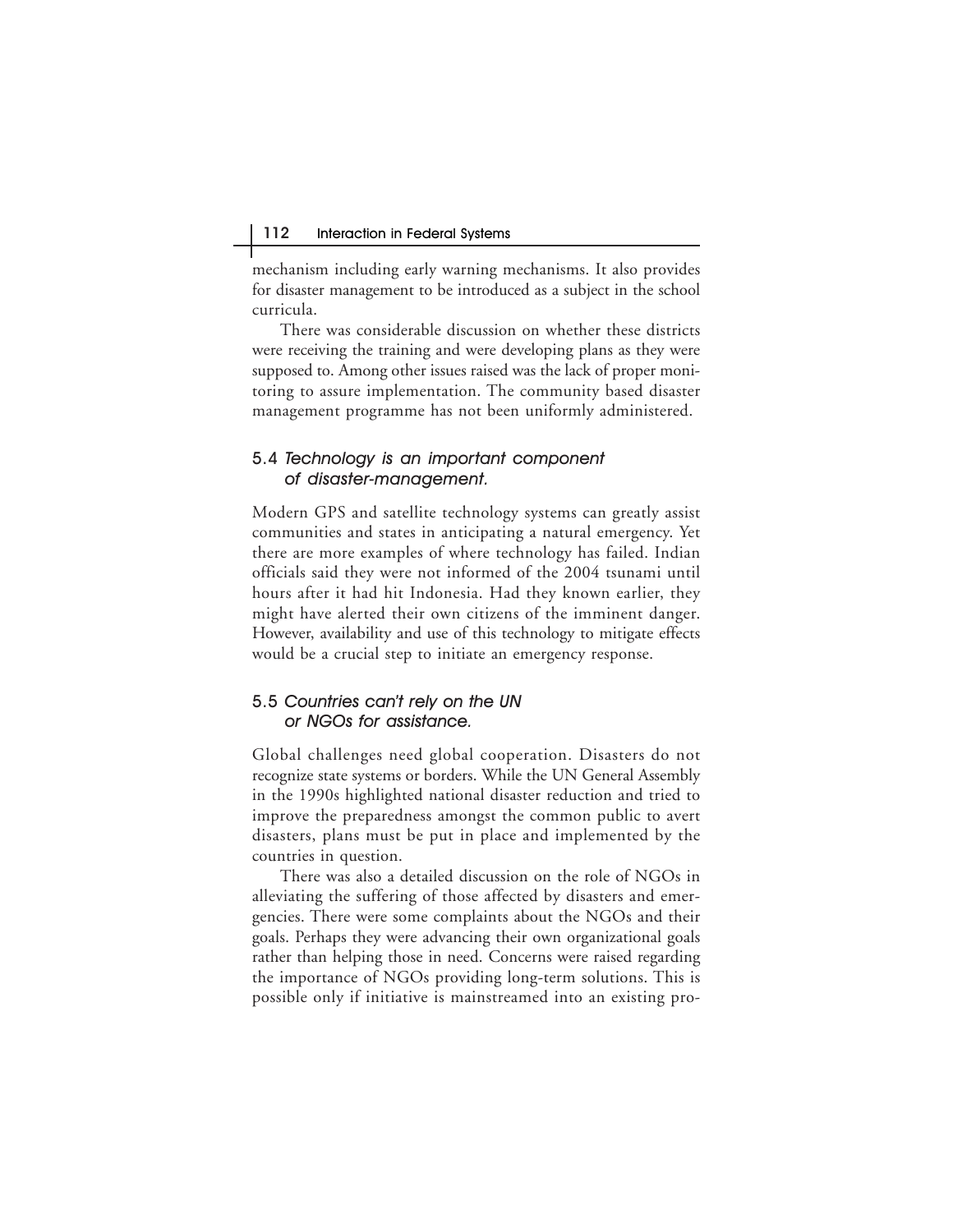gramme and spearheaded by a department having a considerable rural base. Finally, there were concerns regarding credit taking. For example, during the 2004 tsunami more than 150 NGOs came forward to offer help, however, only a dozen were able to provide financial assistance.

### **6. Was Katrina an Exception in the United States?**

There was also a discussion on the largest recent natural disaster in the United States—Hurricane Katrina in 2005. Most agreed that Katrina was an exceptional case. In the United States, the shared intergovernmental arrangement generally works well. The local government is the first responder; states are the second responders and they step in when the local governments request them to do so. The federal government is the third responder and step in when states put forward a request. The federal government provides assistance during and after disasters and funding to prepare for disasters. State/localities must have disaster management plan. While the Katrina hurricane was and continues to be a difficult case for the United States, other natural disasters like forest fires and floods follow the more usual cooperative course in the United States.

Interestingly, recent assessments of the governmental response to hurricane Katrina in the United States by the White House and Congress concluded that the role of the federal government should be more proactive and that the federal government should acquire more power and control over disaster relief and response. The model suggested by the White House is one of a centralized national command structure controlling the forces in the field. While these recommendations have not been implemented, the implications for federalism are immense and threatening.

#### **7. What about Intergovernmental Arrangements in Other Countries?**

Discussions were held with regard to Canada and Austria. In Austria, there are only two kinds of disasters—avalanches in the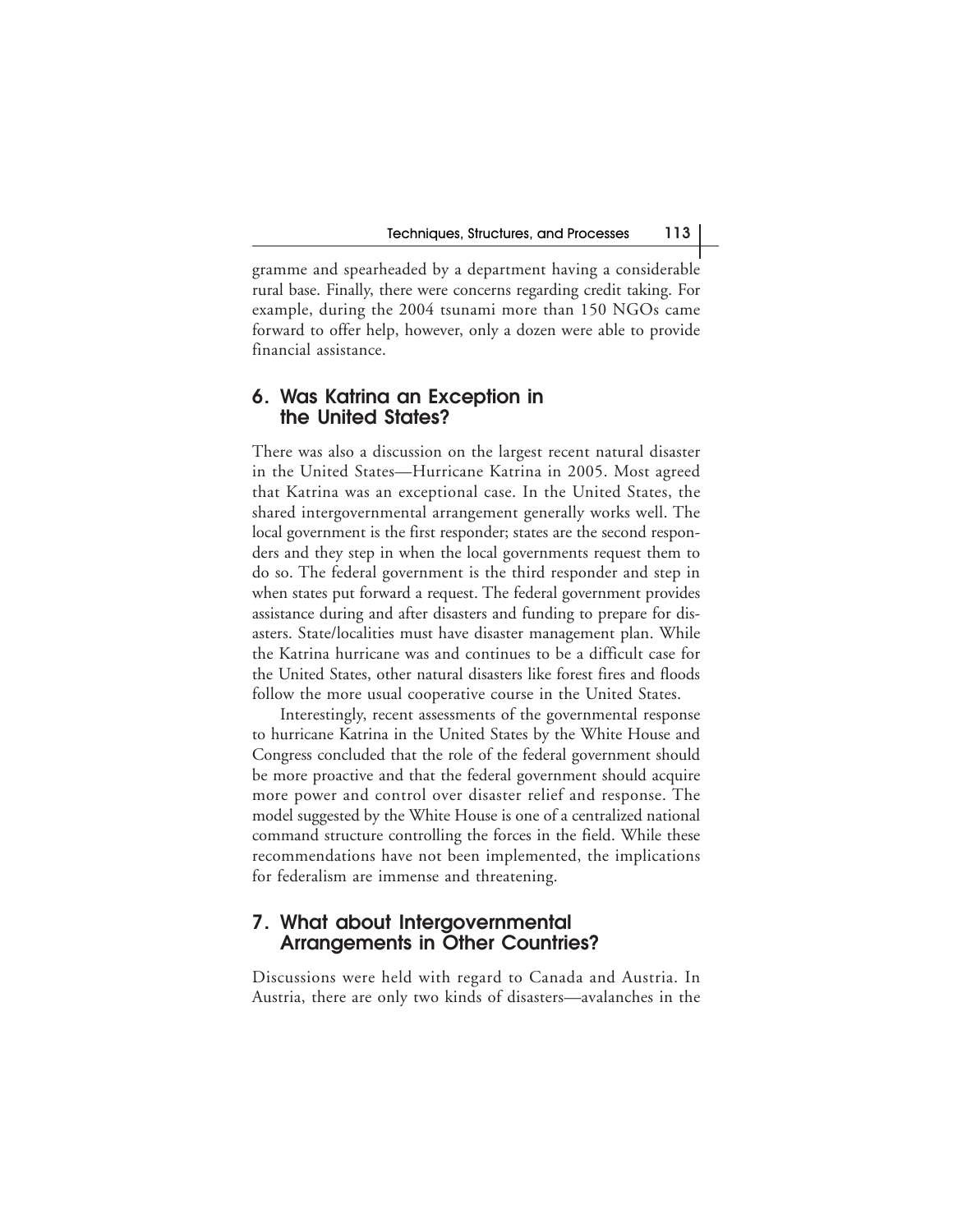winter and floods in the summer. These are primarily dealt with on a regional basis. Village groups have the primary responsibility for response. The army is involved only in larger disasters. In Canada, responsibility for disasters lies primarily with the municipal level, it then moves up to the provincial and finally the federal level. All municipalities must have disaster responsive plans. Yet local government officials work part time which often results in failure at the implementation stage. Premiers take political responsibility for handling the management of post-disaster initiatives.

#### **8. Are there Other Ways to Deal with Issues such as Risk Assessment?**

This has been a major concern in India. Are there ways to keep people, particularly poor people, from living near the water? One suggestion in India is to plant mango groves by the waterside as a way to alleviate the problem. However, this might result in additional problems if during high winds or floods these trees are swept into the houses. In the United States, the opposite is true. Land near the water is typically very expensive but the result may be the same—rebuilding occurs in areas that are vulnerable to further natural disasters. Regional planning is also very crucial. In the US, states have adopted a mutual assistance compact so that their national guards can provide assistance to other states. In the wake of Hurricane Katrina, these troops were ready even before the federal assistance came in.

### **9. What is the Public's Role?**

What should be the level of involvement of the common public? Should they be responsible for issues concerning the alleviation and response to natural disasters? There was discussion about the importance of alerting the people about the expected responses to natural disasters and then alerting them to impending disasters. The media can play an effective role in this case. In some countries, information is not available to the media and to the people. This can lead to confusion and cause greater casualty. Technology might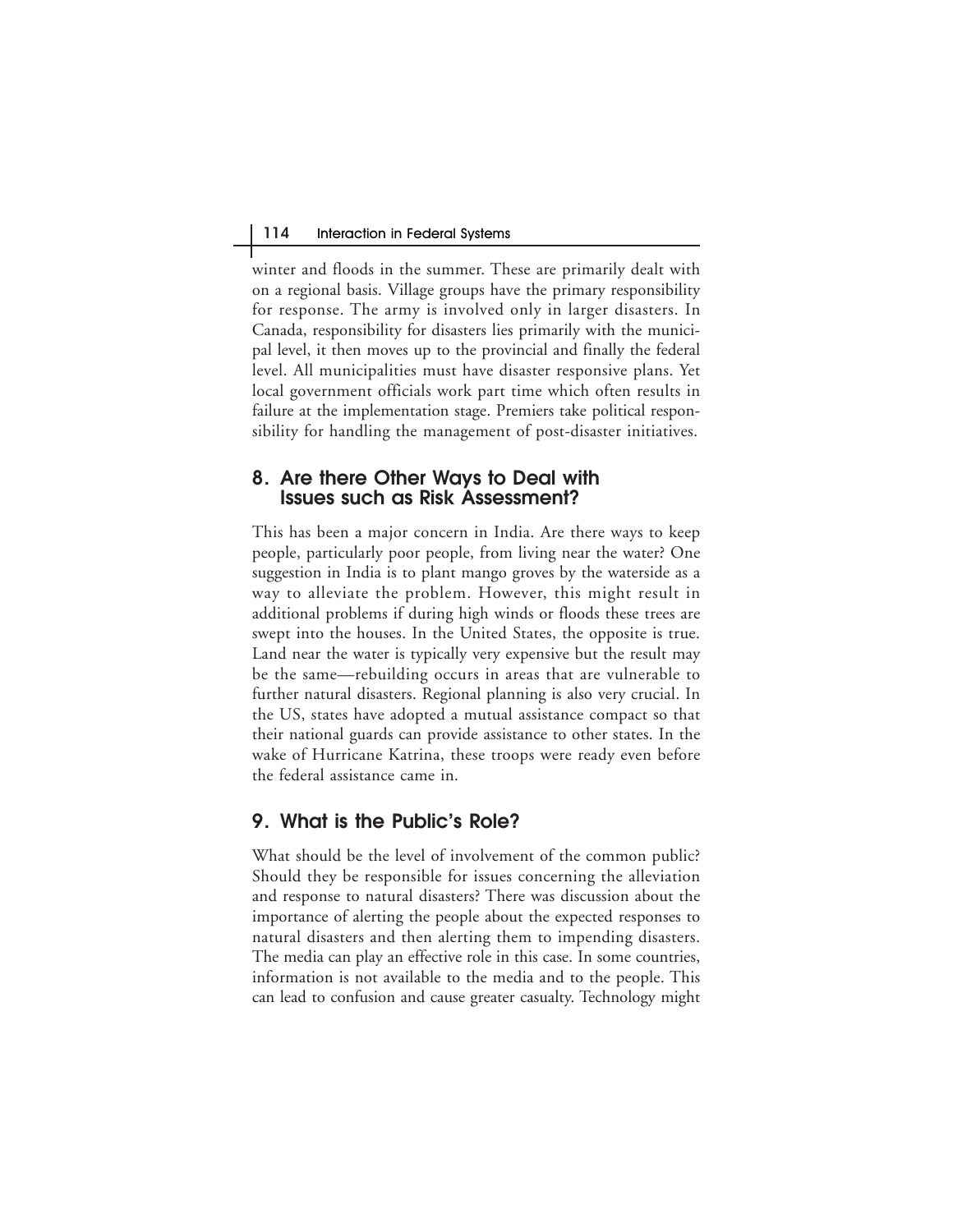provide advanced information to the media who could inform the public on impeding natural disasters. Another key point is taking care of people's dignity. For example, after 9/11 the media was conscious about showing no bodies. In India, however, the first images telecasted after any national disaster are the bodies of the dead.

In India, there were issues of bureaucrats blaming other bureaucrats for problems in response. In the United States, governments blamed other governments and the citizens often assessed blame on them all.

#### **10. Future Issues Related to Natural Disasters and Emergencies**

Global warming raises many concerns about flooding and other natural disasters. The public should be informed on the potential impact of the rising sea level and the impact on vulnerable areas, particularly low-lying areas. Most delegates posed that natural disasters are often a global issue. No single country or state can handle the disaster alone. Another challenge today, is the degradation of the environment. Communication and involvement of the common public is important in dealing with these long-term issues.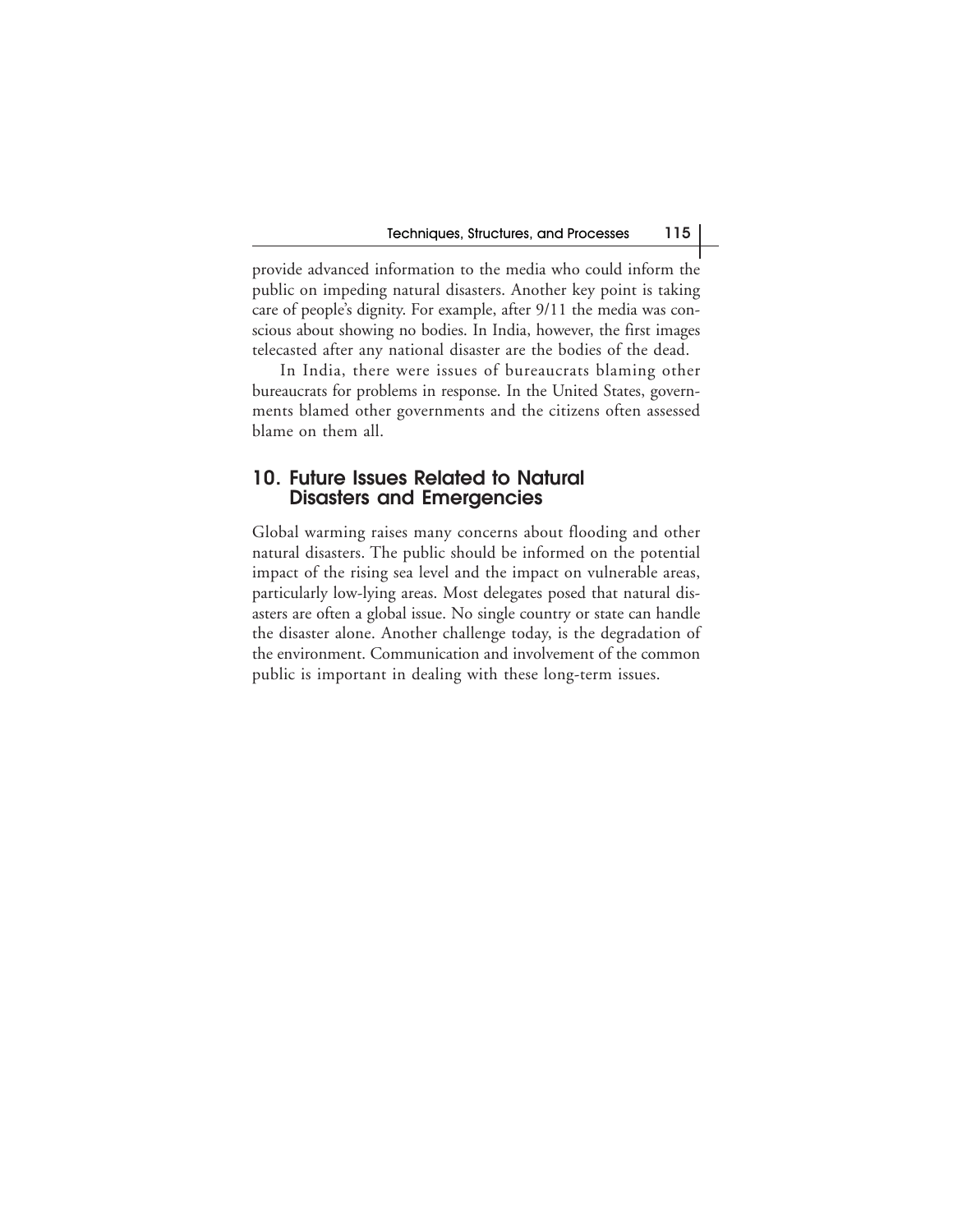## **Subtheme**

## **Accountability and Transparency**

Work Session 9: Can Accountability and Transparency be Achieved where Executive Branches Dominate Intergovernmental Relations?

Work Session 21: Are Centralized Election Agencies Compatible with Federalism?

*Rekha Saxena*

Federalism is formalized through a written constitution, which requires a high degree of accountability and transparency. This is why two or more orders of government have been increasingly moving towards a process of governance, bringing together partnerships between state, civil society and market. Operationalization of federalism presupposes mutual trust, constitutionalism, rule of law, honesty, and fair and free federal interaction. These values are becoming all the more necessary not only in smaller federal systems with direct democracy, but also in large federal polities based on representative democracy, as participatory inputs by citizens are being increasingly emphasized both by theorists of democracy as well as political activists and practitioners.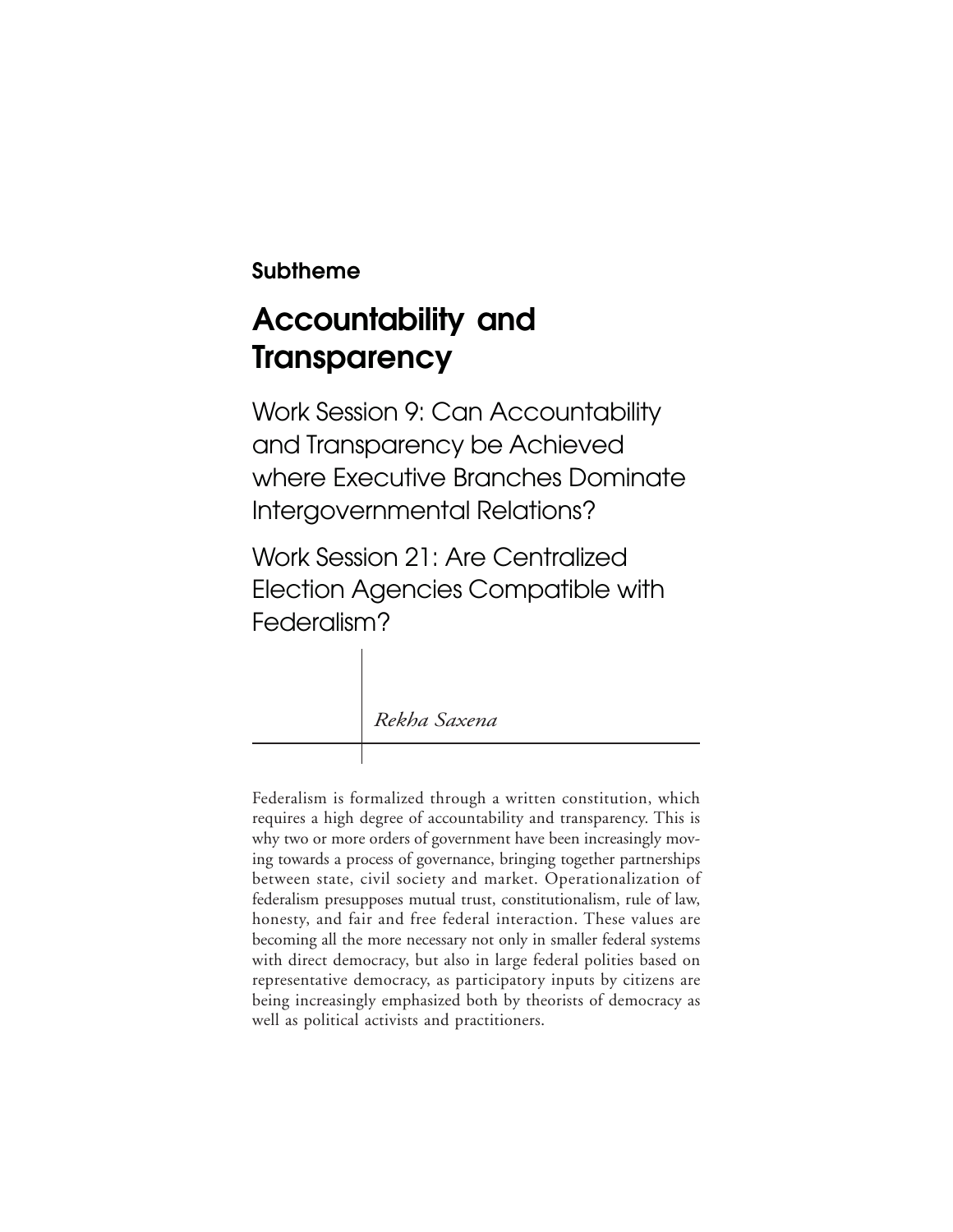Yet elections continue to be the most institutionalized mechanism of participation and accountability in the world. With the growing salience of mass media and information technology, transparency in federal governance has never been more demanded as well as more feasible, by virtue of deepening democratic values and the globalization and availability of technology.

In a modern democracy, elections based on universal adult franchise have become a global norm and practice. The electoral process is purported to perform the basic functions of political mobilization, representation, putting together coherent and workable policy packages, and electing political elites to perform the roles of government and opposition. Given these vital functions, free, fair and transparent elections are crucial to democratic legitimacy of the political system. It is, therefore, necessary to raise such questions as the following: Are elections constitutionally embedded or legally provided? What kind of electoral laws are followed plurality/proportional/majority systems? Are elections autonomous of the federal and provincial governments? Are centralized election agencies compatible with federalism? How do the people perceive the fairness or lack thereof of the electoral process?

Elections in multilevel federal systems are increasingly becoming a hot political issue. This is because many federal systems lack a centralized election commission. The recent experience of the Presidential elections in the US has brought to the fore the requirement of ensuring free and fair elections in a federal system where the electoral responsibilities are shared by multiple authorities at different levels of the political system. The need for at least some amount of commonality is widely felt. It is also felt that laws and practices related to the federal elections should be uniform.

Typically, the popular parliamentary chamber is directly elected by the people in multiple single member constituencies spread throughout the nation. The federal second chamber has greater variability of electoral laws and practices, and such chambers are directly elected by the people in the US and Australia, while it is indirectly elected by the elected members of the state legislatures in India. In Canada, the Senate is appointed by the Federal executive in numbers constitutionally assigned to the provinces and regions.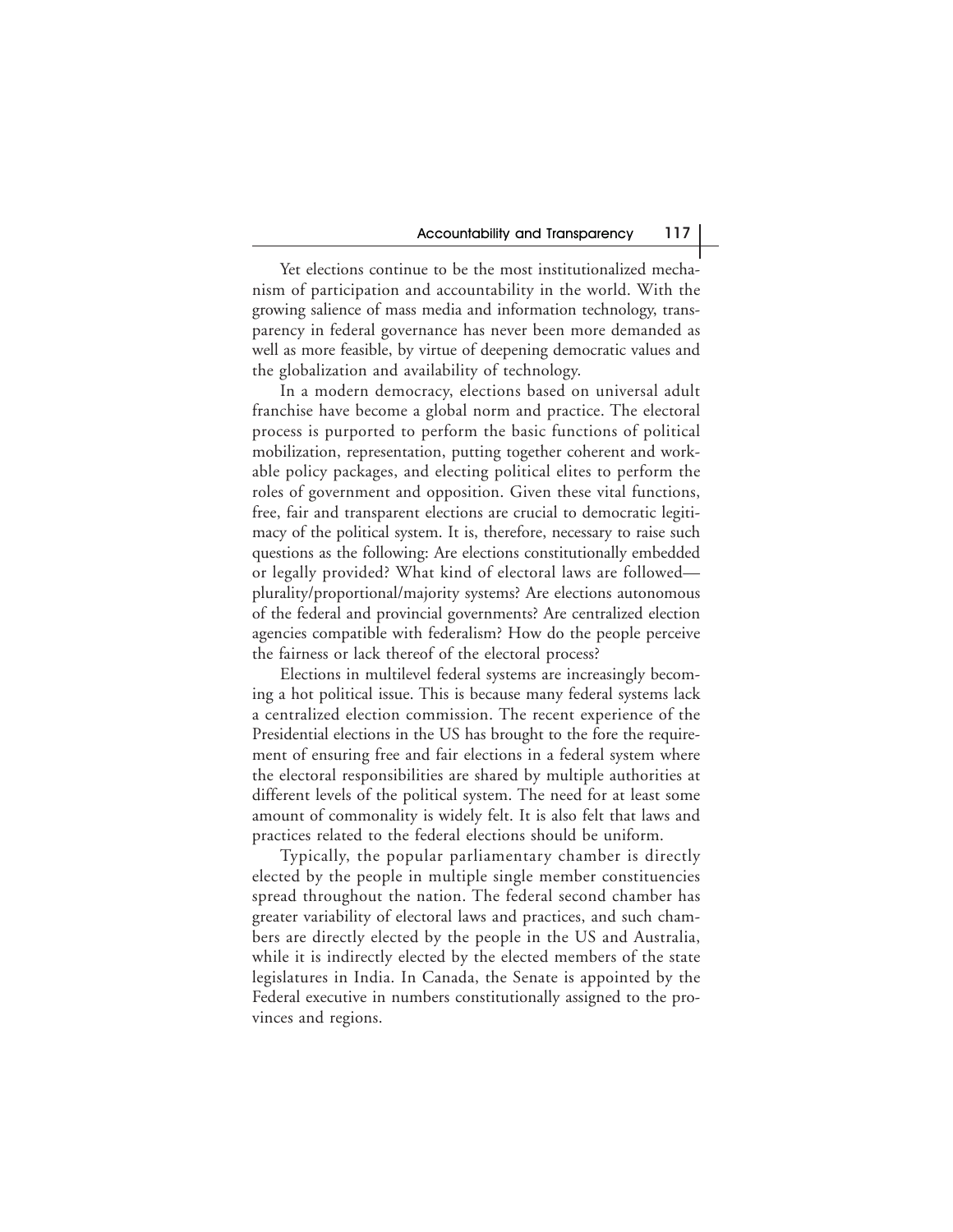#### 118 Interaction in Federal Systems

Generally, it is crucial that an election agency cannot be part of the government and should be insulated from the governmental influences of any levels. This has been done in India by entrenching such a commission in the Constitution itself and mandating it to hold presidential, vice-presidential, parliamentary and state assembly elections. The Chief Election Commissioner and other Commissioners, if any, are guaranteed the security of tenure and service condition comparable to the Supreme Court judges. The experience of India at least shows that there is no incompatibility between a centralized Election Commission and federalism. If anything, India's success story as an electoral democracy of considerable creditability at both Union and state levels is largely attributed to such a centralized but autonomous election agency. Evidence shows that where electoral responsibilities are shared between the federal and regional governments, as in the case of USA and Canada, there have been difficulties as a result of this decentralization. And, these countries have shown a great deal of interest in the Indian electoral system.

At present, the Central Election officer at the centre is answerable to the parliament, not to the government. Central election officers at both federal and provincial levels have been independent and autonomous. Since the electoral system at the centre has not posed any serious problem, as it has in the US in recent years, there has been no serious proposal for comprehensive changes in the method of conducting elections. Rather, free and fair elections need a massive exercise of coordination.

The centralized election agency provides the opportunities to learn from the experiences of different subnational elections. For instance, in West Bengal election, the system of Booth Level Officer worked very well. With some modification, a similar system was applied in Uttar Pradesh (UP), which led to deletion of 7.8 million bogus voters and the addition of 6.2 million genuine voters. The Election Commission also checked the West Bengal electoral rolls and, detecting 85 lakhs bogus voters, it deleted these names and added those that were frequently omitted.

Such a centralized agency also does not mean that the process is cut off from the grassroots level. The Indian experience shows that several meetings of district magistrates and block level officers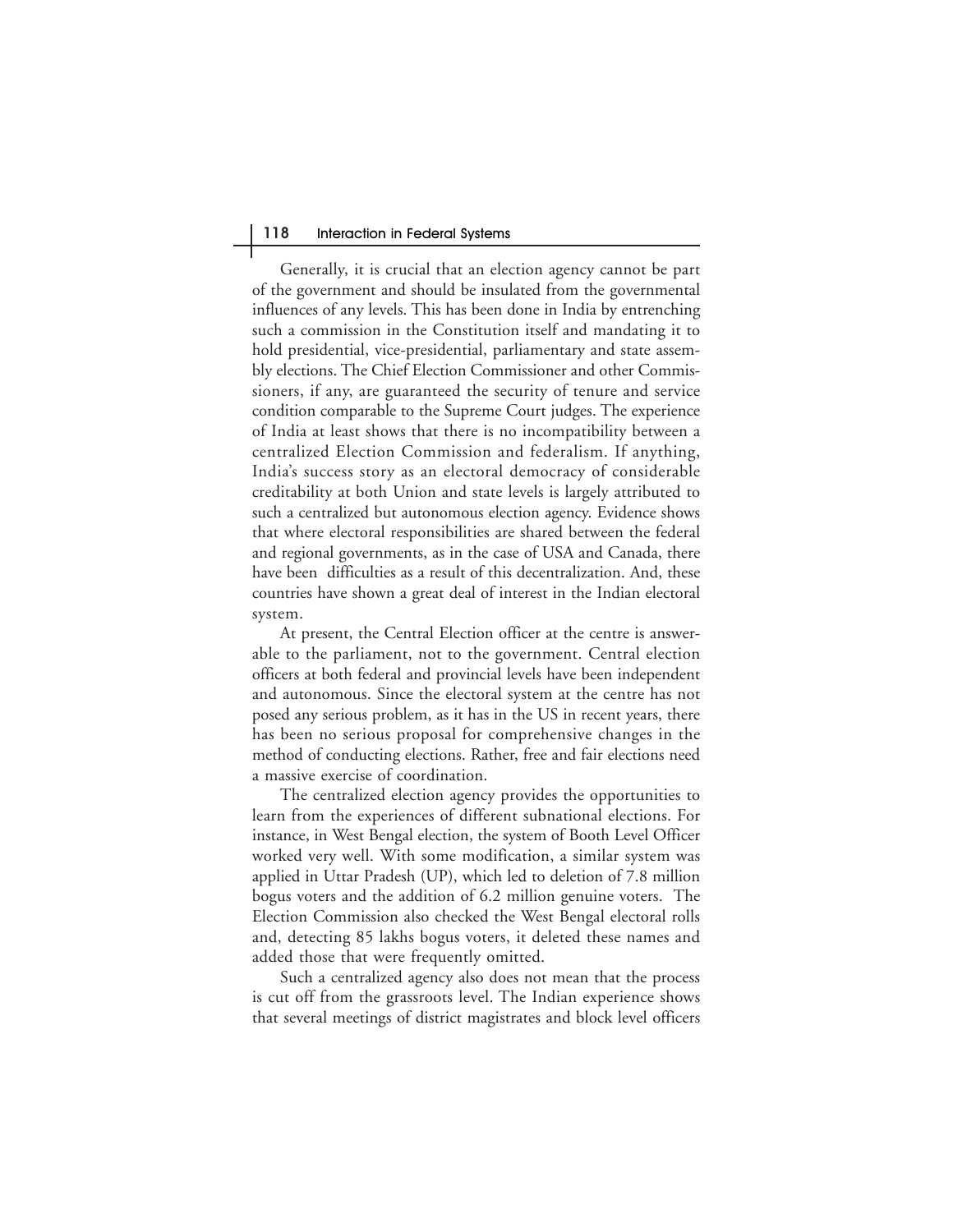take place to evaluate and conceptualize the overarching electoral system down to the level of the polling booth.

Centralized election agency is also required to make the whole process impartial. For instance, appropriation of the commission's work by state government of Madhya Pradesh made the electoral process suspicious because a meeting of district magistrate (DM) and his subordinate officers was held with regards to the elections and was chaired by a minister of the state government. When the information reached the Election Commission of India, it took a strong view of the matter and immediately reprimanded and transferred the concerned DM. During the period of an election process, the bureaucracy of the state government dealing with elections is provisionally placed under the directive and disciplinary action of the Election Commission of India.

There is another instance of a by-election in the same state in which the declaration of result was delayed by three hours by the state level administration under the influence of a powerful state leader. The Election Commission's field observers intervened in the matter and got the election result declared. In yet another instance, a Lok Pal was harassed by the Speaker of the house over a corruption scandal; the Lok Pal was able to secure protection from the Election Commission because it is a constitutional body.

As the federal features vary from country to country, election management also varies depending upon history and geography. In a country like US, where federalism was a product of agreement amongst the states, there are variations in election procedure from state to state. Each state has a separate election commission to conduct all elections in that state, and as a result there is no uniformity in the election law and procedures of various states even for elections related to the posts under federal governments. This has indeed resulted in many complexities and confusion in the American election system. But as already pointed out earlier, India, with extreme diversities, followed a different path by having a centralized and uniform election procedure throughout the country, with parliamentary and state legislature elections under a powerful and independent central election commission.

Following the American model in India might have been disastrous. This is borne out by some recent experiences in relation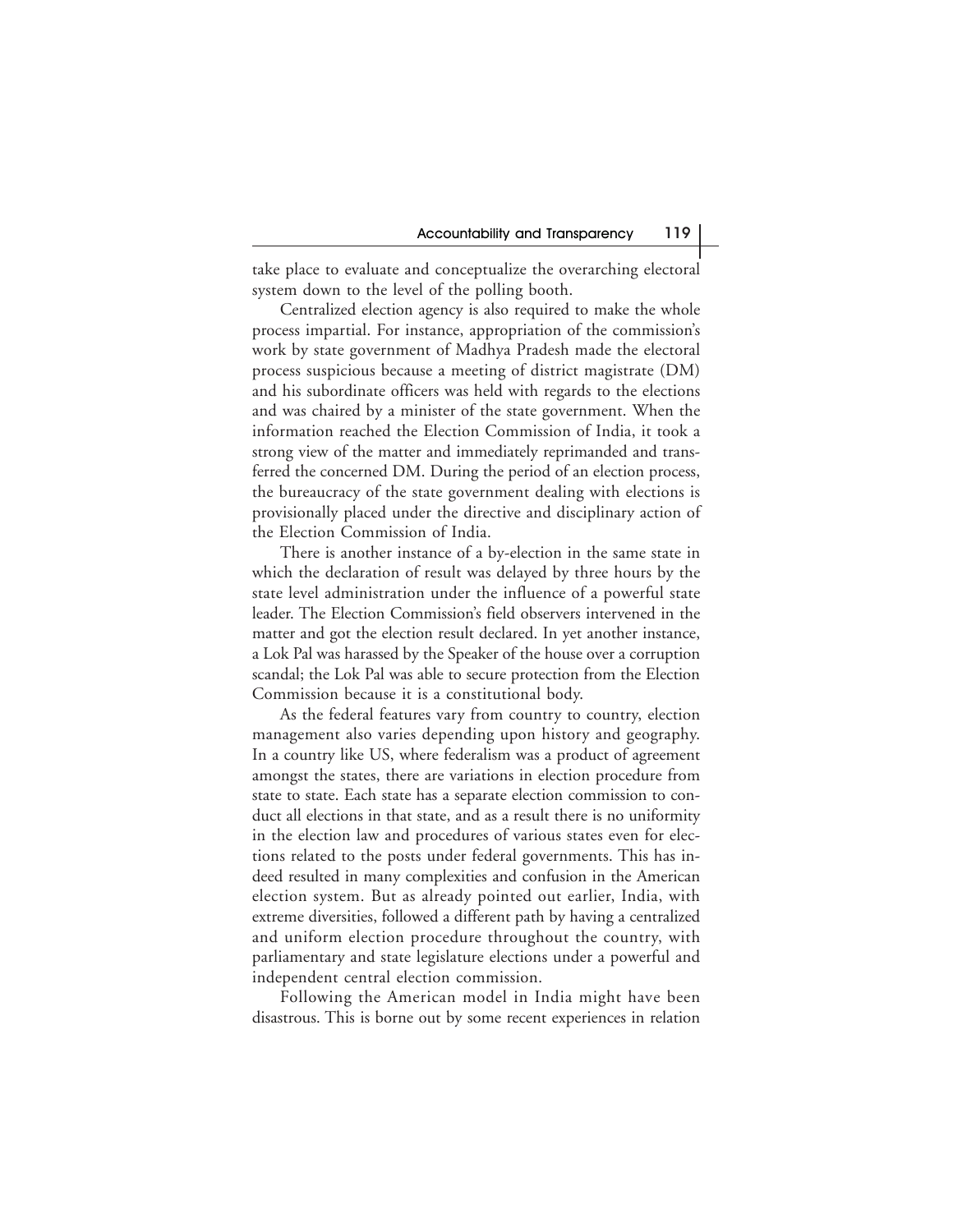to State Election Commissions (SECs) created for city and village councils under the 73rd and 74th Amendment Acts. These SECs have not performed with the same degree of impartiality and objectivity as the Election Commission of India. Apart from lack of uniformity, the SECs are often found to be under the clutches of state government for various reasons. The centralized election system in India has indeed contributed to uniformity and unity, while simultaneously keeping at bay those fissiparous tendencies of regional, linguistic, religious and casteist affiliations. This has been achieved without hurting the federal spirit of democracy by making reasonable use of state official machinery in most of the aspects related to the conduct of elections. Every constituency has been so designed that each one is a pluralist society on its own. The uniform electoral procedure for all states has enabled the Election Commission of India to adopt a non-discriminatory approach towards all voters in every aspect of electoral management. Besides these factors, the role of central police organizations has also grown in prominence in the whole electoral process, in comparison to state police forces.

However, the Indian electoral system has thrown up a few problems that have raised some discontent and controversy. Early on, national and assembly elections were held simultaneously, and national issues largely dominated. In 1971 Indira Gandhi called a snap parliamentary election thereby de linking the elections for the two levels of the federal polity. Mainly for this reason, and subsequently on account of greater politicization of the electorate and deepening of democracy, local issues now seem to override national issues and give a strongly regional flavor to electoral and political processes. The largely illiterate electorate often gets confused and local and national issues get mixed up.

Another point of dissatisfaction has been the sharp discrepancy between the vote and seat ratio as a result of the plurality or firstpast-the post system of election. In the initial phases, the ruling parties got disproportionately large number of legislative seats in comparison to the percentage of votes polled. In more recent years, the articulation of cultural cleavages and social diversities has led to another kind of problem, namely extreme fragmentation of the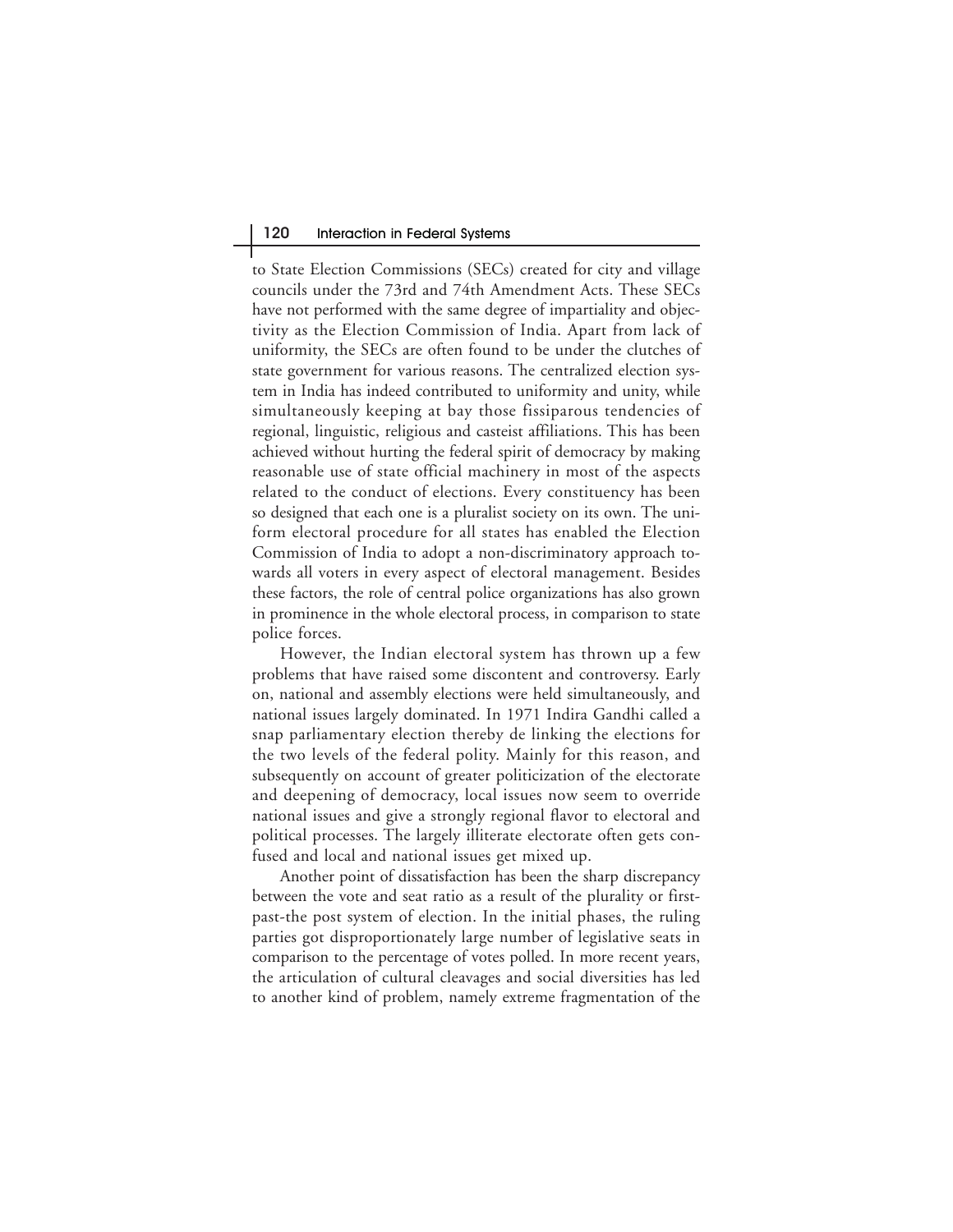party system and enormously large number of parties. Thus, it is evident that the plurality system, which in homogeneous societies has invariably produced two party systems, has in India shown effects of proportional representation in the form of a fragmented multi-party system, likely due to extreme diversities.

Until 1999, Nigeria experienced a decentralized election system. The first ever federal elections in Nigeria (1954) were held under different arrangements prescribed in regulations made separately for each region by the Governor General. Elections in the north were indirect while in the eastern region they were direct and based on universal adult suffrage. The 1954 federal constitution also made allowance for regional police force. The 1999 Constitution provides for Independent National Electoral Commission (under Third Schedule, Part I). The commission has power to organize, undertake and supervise all elections to the offices of the president, vice-president, the governor and deputy governor of a state, and representatives to the federal and state legislatures. But Nigerian experience with such a centralized agency has not been painless. Huge numbers of eligible people could not be registered. The commission has been entrusted with monitoring the political parties, but faced with inadequate capacity to do so.

It is also argued that subnational election commissions are more suitable in post conflict societies as the local population may have more trust in it than the centralized election commission. Thus, the Nigerian experience has been at variance with the Indian experience with centralized election agency as discussed earlier. In the case of the US, the states came together to form a federation, but retained control over the election. The latest experience in the US has caused some concern which can be mitigated by having a centralized election agency. As will be discussed later some steps have already been taken in this direction in the recent times.

The US Congress has supervisory power over elections. It is empowered to protect the voter's right and prevent corruption in the election process. In the last 32 years with the establishment of Federal Election Commission, the federal role has gradually increased in the US. Besides the issue of neutrality, that of competence is of equal importance. The US Federal Electoral Assistance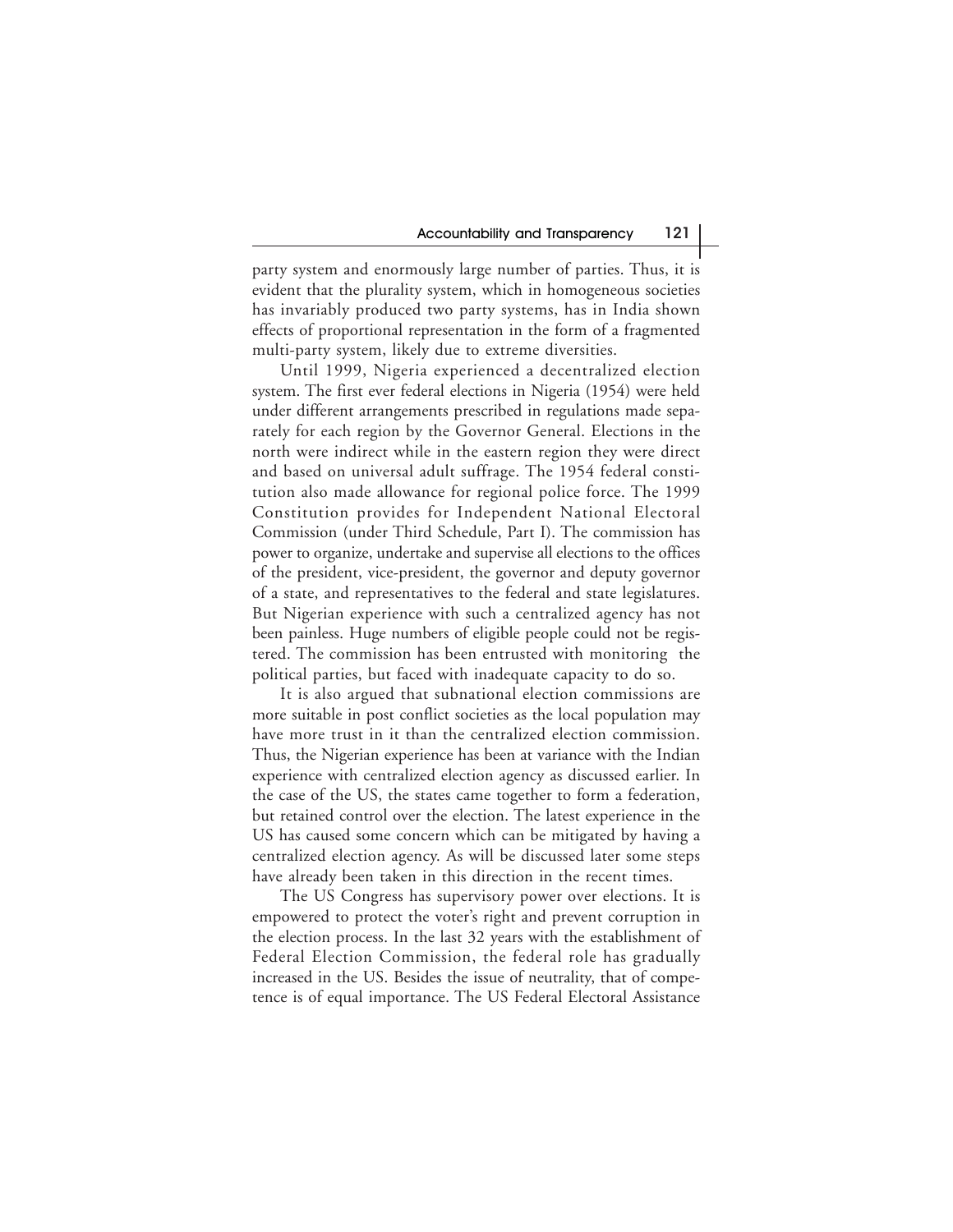Commission has been set up recently with the task of providing resource assistance to the state election commissions, with respect to certain broad and uniform election procedures.

During the early decades of the Brazilian federation, the member-states had the authority to legislate on electoral matters concerning state and municipal elections. During this period, electoral frauds under the patronage of state governments were rampant. Moralization of the electoral system was one of the forces behind the Revolution of 1930, which led to the end of the Old Republic.

In 1932, the central government published an electoral code to regulate elections throughout the country (federal, state, and municipal), and it instituted a specialized arm of the judicial branch at the federal level, called the Electoral Court, with the function of managing the conduct of elections and settling disputes arising there from. The current federal Constitution, enacted in 1988, maintains the Electoral Court essentially as it was initially established. For different layers of elections, there are different levels of electoral courts. Regional electoral courts are concerned with state level elections, while electoral lower court conducts municipal elections. These courts are not entirely packed with executive—nominated judges, rather some of them come from the bench as well. The Superior Electoral Court has the power to review decisions of the regional electoral courts, though this authority is restricted to the circumstances stipulated in the Constitution. The management of elections by the Electoral Court in Brazil is fully compatible with the principle of federalism, both in its structure and in its functioning.

It is evident that in older and relatively developed federations, the presence of a centralized electoral agency is not only compatible with federalism but also more effective in ensuring the legitimacy of the electoral process throughout the federation. However, in a relatively new and developing federation like Nigeria, the local voters are more suspicious of a centralized election agency and place greater trust in local agencies. In such a scenario, accountability and transparency of the electoral process becomes crucial for building up trust and legitimacy.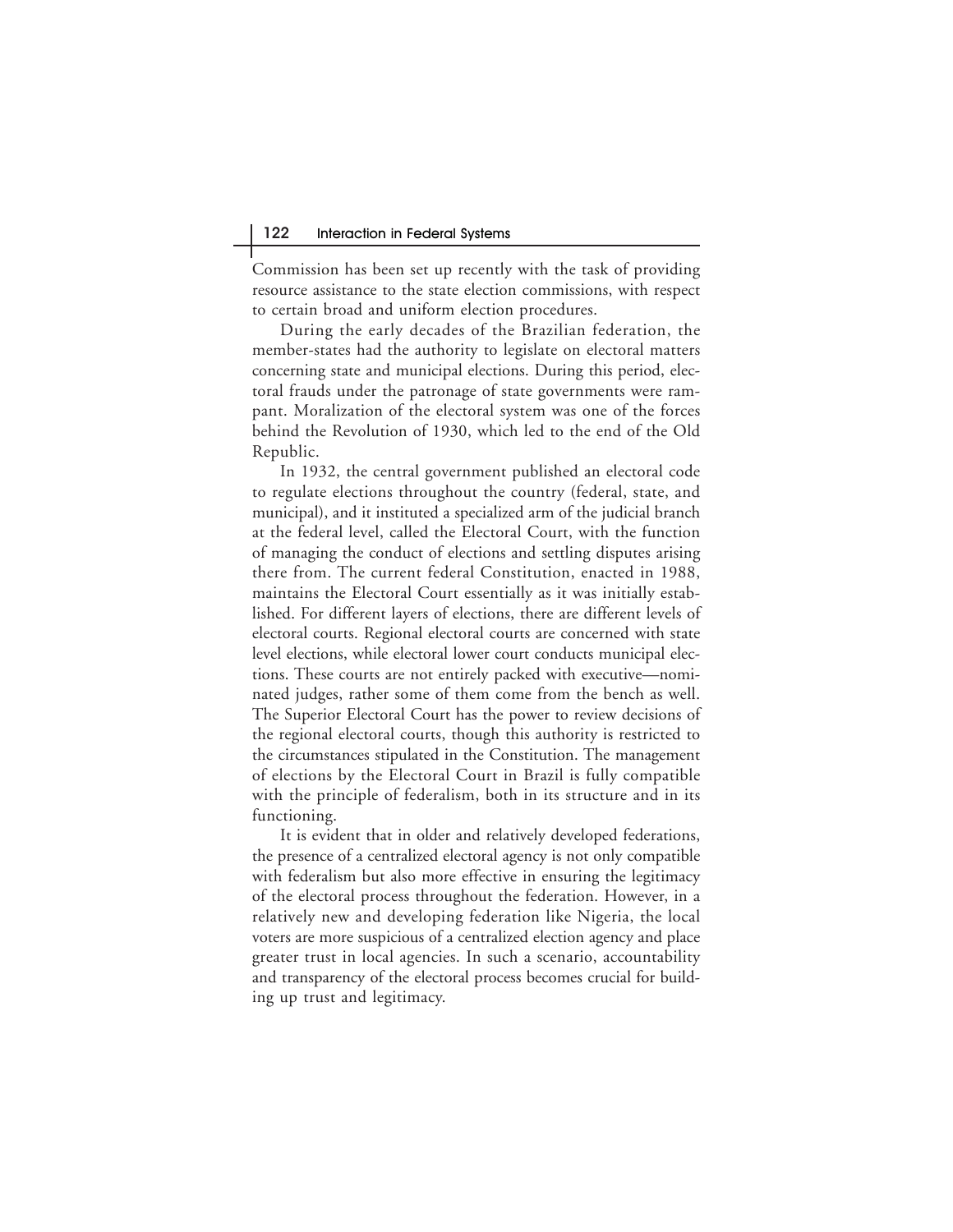The issues of accountability and transparency with special reference to federations, where the executive branches dominate intergovernmental relations (IGR), have become increasingly more important. This is in the backdrop of regionalization and decentralization of centralized federations and the contemporary challenges of privatization of the state sector of the economy, rise of the civil society institutions, and globalization of national economies. Executive federalism is even more likely to dominate the federalprovincial relations in parliamentary federations than in presidential federations, where the principle of separation of powers, and checks and balances ensure a certain degree of mutual accountability and deliberative democracy due to the very design of such a constitution. Nevertheless, the question of accountability presents a formidable challenge in how to conceptualize it and enforce it in a system where despite separation of powers in the constitution, the federal system must in its functioning become mutually interdependent. On account of this, it often becomes very difficult to attach responsibility of a sector, level and an agency of a government which is so divided that it becomes difficult to determine where sovereignty lies in the US. Fixing responsibility and accountability also requires understanding where the money came from, to whom it came for, and how is it supposed to be spent and accounted for. The states can be more or less accountable for what they are doing. But when the money comes from the federal exchequer and schemes are to be implemented by state action and supervision, legislative autonomy and control is lost throughout process. States resent federal supervision and since the money comes from Washington, state legislatures have no legitimate authority over it. Thus, there is neither congressional control nor state legislative control.

Executive federalism in parliamentary federal systems over the years became vulnerable to centralization of power as a result of economic crisis' and wars. The relative peace and unprecedented prosperity in developed Western federations tended to bring the issue of accountability and transparency to the forefront of the governance debate. Relatively successful federal systems in the developing parts of the world like India, Malaysia, Russia, and South Africa have also found themselves face to face with similar, if lesser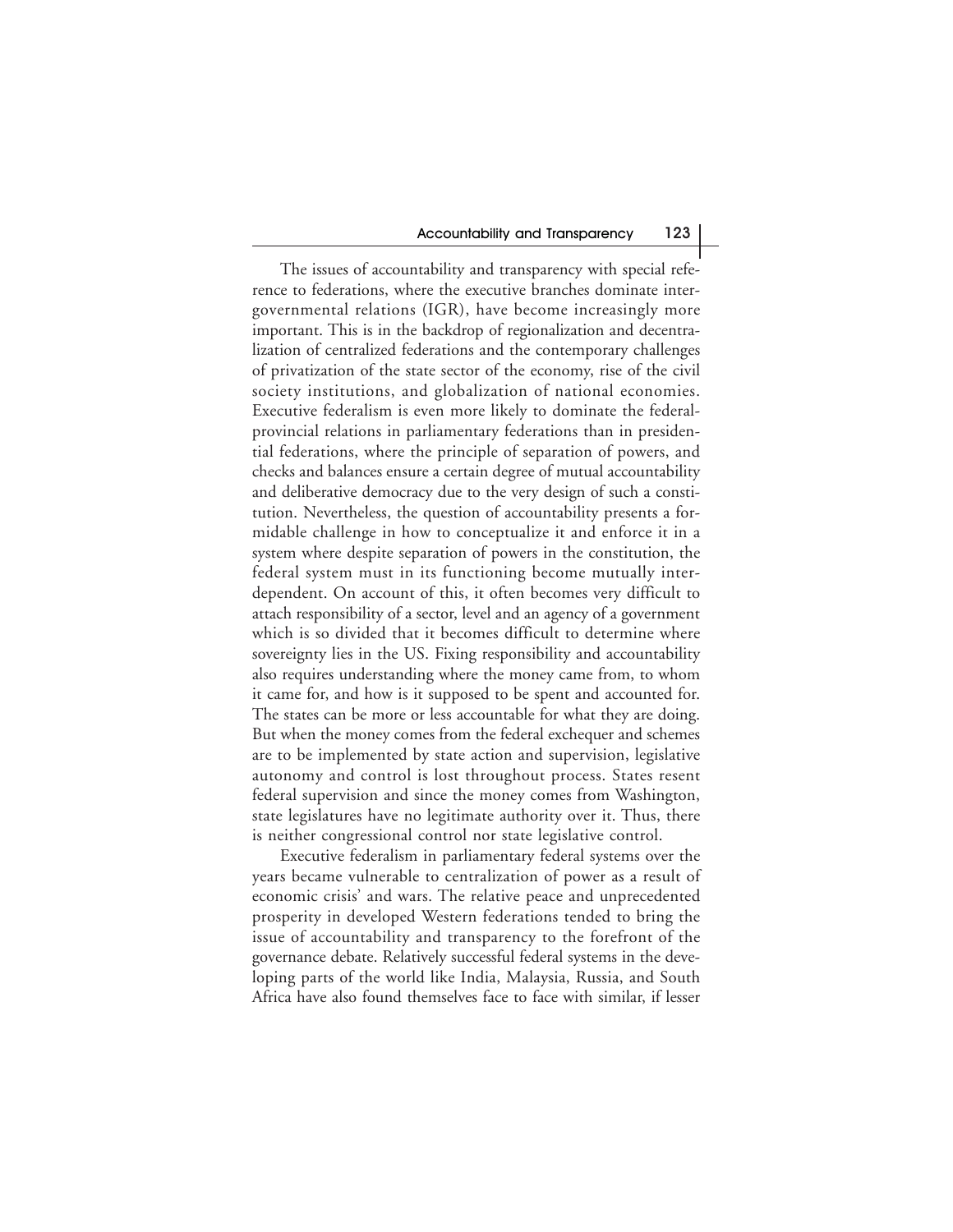#### 124 Interaction in Federal Systems

magnitude, pressures in favour of accountability and transparency. In Canada, the federal government gives bloc and specific grants to provincial governments for use. Ottawa initially made an attempt to ensure uniform standards across the provinces and did some monitoring. The provincial governments have increasingly questioned undue federal interference and the governments in Quebec have gone to the extent of opting out of federally sponsored schemes, demanding that they be given their share of the grant to be utilized for province sponsored schemes without any federal inputs. In India, in the Nehru and Indira Gandhi eras, centrally sponsored schemes were implemented by the state governments under continuous and active monitoring by New Delhi. Prime Ministers Indira Gandhi and Morarji Desai often visited state capitals with Union officers to supervise development activities funded by the Union. These practices have virtually disappeared under subsequent regimes, especially in the era of federal coalition governments. In Germany, the accountabilities of the federal and *Land* governments are in a way interlocked because of direct representation of provincial chancellors or their nominees in the *Bundesrat*, the federal second chamber. Thus, *Land* governments are directly associated with federal legislative process. However, the implementation of laws is divided between federal and *Land* governments and this divided accountability may pose some problems. *Land* governments have their own compliance system and federal control appears tenuous.

In European governments, the problem of accountability appears to be especially complicated because there are three levels of federal and confederal authorities in federations, namely, federating states, the federal member states, and the confederal European Union. It requires an enormous amount of political and administrative ingenuity to simply get this labyrinthine machinery moving. Yet it seems to be slowly but steadily evolving with occasional hiccups.

Moreover, the question of accountability and transparency is also complicated in asymmetrical federal systems where units enjoying asymmetrical powers and autonomy at the cost of symmetrical units engender envy and a sense of relative discrimination among those who are denied such privileges. On the one hand, the trend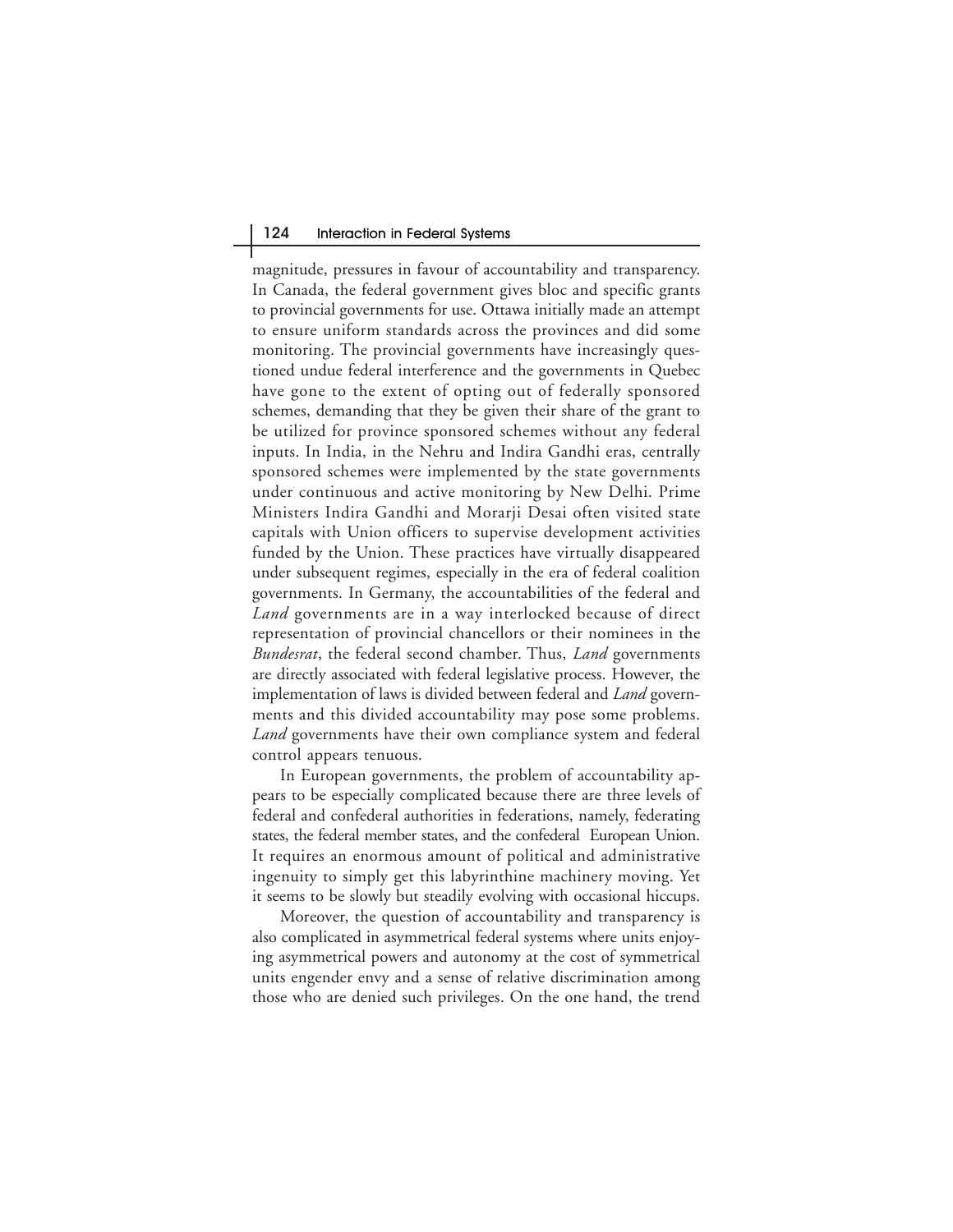of regionalization all over the country prompts all units to seek to devise a new federal balance of forces that would allow more equitable and just sharing in federal power and national resources. On the other hand, privatization and globalization empower the civil society and market to demand a freer, accountable and transparent partnership between the government, civil society and the market in governance. The Indian experience shows that special status to Jammu and Kashmir, Nagaland, and Mizoram are strongly resented by the states with strong regional identities elsewhere such as Punjab, Tamil Nadu, Andhra Pradesh, and other states of the northeast. The new partnership in political, corporate and civil society governance in India is passing through its teething trouble and terms and patterns of relationships including statutes in some cases still in the process of being formulated and evolved.

The newer trends in contemporary federations have underlined the accountability of the executive branch to the legislative branch, that of the federal government to the state governments, that of state governments to the local governments, and finally, that of all public authorities to the public and the media. The mushrooming of non-traditional agencies and forces like the NGOs, old and new social movements and international financing agencies have contributed to the greater concern with the problem of corruption in public office. The media are also becoming more numerous and investigative in exposing government, corporate and civil society institutions associated with governance and development.

Federal systems are responding to the imperatives of accountability and transparency through a variety of mechanisms, such as open processes of negotiation, policy formulation, and implementation by various orders of governmental and non-governmental institutions. The meetings of executive heads of government are now more openly reported in the media and the representatives of civil society and the corporate sector are invited to participate in the intergovernmental interactions and decision making. In federal systems like India where the constitutionally entrenched autonomous office of the Comptroller and Auditor General of India (CAG) is mandated to audit the accounts of the Union and state governments, as well as any important authorities created under acts of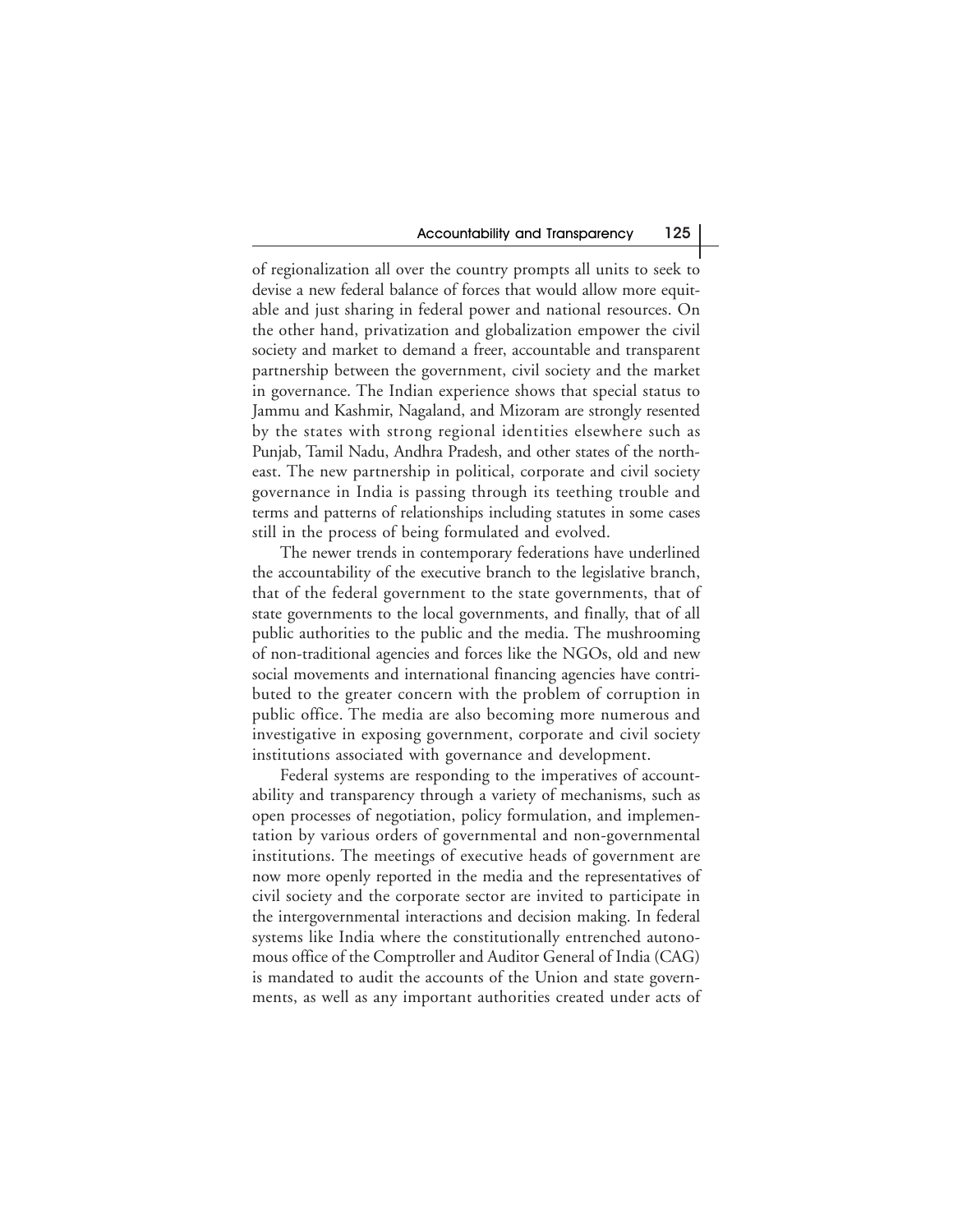Parliament, it is observed that the effectiveness of parliamentary committees over government accounts and expenditure is some what better at the parliamentary level though it leaves much to be desired at the level of state legislatures. An area of darkness is the accounts of local bodies and NGOs which are outside the jurisdiction of CAG of India. At this level, there is neither parliamentary nor legislative control. In a few states like Rajasthan and Maharashtra, the practice of what is called social audit has been initiated by the vigilance of the civil society which forces such agencies to open their records to the public.

The experiment of the institution of Ombudsman in India is still not very developed. At the Union level, the need for a Lok Ayukta has been debated for decades without any parliamentary statutes being passed, and the issue of exempting the prime minister from its net has not yet been resolved. Several state governments have enacted Lok Pal Acts but studies show that the institution is neither very powerful nor very active. A notable recent development is the enactment of the Right to Information Act by the Parliament under which a reasonably powerful union Information Commissioners Office has been set up. The kind of information that was completely closed to the public has become accessible under this Act covering both the Union and state governments.

In a globalizing world, the problem of accountability and transparency is particularly amplified because of growing levels of violence, terror, corruption and criminality. Federal constitutions were not drafted anticipating these unforeseen problems especially at their present levels of incidents. Enactment of anti-terror laws at federal and provincial levels has often risen to insurmountable levels of difficulty especially in a developing federation like India. Such laws are more easily enacted and implemented in developed and institutionalized federations than in the developing ones. Similar problems have been encountered in dealing with corruption and criminality at the legislation and implementation levels.

To sum up, in the emergent discourse on good governance involving in a joint venture, the state, civil society and the market, the problem of ensuring accountability and transparency has acquired a centrality that cannot be gainsaid. The complexity of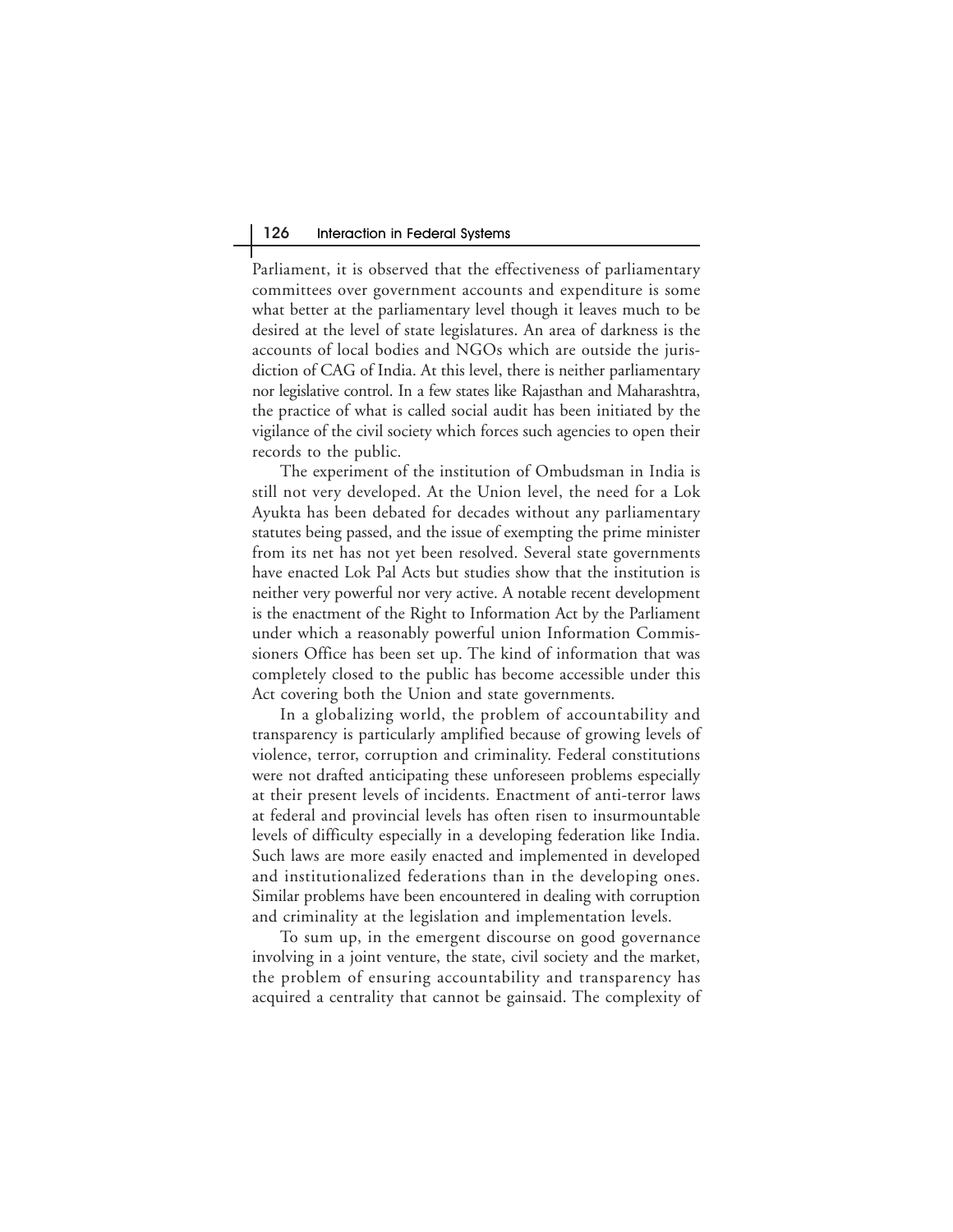the problem stems largely from the fact that the process of federalization has been expanding both *within* and *among* the nations. The new global political and economic order cannot postpone this problem much longer. Federalists all over the world must apply their intellect in devising institutions and practices to adapt democratic and federal governance to the challenges of the twenty-first century. In the end, it is needless to add that the stepping stone to these goals in governance is free, fair, and transparent elections.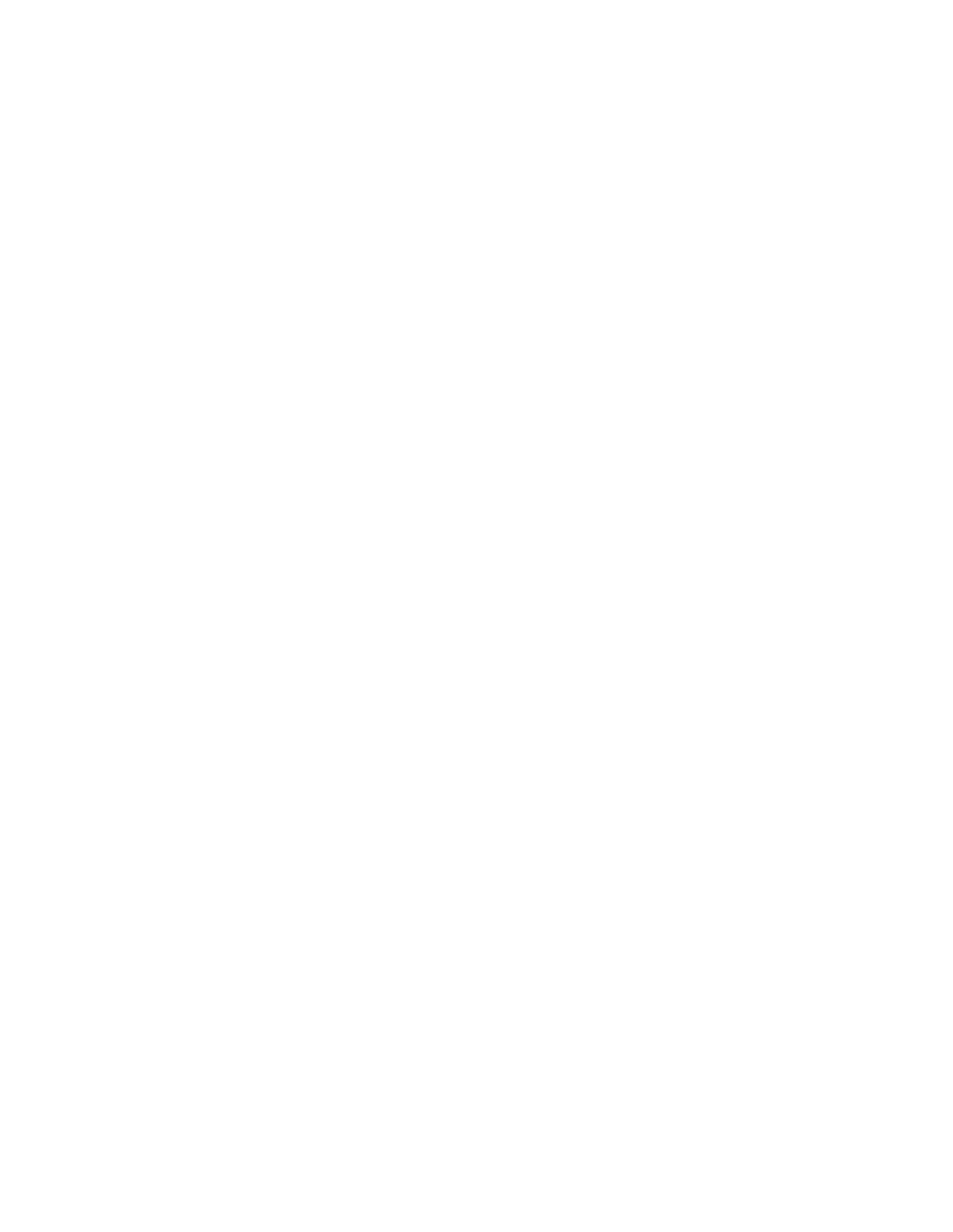## **Contributors**

**Balveer Arora** was appointed in June 2002 as Rector of Jawaharlal Nehru University, responsible for Academic Affairs of Pro Vice Chancellor. Concurrently, he continues to hold, since 1987, the position of Professor of Government and Politics at the Centre for Political Studies in the School of Social Sciences. He received his doctorate in Political Science at the University of Paris I Pantheon– Sorbonne in 1972. In recognition of his outstanding contribution to academics, he was conferred the title of Officer of the Order of the Palmes Academiques by the Government of the French Republic (2003). Dr Arora has published extensively on Indian federalism. He has in recent years co-authored *Transforming India: Socio Political Dynamics of a Democracy*; *The Changing Role of the All-India Services*; *Multiple Identities in a Single State*; *Indian Federalism in a Comparative Perspective* and *Federalism in India: Origins and Development.*

**Rupak Chattopadhyay** is Senior Director, Global Programs and Head, International Conferences at the Forum of Federations. In this capacity, he was Adviser to the Chairman of the organizing committee of the 4th International Conference on Federalism. He was Director of Asia-Pacific Programs at the Forum, and was closely involved with the peace process in Sri Lanka and discussions on constitutional reforms in the Philippines. He has worked as policy adviser to various commercial and industrial houses in India, Africa and Europe. He has a master's degree in Economics and Political Science from the University of Ottawa and the University of Illinois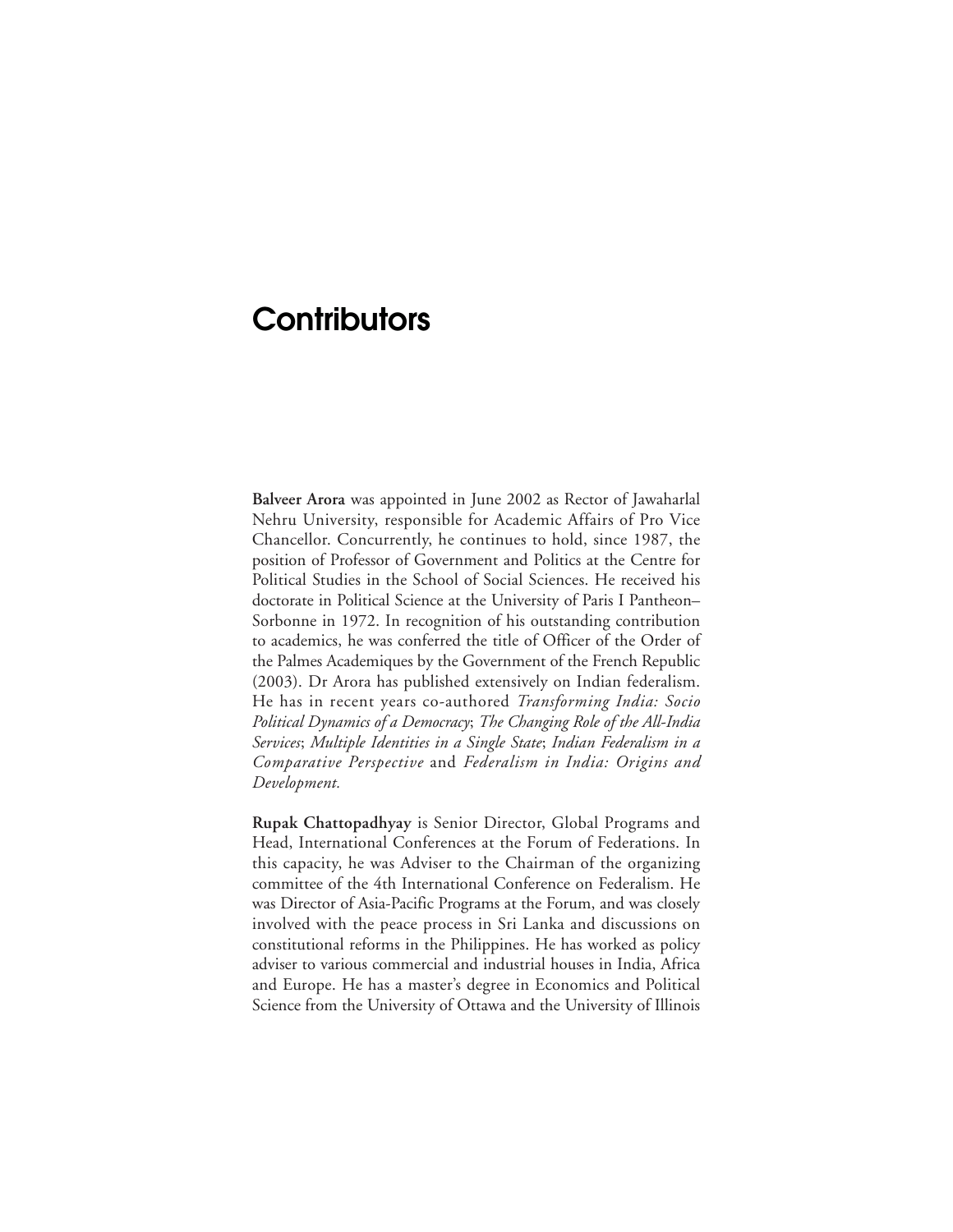(Urbana-Champaign) and did his doctoral studies in Political Science at the University of Toronto. He is also a member of the Consultative Group on the *Study of the Intergovernmental relations and dispute resolution mechanisms*, Inter-State Council, Government of India.

**Rajeev Dhavan** is a former academic, he now practices at the Supreme Court and other courts in India, having fought many cases on affirmative action, human rights, secularism and constitutional governance. He is also the Director of a public interest law firm called the Public Interest Legal Support and Research Centre (PILSARC). He is an Honorary Professor of the Indian Law Institute in New Delhi. He is a member of the executive of International Commission of Jurists. Former President of the Cambridge Union, he has taught at Queens University, Belfast, University of Melbourne and the University of West London. He has also had teaching assignments at London and Delhi universities and the universities of Madison (Wisconsin) and Austin (Texas). A regular columnist in India's leading newspapers, he has written and edited many publications including books on the judiciary, the media, human rights and public law. He was educated at the universities of Allahabad, Cambridge and London.

**John Kincaid** is the Robert B. and Helen S. Meyner Professor of Government and Public Service and Director of the Meyner Center for the Study of State and Local Government at Lafayette College, Easton, Pennsylvania. He is also Senior Editor of the Global Dialogue on Federalism, a joint project of the Forum of Federations and International Association of Centers for Federal Studies, and an elected fellow of the National Academy of Public Administration. He received the Distinguished Scholar Award from the Section on Federalism and Intergovernmental Relations of the American Political Science Association and the Distinguished Scholar Award from the Section on Intergovernmental Administration and Management of the American Society of Public Administration. He has served as Editor of *Publius: The Journal of Federalism* and Executive Director of the US Advisory Commission on Intergovernmental Relations, Washington, DC. He has written various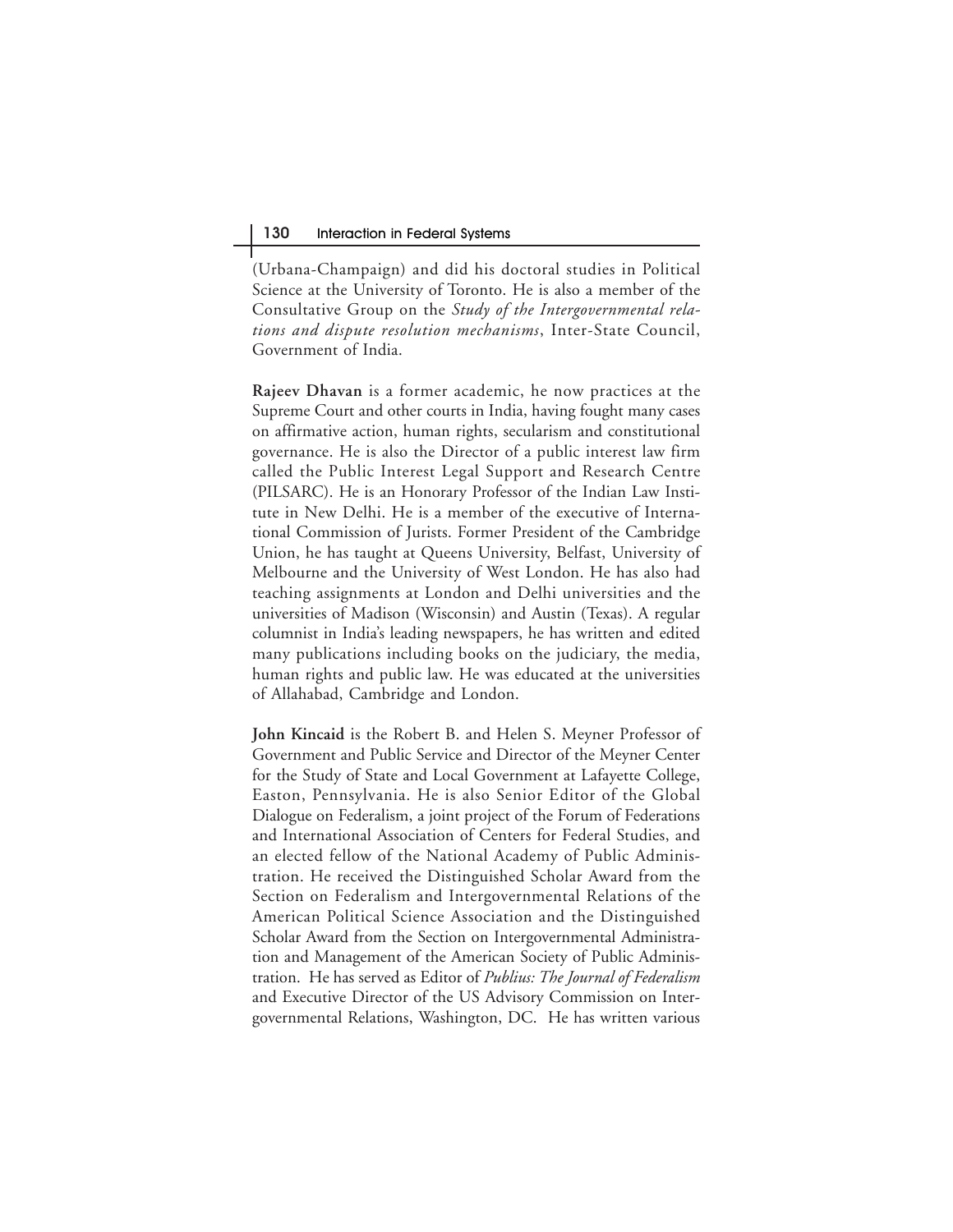works on federalism and intergovernmental relations, and is coeditor of *Constitutional Origins, Structure, and Change in Federal Countries* (2005).

**Stefan Hammer** is Professor at the Institute of Public Law of the University of Vienna, teaching constitutional law and administrative law. In addition to law, he is also a student of Arabic and African linguistics. He has also taught at Federal Academy of Public Administration, Vienna, University of Dakar (Senegal) and the University of Kansas School of Law, Lawrence/Kansas, USA. He has also served the Federal Ministry for Foreign Affairs as deputy head of the human rights department and a member of the Austrian delegation to the three conferences on the Human Dimension of the CSCE (Paris, Copenhagen, and Moscow). He was a member of the Austrian delegation to the First Implementation Meeting of the Human Dimension of the CSCE (Warsaw) and UN observer in the South African elections (UNOMSA). He is also an associate member of the African Network of Constitutional Law.

**Paul L. Posner** is Professor and the Director of the Master's in Public Administration programme at Georger Mason University. He comes to George Mason after serving as Director of Federal Budget & Intergovernmental Relations at the Government Accountability Office. He led the work of that agency on the federal budget and intergovernmental programmes for a number of years, issuing reports and testifying on such issues as the long term federal budget outlook, capital budgeting, performance management and intergovernmental grant reform. He has authored a number of journal articles on federalism, public budgeting, and public administration, as well as a book, *The Politics of Unfunded Mandates,* published in 1998 by Georgetown University Press. Posner currently serves as Chair of the Federal Systems Panel for the National Academy of Public Administration, where he is a Fellow. He received his Ph.D. from Columbia University.

**Beryl Radin** is Scholar in Residence at the School of Public Affairs at American University in Washington, DC, and a fellow of the Center for Accountability and Performance of the American Society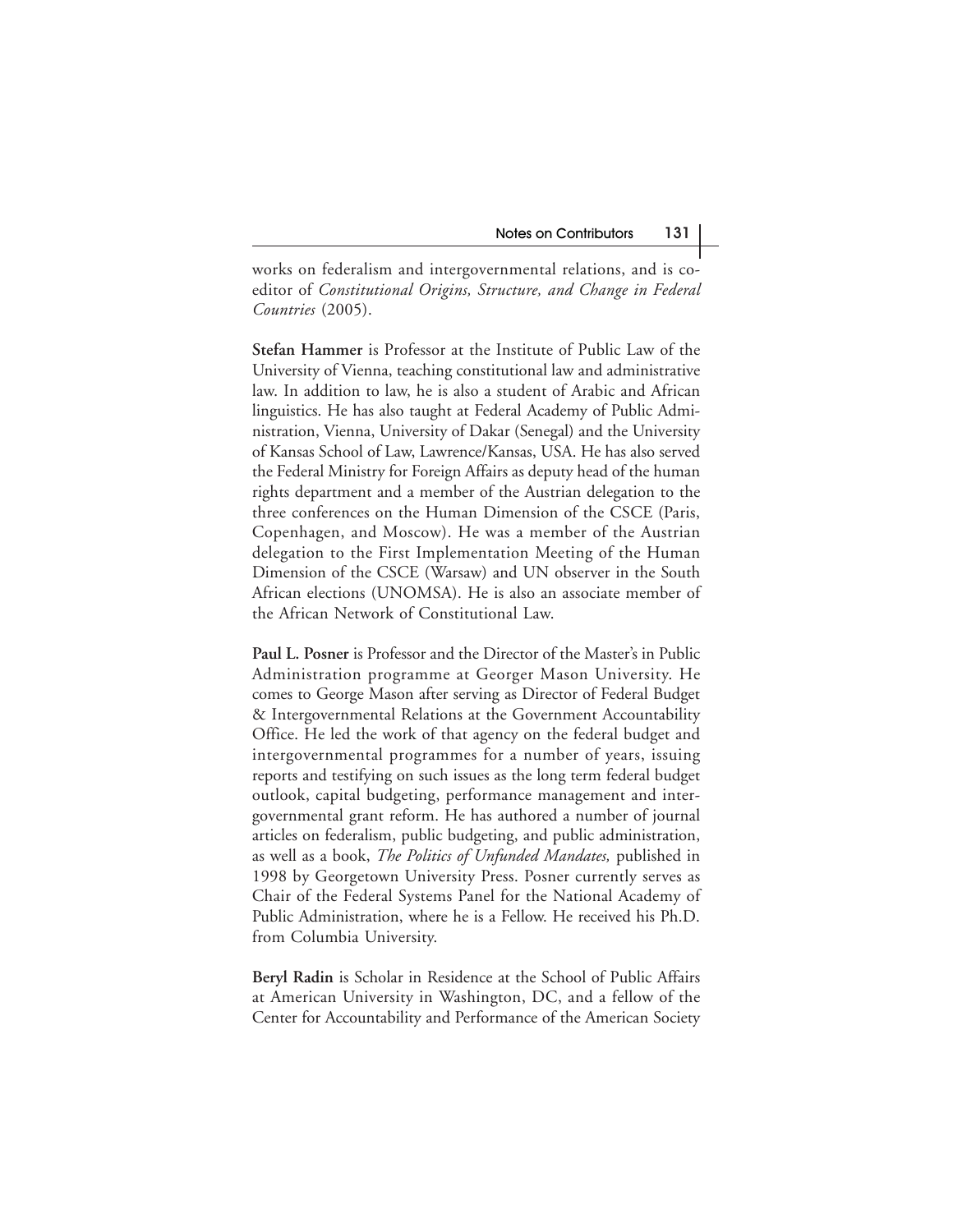## 132 Interaction in Federal Systems

for Public Administration. She was past Managing Editor of the *Journal of Public Administration Research and Theory* and Special Advisor to the US Department of Health and Human Services. She has written a number of books and articles on public policy and public management issues. She is a past President of the Association of Public Policy Analysis and Management and currently a member of the Board of the Public Management Research Association. She was the recipient of the 2002 Donald Stone Award given by the American Society for Public Administration. She was a senior Fulbright lecturer in India and has been involved in teaching and research in Australia.

**Cheryl Saunders** holds a personal chair in Law at the University of Melbourne and in 2005-6 was the Arthur Goodhart Visiting Professor of Legal Science at the University of Cambridge. She has specialist research interests in constitutional law and comparative constitutional law, with particular reference to federalism and intergovernmental relations, on which she has written widely. She is President of the International Association of Constitutional Law and of the International Association of Centres for Federal Studies. In 1994 she was appointed an Officer in the Order of Australia for services to the law and to public administration.

**Rekha Saxena** is a Reader at the Centre for Federal Studies, Hamdard University, New Delhi. She was a Doctoral and Faculty Research Fellow of the Shastri Indo-Canadian Institute at the Department of Political Studies and Institute of Intergovernmental Relations at Queen's University in Canada in 1999-2000 and 2003 respectively. Presently, she is a member of the Consultative Group of the Inter-State Council Secretariat (ISC), Ministry of Home Affairs. Her recent publications include: *Situating Federalism: Mechanisms of Intergovernmental Relations in Canada and India* (Manohar, 2006), *Mapping Canadian Federalism for India* (Konark, 2002) (edited) and *Indian Judiciary and Politics: The Changing Landscape* (co-edited with B.D. Dua and M.P. Singh) (Manohar, 2007). Her forthcoming books include *Contemporary Issues and Concerns in Indian Politics* (co-authored with M.P. Singh). She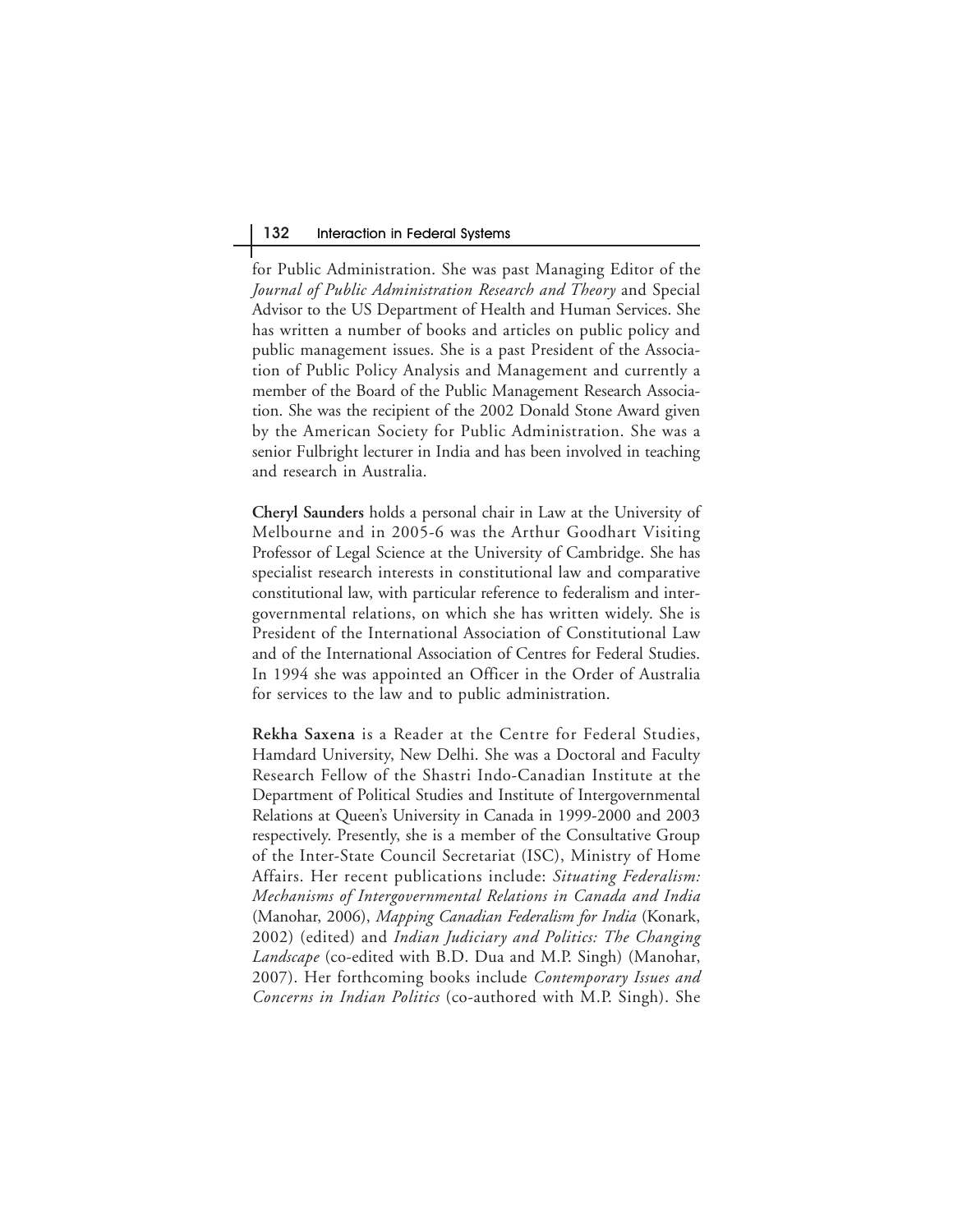specializes in Indian and Canadian politics, particularly in the study of federal political institutions.

**Ajay Kumar Singh** is a Reader in Political Science at Hamdard University, New Delhi. He has been a member of the faculty at the Centre for Federal Studies at Hamdard University since 1995. Prior to that he was with the Research Division of the Lok Sabha Secretariat, Parliament of India. His research interests include federalism and nation-building, with particular emphasis on the working of federal polity, party system and election analysis. He has written extensively on Indian federalism and is co-author of *Pluralism, Minorities, National Integration: Problems and Prospects* (South Asian Publishers, 1997).

**Ronald L. Watts** is Principal Emeritus, Professor Emeritus of Political Studies and Fellow of the Institute of Intergovernmental Relations at Queen's University, where he has been a member of the academic staff since 1955. He was Principal and Vice-Chancellor of Queen's University (1974-84). From 1988 to 1993, he was Director of the Institute of Intergovernmental Relations at Queen's University. As a scholar, Ronald Watts has worked for over forty years on the comparative study of federal systems and Canadian federalism, subjects on which he has written or edited twenty books, monographs and reports and over eighty articles in journals and chapters in books. He was a Commissioner on the Task Force on Canadian Unity (Pepin-Robarts), 1978-9, and a consultant to the federal government during the constitutional negotiations in 1980. In June 1990 he was an advisor to Premier Peterson of Ontario during the discussions over the Meech Lake Accord. From April 1991 to September 1992 he was Assistant Secretary to the Cabinet for Constitutional Development (Federal-Provincial Relations Office) with the Government of Canada.

**Carol S. Weissert** assumed the directorship of the Institute in October of 2007. She is also the LeRoy Collins Eminent Scholar Chair and Professor of Political Science at Florida State University. Prior to taking that position in August 2003, she was Professor of